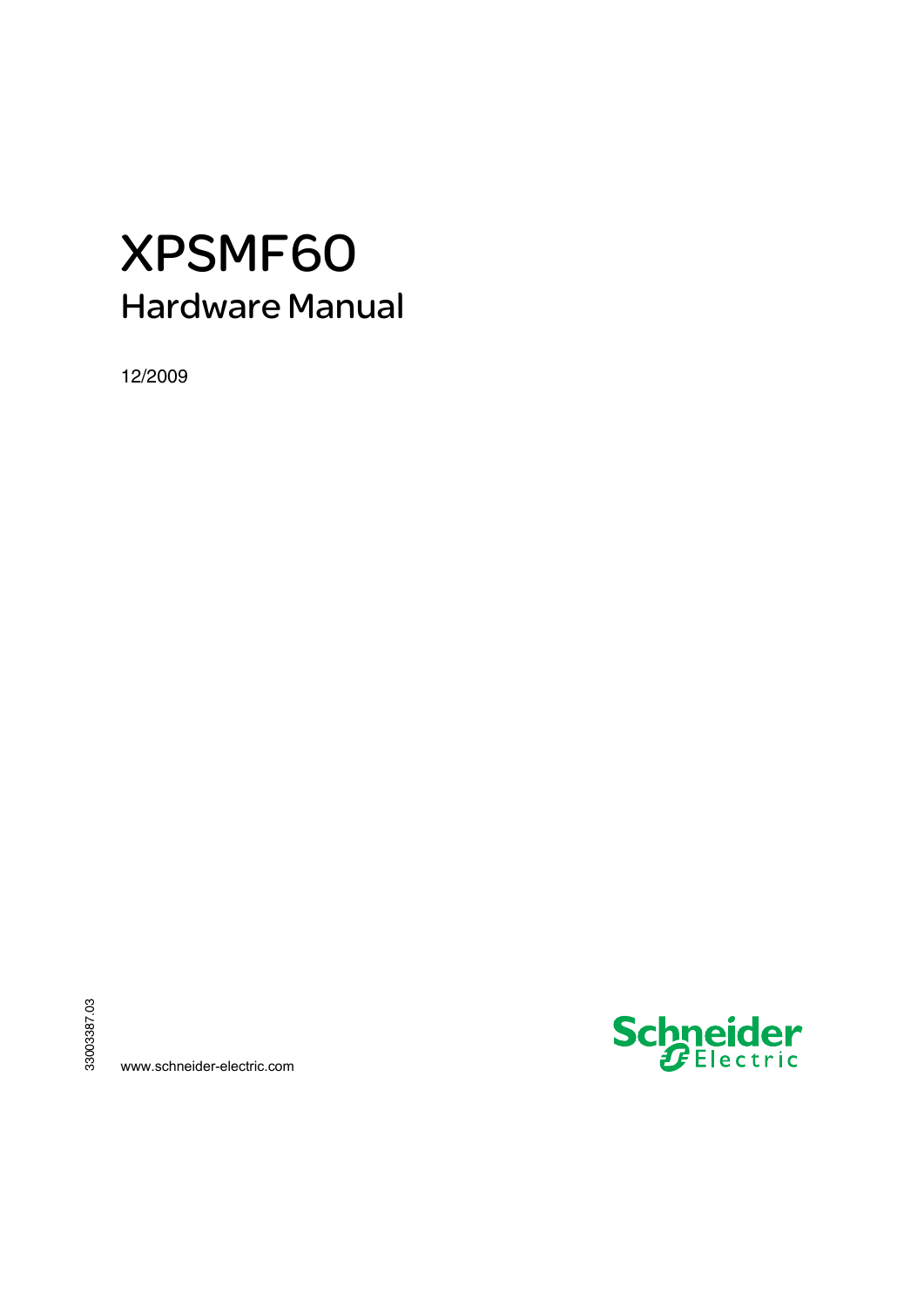The information provided in this documentation contains general descriptions and/or technical characteristics of the performance of the products contained herein. This documentation is not intended as a substitute for and is not to be used for determining suitability or reliability of these products for specific user applications. It is the duty of any such user or integrator to perform the appropriate and complete risk analysis, evaluation and testing of the products with respect to the relevant specific application or use thereof. Neither Schneider Electric nor any of its affiliates or subsidiaries shall be responsible or liable for misuse of the information contained herein. If you have any suggestions for improvements or amendments or have found errors in this publication, please notify us.

No part of this document may be reproduced in any form or by any means, electronic or mechanical, including photocopying, without express written permission of Schneider Electric.

All pertinent state, regional, and local safety regulations must be observed when installing and using this product. For reasons of safety and to help ensure compliance with documented system data, only the manufacturer should perform repairs to components.

When devices are used for applications with technical safety requirements, the relevant instructions must be followed.

Failure to use Schneider Electric software or approved software with our hardware products may result in injury, harm, or improper operating results.

Failure to observe this information can result in injury or equipment damage.

© 2009 Schneider Electric. All rights reserved.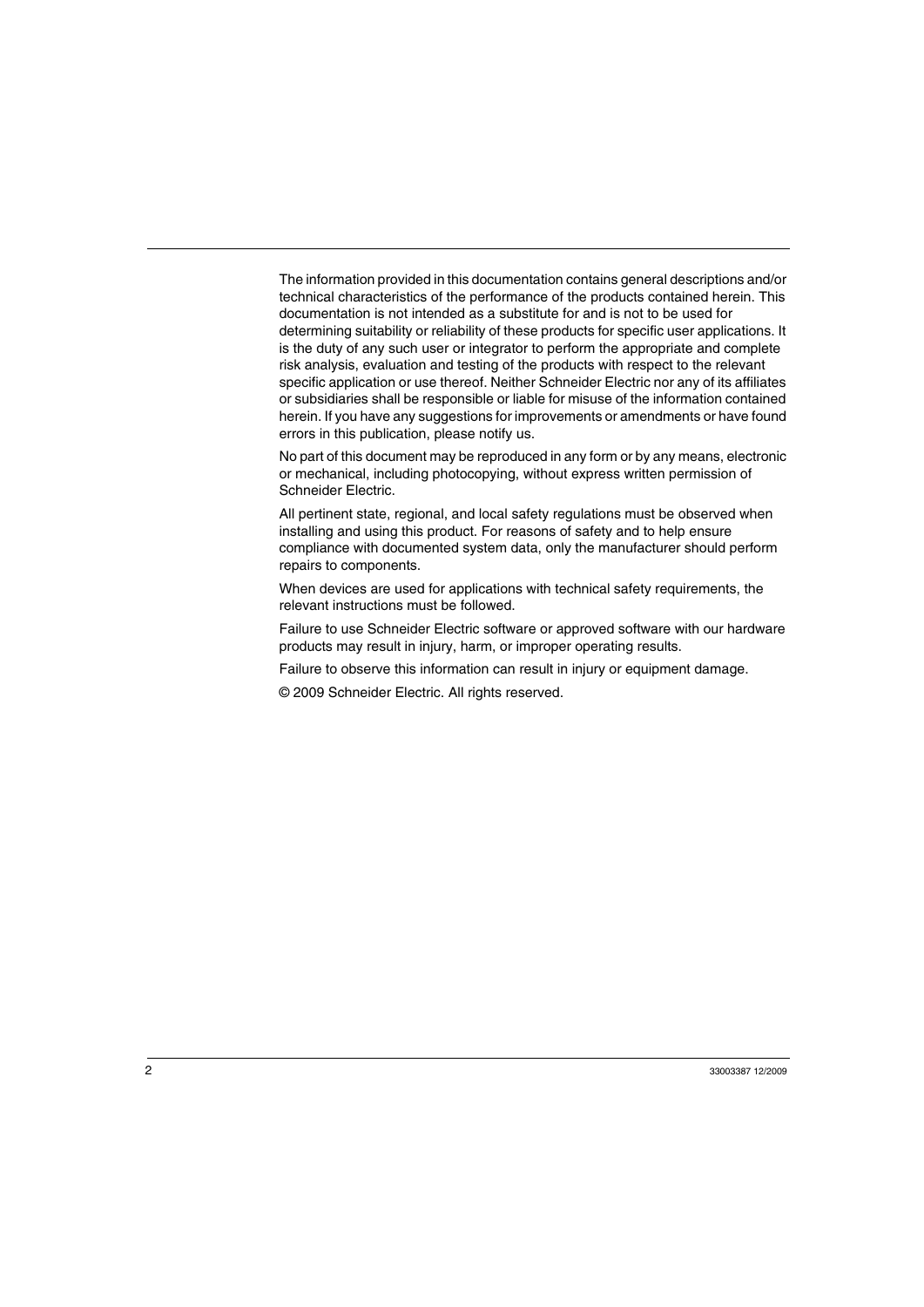## **Table of Contents**



| <b>Chapter 1</b>         | Safety Information<br>About the Book<br>Overview: XPSMF60 | 5<br>$\overline{7}$<br>9<br>10<br>12<br>14                     |
|--------------------------|-----------------------------------------------------------|----------------------------------------------------------------|
|                          |                                                           | 16                                                             |
| <b>Chapter 2</b>         |                                                           | 27<br>28<br>29<br>32                                           |
| <b>Chapter 3</b>         | Equipment Description                                     | 49<br>50<br>52<br>53<br>58<br>63<br>66<br>67<br>72<br>75<br>84 |
| <b>Chapter 4</b>         | Maintenance and Repair                                    | 87<br>87                                                       |
| Appendices               |                                                           | 93                                                             |
| <b>Appendix A</b>        | <b>Connection Diagrams, Examples of Application, and</b>  | 95<br>96<br>110<br>113                                         |
| Glossary<br><b>Index</b> | 117<br>123                                                |                                                                |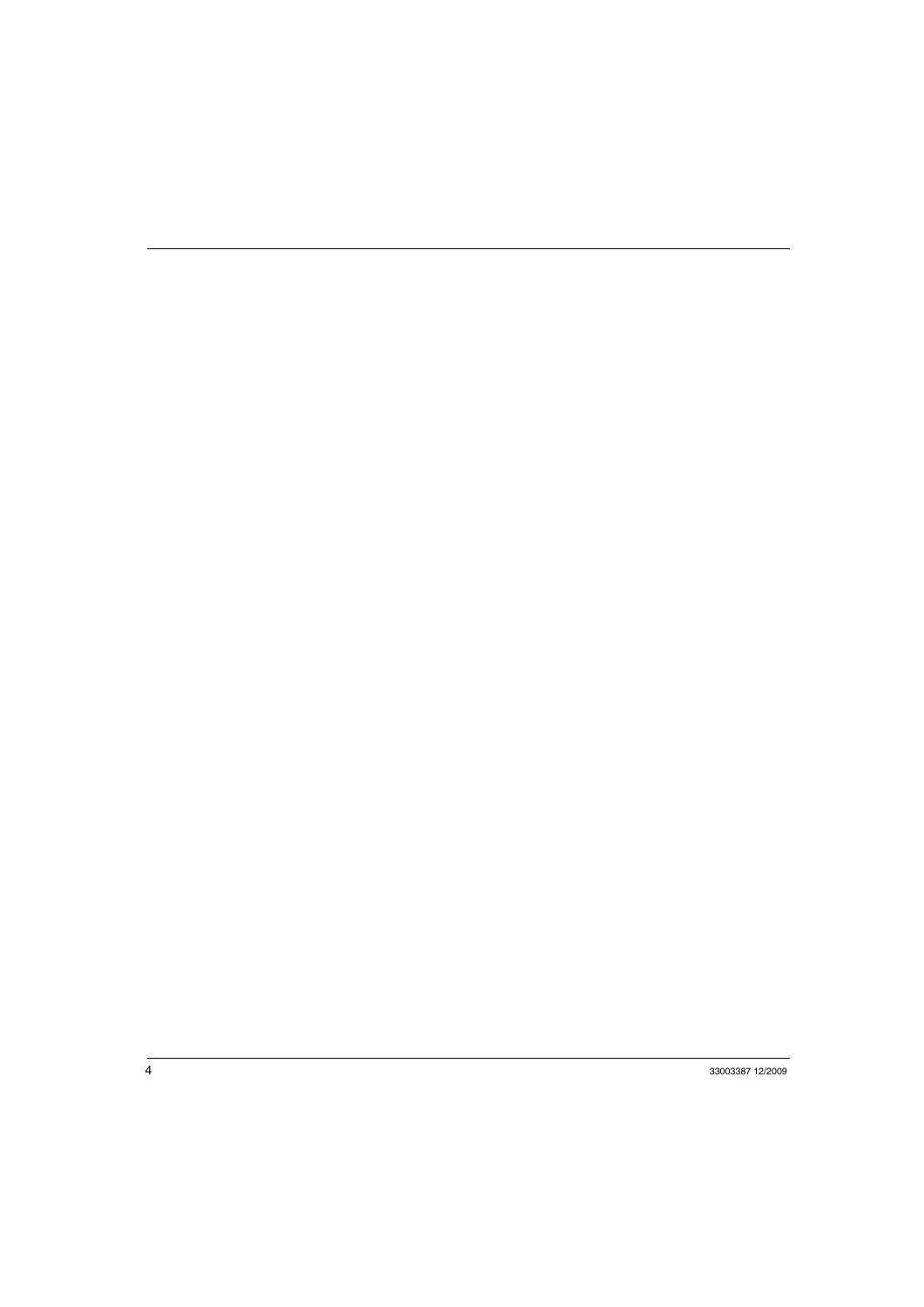## <span id="page-4-0"></span>**Safety Information**



### **Important Information**

#### **NOTICE**

Read these instructions carefully, and look at the equipment to become familiar with the device before trying to install, operate, or maintain it. The following special messages may appear throughout this documentation or on the equipment to warn of potential hazards or to call attention to information that clarifies or simplifies a procedure.



The addition of this symbol to a Danger or Warning safety label indicates that an electrical hazard exists, which will result in personal injury if the instructions are not followed.



This is the safety alert symbol. It is used to alert you to potential personal injury hazards. Obey all safety messages that follow this symbol to avoid possible injury or death.

# **A DANGER**

DANGER indicates an imminently hazardous situation, which, if not avoided, will result in death or serious injury.

# A WARNING

WARNING indicates a potentially hazardous situation, which, if not avoided, can result in death, serious injury, or equipment damage.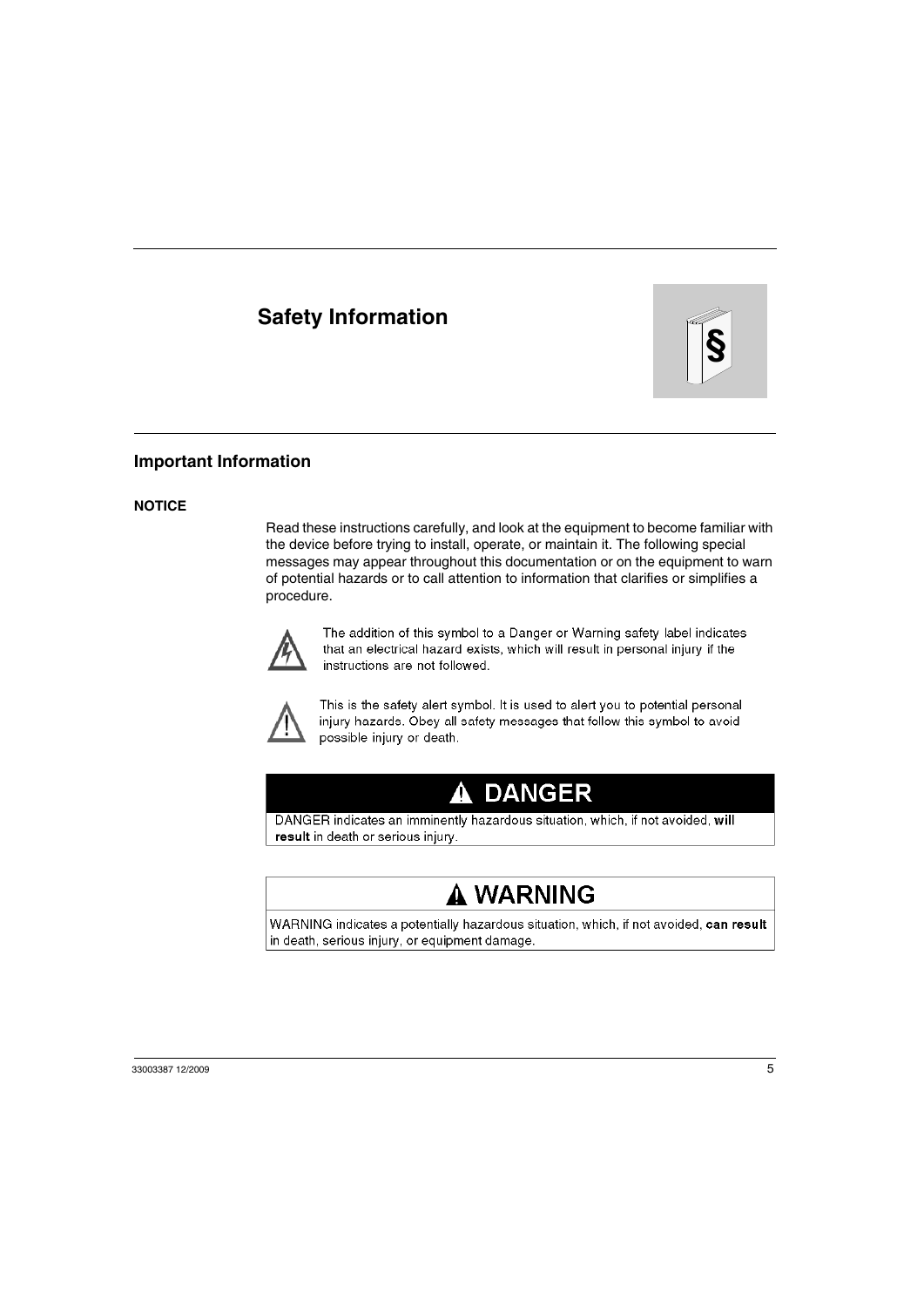# **A CAUTION**

CAUTION indicates a potentially hazardous situation, which, if not avoided, can result in injury or equipment damage.

#### **PLEASE NOTE**

Electrical equipment should be installed, operated, serviced, and maintained only by qualified personnel. No responsibility is assumed by Schneider Electric for any consequences arising out of the use of this material.

© 2007 Schneider Electric. All Rights Reserved.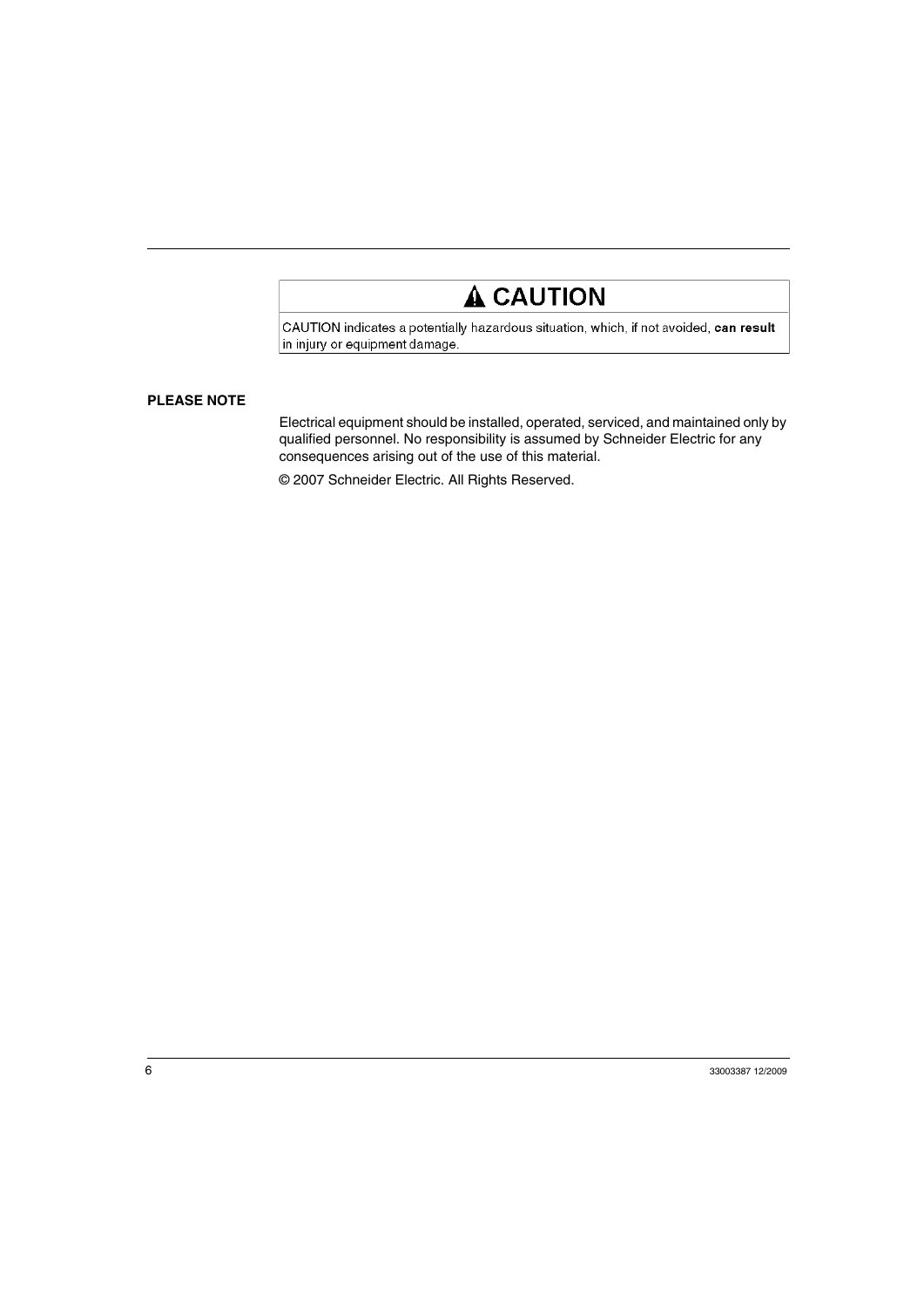## <span id="page-6-0"></span>**About the Book**



## **At a Glance**

#### **Document Scope**

This manual describes the XPSMF60 Safety Programmable Logic Controller (PLC).

The following descriptions of the XPSMF60 Safety PLC are included in this manual:

- $\bullet$  dimensions and installation
- $\bullet$  application and function
- $\bullet$  equipment description
- application examples

#### **Validity Note**

This documentation is valid for XPSMF60 Safety Programmable Logic Controller (PLC)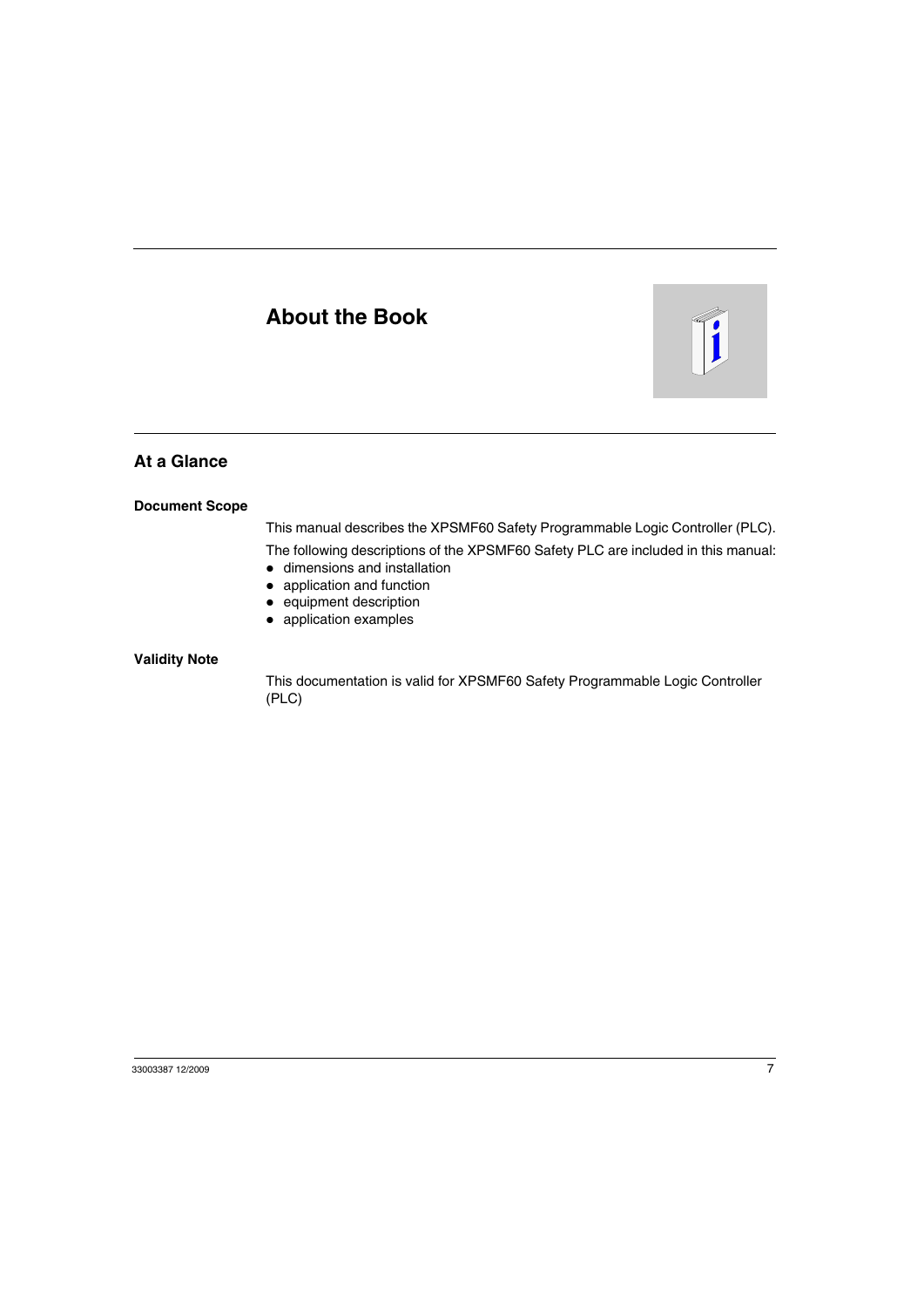#### **Product Related Information**

The XPSMF60 Safety PLC has been tested and certified by TÜV for functional safety in accordance with CE and the standards listed below:

- TÜV Anlagentechnik GmbH Automation, software, and information technology Am Grauen Stein 51105 Köln
- Certificate and test report No. 968/EZ 128.04/03 Safety-related automation devices
	- HIMatrix F60
- International standards
	- $\bullet$  IEC 61508, parts 1-7: 2000, up to SIL 3
	- $\bullet$  EN 954-1: 1996, up to Category 4
	- $\bullet$  EN 54-2: 1997
	- EN 298: 1994
	- $\bullet$  NFPA 72: 1999
	- NFPA 8501:1997
	- $\bullet$  NFPA 8502: 1999
	- z EN 61131-2: 1994 and A11: 1996, A12: 2000
	- z EN 61000-6-2: 2000, EN 50082-2: 1996, EN 50081-2: 1993
- National standards
	- DIN V VDE 0801: 1990 and A1: 1994
	- DIN V 19250: 1994, up to RC6
	- z DIN VDE 0116: 1989, prEN 50156-1: CDV 2000

The corresponding programming software is XPSMFWIN. The software is executable in the Microsoft Windows 2000/XP. The software helps the user to create safety-related programs and operate the Programmable Electronic System (PES).

**NOTE:** The declaration of conformity is provided within the hardware product's packaging. All devices are labelled with the CE sign.

#### **User Comments**

We welcome your comments about this document. You can reach us by e-mail at techcomm@schneider-electric.com.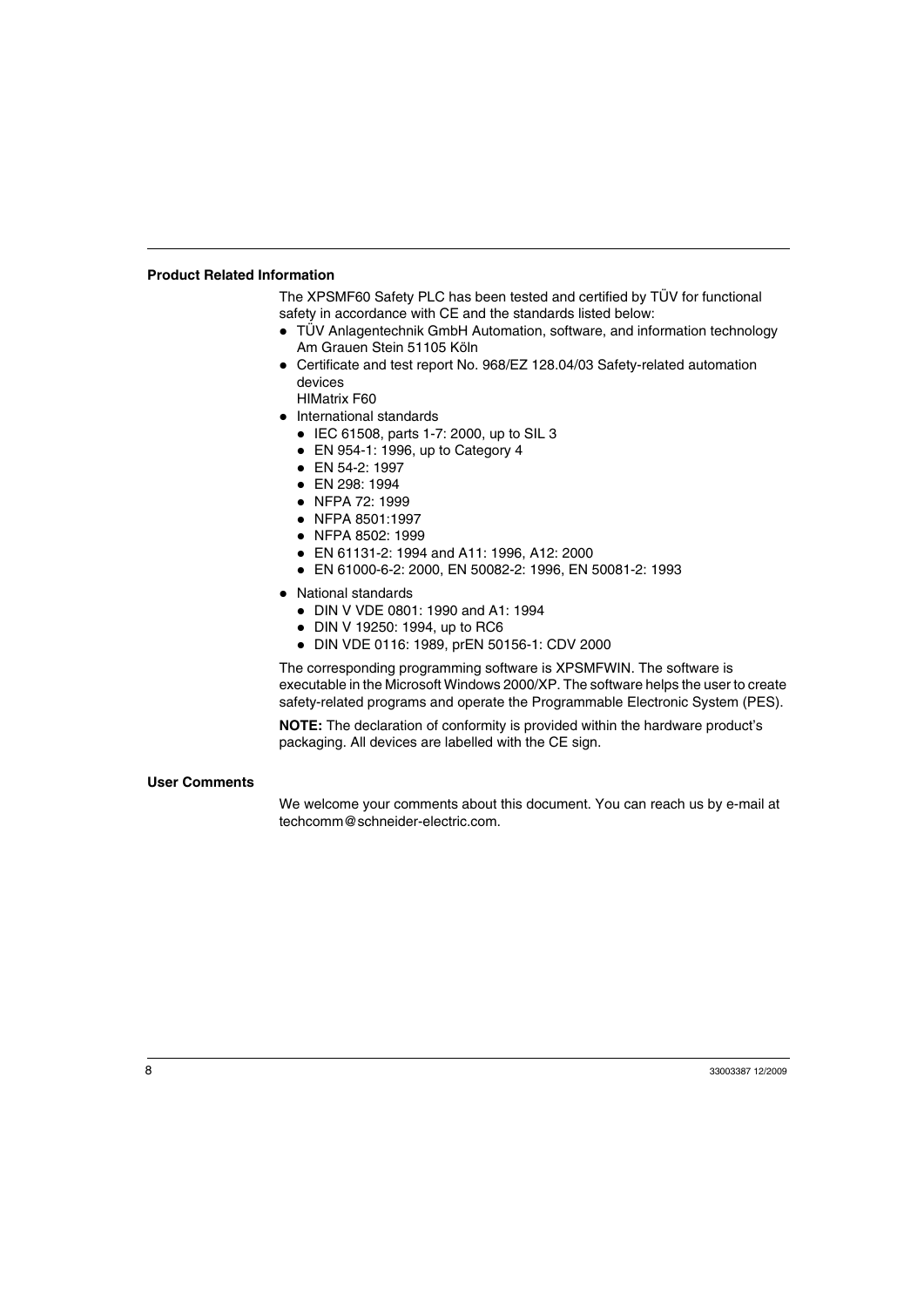## <span id="page-8-0"></span>**Overview: XPSMF60**

# **1**

#### **Overview**

This chapter contains an overview of the XPSMF60 modular Safety PLC.

#### **What's in this Chapter?**

This chapter contains the following topics:

| <b>Topic</b>      | Page |
|-------------------|------|
| Introduction      | 10   |
| Representation    | 12   |
| <b>Dimensions</b> | 14   |
| Installation      | 16   |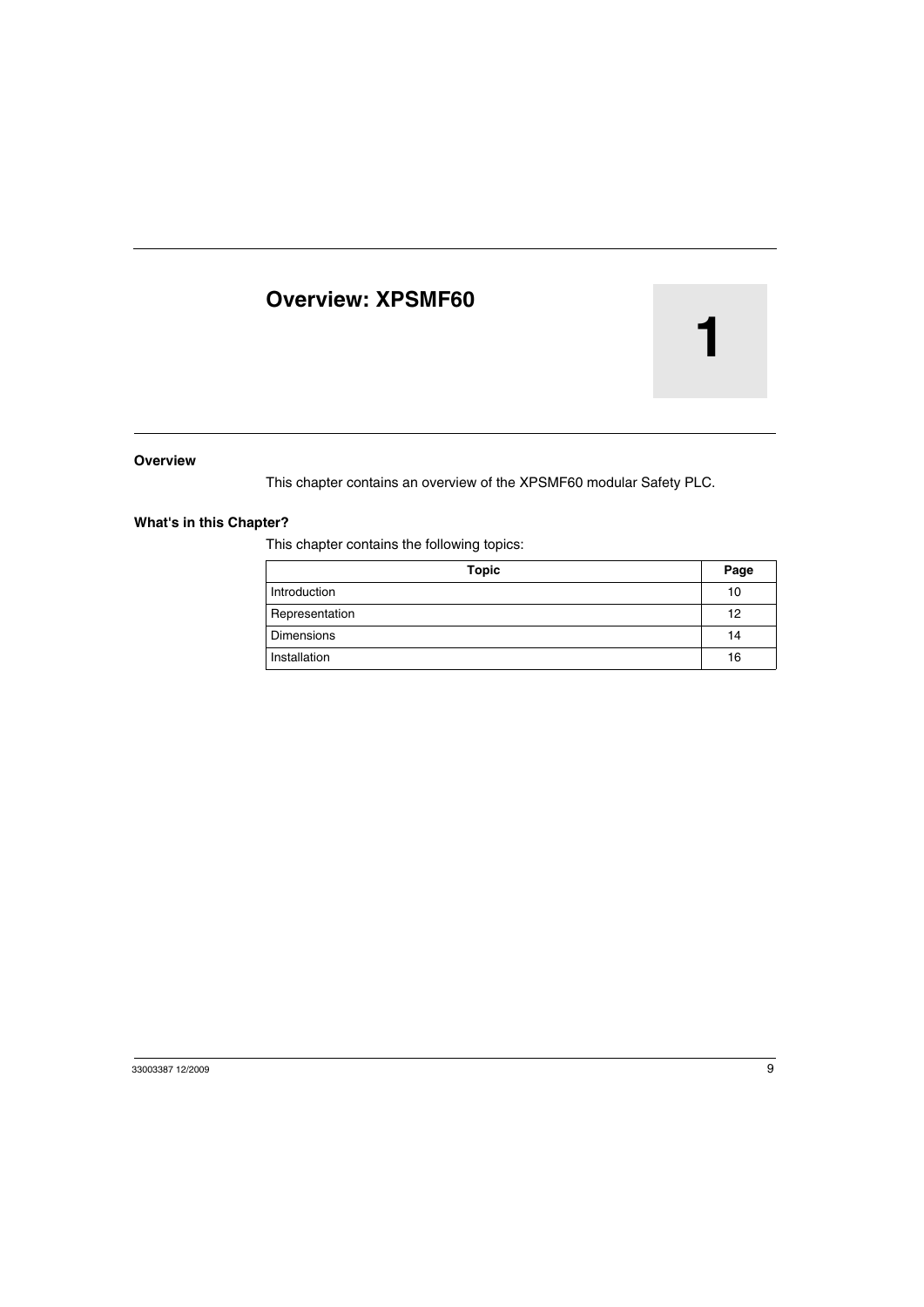## <span id="page-9-1"></span><span id="page-9-0"></span>**Introduction**

#### **XPSMF60 Safety PLC**

XPSMF60 is a Safety PLC, designed to monitor safety functions up to safety Category 4 according to EN 954-1 and SIL 3 according to IEC 61508. XPSMF60 is a modular programmable electronic system (PES) in a metal rack system housing with various input/output modules.

The Safety PLC is a highly visible product thanks to its red color housing. The product's overall ingress protection rating is IP 20. The XPSMF60 is an extremely versatile product and can be used in all areas of a factory floor. In areas where conditions are harsh, explosive or generally dangerous, extra protection in the form of enclosures is available to optimize the product's performance, prolong its life, and improved safety within each factory environment. The XPSMF60 is a very powerful Safety PLC and is very easy to program and install.

#### **XPSMF60 Modules**

The XPSMF60 Modular System Safety PLC can use 8 out of 9 standard modules. XPSMFPS 01 (power supply module) and XPSMFCPU 22 (central module) must always be installed. Any combination of the 7 I/O modules can be used in the 6 available slots.

The following table describes the XPSMF60 modules:

| <b>Module</b>      | <b>Properties</b>                                          | I/O Range                                                                                                |
|--------------------|------------------------------------------------------------|----------------------------------------------------------------------------------------------------------|
| <b>XPSMFCPU 22</b> | central module                                             | 4 Ethernet ports, integrated switch,<br>Modbus slave                                                     |
| <b>XPSMFPS 01</b>  | power supply unit                                          |                                                                                                          |
| XPSMFAI 801        | analog input module                                        | 8 unipolar inputs 0 to +/-10 VDC<br>4 bipolar inputs -10 to +10 VDC<br>with shunt of 0 mA $/$ 4 to 20 mA |
| XPSMFAO 801        | analog output module                                       | 8 outputs 0 to +/-10 V / 0 mA / 4 to 20 mA                                                               |
| XPSMFDI 24 01      | digital input module for<br>high voltages                  | 24 inputs, 110 VDC, 127 VAC                                                                              |
| XPSMFDI 32 01      | digital input module,<br>configurable with Line<br>Control | 32 digital inputs 24 VDC                                                                                 |
| XPSMFDO 801        | digital output module<br>with relay outputs                | 8 relay contact outputs<br>110 VDC, 230 VAC                                                              |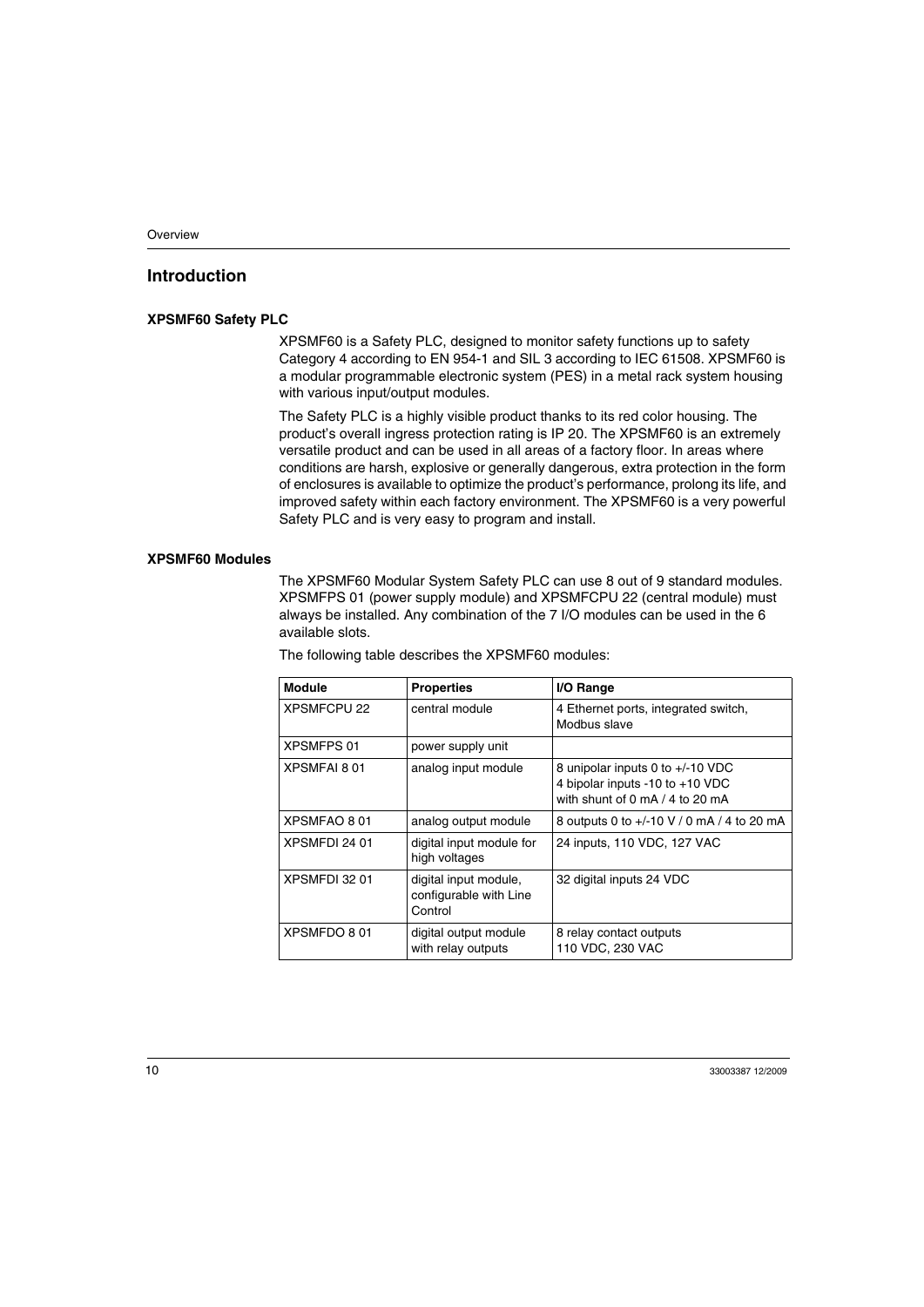| <b>Module</b>     | <b>Properties</b>                                                                             | I/O Range                                             |
|-------------------|-----------------------------------------------------------------------------------------------|-------------------------------------------------------|
| XPSMFDIO 24/16 01 | digital input/output<br>module, outputs<br>configurable as pulsed<br>outputs for Line Control | 24 digital inputs 24 VDC<br>16 digital outputs 24 VDC |
| XPSMFCIO 2/4 01   | counter module                                                                                | 2 counters to 1 MHz<br>4 digital outputs              |

#### **Other XPSMF Safety PLCs**

Along with XPSMF60, the entire product line of XPSMF Safety PLCs is available from Schneider Electric. You can distinguish between the products and their functionality using labels, as explained below.

Any Schneider Electric Safety PLC has a label that standardly comprises the following elements:

| <b>Element</b> | <b>Description</b>                                                    |
|----------------|-----------------------------------------------------------------------|
| F1             | Remote I/O module contains digital inputs.                            |
| F <sub>2</sub> | Remote I/O module contains transistor and relay outputs.              |
| F <sub>3</sub> | Remote I/O module contains either analog or digital inputs / outputs. |
| F30            | <b>Compact Safety PLC</b>                                             |
| F35            | <b>Compact Safety PLC</b>                                             |
| F60            | <b>Modular Safety PLC</b>                                             |
| DI             | digital inputs                                                        |
| DO             | digital outputs                                                       |
| <b>DIO</b>     | digital inputs and outputs                                            |
| AI             | analog inputs                                                         |
| AO             | analog outputs                                                        |
| AIO            | analog inputs and outputs                                             |
| 8              | number of inputs or outputs                                           |
| 16             |                                                                       |
| 01             | release number                                                        |
| 02             |                                                                       |
| <b>XPSMF</b>   | Preventa Safety PLC range                                             |

#### **Programming**

To program the XPSMF60, you need a PC running the XPSMFWIN programming environment and program languages FBD and SFC, according to the IEC 61131-3. The software tool helps you to create safety-related programs and operate the unit.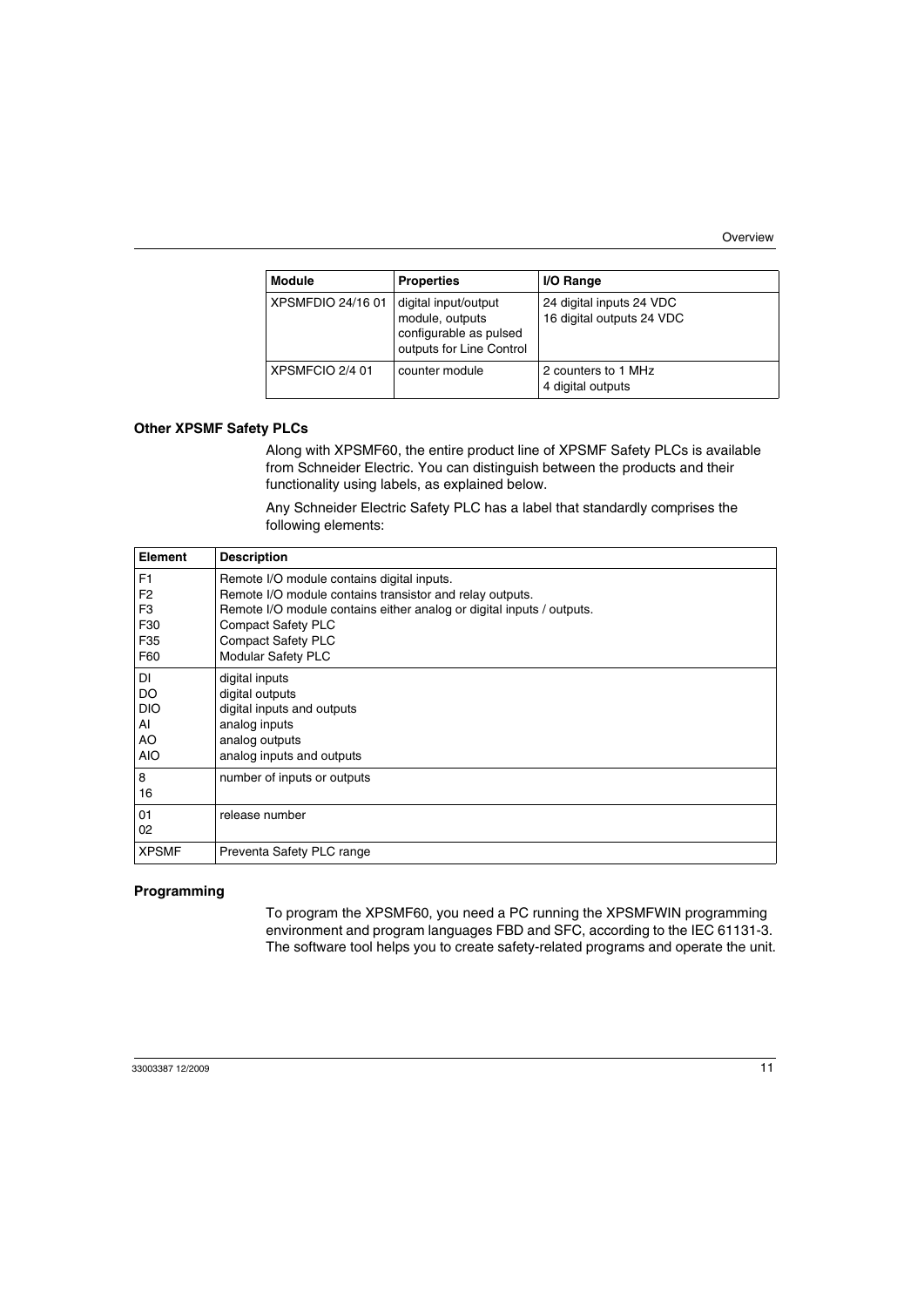## <span id="page-11-1"></span><span id="page-11-0"></span>**Representation**

#### **Overview**

This section provides images of the XPSMF60 Safety PLC.

#### **Front View**

The following image shows the front view of the XPSMF60 Safety PLC:

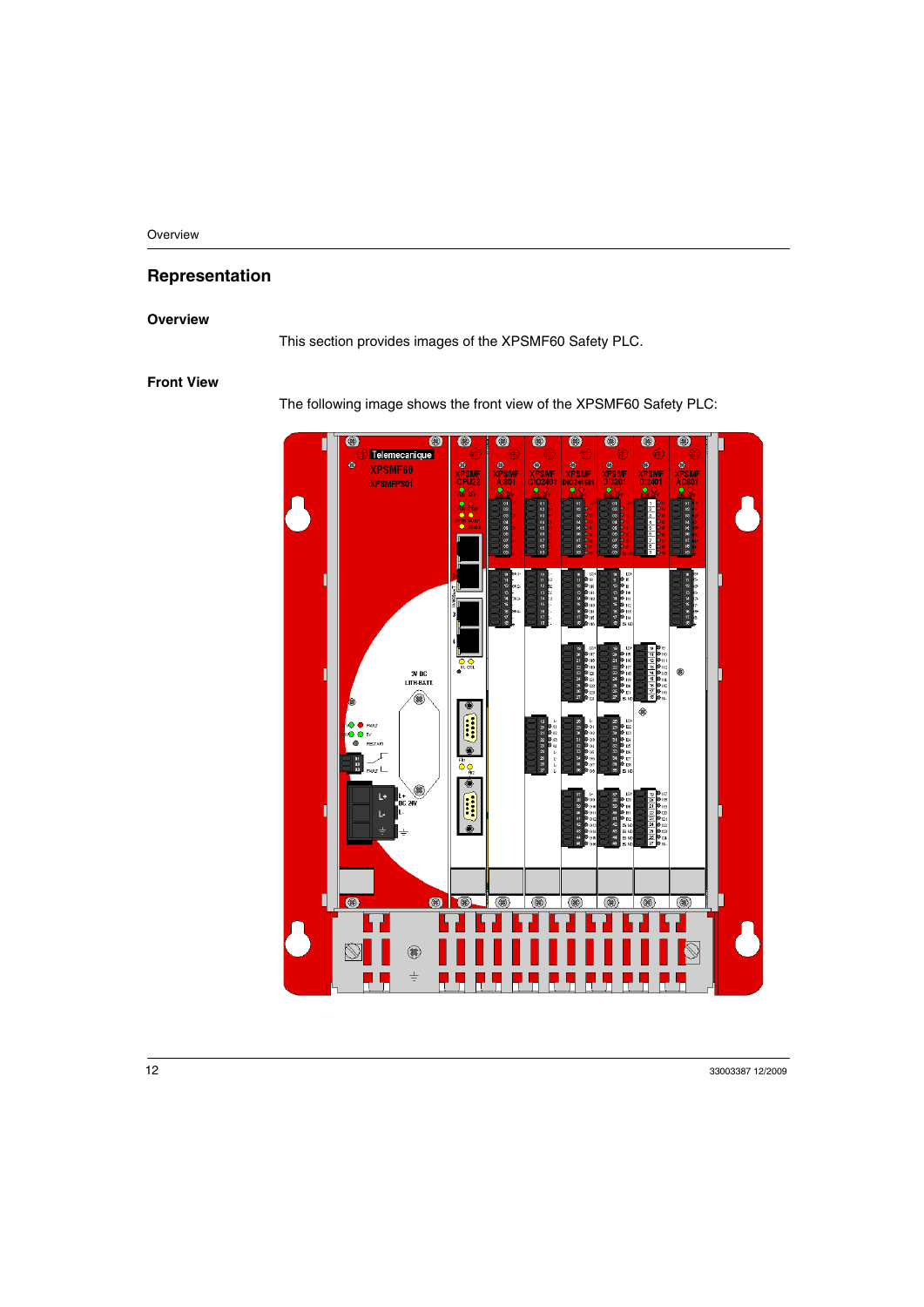## <span id="page-12-1"></span><span id="page-12-0"></span>**Dimensions**

#### **Overview**

The following section contains information about the dimensions of the XPSMF60 Safety Modular System PLC and shows the front view of the Safety Modular System PLC.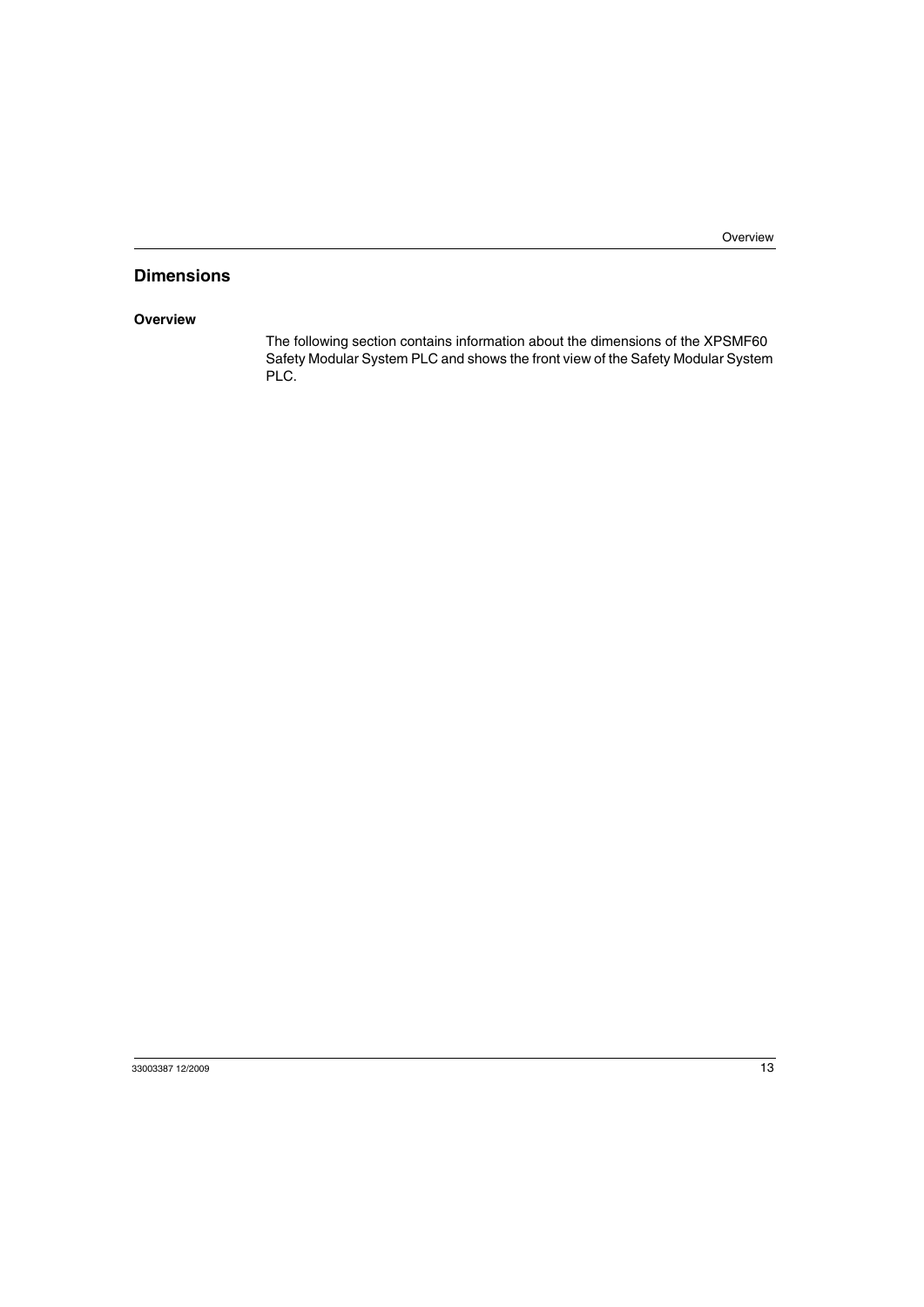#### **Front View Dimensions**

The following image shows the front view dimensions of the XPSMF60 Safety Modular System PLC:

 $\frac{mm}{inch}$ 

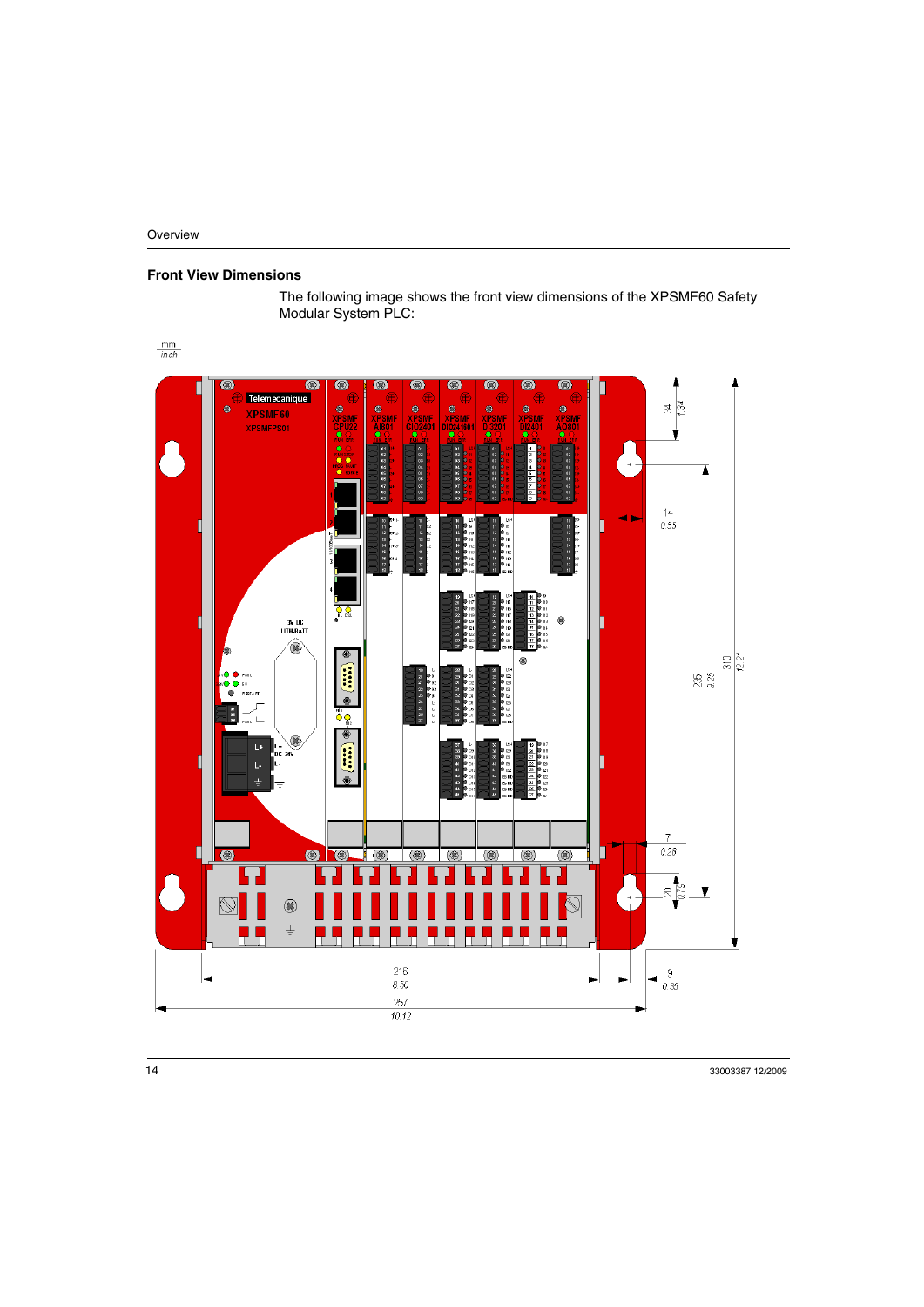## <span id="page-14-1"></span><span id="page-14-0"></span>**Installation**

#### **Introduction**

The XPSMF60 Safety Modular System PLC must be mounted on a vertical, flat, and even base. Secure the unit with screws that are maximum 6 mm in diameter and have head diameter of maximum 13 mm (0.51 in.). The screws should be capable of bearing the weight of the unit.

The following image illustrates installation of the unit on a vertical surface:



# **A** CAUTION

#### **OVERHEATING**

- $\bullet$  For effective cooling, install the unit vertically with the fans directed downwards.
- $\bullet$  Leave 100 mm (3.94 in.) above and below the unit.
- $\bullet$  Ensure that the unit is NOT mounted above potential sources of heat (e.g., heating equipment).
- Take into consideration the installation procedure and maximum operating temperature.

**Failure to follow these instructions can result in injury or equipment damage.**

During the module installation, ensure the power supply unit is not connected to the terminals. Only qualified personnel should be responsible for replacing modules and modifying the system.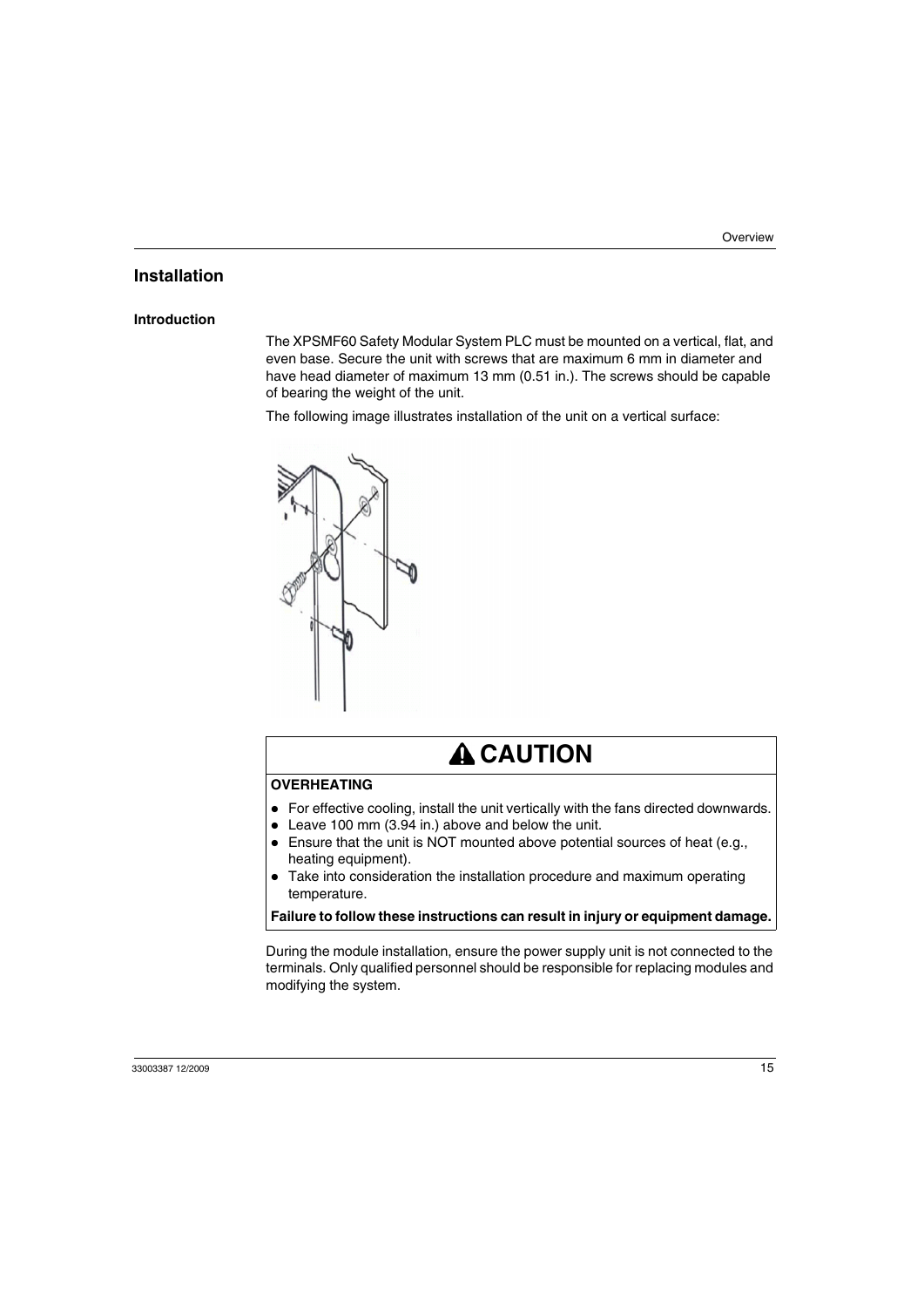**NOTE:** The installation must be performed so that:

- $\bullet$  the device is not subject to heat emission from neighboring devices and
- devices with high EMC interference do not affect the XPSMF60.

Heat emission and electromagnetic compatibility (EMC) must be checked for devices from other manufacturers to ensure that the operation of the Safety Modular System PLC is not affected by any external device.

The overall installation space for all cables must also be taken into account to ensure sufficient ventilation. Additional measures, such as installing heat extraction fans, can be taken if the housing of the product becomes warm.

#### **Securing Cable and Connecting the Shielding**

The cables are driven in vertically from below and secured with two cable binders to the earthing grid.

The shielding of a cable is attached to the earthing grid with a bracket. The bracket is also positioned over the cable shielding that is not insulated and pushed into the rectangular openings of the earthing grid on both sides until it is firmly in place.

The following image illustrates cable connection and shielding:



- **1** Cable shielding
- **2** Earthing bracket
- **3** Cable binder / Cable tie for securing cable
- **4** Cable binder / Cable tie for securing cable

**NOTE:** The shield clamp may not be used as a strain relief for the connected cable.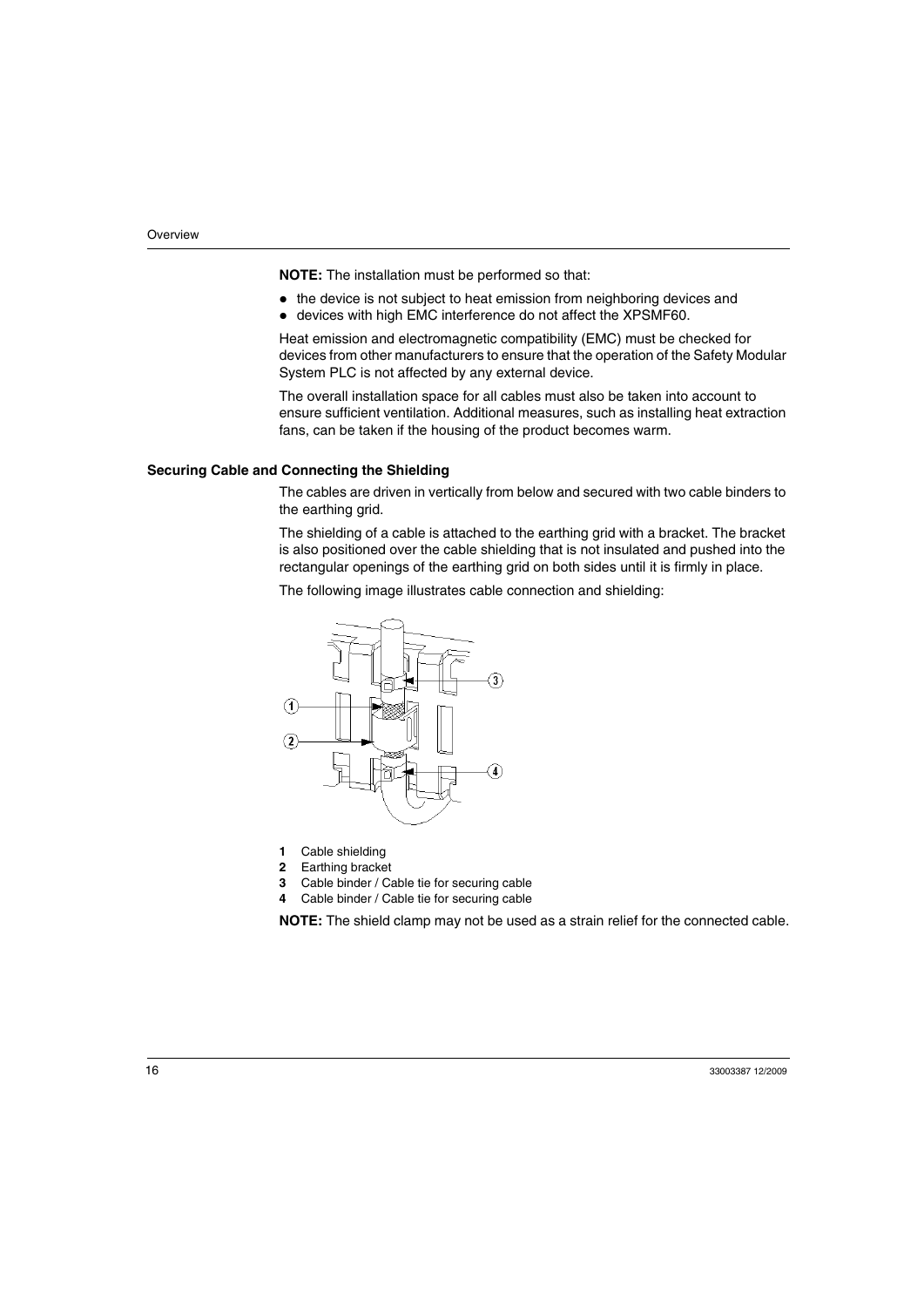# **A CAUTION**

#### **STATIC SENSITIVE COMPONENTS**

The Safety PLC can be damaged by static electricity. Observe the electrostatic precautions below when handling the Safety PLC.

#### **Failure to follow these instructions can result in injury or equipment damage.**

Observe the following precaution when handling static sensitive components:

- Keep static producing material (plastic, upholstery, carpeting) out of the immediate work area.
- Store the Safety PLC in it's protective packaging when it is not installed.
- When handling the Safety PLC, wear a conductive wrist strap.
- Avoid touching exposed conductors and components leads with skin or clothing.

#### **Available Modules**

Modular spacing unit (SU) has the width of 5.08 mm (0.2 in.). 40 SUs are available, 24 of which can be used with any of the input and output modules, as required.

| Designation        | <b>Functions</b>                          | Width        |
|--------------------|-------------------------------------------|--------------|
| <b>XPSMFPS 01</b>  | power supply module                       | <b>12 SU</b> |
| <b>XPSMFCPU 22</b> | central module with communication         | 4 SU         |
| <b>XPSMFAI 801</b> | 8 analog inputs                           | 4 SU         |
| XPSMFAO 801        | 8 analog outputs                          | 4 SU         |
| XPSMFCIO 2/4 01    | 2 counters, 4 digital outputs             | 4 SU         |
| XPSMFDI 32 01      | 32 digital inputs                         | 4 SU         |
| XPSMFDI 24 01      | 24 digital inputs (110 VDC)               | 4 SU         |
| XPSMFDIO 24/16 01  | 24 digital inputs, 16 digital outputs     | 4 SU         |
| XPSMFDO 801        | 8 relay outputs (up to 230 VAC / 110 VDC) | 4 SU         |

The following table shows a list of modules available:

#### **Order of Assembly**

The following table explains the assembly of modules (from left to right):

| Slot                     | Module                                          |
|--------------------------|-------------------------------------------------|
| Slot 1                   | only for power supply module XPSMFPS 01         |
| Slot 2                   | only for central module XPSMFCPU 22             |
| I/O Slots (numbered 3-8) | I/O modules with various functions, as required |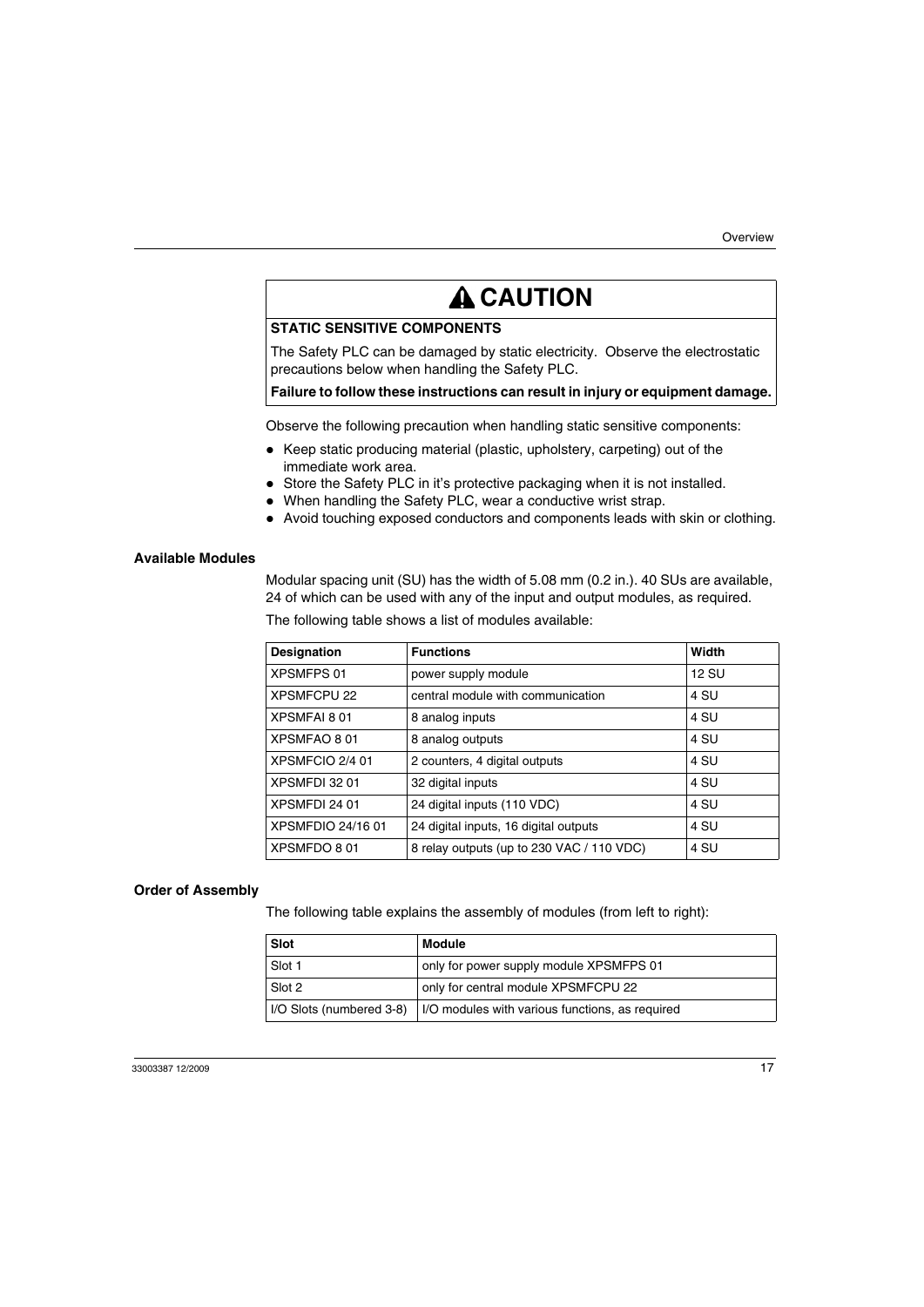# **A CAUTION**

#### **INCORRECT PLACEMENT OF MODULES**

Assemble the unit in the order assigned in the user program. Altering the module layout can be carried out only when the system is not in operation. The relevant modified user program must be re-loaded.

**Failure to follow these instructions can result in injury or equipment damage.**

#### **Inserting Modules**

The following table describes how to insert modules:

| <b>Step</b> | Action                                                                                                                                  |
|-------------|-----------------------------------------------------------------------------------------------------------------------------------------|
| 1           | Push the module without tilting it as far as it can go into the quide supports<br>located at the top and bottom of the housing.         |
| 2           | Push the upper and lower ends of the front plate until the connector of the<br>module is firmly in place in the socket of the backbone. |
| 3           | Secure the module with two screws on the upper and lower sides of the front<br>panel.                                                   |

#### **Removing Modules**

The following table describes how to remove modules:

| <b>Step</b>    | Action                                                                                                         |
|----------------|----------------------------------------------------------------------------------------------------------------|
|                | Remove all connectors from the front panel.                                                                    |
| $\overline{2}$ | Loosen the securing screws on the upper and lower sides of the module's front<br>panel.                        |
| 3              | Using the grip (at the bottom of the front plate), loosen the module and pull it out<br>of the quide supports. |

#### **Connecting Operating Voltage**

Electrical connection is carried out via a 3-pole withdrawable connector on the front panel of the power supply module (XPSMFPS 01). The connector can accommodate lines of up to 6 mm2 (AWG 10).

The following table shows the dependency between connection and functions:

| <b>Connection</b> | <b>Function</b>                            |
|-------------------|--------------------------------------------|
| L+DC 24 V         | voltage supply L+ (24 VDC)                 |
| $L$ -DC 24 V      | voltage supply L- (24 VDC, reference pole) |
|                   | earthing / shielding                       |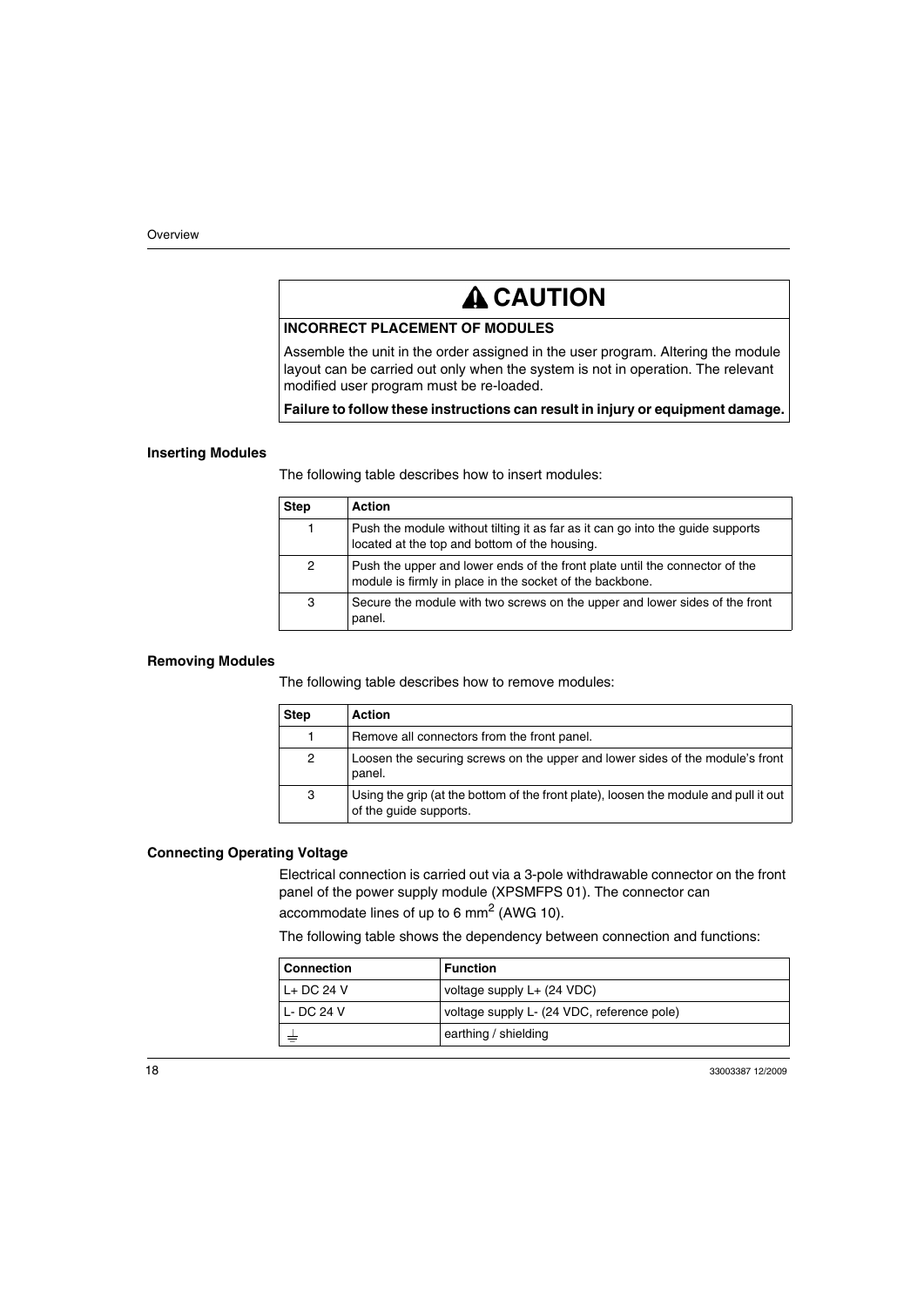If a shielded line is used for the voltage supply, the shield is also connected via the earthing contact to the connector of the voltage supply.

During operation, the 24 VDC is automatically monitored; reactions are dependent on the voltage levels shown in the table below:

| <b>Voltage Level</b> | <b>Reaction of the Controller</b>                                               |
|----------------------|---------------------------------------------------------------------------------|
| 19.3 to 28.8 VDC     | normal operation, no reaction                                                   |
| $<$ 18.0 VDC         | alarm state 1 (internal variables are written and put to the<br>inputs/outputs) |
| $<$ 12.0 VDC         | disconnection                                                                   |

The operating voltage can be evaluated on a programming unit running the software XPSMFWIN via the **Power Supply State** system signal.

**NOTE:** The power supply must fulfil the requirements of IEC/EN 61131-2 or SELV (Safety Extra Low Voltage) or PELV (Protective Extra Low Voltage).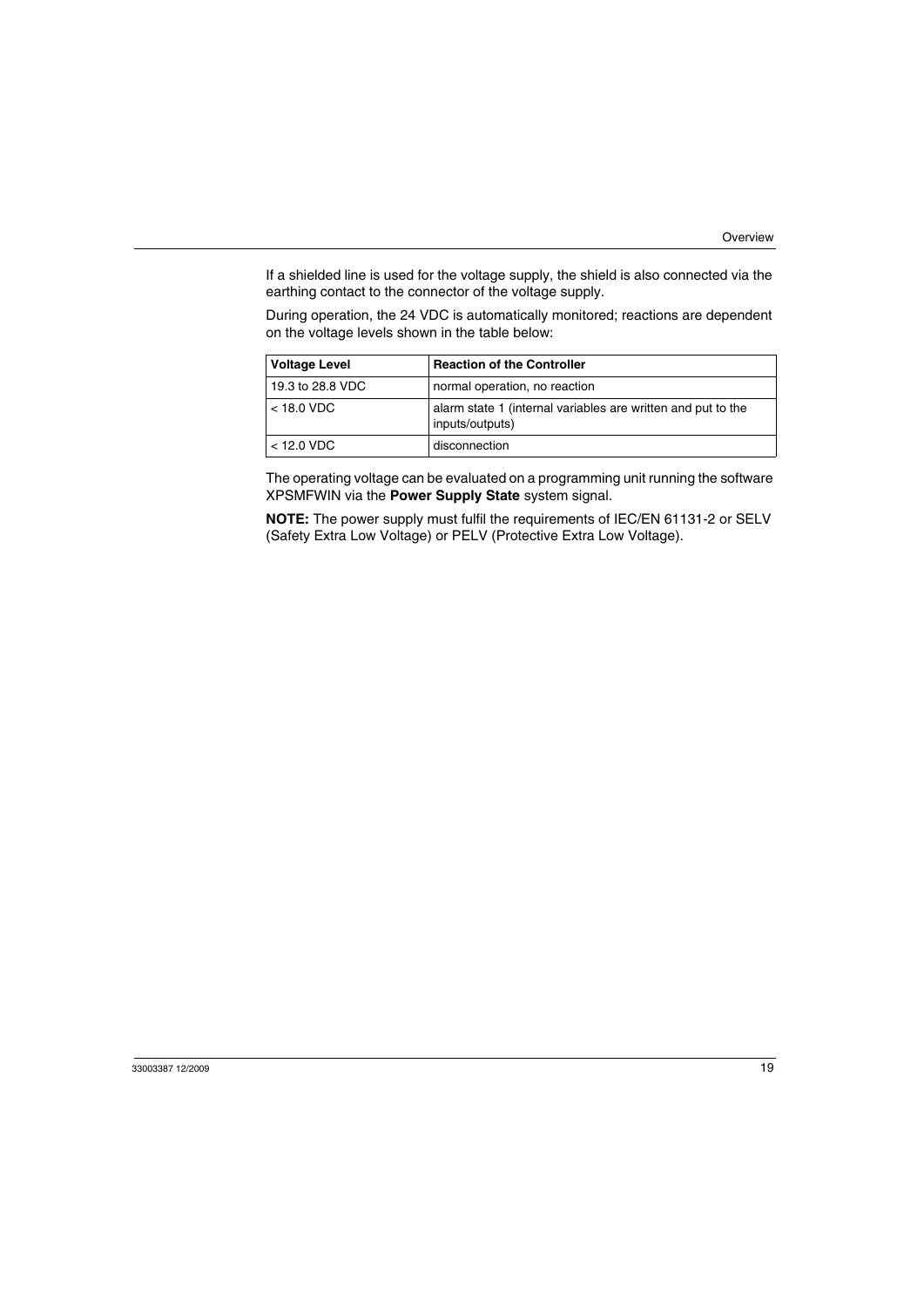### **Air Circulation**

The ventilation slots in the housing must not be covered. When installing the XPSMF60 ensure that the vertical distance between units is 100 mm (3.94 in.) or more.

Use of cable ducts with horizontal mounting of compact devices on rails:

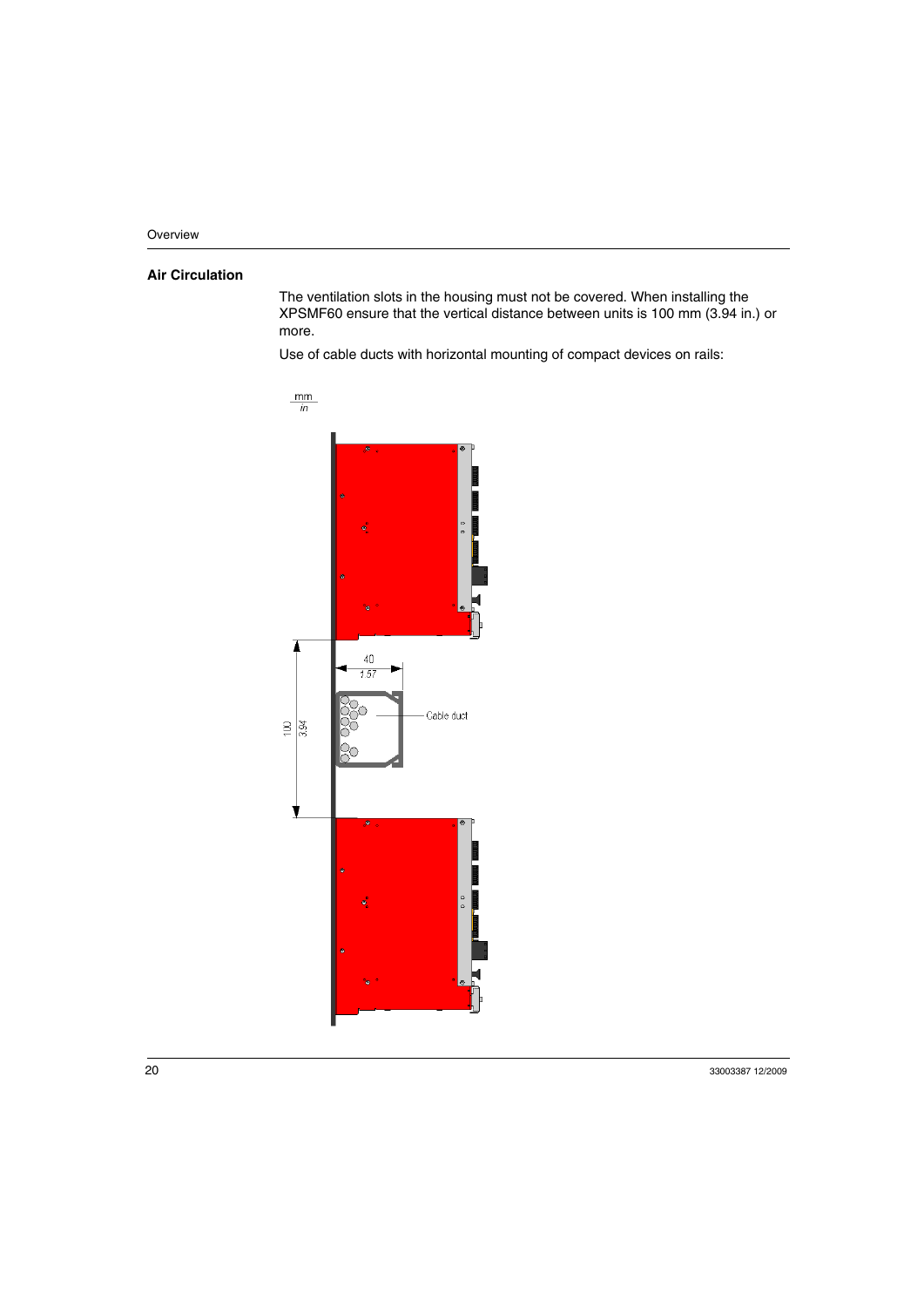| No. | <b>Description</b>                                                                                                           |
|-----|------------------------------------------------------------------------------------------------------------------------------|
|     | Installation with spacers: the height of cable ducts is greater than 40 mm /<br>1.57 in.; the vertical separation increases. |
| 2   | The XPSMF60 Safety Modular System PLC is mounted vertically.                                                                 |
| 3   | The minimum distance between units is 100 mm / 3.94 in.                                                                      |

Minimum clearance between the Safety Modular System PLCs:

**NOTE:** If the cable ducting is greater than 40 mm / 1.57 in., then a greater separation is required between other units or devices.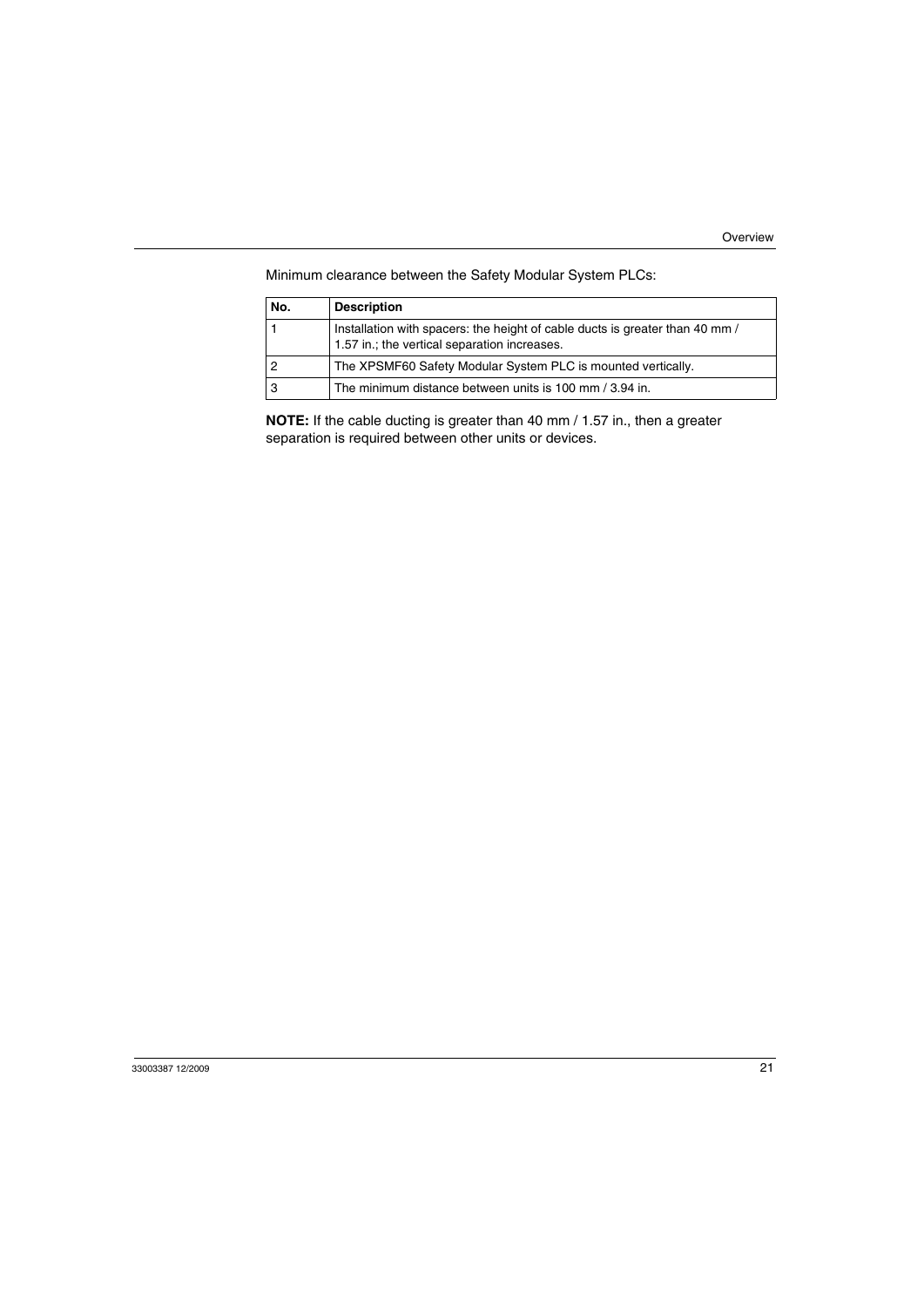

Minimum clearances required by the XPSMF60 Safety PLC

On open mounting surfaces, observing the minimum clearance and ensuring unobstructed air circulation will help maintain the optimum operating temperature.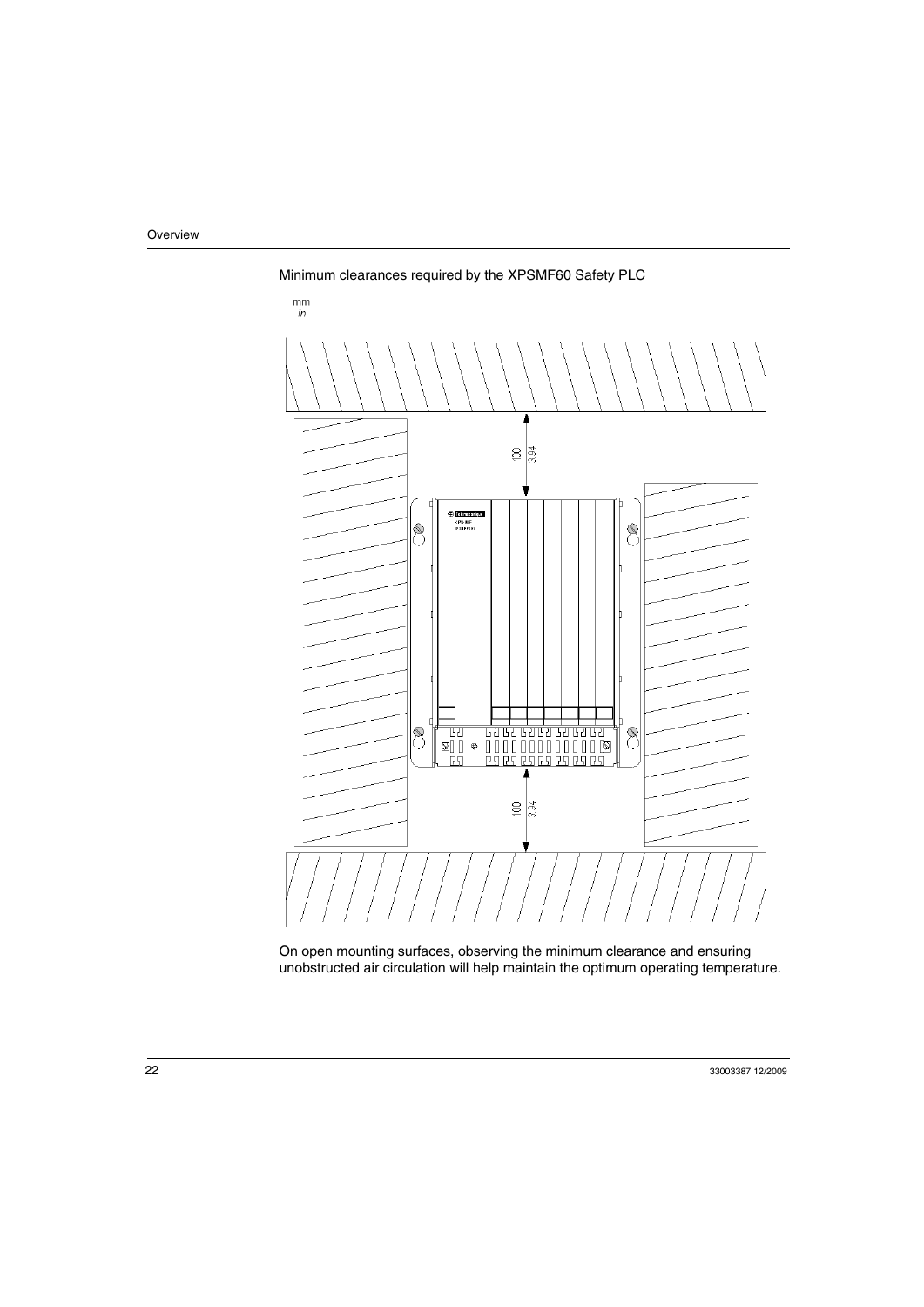#### **Heat**

Increasing integration of electronic components into smaller parts results in large amounts of heat dissipation on a small surface area. The amount of heat produced depends on the external load of the device. Depending on the design of the device, installation, design location, air circulation, and environmental conditions make a very significant impact on the operating temperature of the product.

It is important to comply with the approved environmental conditions when installing the device. Reduced operating temperature extends the life of the device and reliability of the installed components.

If the XPSMF60 requires an additional enclosure to increase the ingress protection, the enclosure case must be designed in such a way that the heat generated inside it can dissipate from the surface of the enclosure. The type of enclosure and location of installation selected must easily allow heat dissipation. If possible, a fan should be used to ensure air circulation.

**NOTE:** An additional enclosure can be used to increase the ingress protection of the XPSMF60 Safety Modular System PLC.

The enclosure's surface area, A is calculated depending on the mounting or installation type as follows:

The following table is used to calculate the recommended enclosure size for mounting the XPSMF60.

| <b>Case installation</b>      | Calculation of A $[m^2]$ (1m <sup>2</sup> =10.76ft <sup>2</sup> ) |
|-------------------------------|-------------------------------------------------------------------|
| Single case free on all sides | $A = 1.8 \times H \times (W + D) + 1.4 \times W \times D$         |
|                               |                                                                   |
| Single case for wall mounting | $A = 1.4 \times W \times (H + D) + 1.8 \times H \times D$         |
|                               |                                                                   |
| End case free-standing        | $A = 1.4 \times D \times (W + H) + 1.8 \times W \times H$         |
|                               |                                                                   |
| End case for wall mounting    | $A = 1.4 \times H \times (W + D) + 1.4 \times W \times D$         |
|                               |                                                                   |
| Center case free-standing     | $A = 1.8 \times W \times H + 1.4 \times W \times D + H \times D$  |
|                               |                                                                   |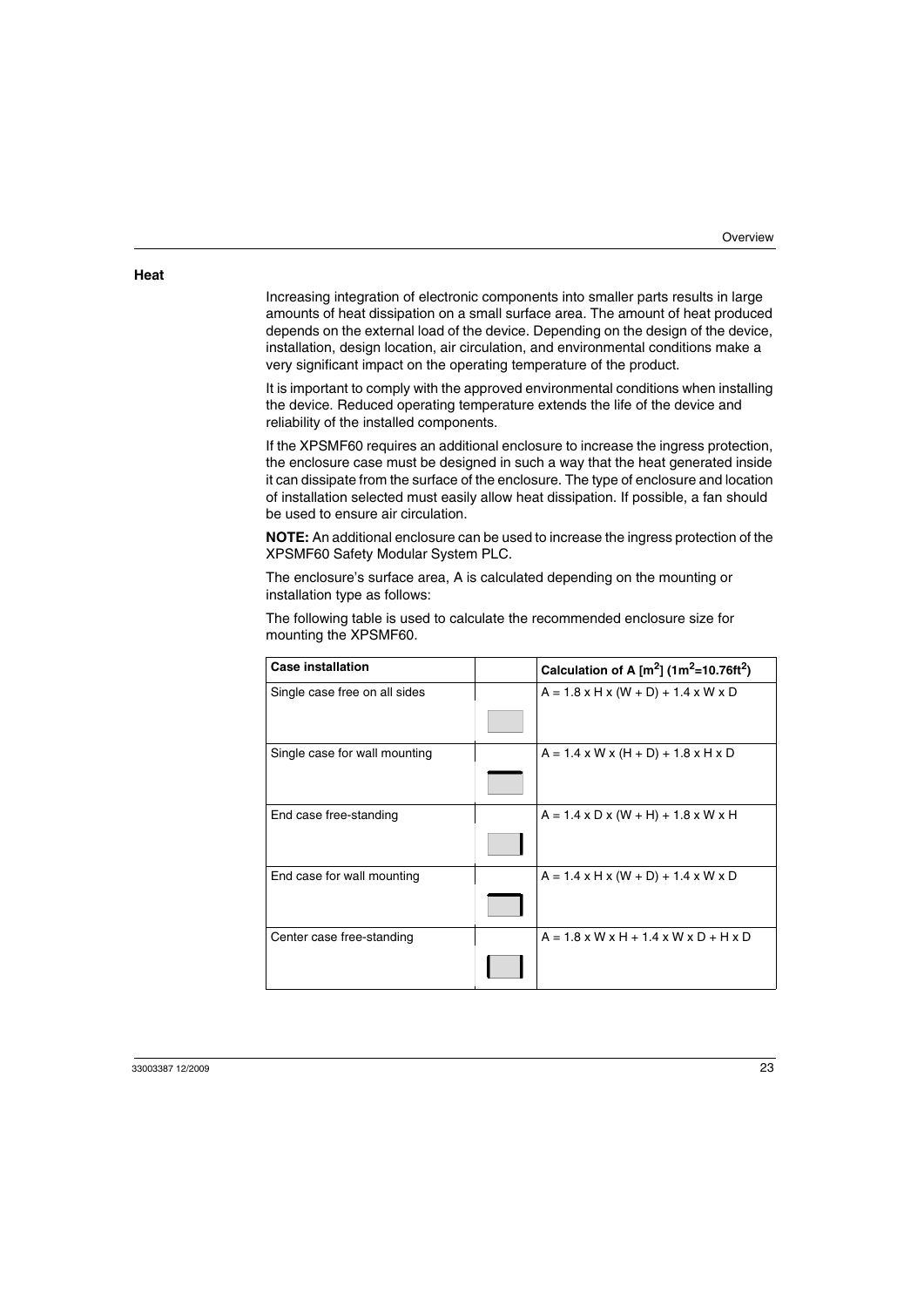| <b>Case installation</b>                        | Calculation of A $[m^2]$ (1m <sup>2</sup> =10.76ft <sup>2</sup> ) |
|-------------------------------------------------|-------------------------------------------------------------------|
| Center case for wall mounting                   | $A = 1.4 \times W \times (H + D) + H \times D$                    |
|                                                 |                                                                   |
| Center case for wall mounting, top              | $A = 1.4 \times W \times H + 0.7 \times W \times D + H \times D$  |
| surface covered                                 |                                                                   |
| the enclosure's surface area<br>A<br>w<br>width |                                                                   |
| height<br>н                                     |                                                                   |
| depth<br>D                                      |                                                                   |
|                                                 |                                                                   |

#### **Internal Convection**

With internal heat convection, the heat is dissipated outside through the walls of the housing. This is possible when the ambient temperature is lower than that inside the housing.

The following table describes the variables used to calculate the internal convection:

| Variable                | <b>Description</b>                                                     |
|-------------------------|------------------------------------------------------------------------|
| $P_V$ [W]               | heat output (heat dissipation) of the electronic components            |
| A $\lceil m^2 \rceil^*$ | effective surface area of the housing                                  |
| k $[{\rm W/m^2~K}]^*$   | the housing heat transfer coefficient                                  |
|                         | (e.g., Steel sheet: approximately 5.5 W/m <sup>2</sup> K) <sup>*</sup> |

 $*(1m^2=10.76ft^2)$ 

The maximum temperature increase of all electronic devices inside the housing is calculated as follows:

$$
(\Delta T) max = \frac{Pv}{k \bullet A}
$$

The power dissipation  $P_v$  can be calculated based on the values of the electrical power of the controller, its inputs, and outputs.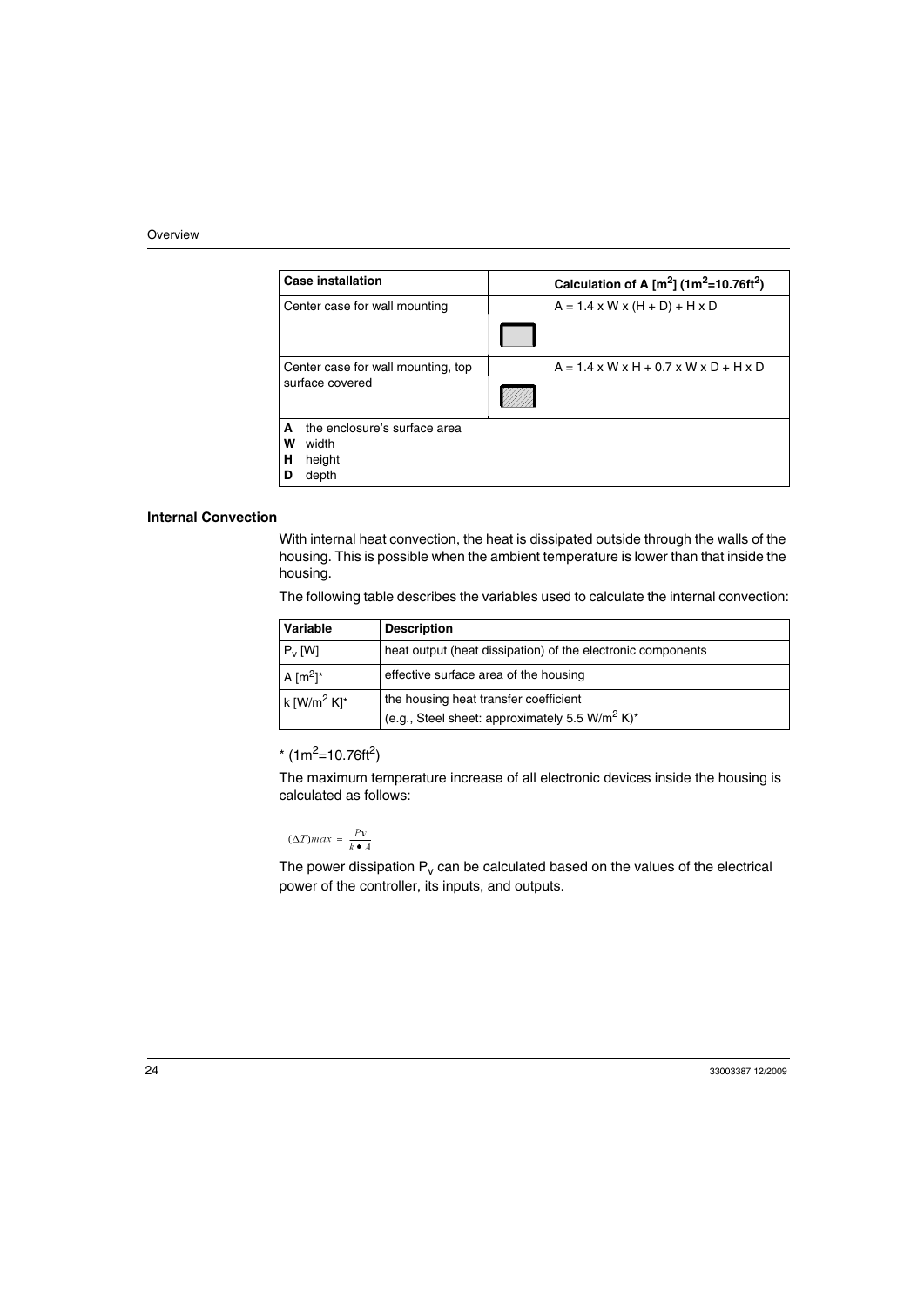#### **Monitoring Temperature State/Operating Temperature**

The controllers are designed to operate with the maximum temperature of 60 $\mathrm{^{\circ}C}$ (140 °F). The temperature states in single modules and PLCs are evaluated by the CPU module or the PLC's CPU for compact systems. The temperature state of a particular module or PLC is measured by a sensor. The sensor monitors the temperature state of the PLC automatically and continuously.

The XPSMF60 has two fans behind the earthing grid which are controlled by the CPU module.

The following table shows the dependency of the fan state on the temperature state:

| Temperature State     | <b>Fan State</b>            |
|-----------------------|-----------------------------|
| $\sim$ 50 °C / 122 °F | normal (both fans ON)       |
| l >50 °C / 122 °F     | both fans in full operation |

You can evaluate the fan states (system signal fan state) using a PC running XPSMFWIN programming environment.

The following table shows the ranges in which the temperature state signals the measured temperature:

| <b>Temperature Range</b>                     | <b>Temperature State</b> |
|----------------------------------------------|--------------------------|
| $<$ 60 °C / 140 °F                           | normal                   |
| 60 to 70 °C 140 to 158 °F                    | high temperature         |
| >70 °C / 158 °F                              | very high temperature    |
| Return to 64 $\degree$ C / 147.2 $\degree$ F | high temperature         |
| Return to $<$ 54 °C / 129.2 °F               | normal                   |

**NOTE:** The difference in temperature increase and decrease ranges is the result of the sensor's hysteresis that equals 6 °C / 10.8 °F.

Temperature state **High temperature** indicates the following:

operating temperature = max temperature (delta  $T$ )max + ambient temperature  $>= 60 °C / 140 °F$ .

In this case, support the internal convection by increasing the free space between the PLCs.

Temperature state **Very high temperature** indicates the following:

operating temperature = max temperature (delta T)max + ambient temperature  $>= 70 °C / 158 °F$ .

In this case, support the internal convection by integrating additional active cooling elements (fan, coolant devices, etc.) or increasing the free space around the PLCs.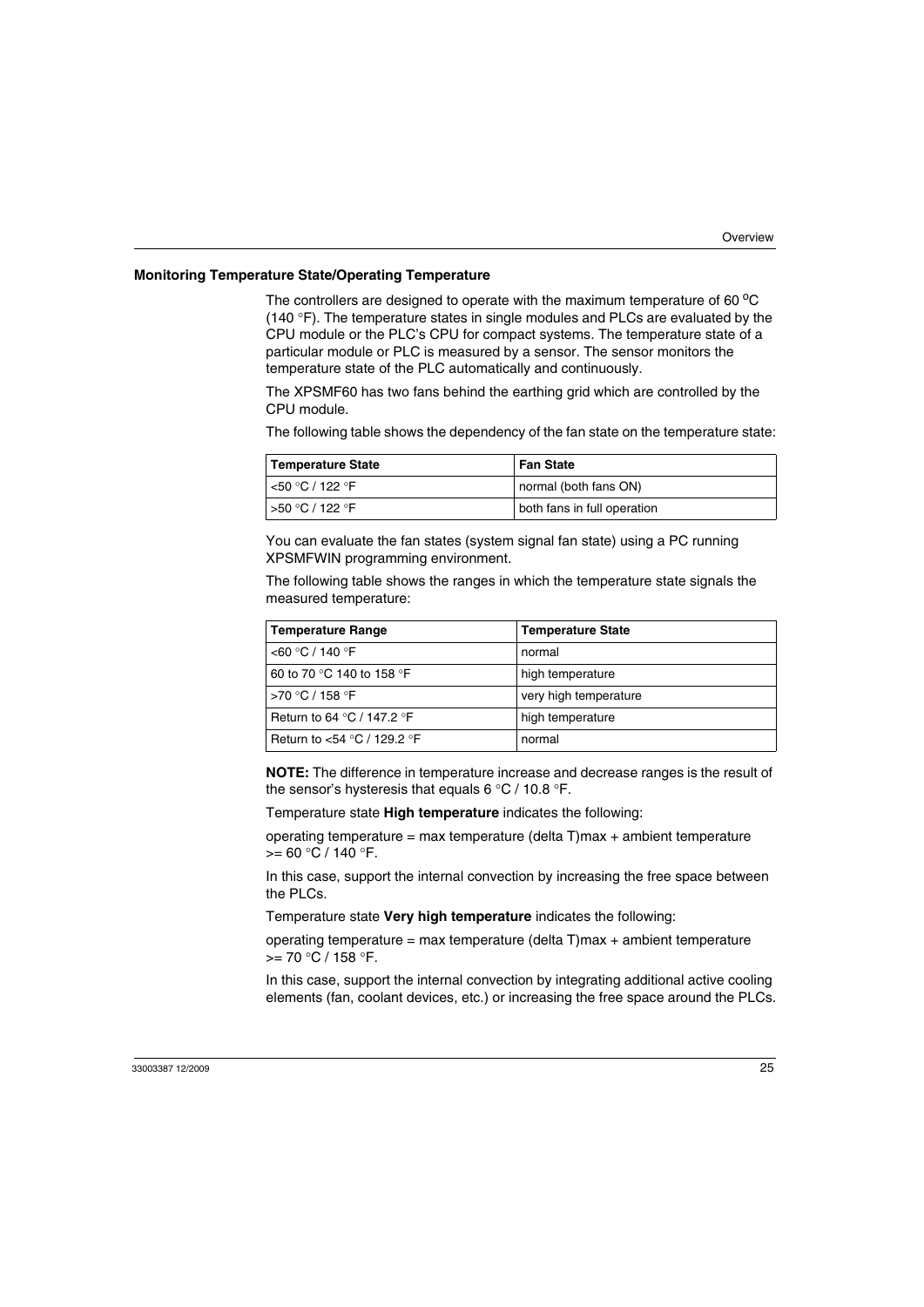If the sensor indicates a temperature increase above the critical threshold, the temperature state changes. The temperature states can be evaluated using the **Temperature State** system signal in the XPSMFWIN programming environment.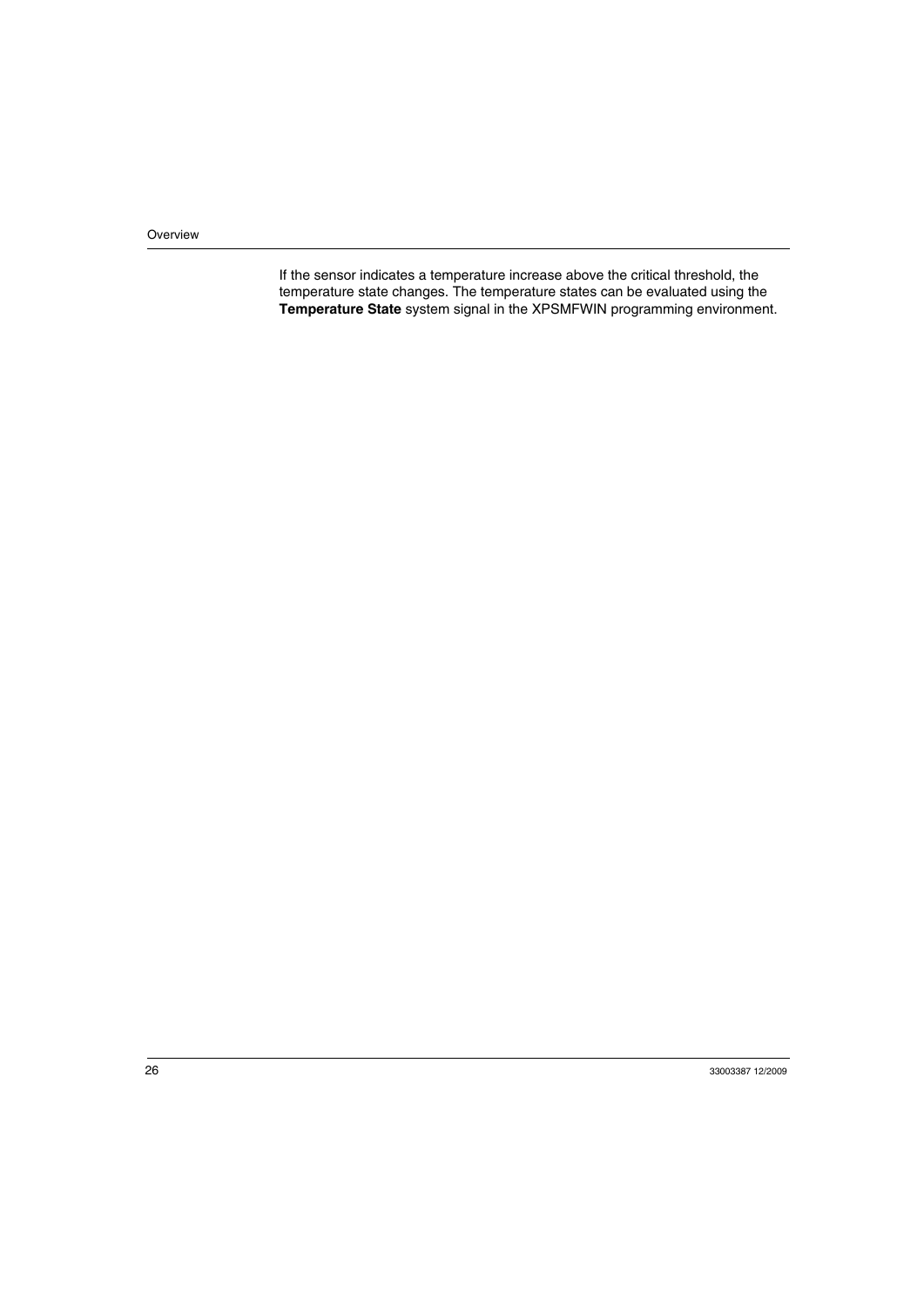## <span id="page-26-0"></span>**Application and Function**

# **2**

#### **Overview**

This chapter describes the application and function of XPSMF60 Safety PLC.

#### **What's in this Chapter?**

This chapter contains the following topics:

| Topic             | Page |
|-------------------|------|
| Initial Operation | 28   |
| Application       | 29   |
| Function          | 32   |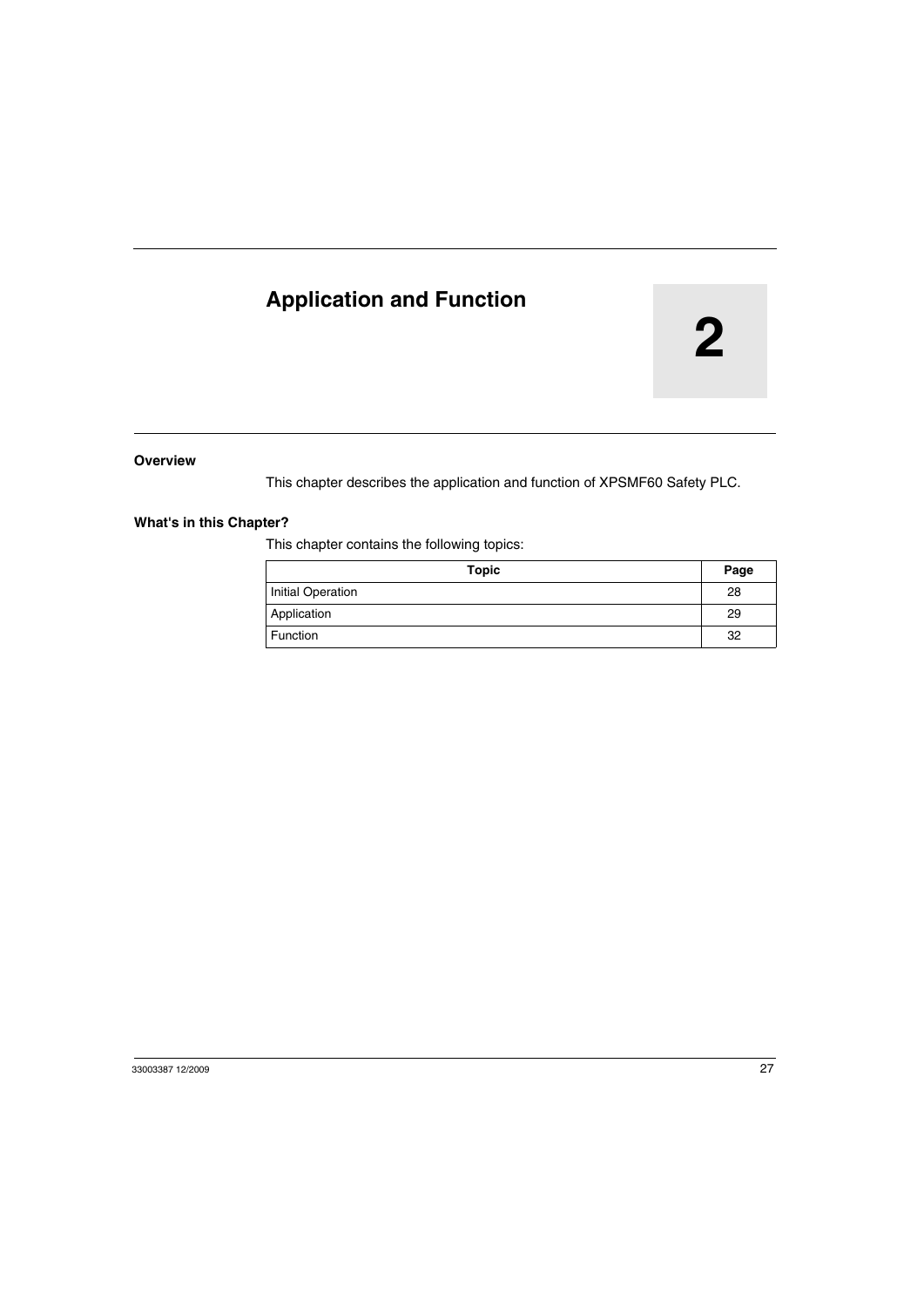## <span id="page-27-1"></span><span id="page-27-0"></span>**Initial Operation**

#### **Overview**

The following section contains information about the initial operation of the XPSMF60 Safety PLC.

#### **First Power-Up**

The following table describes the first power-up behavior of the XPSMF60 Safety PLC:

| <b>Stage</b> | <b>Description</b>                                                                                   |
|--------------|------------------------------------------------------------------------------------------------------|
|              | Power Supply LED (green) is illuminated for 0.5 s.                                                   |
| 2            | All LEDs are illuminated for 5 s.                                                                    |
| 3            | 24VDC LED is illuminated.<br>Prog LED (orange) is flashing.<br>The Safety PLC is awaiting a program. |

#### **Connection with Existing Configuration and Program**

The following table describes initial operation when the XPSMF60 Safety PLC is connected with an existing configuration and program:

| <b>Stage</b> | <b>Description</b>                                                                                                                     |
|--------------|----------------------------------------------------------------------------------------------------------------------------------------|
|              | Power Supply LED (green) is illuminated for 0.5 s.                                                                                     |
| 2            | All LEDs are illuminated for 5 s.                                                                                                      |
| 3            | 24VDC LED (green) is illuminated.<br>Program LED (orange) is flashing for 15 s.                                                        |
| 4            | Program checked.<br>24VDC LED (green) is illuminated.<br>RUN LED (green) is illuminated or flashing dependant on the program settings. |

# **DANGER**

#### **HAZARD OF ELECTRICAL SHOCK, EXPLOSION OR ARC FLASH**

Disconnect all power before servicing equipment.

**Failure to follow these instructions will result in death or serious injury.**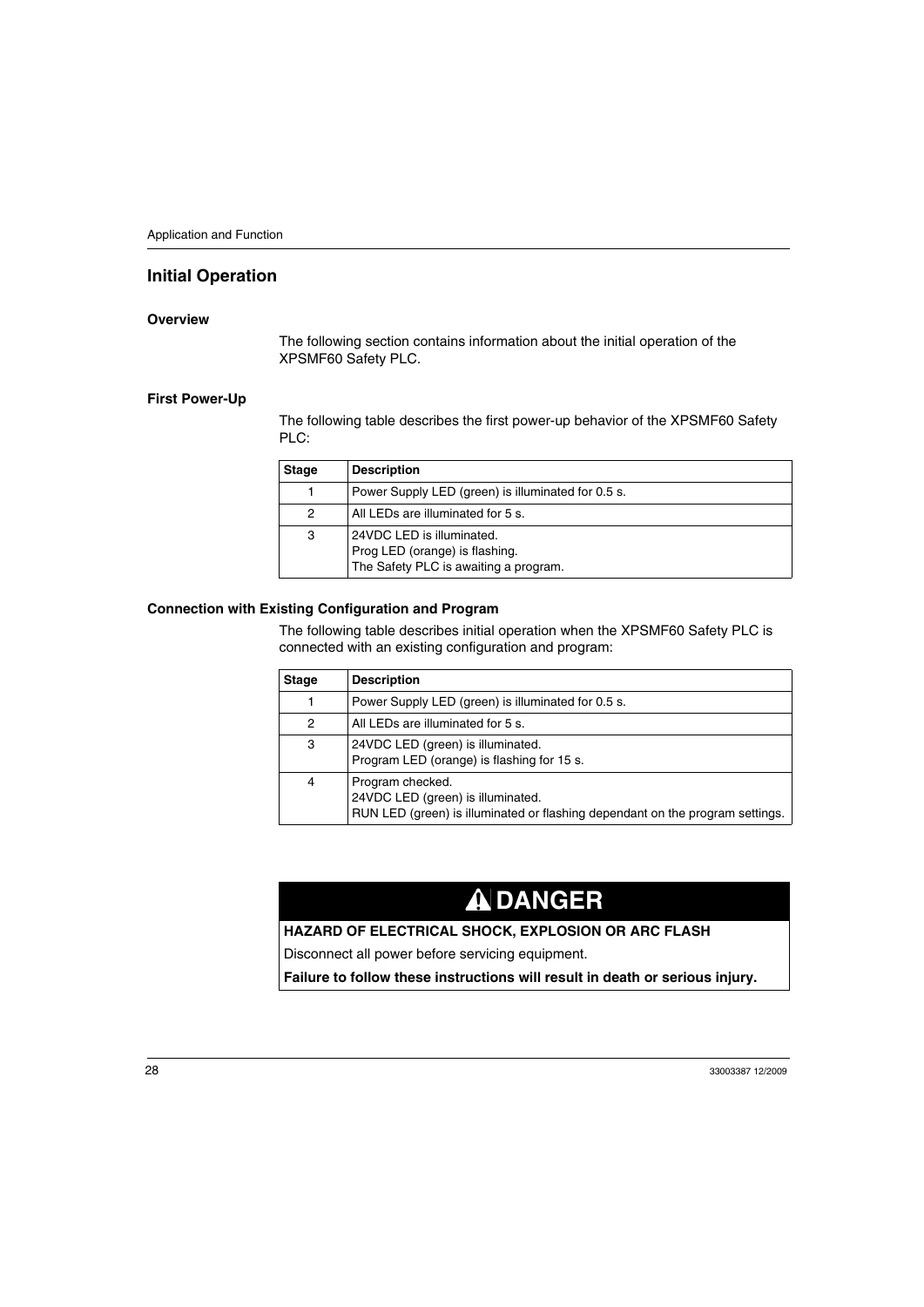## <span id="page-28-1"></span><span id="page-28-0"></span>**Application**

#### **Overview**

The XPSMF60 modular Safety PLC is certified to the following standards:

- SIL 3, according to IEC 61508
- Category 4, according to EN 954-1
- $\bullet$  EN 61131-2
- $\bullet$  EN 54-2
- $\bullet$  DIN V 19250 up to RC6
- NFPA 8501, NFPA 8502
- $\bullet$  NFPA 72

The extensive hardware range and safe data transmission allow the system to be optimized to suit anticipated or existing plant structures.

The safety-related networking of the Safety PLC takes place on Ethernet using SafeEthernet protocol, which is based on standard Ethernet technology and is certified to TÜV/BG. The Ethernet medium allows safety data to be transmitted up to 100 Mbit/s half duplex and 10 Mbit/s full duplex and supports the use of the entire range of Ethernet functions for networked applications.

A combination of a high-speed Safety PLC and a high-speed safety bus protocol (SafeEthernet) offers new levels of flexibility for automation process solutions.

Current system limits of safety-related automation concepts are disappearing. Scope is being created for truly application-based solutions.

Key features of the XPSMF60 Safety PLC:

- $\bullet$  certification up to SIL 3, according to IEC 61508
- $\bullet$  category 4, EN 954-1
- communication via SafeEthernet and Modbus
- $\bullet$  versatility You can use the Safety PLC in all environmental conditions with additional equipment.
- quick and easy network configuration
- user-friendly interfaces

#### **Use in Central Fire Alarm Systems**

All XPSMF systems with analog inputs can be used for controlling and indicating equipment in accordance with DIN EN 54-2 and NFPA 72. The user program must perform the functions that, according to the standards, are performed by central fire alarm systems.

A central fire alarm system can easily achieve the required maximum cycle time of 10 seconds (DIN EN 54-2) as the typical cycle time of the XPSMF range is in the millisecond range. The required error response safety time of 1 second in that case is also easy to achieve.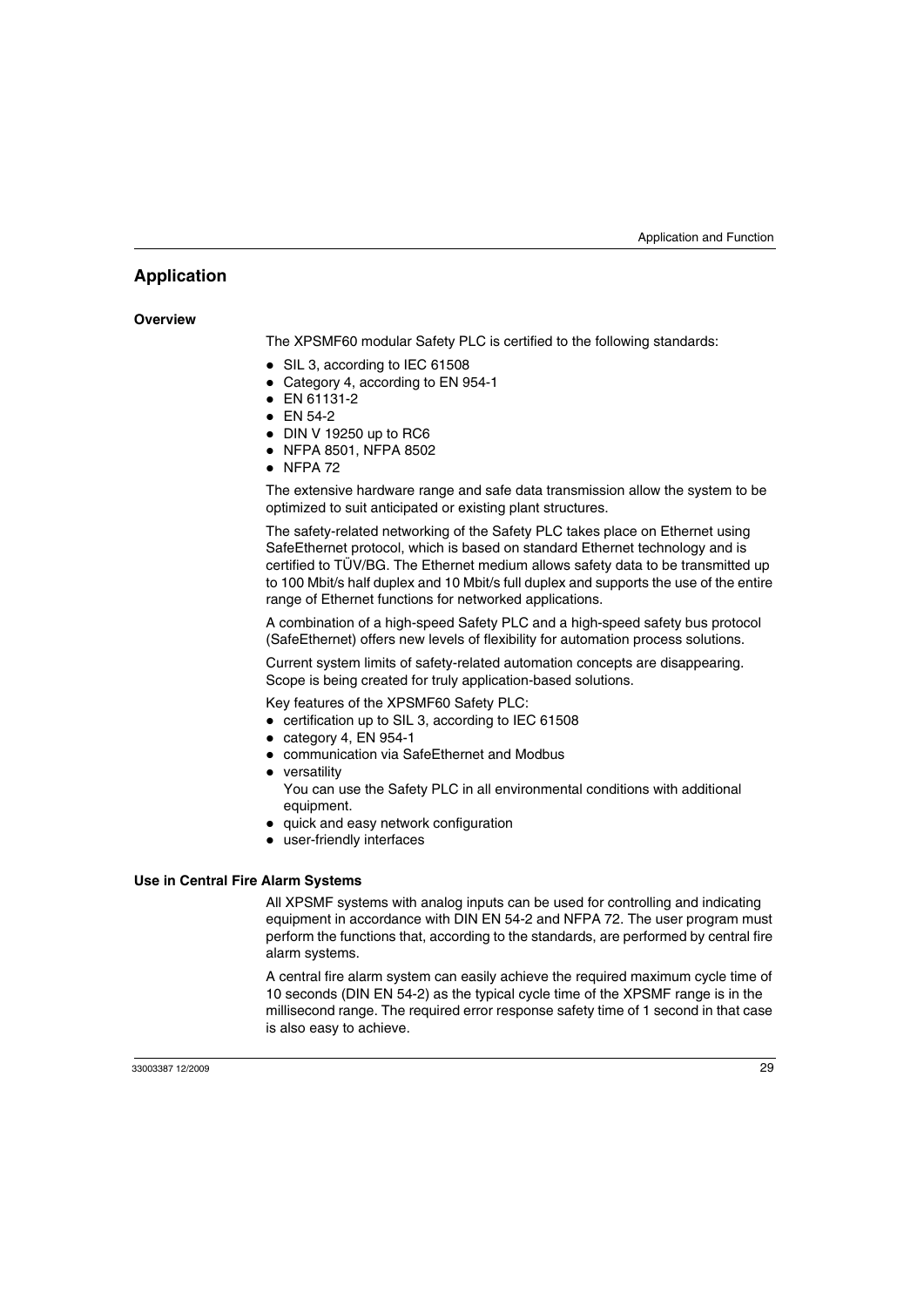As required by EN 54-2, the fire alarm system must remain in the fault report state 100 seconds after the XPSMF60 received the fault report.

Using the energize to trip principle with line monitoring the fire alarms are connected to detect short-circuits and breaks.

The following diagram shows the required fire alarm wiring schematic:



**M:** Fire alarm **R(EOL):** Terminating resistor on the last sensor in the loop **R(L):** Limitation of the maximum permitted current in the loop **R(Shunt):** Measuring resistor

For application, the resistance of  $R_{EOL}$ ,  $R_L$ , and  $R_{Shunt}$  should be calculated depending on the number of sensors used and the number of sensors per alarm loop. The relevant data sheet contains all the required information provided by the sensor manufacturer.

The alarm outputs are used to activate lamps, sirens, horns, etc. They operate based on the energize to trip principle. The outputs must be monitored for line breaks and short-circuits. This can be done by returning the output signals from the actuator directly to the inputs.

The current in the actuator circuit should be monitored through an analog input with a shunt.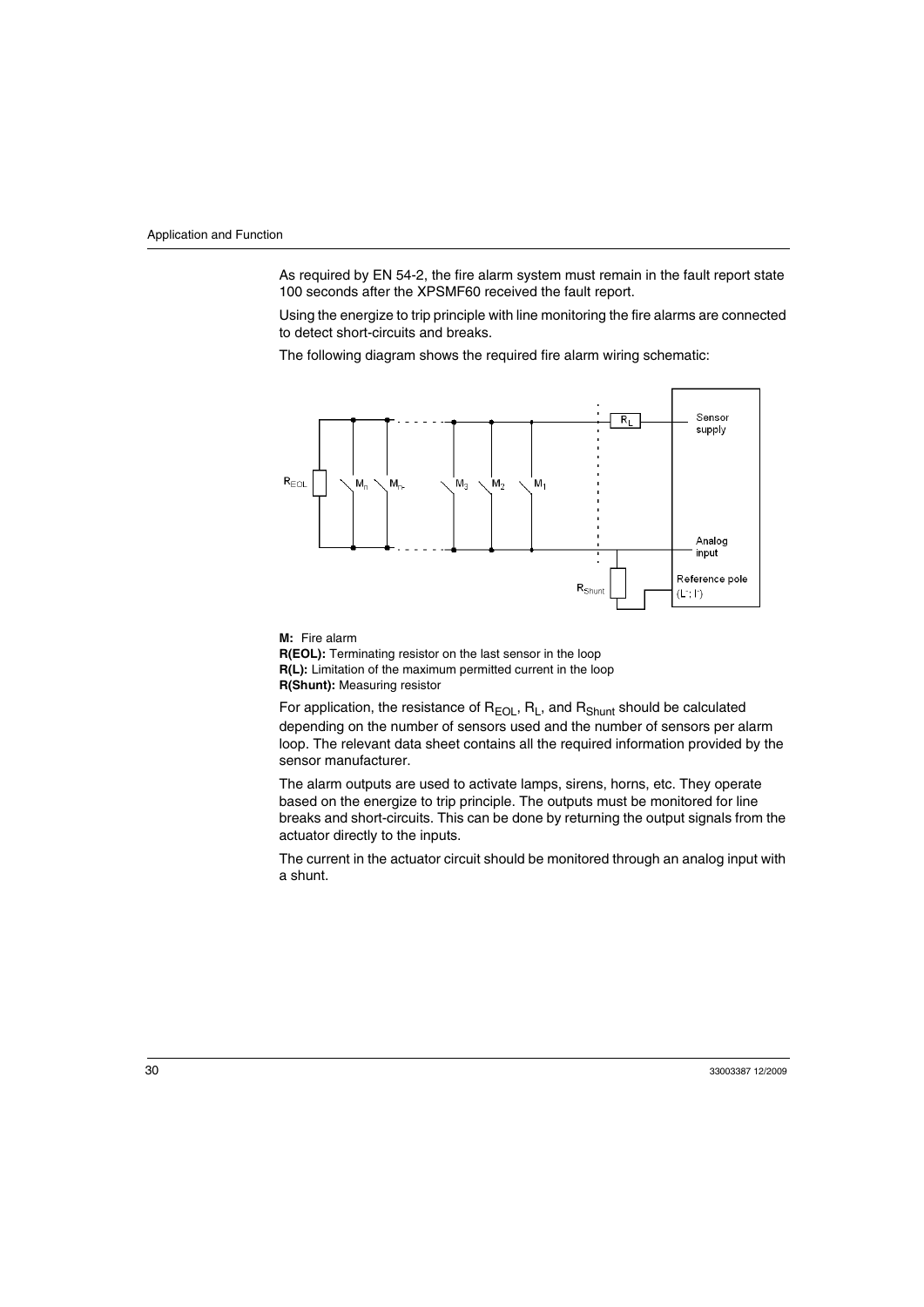A series connection of Z diode protects the input against overvoltage in case of short-circuit as follows:



The user program controls all visual display systems, light panel indicators, LED displays, audible alarms, etc. The routing of fault signals via input and output modules or to routing equipment must be performed using the deenergize to trip principle.

Fire alarms can be transmitted from one XPSMF60 to another using the Ethernet communications standard available. Any breakdown in communications must be signalled.

XPSMF60 that is used in fire alarm systems must have a redundant power supply. Precautions must also be taken against power supply failures, e.g., using a batterypowered horn. No interruption is allowed while switching between the main supply and back-up supply. Voltage dips of up to 10 ms are permitted.

When a fault occurs, the operating system writes signals specified by the user program. This allows error signalling to be programmed to signal errors detected by the system. If an error occurs, safety-related inputs and outputs are switched off, e.g., 0-signals are applied to all the channels of faulty inputs, and all the channels of faulty outputs are switched off.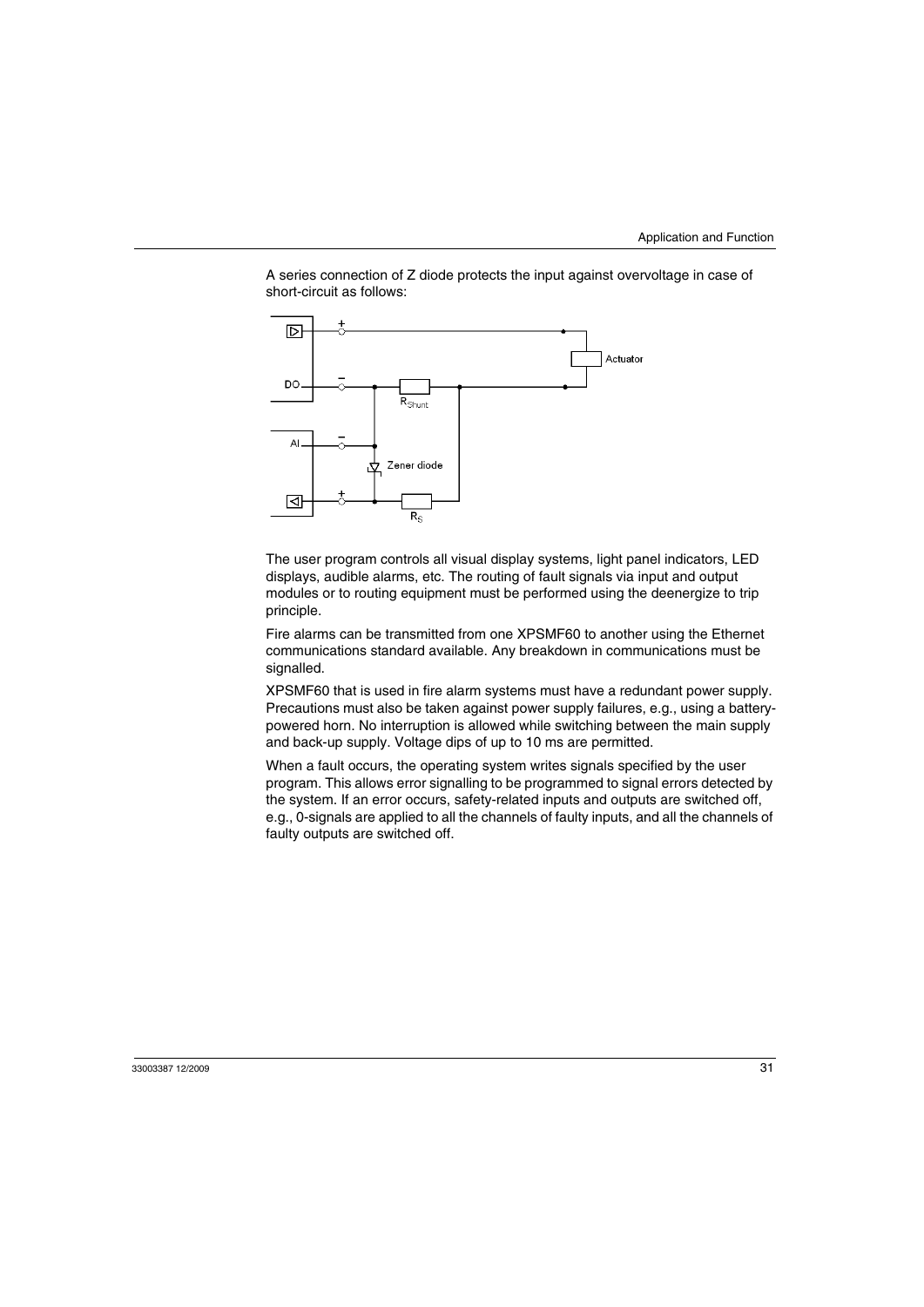## <span id="page-31-1"></span><span id="page-31-0"></span>**Function**

#### **Overview**

This section describes functions of the XPSMF60 Safety PLC.

#### **Line Control**

Line Control is a short-circuit and line break monitoring system, e.g., for Emergency Stop Control (category 4, according to EN 954-1), which can be configured on the XPSMF60 system. Digital outputs DO1 to DO8 can be connected to the DI digital inputs of the same system.

The following diagram shows connection of digital outputs and digital inputs:



The above time graph shows the variation of two pulsed channels. When connected, the inputs of the system are expecting the specific pulse value. If the pulse is not received or an alternate pulse is received, the system will automatically set the output of the specific system to the safe "zero" state. If a line break, short circuit or an alternate signal is present, the FAULT LED on the front of the Safety PLC will flash repeatedly until the problem is fixed. The system will then cyclically reconnect all the pulsed outputs.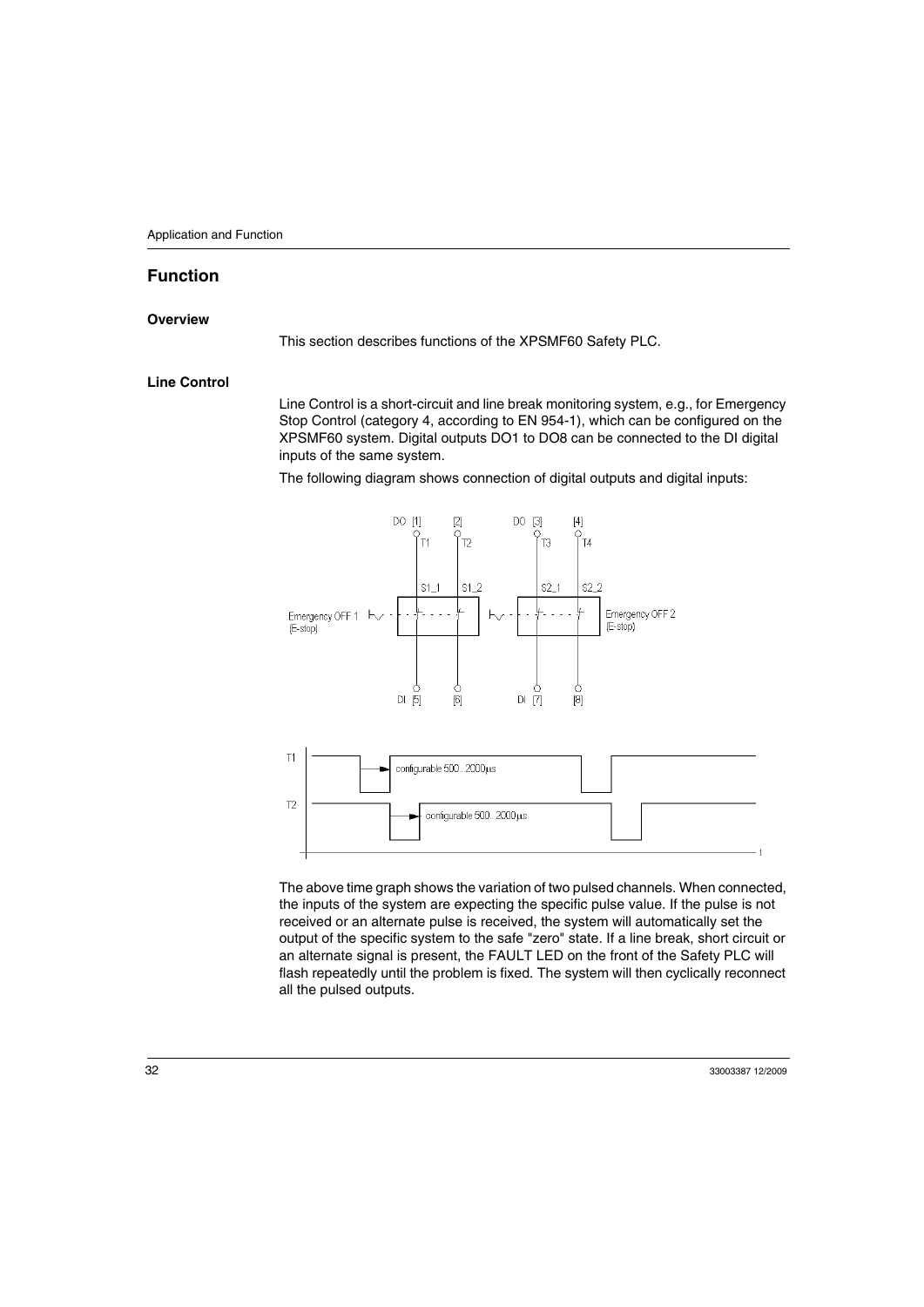# **WARNING**

#### **PULSED OUTPUT**

Pulsed outputs must not be used as safety-related outputs!

**Failure to follow these instructions can result in death, serious injury, or equipment damage.**

The following faults may occur:

- short circuit between 2 parallel lines
- change of 2 lines, e.g., DO 2 to DI 7 (configured), DO 2 to DI 6 (wired)
- $\bullet$  earth fault on 1 of the lines (only with earthed reference pole)
- $\bullet$  line break
- opening of the contacts (i.e., one of the Emergency Stop switches is pressed)

If any of the faults occur,

- the FAULT LED on the front panel of the Safety PLC is illuminated,
- $\bullet$  the outputs are set to 0, and
- $\bullet$  the fault code is generated.

**NOTE:** The XPSMF60 Safety PLC is designed for the deenergize to trip principle. If a fault occurs, the input and output signals revert to voltage- or current-free states to ensure safe operation.

#### **XPSMFDI3201 Module**

The following is the block diagram of module XPSMFDI3201:

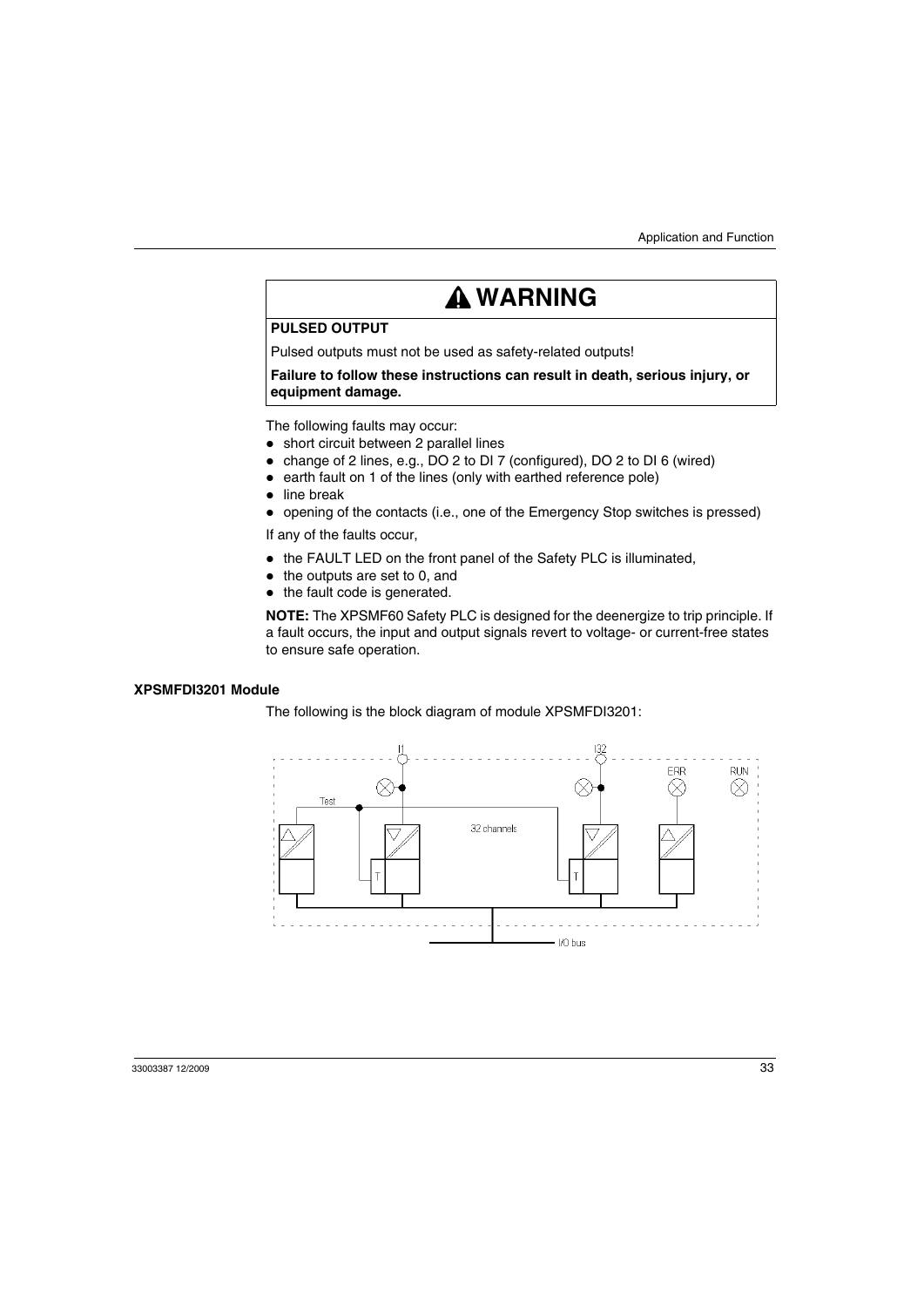The following table shows connections of the digital inputs to the corresponding terminals of the XPSMFDI3201 module:

| <b>Terminal No.</b> | <b>Designation</b> | <b>Function (Inputs)</b>        |
|---------------------|--------------------|---------------------------------|
| 01                  | $LS+$              | sensor supply for inputs 1 to 7 |
| 02                  | $\vert$ 1          | digital Input 1                 |
| 03                  | 12                 | digital input 2                 |
| 04                  | 13                 | digital input 3                 |
| 05                  | 4                  | digital input 4                 |
| 06                  | 15                 | digital input 5                 |
| 07                  | 16                 | digital input 6                 |
| 08                  | 17                 | digital input 7                 |
| 09                  | EGND               | reference pole                  |
| 10                  | $LS+$              | supply for inputs 8 to 14       |
| 11                  | 18                 | digital input 8                 |
| 12                  | 19                 | digital input 9                 |
| 13                  | 110                | digital input 10                |
| 14                  | 111                | digital input 11                |
| 15                  | 112                | digital input 12                |
| 16                  | 113                | digital input 13                |
| 17                  | 114                | digital input 14                |
| 18                  | <b>EGND</b>        | reference pole                  |
| 19                  | $LS+$              | supply for inputs 15 to 21      |
| 20                  | 115                | digital input 15                |
| 21                  | 116                | digital input 16                |
| 22                  | 117                | digital input 17                |
| 23                  | 118                | digital input 18                |
| 24                  | 119                | digital input 19                |
| 25                  | 120                | digital input 20                |
| 26                  | 121                | digital input 21                |
| 27                  | <b>EGND</b>        | reference pole                  |
| 28                  | $LS+$              | supply for inputs 22 to 28      |
| 29                  | 122                | digital input 22                |
| 30                  | 123                | digital input 23                |
| 31                  | 124                | digital input 24                |
| 32                  | 125                | digital input 25                |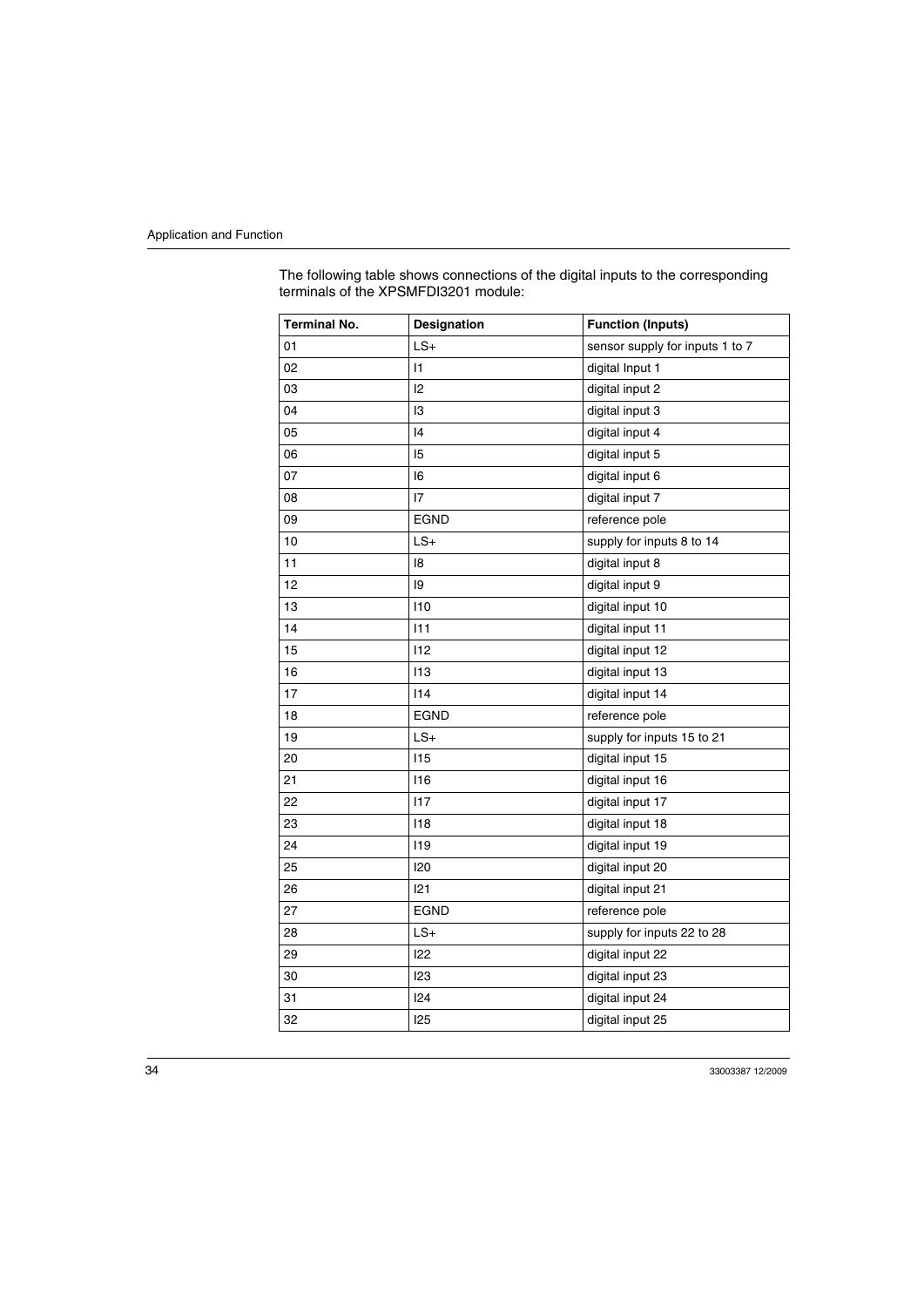| <b>Terminal No.</b> | Designation | <b>Function (Inputs)</b>   |
|---------------------|-------------|----------------------------|
| 33                  | 126         | digital input 26           |
| 34                  | 127         | digital input 27           |
| 35                  | 128         | digital input 28           |
| 36                  | EGND        | reference pole             |
| 37                  | $LS+$       | supply for inputs 29 to 32 |
| 38                  | 129         | digital input 29           |
| 39                  | 130         | digital input 30           |
| 40                  | 131         | digital input 31           |
| 41                  | 132         | digital input 32           |
| 42                  | <b>EGND</b> | reference pole             |
| 43                  | <b>EGND</b> | reference pole             |
| 44                  | <b>EGND</b> | reference pole             |
| 45                  | <b>EGND</b> | reference pole             |

#### **XPSMFDO801 Module**

The following is the block diagram of module XPSMFDO801:

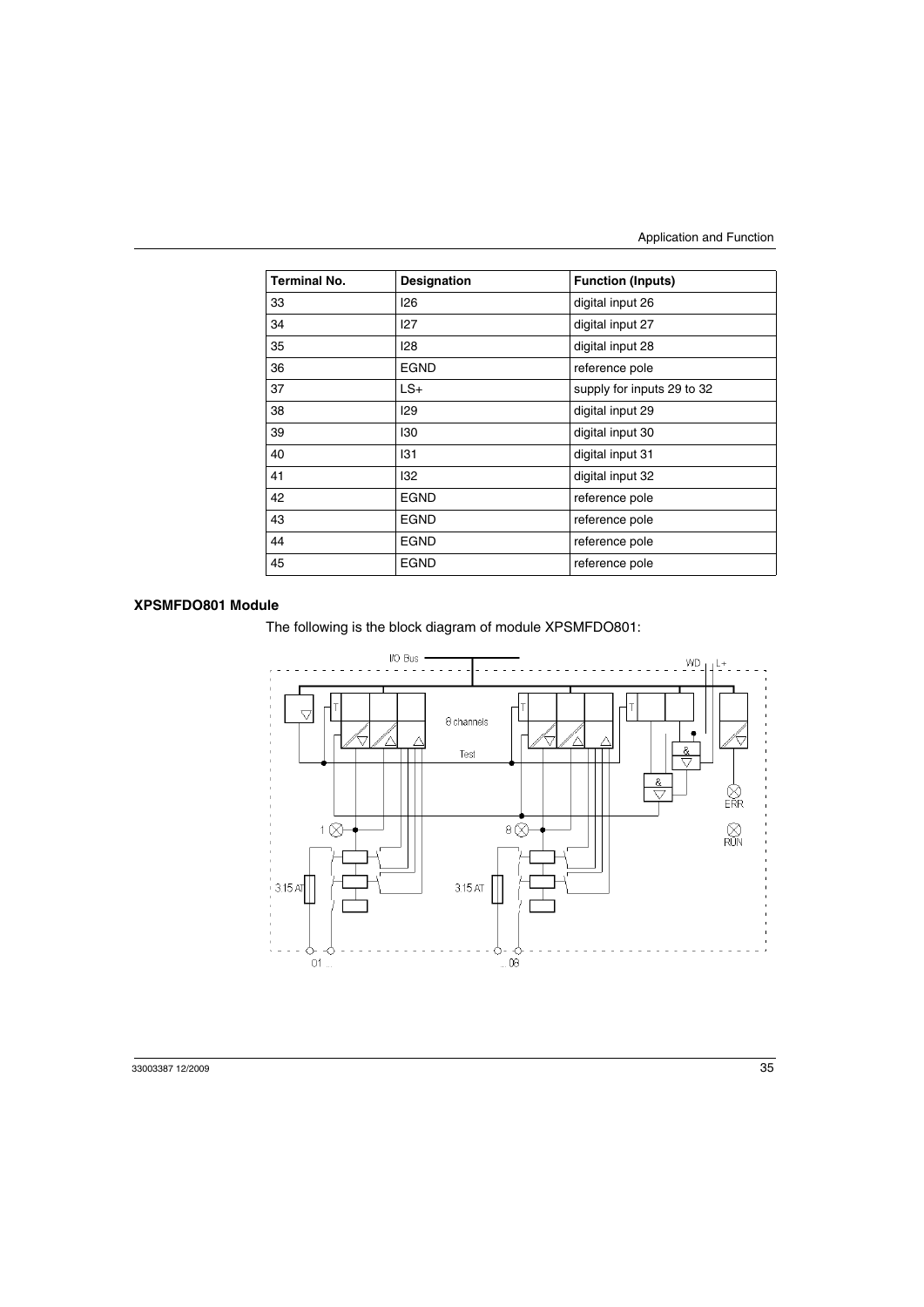| <b>Terminal No.</b> | <b>Designation</b> | <b>Function (Relay Inputs)</b> |
|---------------------|--------------------|--------------------------------|
| 01                  | 1                  | contact 1, terminal A          |
| 02                  |                    | contact 1, terminal B          |
| 03                  | $\overline{2}$     | contact 2, terminal A          |
| 04                  |                    | contact 2, terminal B          |
| 05                  | 3                  | contact 3, terminal A          |
| 06                  |                    | contact 3, terminal B          |
| 07                  | 4                  | contact 4, terminal A          |
| 08                  |                    | contact 4, terminal B          |
| 09                  | 5                  | contact 5, terminal A          |
| 10                  |                    | contact 5, terminal B          |
| 11                  | 6                  | contact 6, terminal A          |
| 12                  |                    | contact 6, terminal B          |
| 13                  | $\overline{7}$     | contact 7, terminal A          |
| 14                  |                    | contact 7, terminal B          |
| 15                  | 8                  | contact 8, terminal A          |
| 16                  |                    | contact 8, terminal B          |

The following table shows connections of the digital inputs to the corresponding terminals of the XPSMFDO801 module:

#### **XPSMFDI2401 Module**

The following is the block diagram of module XPSMFDI2401:

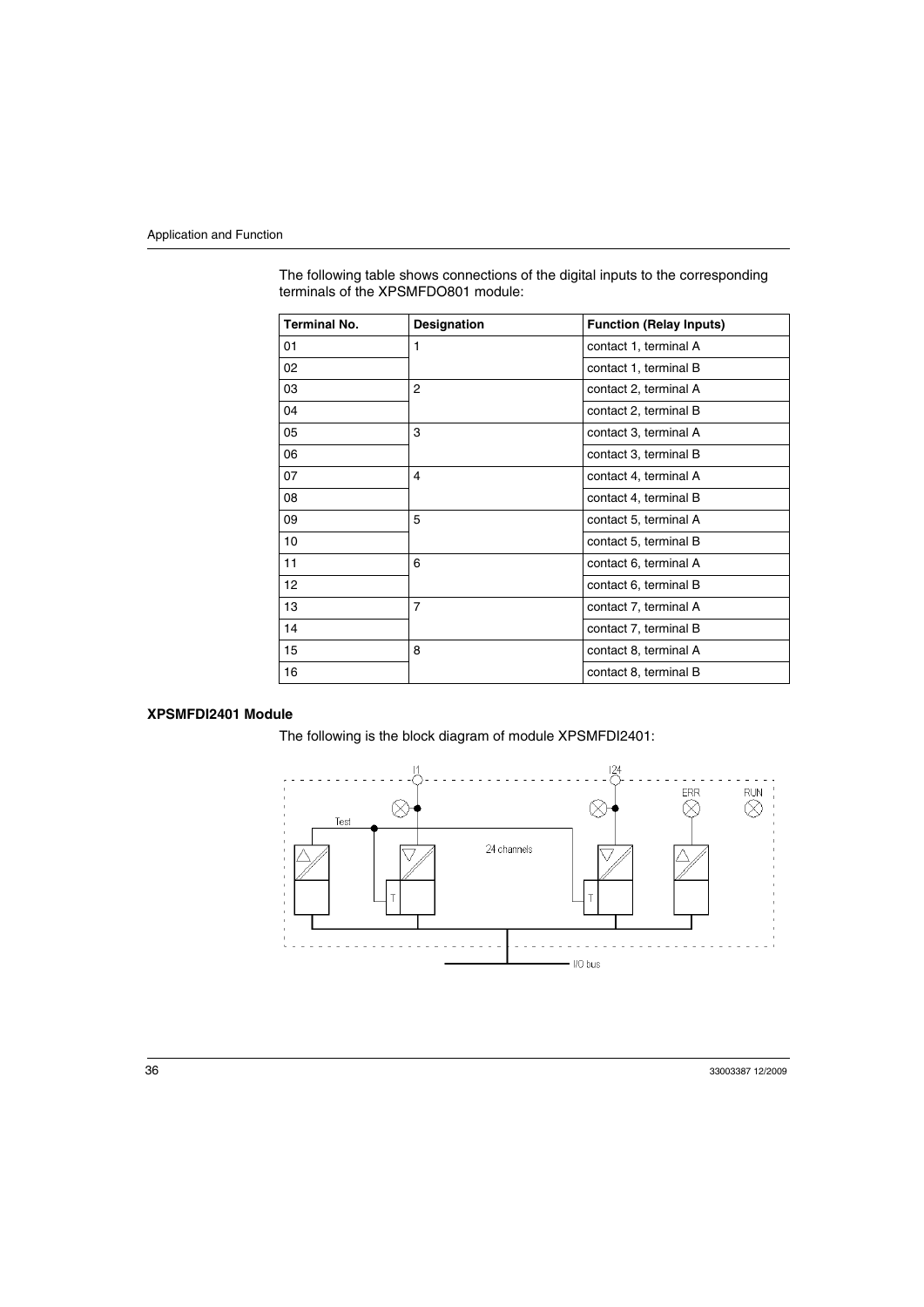| The following table shows connections of the digital inputs to the corresponding |
|----------------------------------------------------------------------------------|
| terminals of the XPSMFDI2401 module:                                             |

| <b>Terminal No.</b> | Designation | <b>Function (Inputs)</b> |
|---------------------|-------------|--------------------------|
| 01                  | 1           | input 1                  |
| 02                  | 12          | input 2                  |
| 03                  | 3           | input 3                  |
| 04                  | 4           | input 4                  |
| 05                  | 15          | input 5                  |
| 06                  | 16          | input 6                  |
| 07                  | 17          | input 7                  |
| 08                  | 18          | input 8                  |
| 09                  | $N/-$       | common reference pole    |
| 10                  | 9           | input 9                  |
| 11                  | 110         | input 10                 |
| 12                  | 111         | input 11                 |
| 13                  | 112         | input 12                 |
| 14                  | 113         | input 13                 |
| 15                  | 114         | input 14                 |
| 16                  | 115         | input 15                 |
| 17                  | 116         | input 16                 |
| 18                  | $N/-$       | common reference pole    |
| 19                  | 117         | input 17                 |
| 20                  | 118         | input 18                 |
| 21                  | 119         | input 19                 |
| 22                  | 120         | input 20                 |
| 23                  | 121         | input 21                 |
| 24                  | 122         | input 22                 |
| 25                  | 123         | input 23                 |
| 26                  | 124         | input 24                 |
| 27                  | $N/-$       | common reference pole    |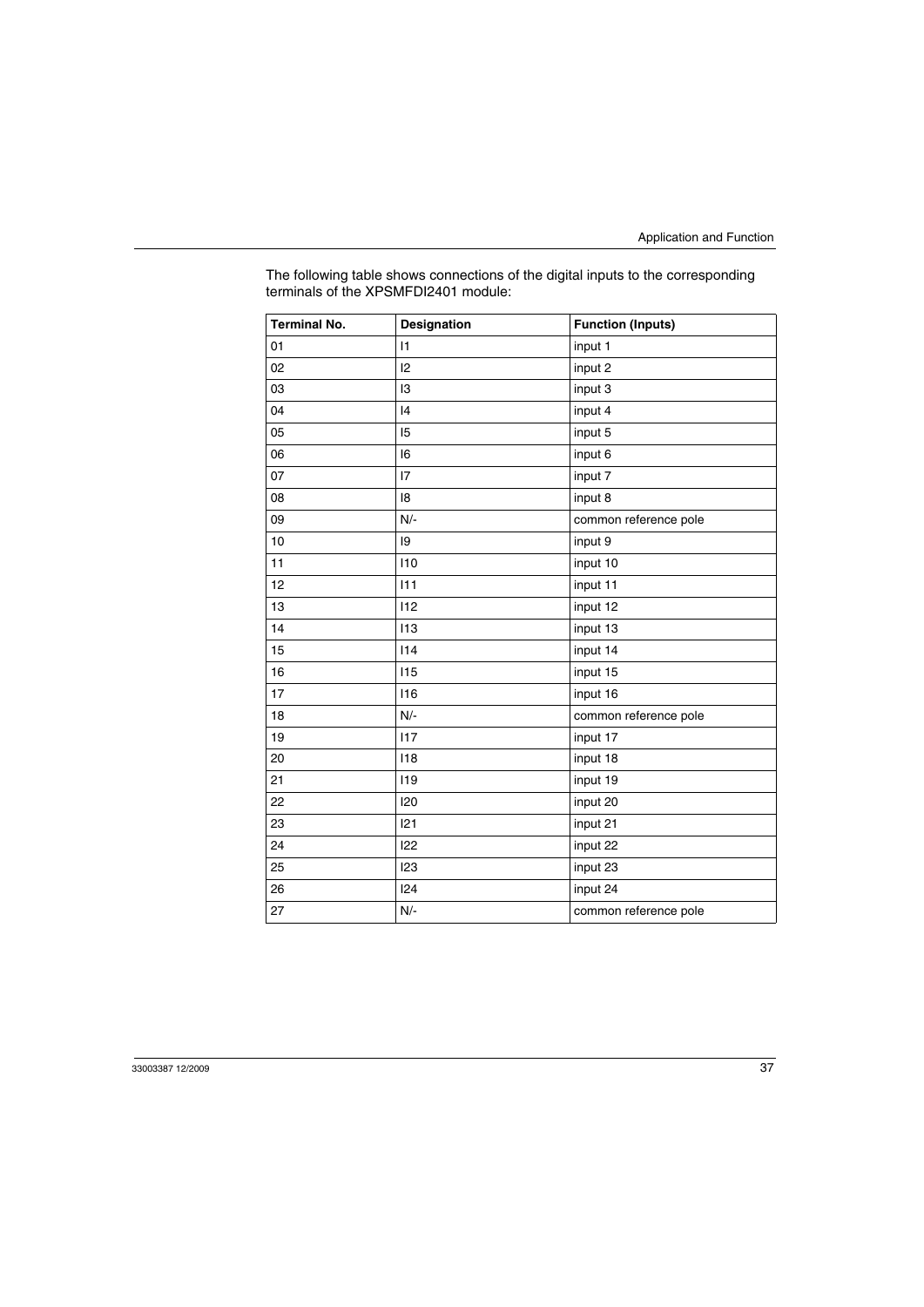## **XPSMFDIO241601 Module**



The following is the block diagram of module XPSMFDIO241601:

The following table shows connections of the digital inputs to the corresponding terminals of the XPSMFDIO241601 module:

| <b>Terminal No.</b> | <b>Designation</b> | <b>Function (Inputs)</b>        |
|---------------------|--------------------|---------------------------------|
| 01                  | $LS+$              | sensor supply for inputs 1 to 8 |
| 02                  | 11                 | digital input 1                 |
| 03                  | 12                 | digital input 2                 |
| 04                  | 13                 | digital input 3                 |
| 05                  | 14                 | digital input 4                 |
| 06                  | 15                 | digital input 5                 |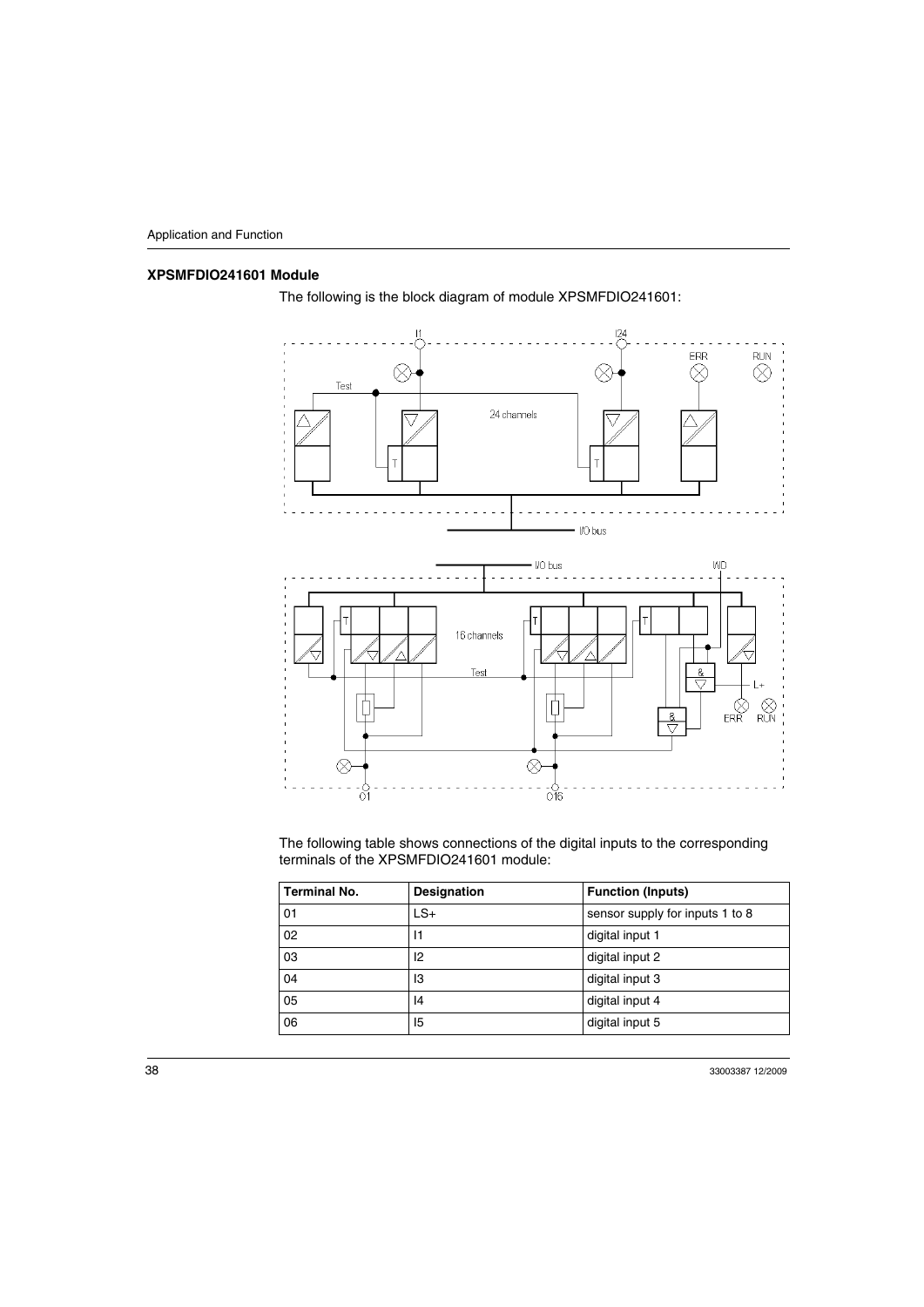| <b>Terminal No.</b> | Designation     | <b>Function (Inputs)</b>           |
|---------------------|-----------------|------------------------------------|
| 07                  | 16              | digital input 6                    |
| 08                  | 17              | digital input 7                    |
| 09                  | 18              | digital input 8                    |
| 10                  | $LS+$           | supply for inputs 9 to 16          |
| 11                  | 19              | digital input 9                    |
| 12                  | 110             | digital input 10                   |
| 13                  | 111             | digital input 11                   |
| 14                  | 112             | digital input 12                   |
| 15                  | 113             | digital input 13                   |
| 16                  | 114             | digital input 14                   |
| 17                  | 115             | digital input 15                   |
| 18                  | 116             | digital input 16                   |
| 19                  | $LS+$           | supply for inputs 17 to 24         |
| 20                  | 117             | digital input 17                   |
| 21                  | 118             | digital input 18                   |
| 22                  | 119             | digital input 19                   |
| 23                  | 120             | digital input 20                   |
| 24                  | 121             | digital input 21                   |
| 25                  | 122             | digital input 22                   |
| 26                  | 123             | digital input 23                   |
| 27                  | 124             | digital input 24                   |
| 28                  | Ŀ               | reference pole for outputs 1 to 8  |
| 29                  | O <sub>1</sub>  | digital output 1                   |
| 30                  | O <sub>2</sub>  | digital output 2                   |
| 31                  | O <sub>3</sub>  | digital output 3                   |
| 32                  | O <sub>4</sub>  | digital output 4                   |
| 33                  | O <sub>5</sub>  | digital output 5                   |
| 34                  | O6              | digital output 6                   |
| 35                  | O7              | digital output 7                   |
| 36                  | O8              | digital output 8                   |
| 37                  | Ŀ               | reference pole for outputs 9 to 16 |
| 38                  | O <sub>9</sub>  | digital output 9                   |
| 39                  | O <sub>10</sub> | digital output 10                  |
| 40                  | 011             | digital output 11                  |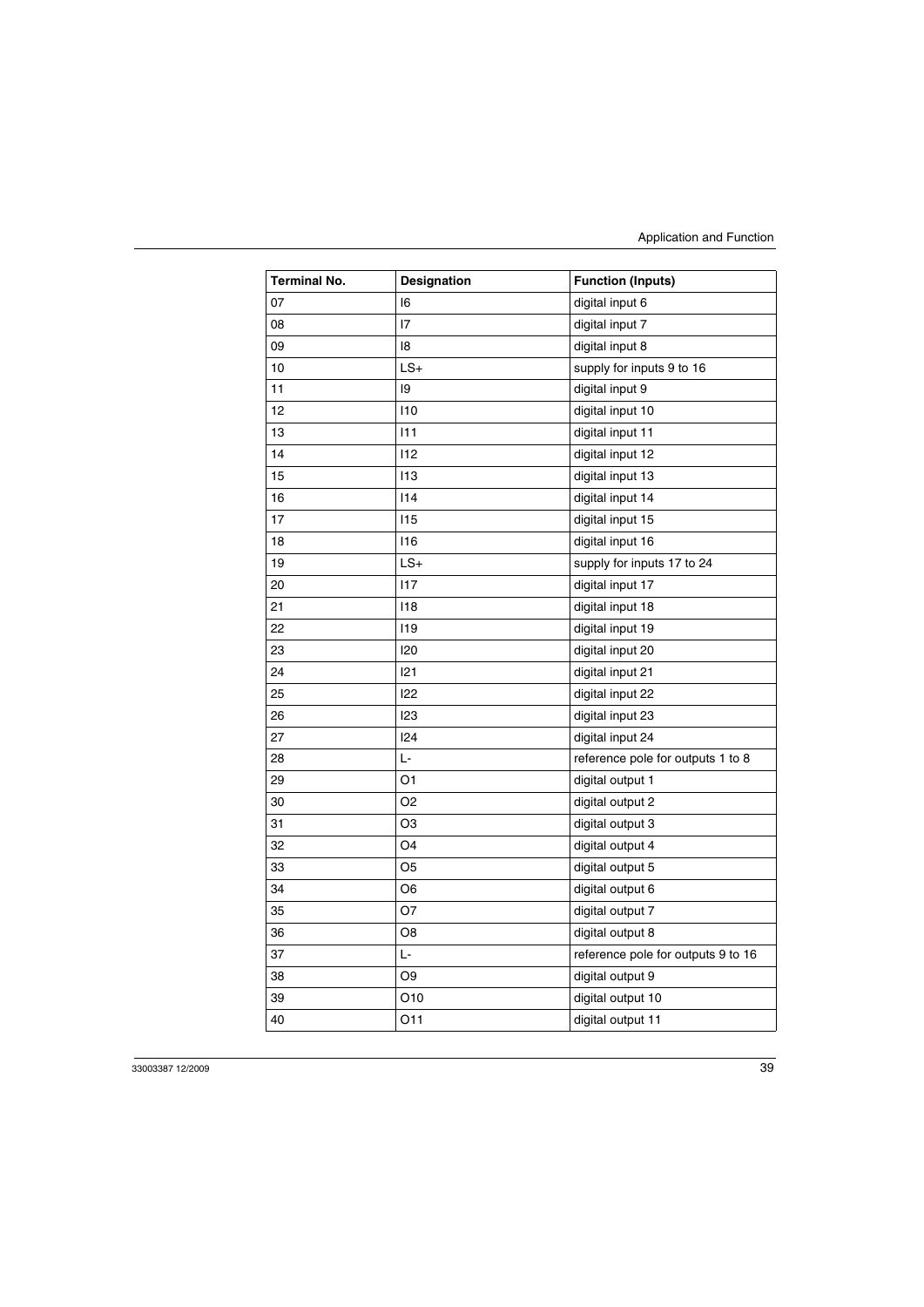| <b>Terminal No.</b> | Designation     | <b>Function (Inputs)</b> |
|---------------------|-----------------|--------------------------|
| 41                  | O <sub>12</sub> | digital output 12        |
| 42                  | O <sub>13</sub> | digital output 13        |
| 43                  | O <sub>14</sub> | digital output 14        |
| 44                  | O <sub>15</sub> | digital output 15        |
| 45                  | O <sub>16</sub> | digital output 16        |

#### **XPSMFAO801 Module**

The following is the block diagram for XPSMFAO801 module:



The following table shows connections of the digital inputs to the corresponding terminals of the XPSMFAO801 module:

| Terminal No. | Designation | <b>Function</b>         |
|--------------|-------------|-------------------------|
| 01           | O1+         | analog output 1         |
| 02           | O1-         | reference pole output 1 |
| 03           | O2+         | analog output 2         |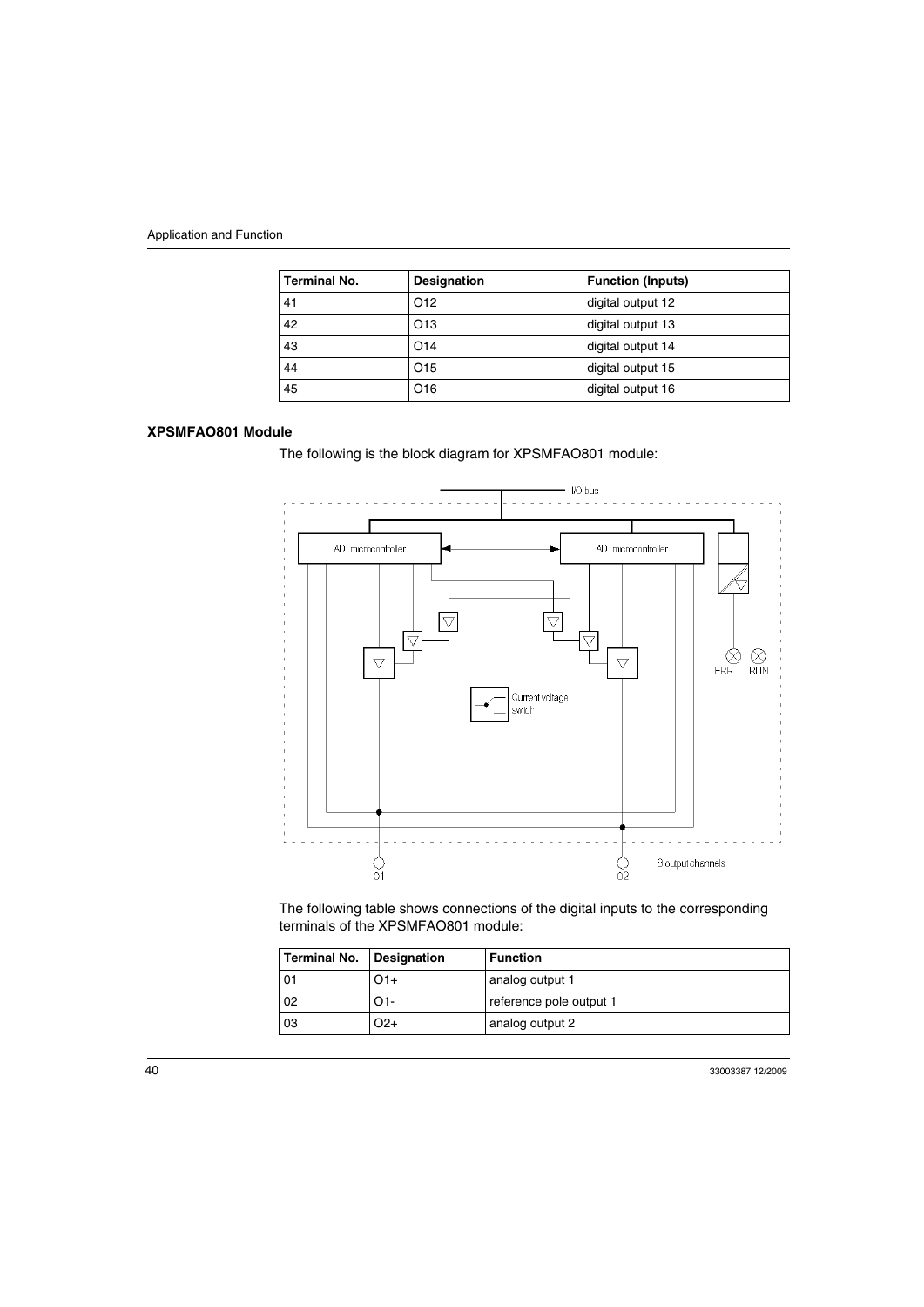| <b>Terminal No.</b> | Designation      | <b>Function</b>         |
|---------------------|------------------|-------------------------|
| 04                  | O <sub>2</sub> - | reference pole output 2 |
| 05                  | $O3+$            | analog output 3         |
| 06                  | O3-              | reference pole output 3 |
| 07                  | O4+              | analog output 4         |
| 08                  | O4-              | reference pole output 4 |
| 09                  | ∔                | earth/shielding         |
| 10                  | $O5+$            | analog output 5         |
| 11                  | O5-              | reference pole output 5 |
| 12                  | $O6+$            | analog output 6         |
| 13                  | O6-              | reference pole output 6 |
| 14                  | $O7+$            | analog output 7         |
| 15                  | O7-              | reference pole output 7 |
| 16                  | $O8+$            | analog output 8         |
| 17                  | O8-              | reference pole output 8 |
| 18                  | ÷                | earth/shielding         |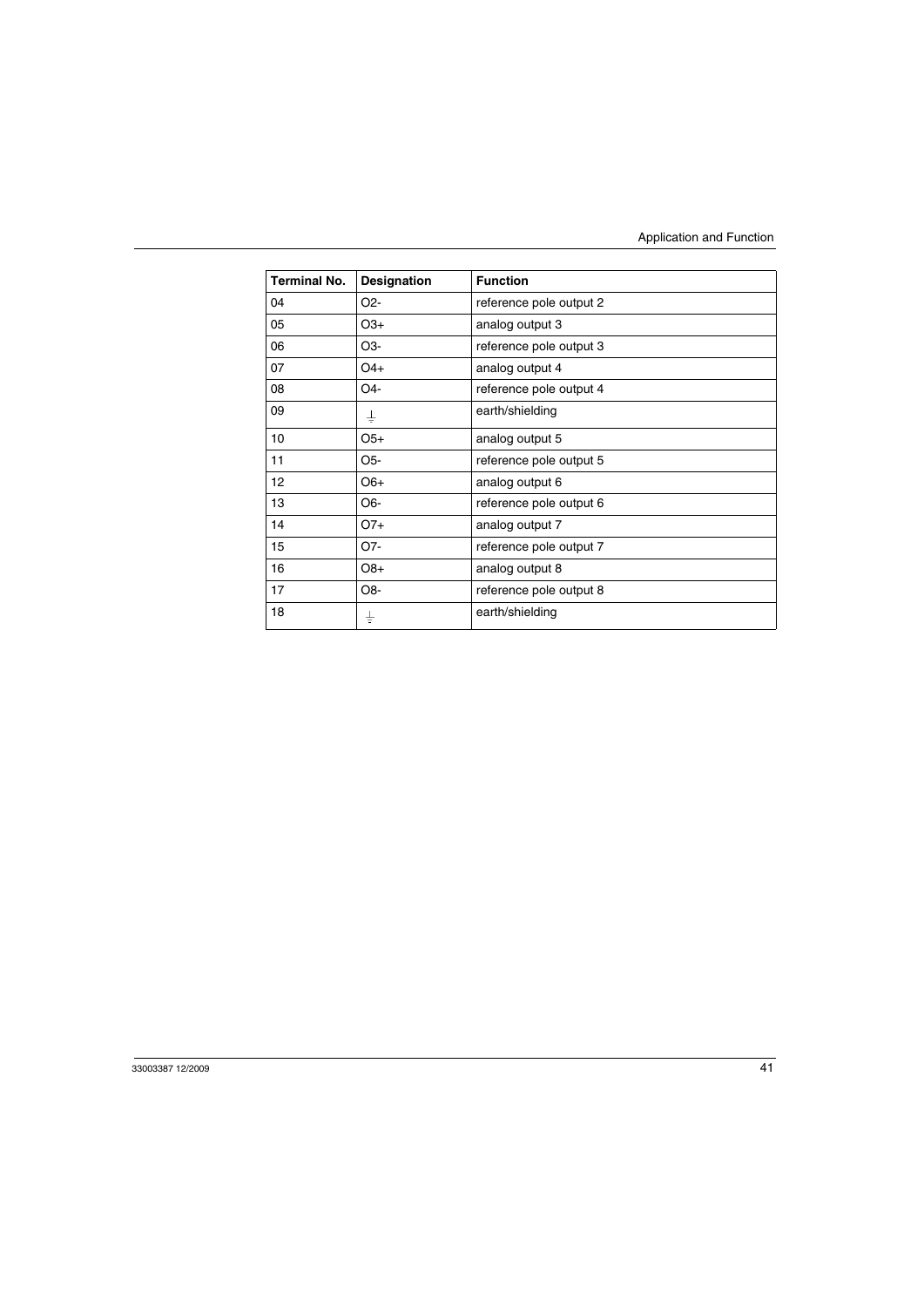# **XPSMFAI801 Module**



The following is the block diagram for XPSMFAI801 module:

The following table shows connections of the digital inputs to the corresponding terminals of the XPSMFAI801 module:

| <b>Terminal No.</b> | Designation | <b>Function</b>        |
|---------------------|-------------|------------------------|
| 01                  | $11+$       | analog input 1         |
| 02                  | ŀ           | reference pole input 1 |
| 03                  | $12+$       | analog input 2         |
| 04                  | ŀ-          | reference pole input 2 |
| 05                  | $13+$       | analog input 3         |
| 06                  | ŀ.          | reference pole input 3 |
| 07                  | $ 4+$       | analog input 4         |
| 08                  | ŀ           | reference pole input 4 |
| 09                  | ╧           | earth/shielding        |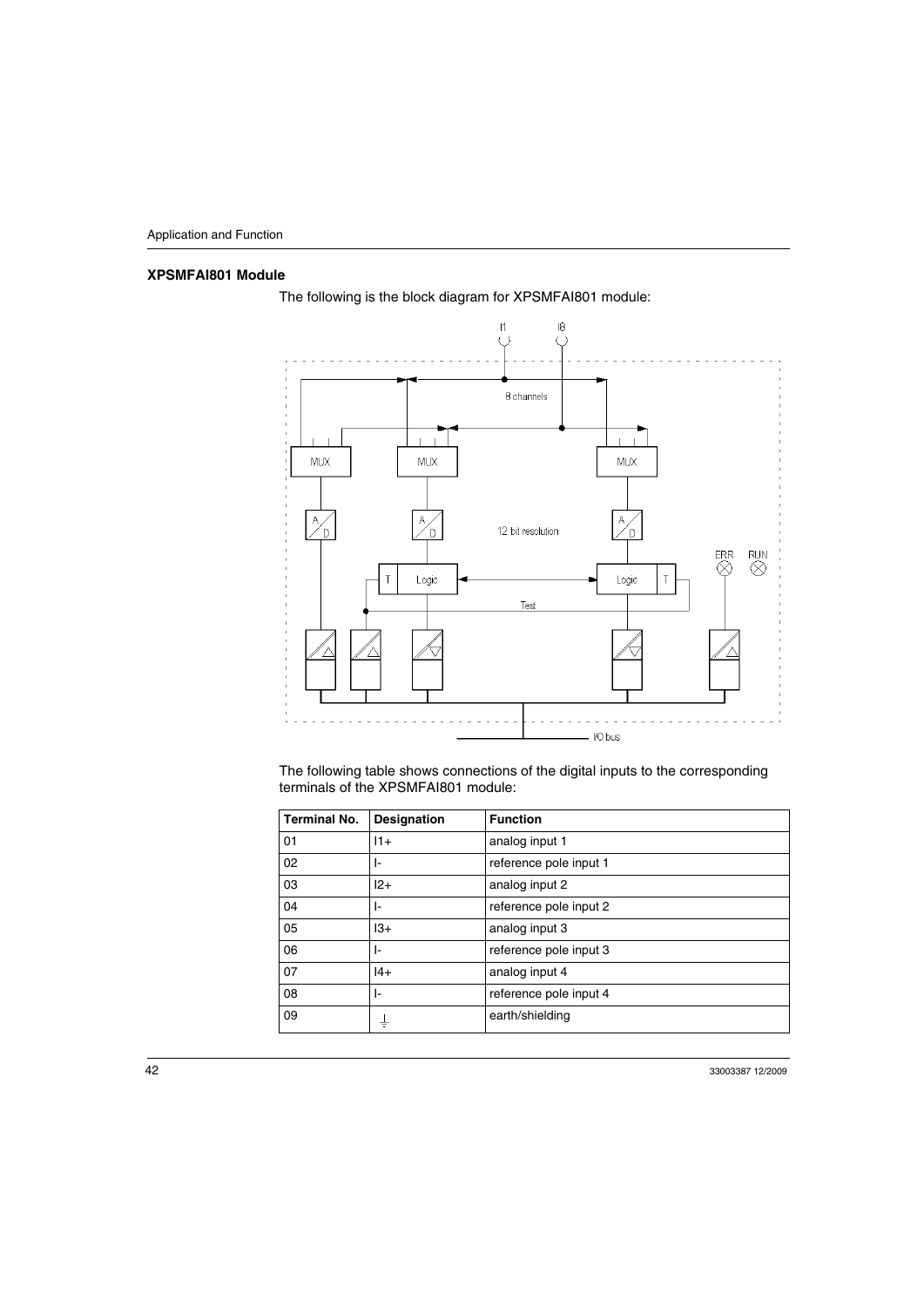| <b>Terminal No.</b> | <b>Designation</b> | <b>Function</b>        |
|---------------------|--------------------|------------------------|
| 10                  | $15+11-$           | analog input 5         |
| 11                  | ŀ.                 | reference pole input 5 |
| $12 \overline{ }$   | $16 + 12 -$        | analog input 6         |
| 13                  | ŀ.                 | reference pole input 6 |
| 14                  | $17 + 13 -$        | analog input 7         |
| 15                  | ŀ.                 | reference pole input 7 |
| 16                  | $18 + 14 -$        | analog input 8         |
| 17                  | ŀ.                 | reference pole input 8 |
| 18                  |                    | earth/shielding        |

#### **XPSMFCIO2401 Module**

The following is the block diagram for XPSMFCIO2401 module:

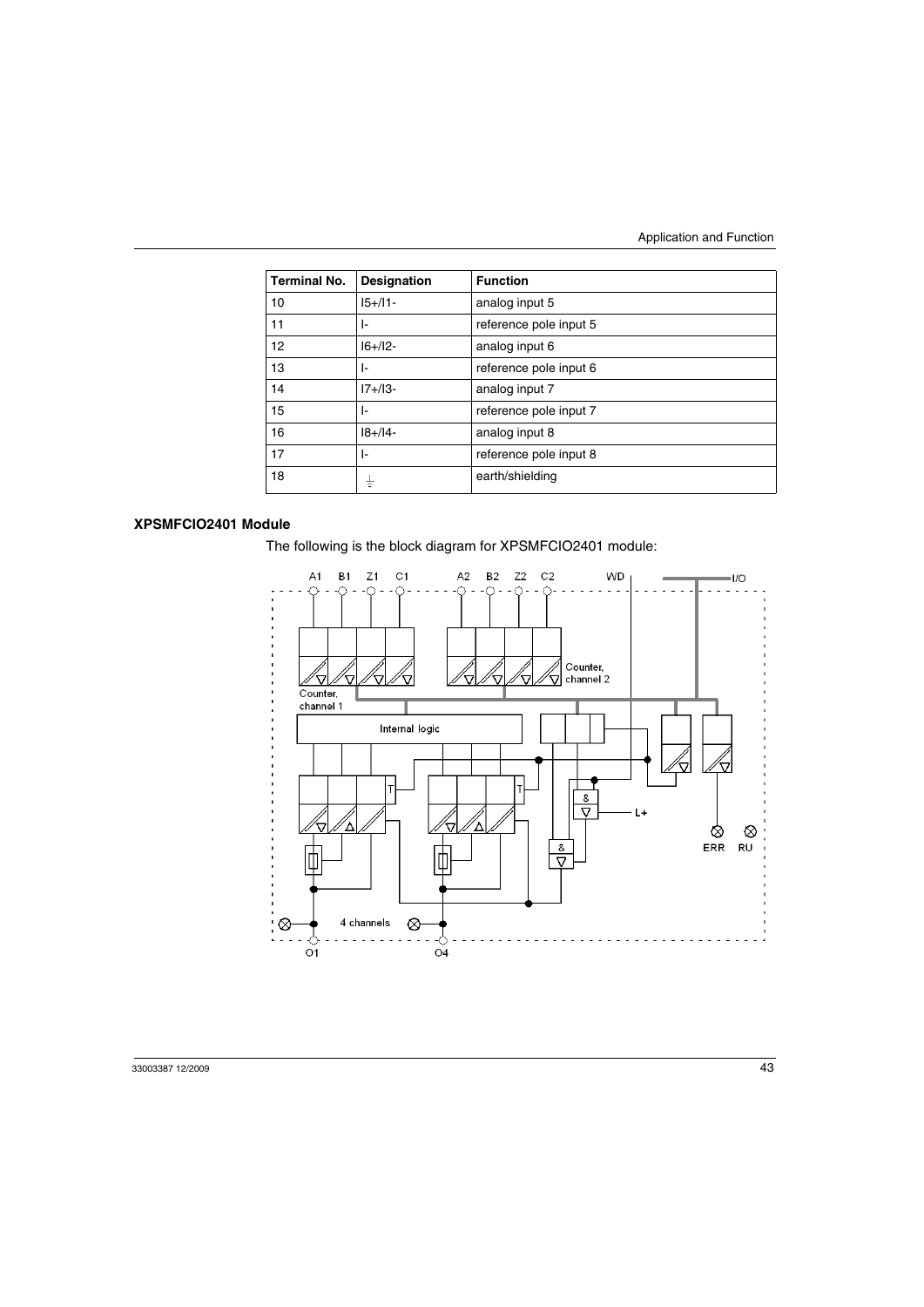| <b>Terminal No.</b> | <b>Designation</b> | <b>Function (Inputs)</b> |
|---------------------|--------------------|--------------------------|
| 01                  | C-                 | common reference pole    |
| 02                  | A1                 | input A1 or bit 1        |
| 03                  | <b>B1</b>          | input B1 or bit 2        |
| 04                  | Z1                 | input Z1 or bit 3        |
| 05                  | C <sub>1</sub>     | input C1 or bit 4        |
| 06                  | $C-$               | common reference pole    |
| 07                  | C-                 | common reference pole    |
| 08                  | C-                 | common reference pole    |
| 09                  | C-                 | common reference pole    |

The following table shows connections of the digital inputs to the corresponding terminals of the XPSMFCIO2401 module:

| <b>Terminal No.</b> | Designation    | <b>Function (Inputs)</b> |
|---------------------|----------------|--------------------------|
| 10                  | C-             | common reference pole    |
| 11                  | A2             | input A2 or bit 1        |
| 12                  | <b>B2</b>      | input B2 or bit 2        |
| 13                  | Z <sub>2</sub> | input Z2 or bit 3        |
| 14                  | C <sub>2</sub> | input C2 or bit 4        |
| 15                  | C-             | common reference pole    |
| 16                  | C-             | common reference pole    |
| 17                  | C-             | common reference pole    |
| 18                  | C-             | common reference pole    |

| <b>Terminal No.</b> | Designation | <b>Function (Outputs)</b> |
|---------------------|-------------|---------------------------|
| 19                  | - ا         | common reference pole     |
| 20                  |             | digital output 1          |
| 21                  | 2           | digital output 2          |
| 22                  | 3           | digital output 3          |
| 23                  | 4           | digital output 4          |
| 24                  | - ا         | common reference pole     |
| 25                  | Ŀ           | common reference pole     |
| 26                  | Ŀ           | common reference pole     |
| 27                  | - ا         | common reference pole     |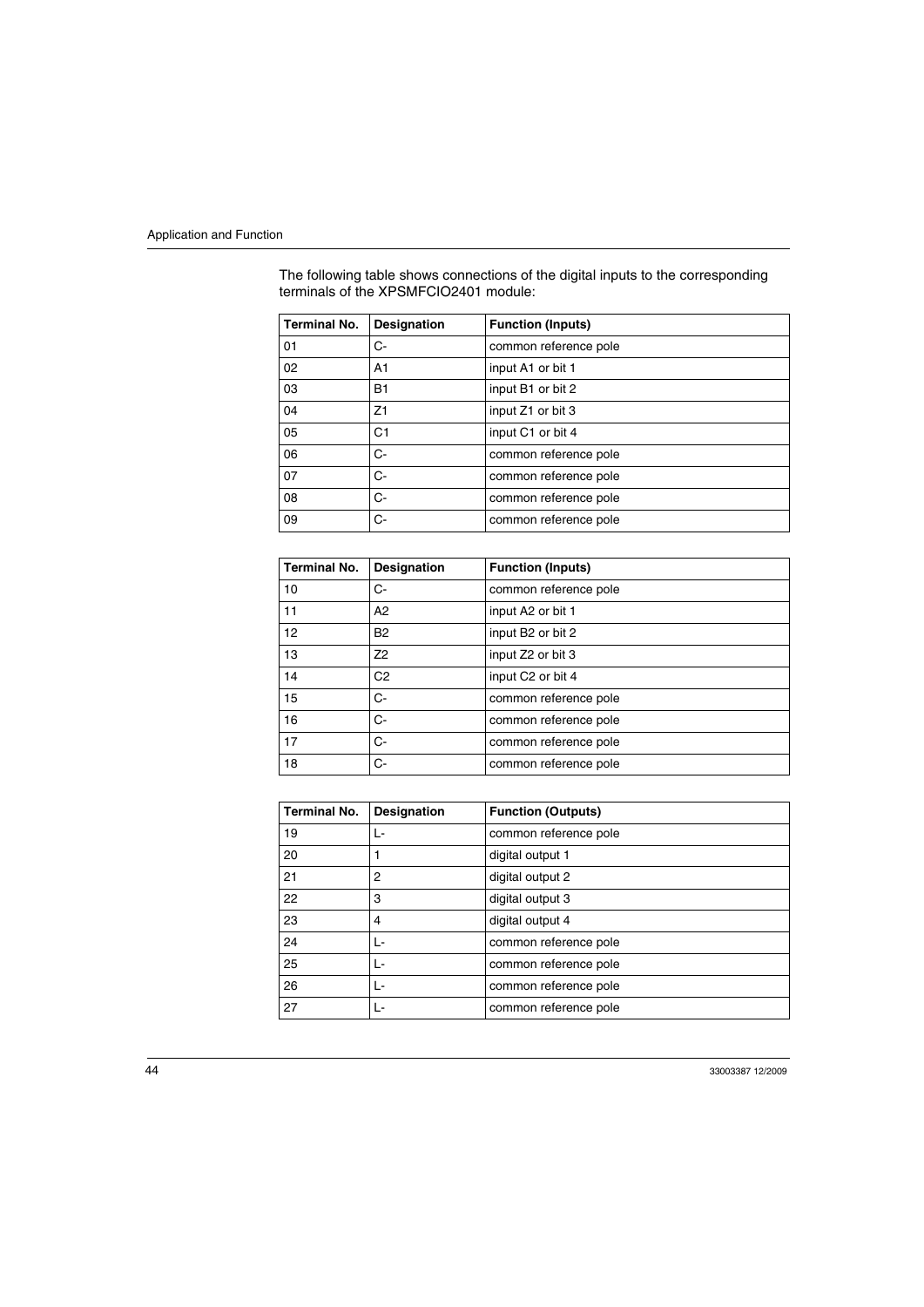#### **Surge on Digital Inputs**

In the case of digital inputs, an EN 61000-4-5 surge impulse can be read as a shorttime high signal (caused by the short cycle time of the XPSMF60 system).

To avoid errors in these cases, 1 of the following measures must be taken in respect to the applications:

- installation of shielded input lines to prevent the effects of surges in the system
- noise blanking in the application program a signal must be present for at least 2 cycles before it is evaluated

**NOTE:** Proper EMC design techniques will allow the designer of the safety system to achieve the maximum performance by using the minimum response time of the safety PLC.

#### **Cable Disconnection**

In a Safety PLC network, areas are covered using the Safety network. Therefore, damage or disconnection of the communications cable may occur. In the system below, the X represents a cable break between Safety PLC 2 and Safety PLC 3. The communications between each of the systems will cease.

As a result, the following will occur:

| lf                                                               | Then                                                                                                     |
|------------------------------------------------------------------|----------------------------------------------------------------------------------------------------------|
| the Safety PLC 2 system was dependent on                         | the corresponding outputs will automatically                                                             |
| the inputs of the Safety PLC 3 system.                           | be set to "zero".                                                                                        |
| the Safety PLC 3 system was dependent on                         | the corresponding outputs will automatically                                                             |
| the inputs of the Safety PLC 2 system.                           | be set to "zero".                                                                                        |
| the systems are still provided with the 24 V<br>DC power supply. | the two systems will continue to operate the<br>remaining inputs and outputs of each separate<br>system. |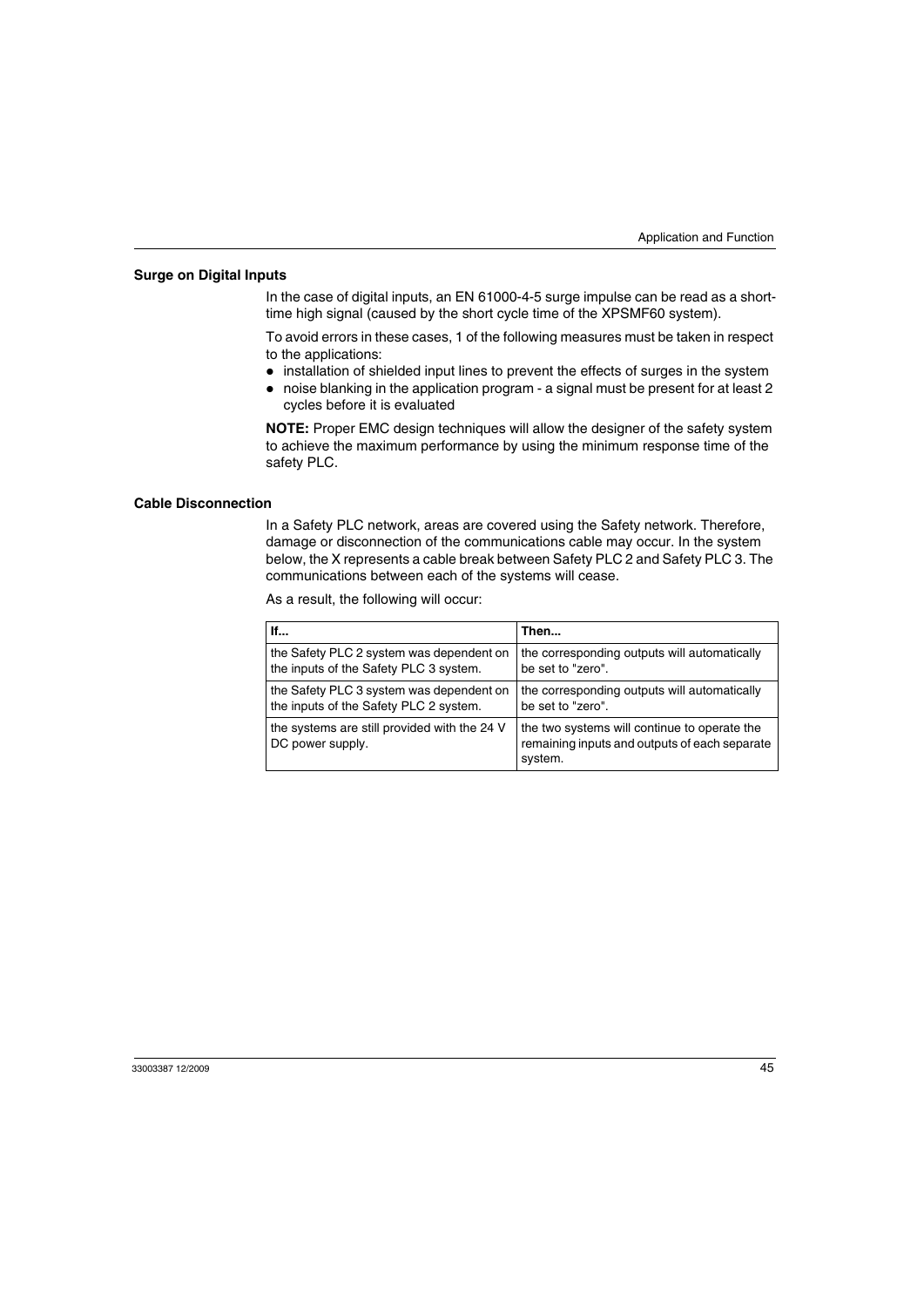



If the local network is reacting only on the inputs of the same system, the PLC system continues to run without failure.

#### **Power Supply Interruption**

The following table shows reactions to the changes in operating voltage:

| <b>Voltage Level</b> | <b>Reaction of the Controller</b>                                              |
|----------------------|--------------------------------------------------------------------------------|
| 19.3VDC to 28.8VDC   | normal operation                                                               |
| $<$ 18.0VDC          | alarm state<br>(Internal variables are written and put to the inputs/outputs). |
| $<$ 12.0VDC          | Inputs and outputs are switched off.                                           |

If power supply is interrupted, all inputs and outputs discontinue and return to the off "safe" state.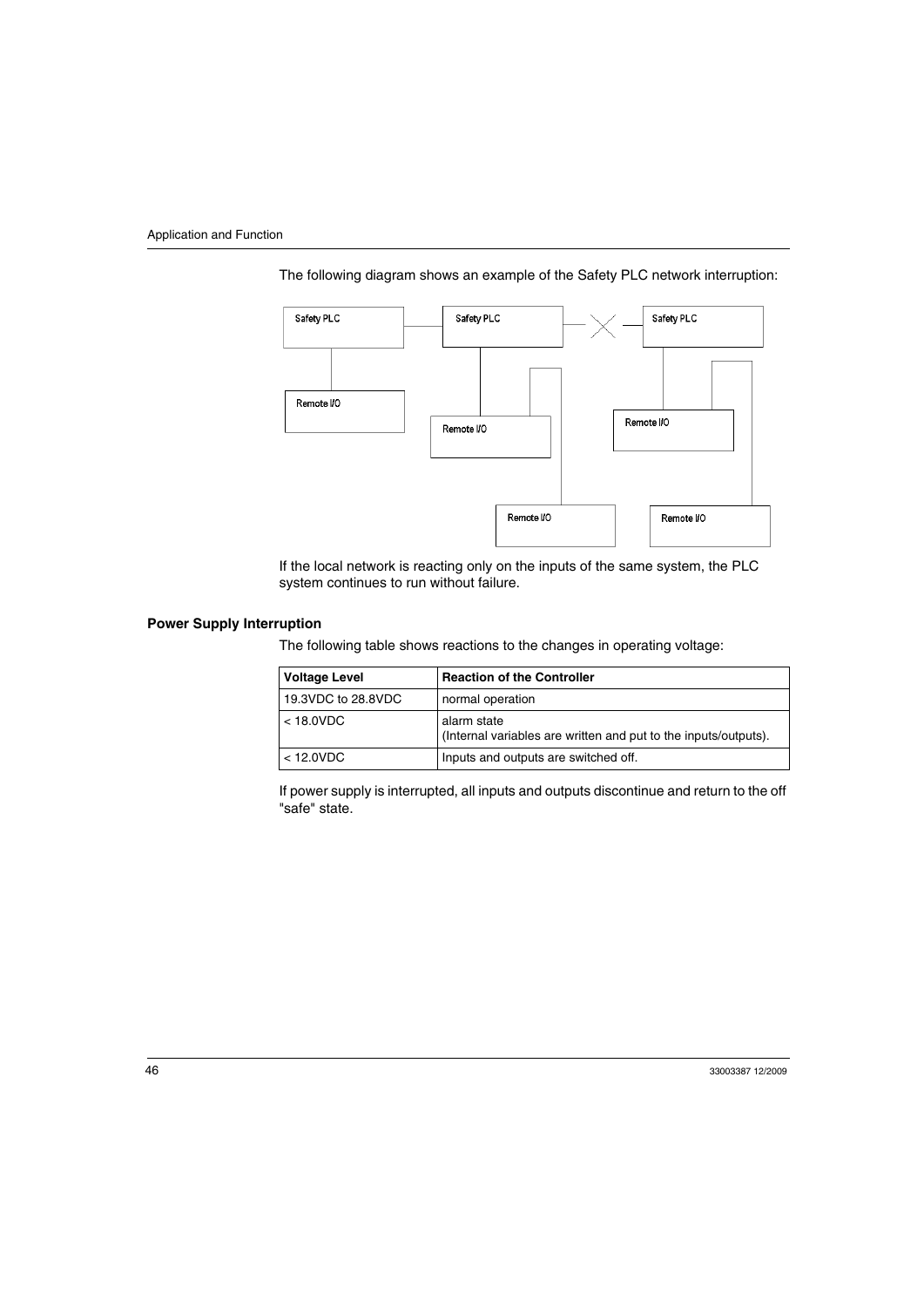### **Small System Reconfiguration**

A Safety PLC can be reconfigured while the network is executing an existing configuration. The resources that require reconfiguration must be stopped. The following table describes the reconfiguration procedure:

| <b>Step</b> | <b>Action</b>                                                                                                                                                         |
|-------------|-----------------------------------------------------------------------------------------------------------------------------------------------------------------------|
|             | Using the XPSMFWIN programming environment, stop the system of the<br>Safety PLC which requires the new configuration.                                                |
| 2           | Download the new configuration fully checked by a qualified safety engineer to<br>the Safety PLC or Remote I/O module via Ethernet cable Cat 5, grade D or<br>better. |
| 3           | Once the module is re-programmed, start the device.                                                                                                                   |
| 4           | Execute the new configuration immediately.                                                                                                                            |

#### **Large System Reconfiguration**

The following table describes the reconfiguration procedure for large systems:

| <b>Step</b> | <b>Action</b>                                                                                                                                               |
|-------------|-------------------------------------------------------------------------------------------------------------------------------------------------------------|
|             | Stop the relevant resources within the network using the XPSMFWIN<br>programming environment, small segments of a network can be reconfigured<br>in stages. |
| 2           | Connect your PC to any Ethernet communications point.                                                                                                       |
| 3           | Download the new configuration(s) fully checked by a qualified safety engineer<br>to the Safety PLC network via Ethernet cable Cat 5, grade D or better.    |
| 4           | Restart all devices, preferably in stages - system by system.                                                                                               |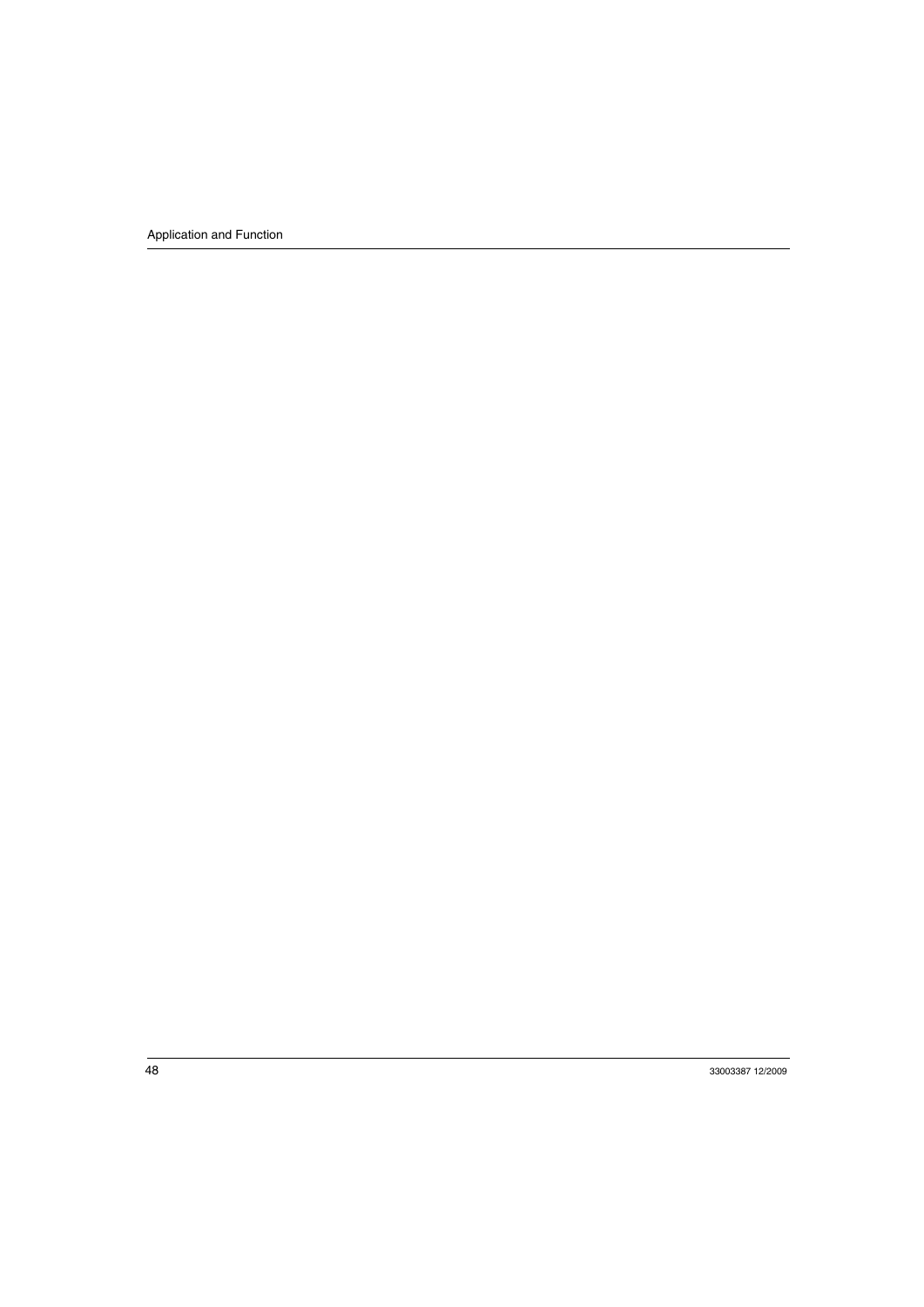# **Equipment Description**

# **3**

#### **Overview**

This chapter contains the equipment description of XPSMF60 Safety PLC.

#### **What's in this Chapter?**

This chapter contains the following topics:

| <b>Topic</b>                     | Page |
|----------------------------------|------|
| <b>Housing Elements</b>          | 50   |
| <b>Reset Button</b>              | 52   |
| Communication                    | 53   |
| LED <sub>s</sub>                 | 58   |
| Wiring                           | 63   |
| IP Addressing and System ID      | 66   |
| SafeEthernet                     | 67   |
| <b>Operating Conditions</b>      | 72   |
| <b>Technical Characteristics</b> | 75   |
| <b>Additional Items</b>          | 84   |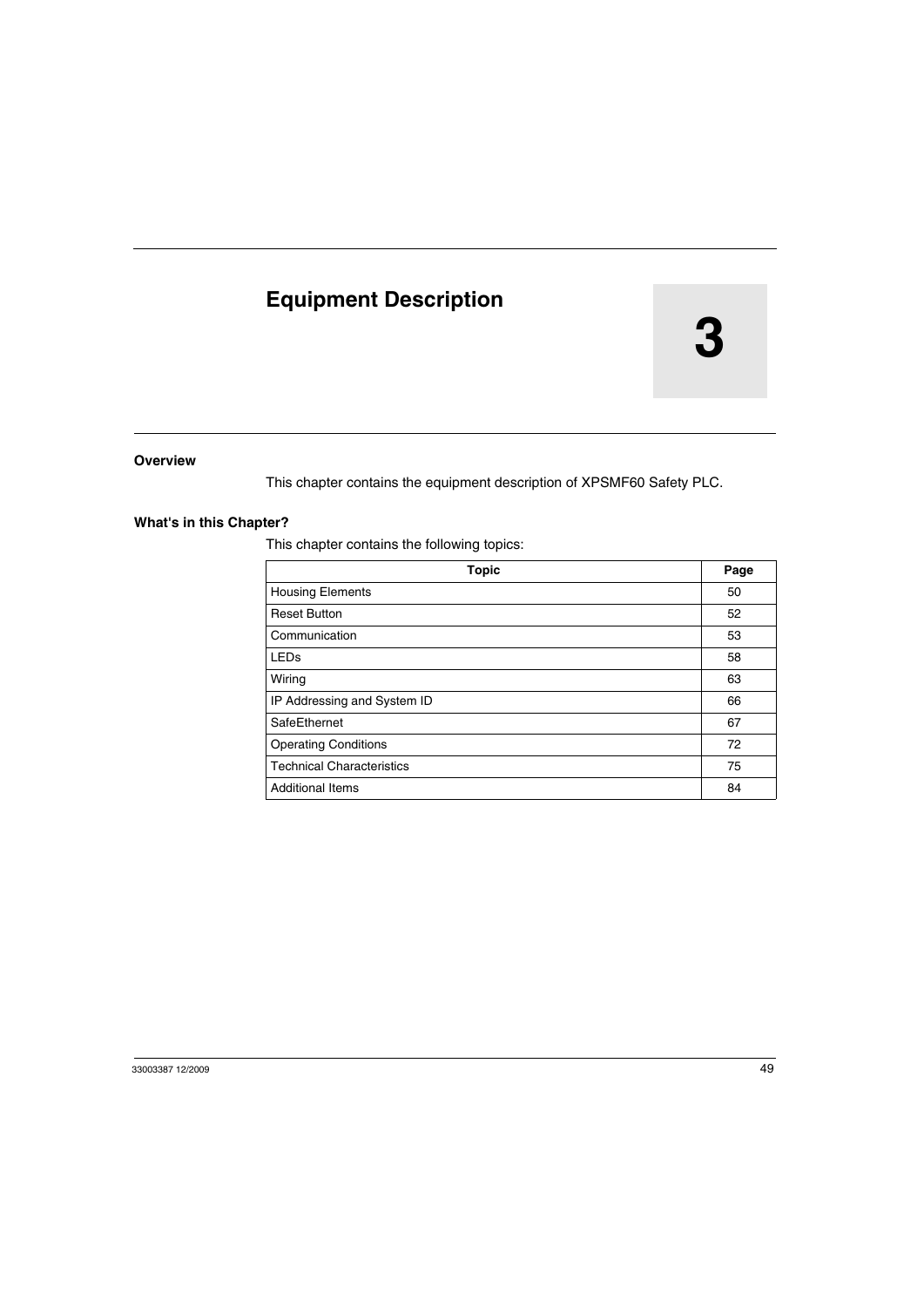# <span id="page-49-0"></span>**Housing Elements**

#### **Front View**

The following image shows the various elements of the XPSMF60 front panel: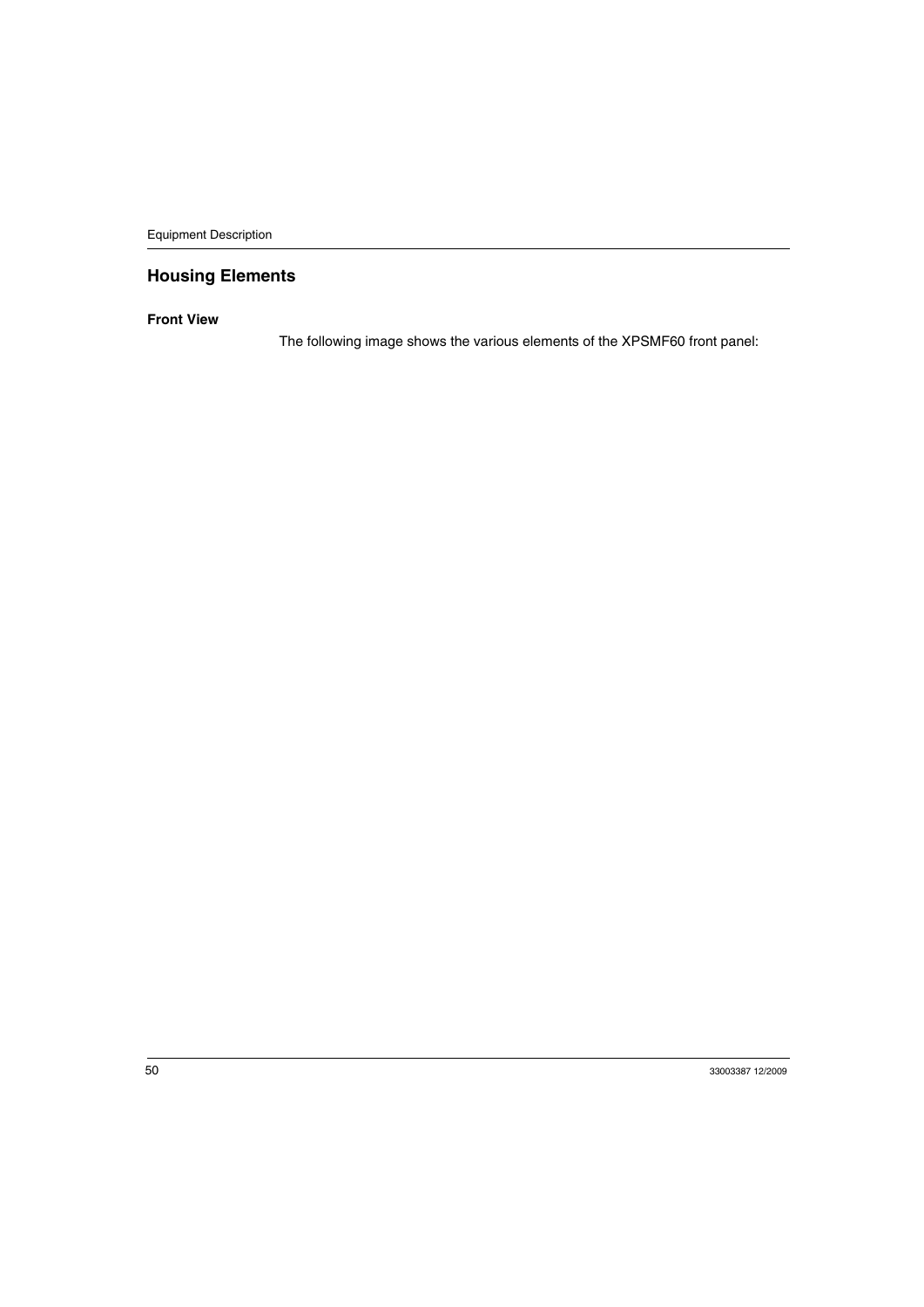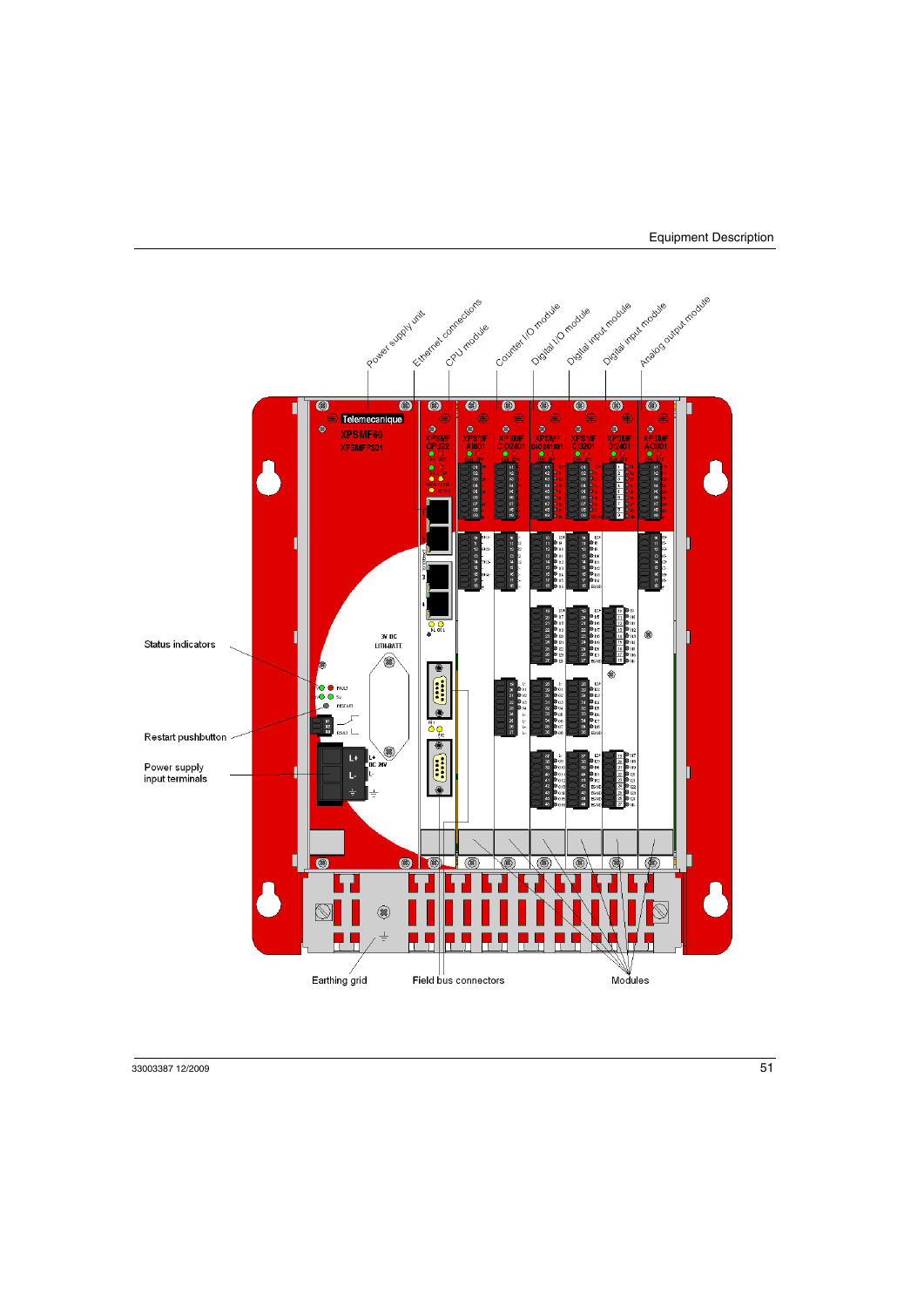# <span id="page-51-0"></span>**Reset Button**

#### **Overview**

The device is equipped with a reset button. Use the reset button, for example, when you have lost the PC connection password.

#### **Using Reset Button**

You can access the reset button through the small round opening in the front plate of the housing.

Push the button only while you reboot the device and keep the button pressed for at least 20 s. Pushing the reset button while the device is running produces no result.

#### **Effect**

When you push the reset button,

- $\bullet$  all accounts are deactivated (except the default  $\text{Administrator}$  account without password) and
- IP addresses and system ID (SRS) are set to default values.

**NOTE:** After the reset button has been activated, values are modified and remain valid until the next reboot. After the next reboot, the previous values are restored. You can enter new information, if necessary.

# **WARNING**

#### **UNINTENDED EQUIPMENT OPERATION**

While operating the reset button, the field bus cables should be disconnected from the field bus terminals to avoid malfunctions.

**Failure to follow these instructions can result in death, serious injury, or equipment damage.**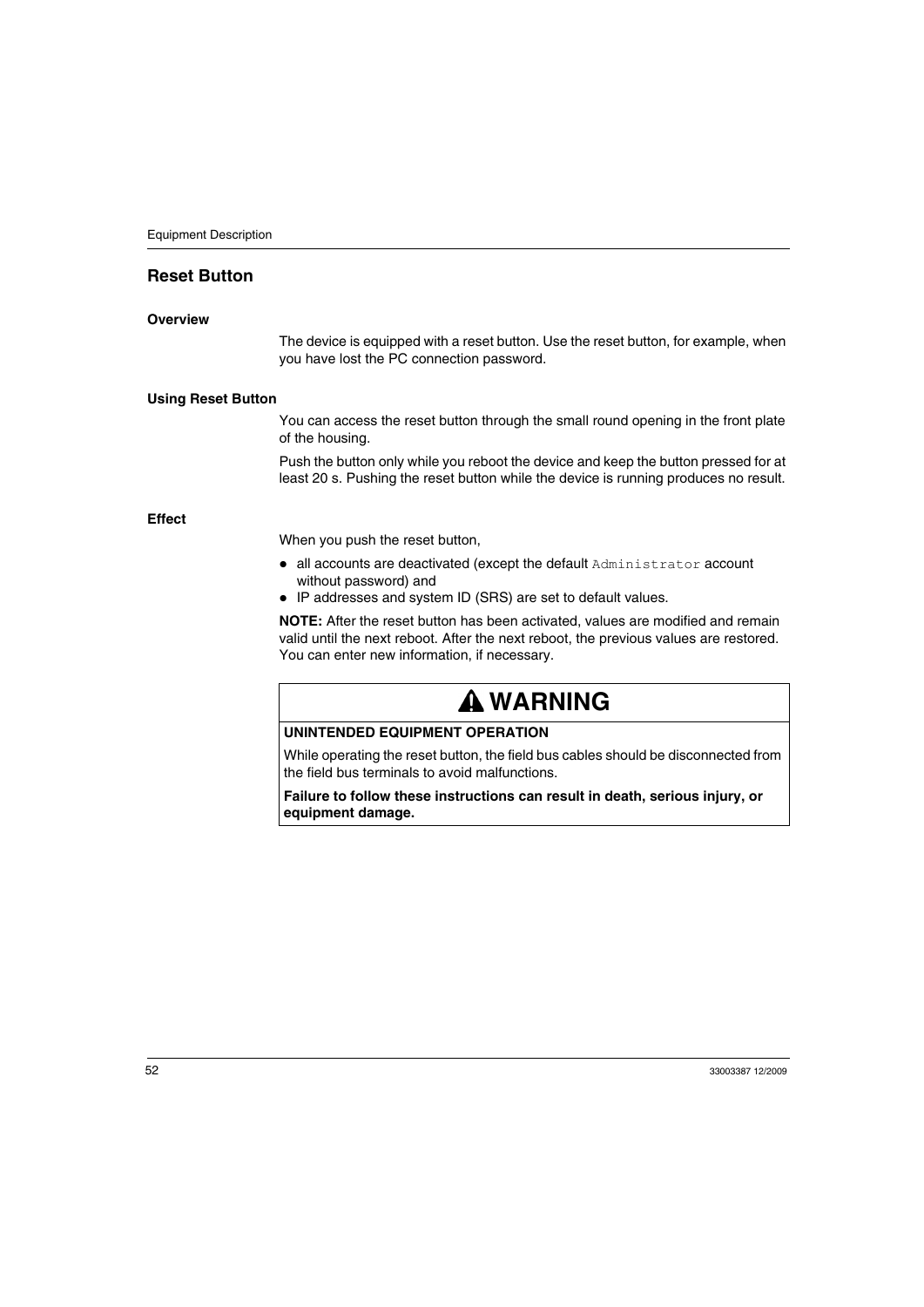# <span id="page-52-0"></span>**Communication**

#### **Overview**

The Safety PLCs communicate with each other and the PC over Ethernet using SafeEthernet protocol.

The Safety PLCs communicate with each other and with a PC through a star or linear Ethernet layout. A PC can be connected at any place in the network.

The communication section is connected to the safe microprocessor system via a Dual-Port RAM. It controls communication between PES and other systems via powerful interfaces. The XPSMF60 Safety PLC supports Modbus slave serial communication for non-safety-related data transfer.

- 100 BaseT: SafeEthernet, Modbus TCP/IP
- $\bullet$  Field buses: Modbus serial slave

#### <span id="page-52-1"></span>**Safety-Related Communication Via Switches**

In contrast to a hub, a switch can store data packets for a short period of time in order to establish a temporary connection between two communication partners (transmitter/receiver) for transferring data. This way, collisions (typically occurring in hubs) can be avoided, and the load on the network can be reduced. For controlled data transfer, every switch needs an address/port relation table. This table will be automatically generated in a self-learning process. Each port in the switch is correlated to the defined MAC addresses. According to this table, incoming data packets are switched directly to the corresponding port.

The switch automatically switches between the transfer rates of 10 and 100 MBit/s full and half duplex transmissions.

The switch controls communication between different devices. The switch can address up to 1000 absolute MAC addresses.

Autocrossing recognizes if cables with crossed wires have been connected, and the switch adjusts accordingly.

For networking via Ethernet, the XPSMF60 Safety PLC is equipped with four connections arranged on the lower and upper side panels of the case. Various systems can be networked as required via Ethernet star or line configuration. A PC can also be connected wherever required.

**NOTE:** When building the network, ensure that no network loops are formed. The system must receive data along only one path.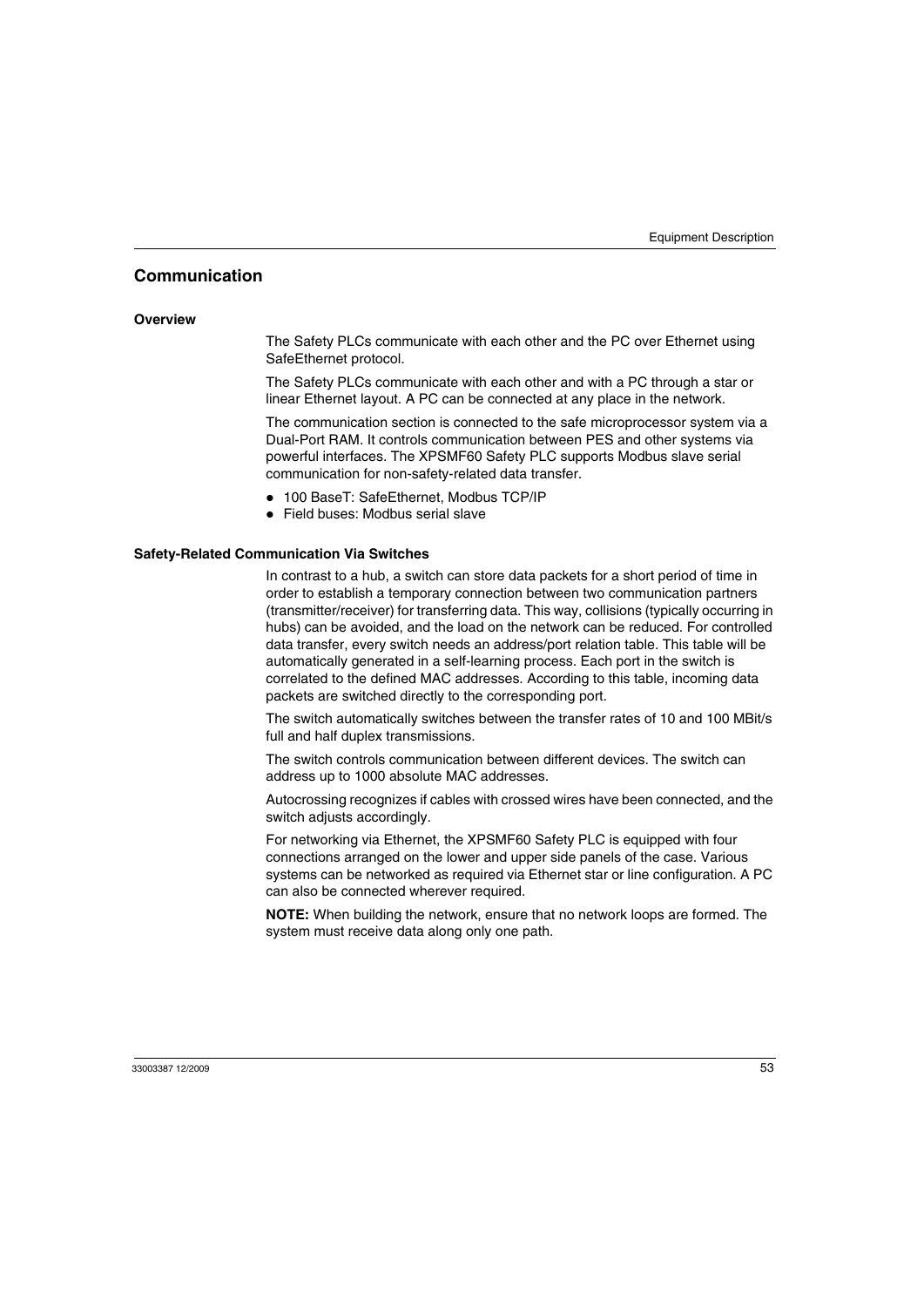

The following scheme shows a SafeEthernet networking example: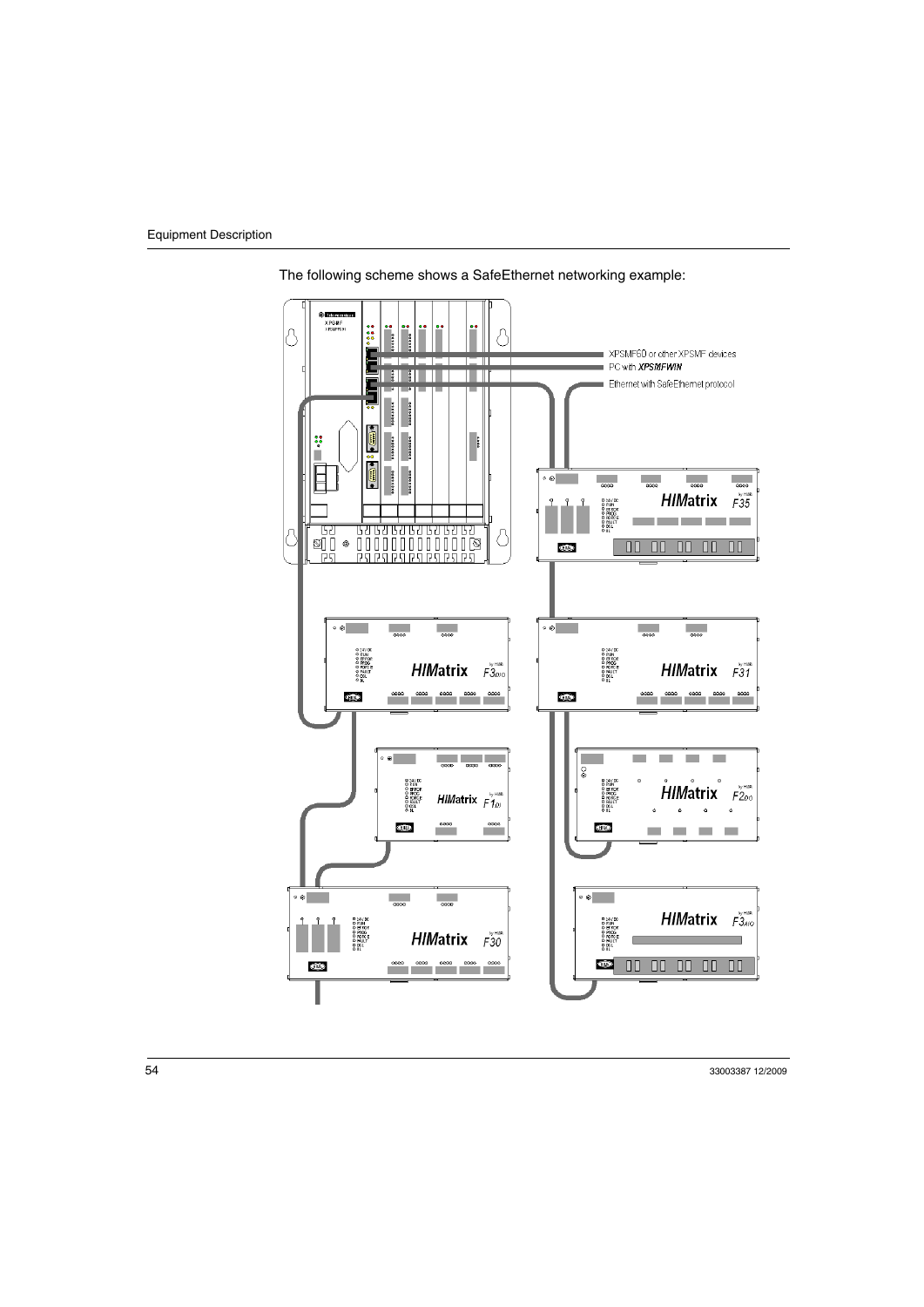



Legend:

| device in case            |
|---------------------------|
| connector                 |
| coupling (plug and socket |

Connector pairs and cable distances:

| <b>Number</b> | Number of Plug Connector Pairs   Maximum Cable Distance |                  |
|---------------|---------------------------------------------------------|------------------|
|               |                                                         | 100 m / 328.1 ft |
|               |                                                         | 100 m / 328.1 ft |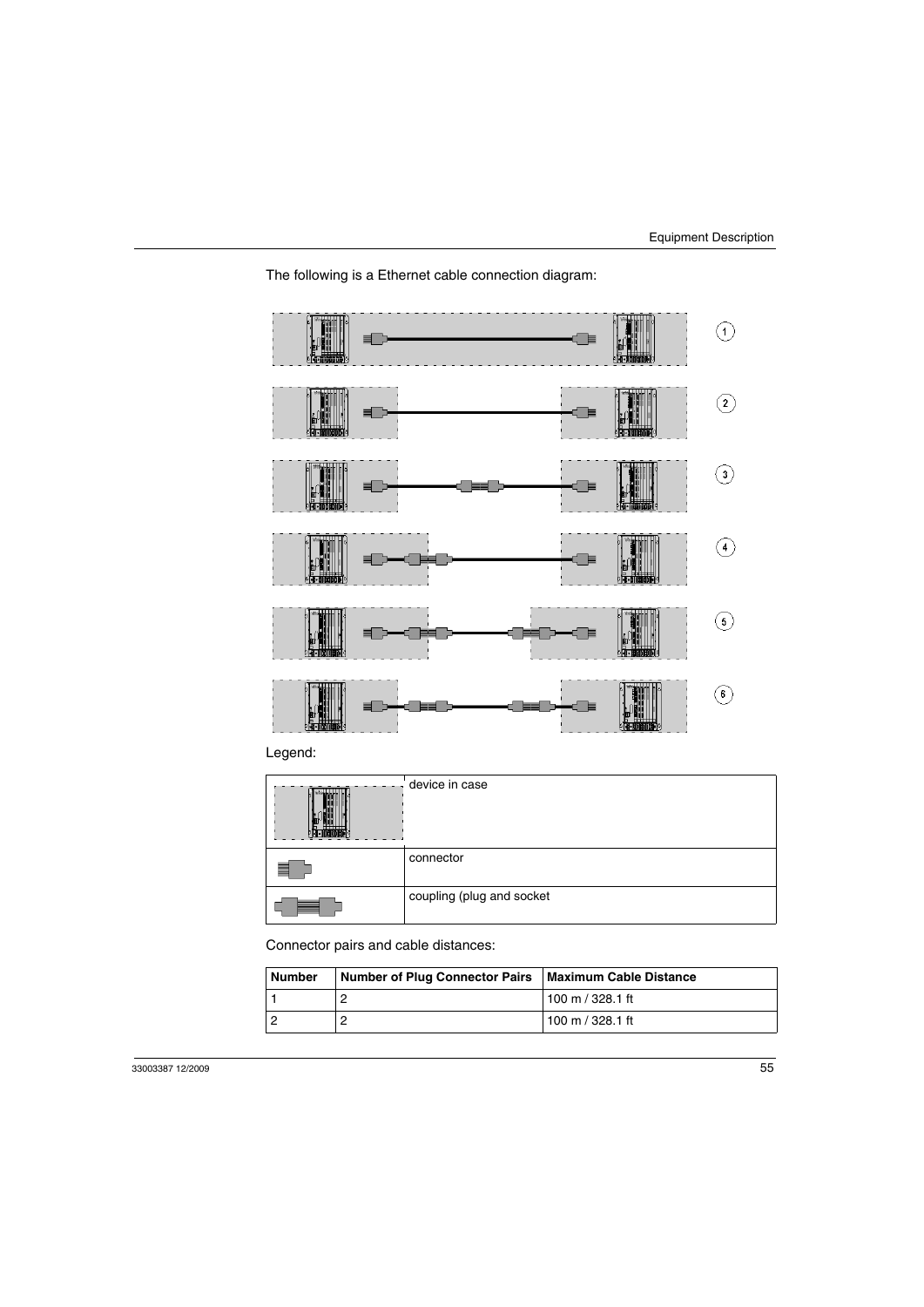| <b>Number</b> | Number of Plug Connector Pairs   Maximum Cable Distance |                  |
|---------------|---------------------------------------------------------|------------------|
| 3             | З                                                       | 100 m / 328.1 ft |
|               | З                                                       | 100 m / 328.1 ft |
| 5             | 4                                                       | 100 m / 328.1 ft |
| 6             | 4                                                       | 100 m / 328.1 ft |

When using specified cables and plug connectors approved to 100 MHz, the maximum cable distance is 100 m (328.1 ft) with a maximum of six connector pairs. A combination of a plug and a socket is considered one pair.

Use optic fiber cables with converters for greater distances.

Configuring a SafeEthernet protocol connection over Ethernet has the following advantages:

- $\bullet\;$  very fast packet transfer between the collision areas
- significant increase of data throughput with full-duplex mode
- Prevention of collisions allows deterministic operation.

#### **Non-Safety-Related Communication**

The XPSMF60 Safety PLC is equipped with sockets for field bus communication. The XPSMF60 Safety PLC supports the Modbus slave field bus protocol.

The total length of the Modbus network with all branch lines can reach 1200 m (3,937 ft). Bidirectional repeaters are required for greater lengths. In total, three repeaters can be used to reach a maximum range of 4800 m (15,748 ft).

RS485 (Modbus slave) is on field bus 2.

**NOTE:** Safety-related communication is not possible with the field bus interfaces.

The following Modbus functions are supported by the Modbus slave:

| Element                                      | Code | <b>Type</b> | <b>Description</b>                                                                        |
|----------------------------------------------|------|-------------|-------------------------------------------------------------------------------------------|
| <b>READ COIL</b>                             | 01   | <b>BOOL</b> | Reads several variables (BOOL) from<br>the slave's import or export area.                 |
| <b>READ DISCRETE INPUT</b>                   | 02   | <b>BOOL</b> | Reads several variables (BOOL) from<br>the slave's export area.                           |
| <b>READ HOLDING</b><br><b>REGISTER</b>       | 03   | <b>WORD</b> | Reads several variables of any type<br>from the slave's import or export area.            |
| <b>READ INPUT REGISTER</b>                   | 04   | <b>WORD</b> | Reads several variables of any type<br>from the slave's export area.                      |
| <b>READ WRITE HOLDING</b><br><b>REGISTER</b> | 23   | <b>WORD</b> | Writes and reads several variables of<br>any type in and from the slave's import<br>area. |
| <b>WRITE MULTIPLE COIL</b>                   | 15   | <b>BOOL</b> | Writes several variables (BOOL) in the<br>slave's import area.                            |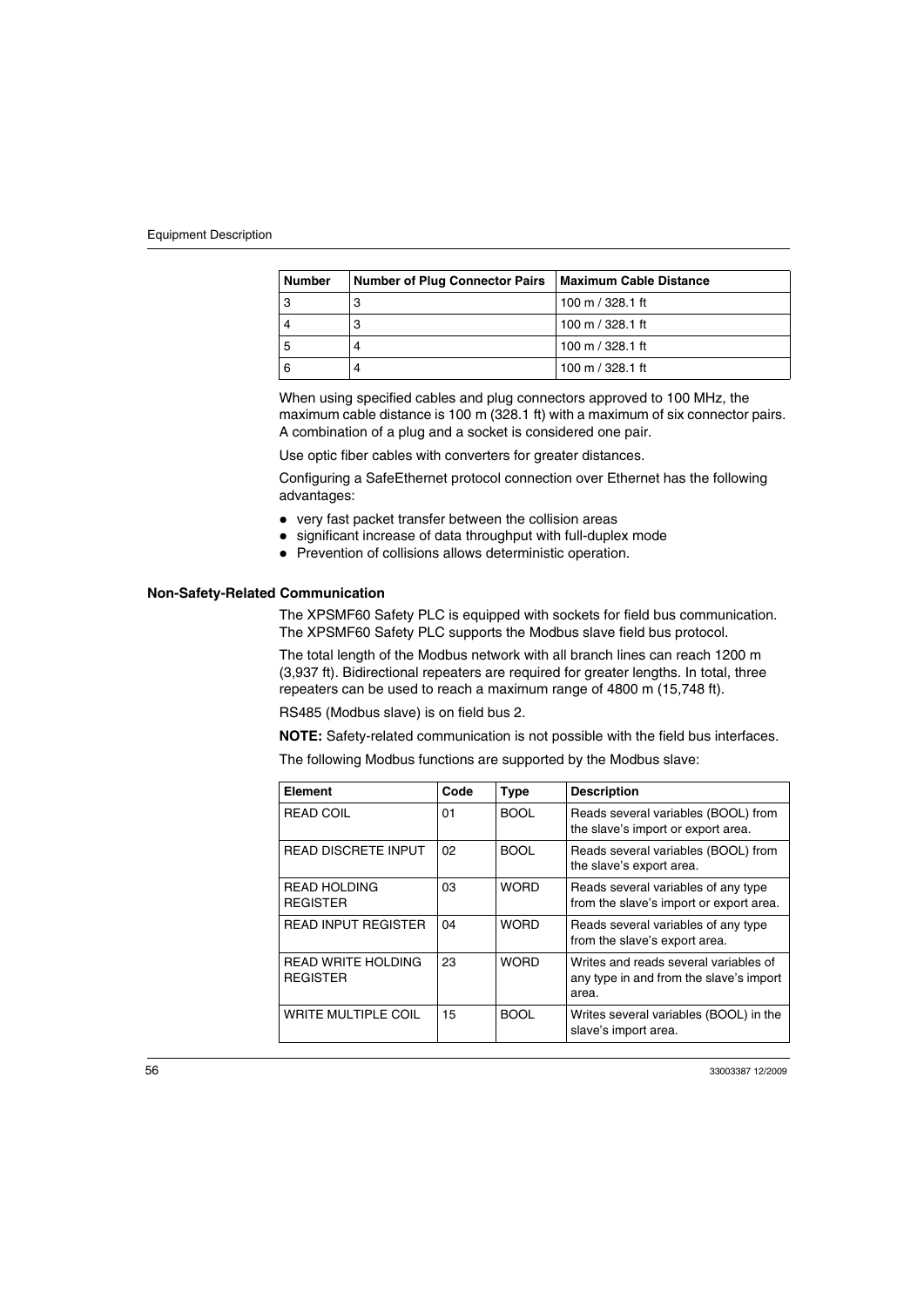| Element                                     | Code | <b>Type</b> | <b>Description</b>                                               |
|---------------------------------------------|------|-------------|------------------------------------------------------------------|
| <b>WRITE MULTIPLE</b><br><b>REGISTER</b>    | 16   | <b>WORD</b> | Writes several variables of any type in<br>slave's import area.  |
| WRITE SINGLE COIL                           | 05   | <b>BOOL</b> | Writes one single variable (BOOL) in<br>the slave's import area. |
| <b>WRITE SINGLE</b><br><b>REGISTER</b>      | 06   | <b>WORD</b> | Writes one single variable (WORD) in<br>the slave's import area. |
| <b>DIAGNOSTICS</b>                          | 08   | X           | Only subcode 0: loopback function of<br>the slave.               |
| <b>READ DEVICE</b><br><b>IDENTIFICATION</b> | 43   | X           | Supply the slave's identification data to<br>the master.         |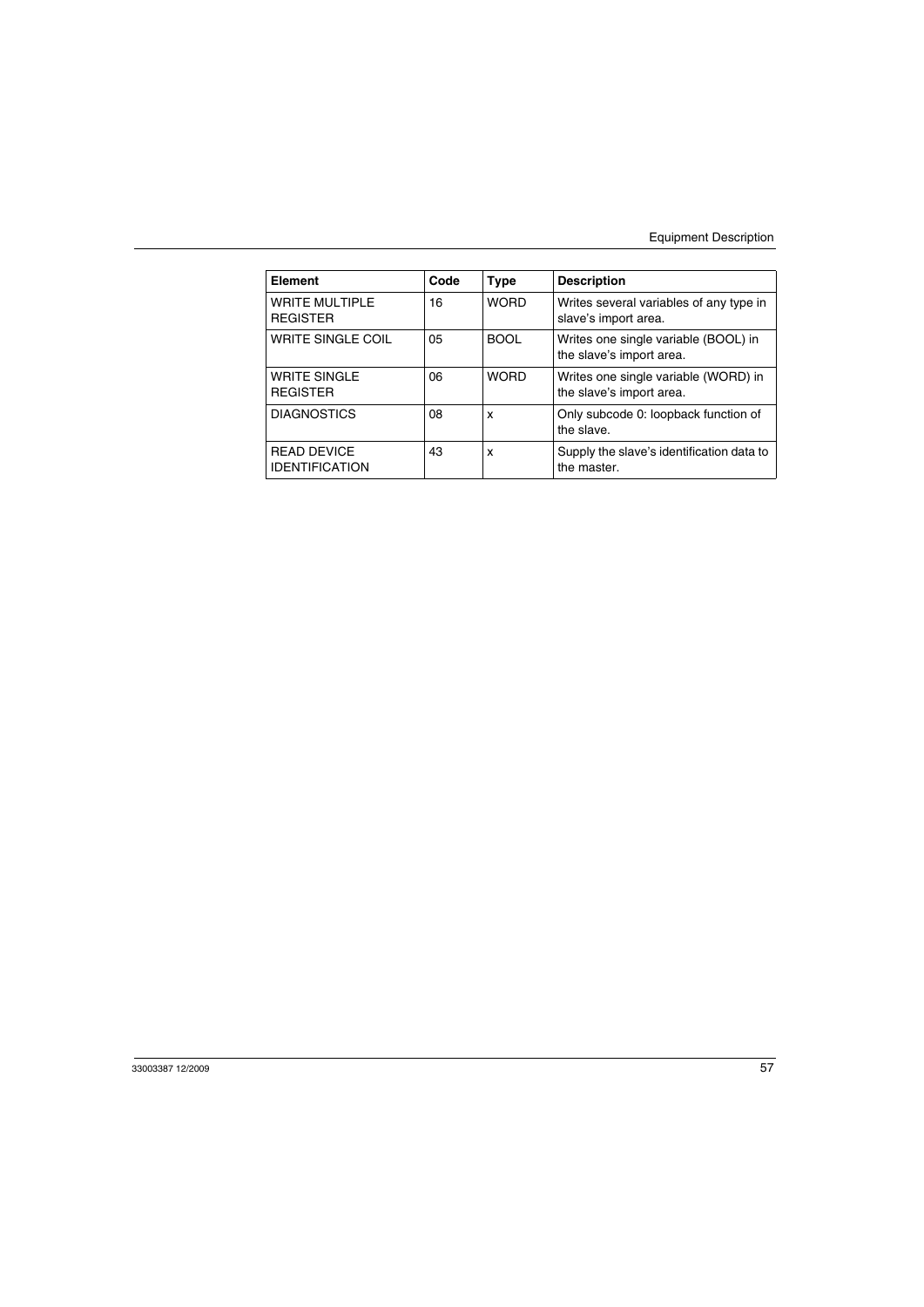# <span id="page-57-0"></span>**LEDs**

#### **LED Alignment**

The following image shows the alignment of the LEDs of the different modules:

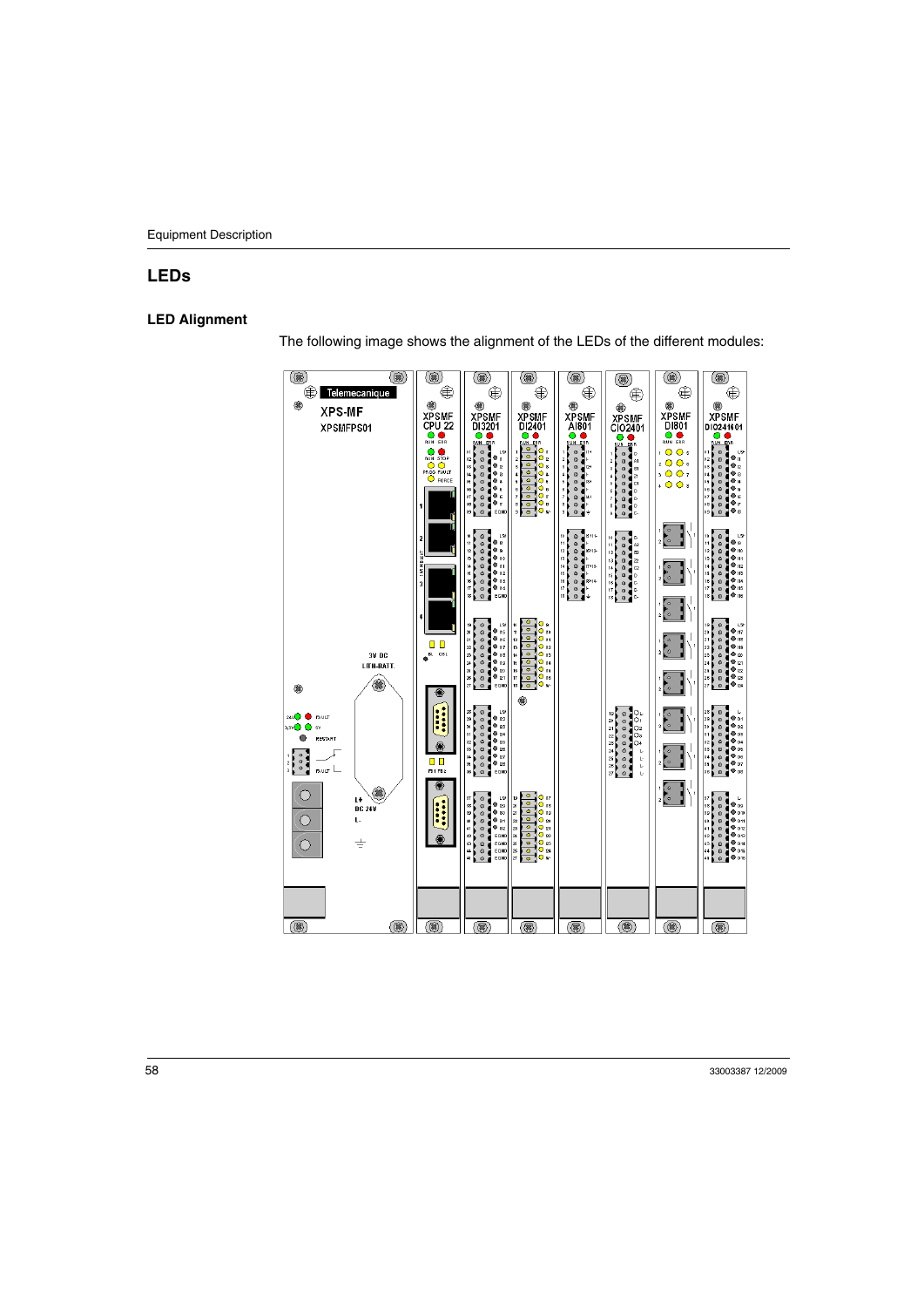#### **XPSMFPS01 LEDs**

The following table describes behaviors of the LEDs:

| LED          | Color | <b>Status</b>                                                          |
|--------------|-------|------------------------------------------------------------------------|
| 24 V         | green | 24 V voltage present                                                   |
| 5 V          | green | 5 V voltage present                                                    |
| 3.3V         | green | 3.3 V voltage present                                                  |
| <b>FAULT</b> | red   | Error function, voltages are switched off.<br>Module must be replaced. |

#### **XPSMFCPU22 LEDs**

The following table describes system LEDs:

| <b>LED</b> | <b>Status</b> | Meaning                                                                                                                                                                                                                                                                                                                                                                                                                                                                                                                                                    |
|------------|---------------|------------------------------------------------------------------------------------------------------------------------------------------------------------------------------------------------------------------------------------------------------------------------------------------------------------------------------------------------------------------------------------------------------------------------------------------------------------------------------------------------------------------------------------------------------------|
| <b>RUN</b> | <sub>on</sub> | normal state of PES (CPU in <b>STOP</b> or <b>RUN</b> mode.)                                                                                                                                                                                                                                                                                                                                                                                                                                                                                               |
|            | flash         | A new operation system is being loaded.                                                                                                                                                                                                                                                                                                                                                                                                                                                                                                                    |
|            | off           | The CPU is in ERROR STOP mode (see below.)                                                                                                                                                                                                                                                                                                                                                                                                                                                                                                                 |
| <b>ERR</b> | on            | The CPU has discovered a hardware fault and is<br>switching to ERROR STOP mode. Hardware faults<br>occur in the CPU in one or more inputs/outputs<br>and in the counters.<br>The CPU has detected a software error in the<br>operating system.<br>The watchdog has triggered the ERROR STOP<br>mode, because the cycle time has been<br>exceeded.<br>The CPU has stopped executing the user<br>program and ended all the hardware and<br>software tests; all outputs have been reset. The<br>CPU can only be started again through a<br>command from a PC. |
|            | flash         | If all LEDs are simultaneously on, the boot loader<br>has detected an error in the operating system; a new<br>operating system must be loaded.                                                                                                                                                                                                                                                                                                                                                                                                             |
|            | off           | No errors have been detected.                                                                                                                                                                                                                                                                                                                                                                                                                                                                                                                              |

The following table describes behaviors of the program LEDs:

| <b>LED</b>                       | <b>Status</b>                                           | Meaning                            |  |
|----------------------------------|---------------------------------------------------------|------------------------------------|--|
| <b>RUN</b><br>on<br>Green<br>off | The CPU is in <b>RUN</b> or <b>STOP</b> operating mode. |                                    |  |
|                                  |                                                         | The CPU is not in <b>RUN</b> mode. |  |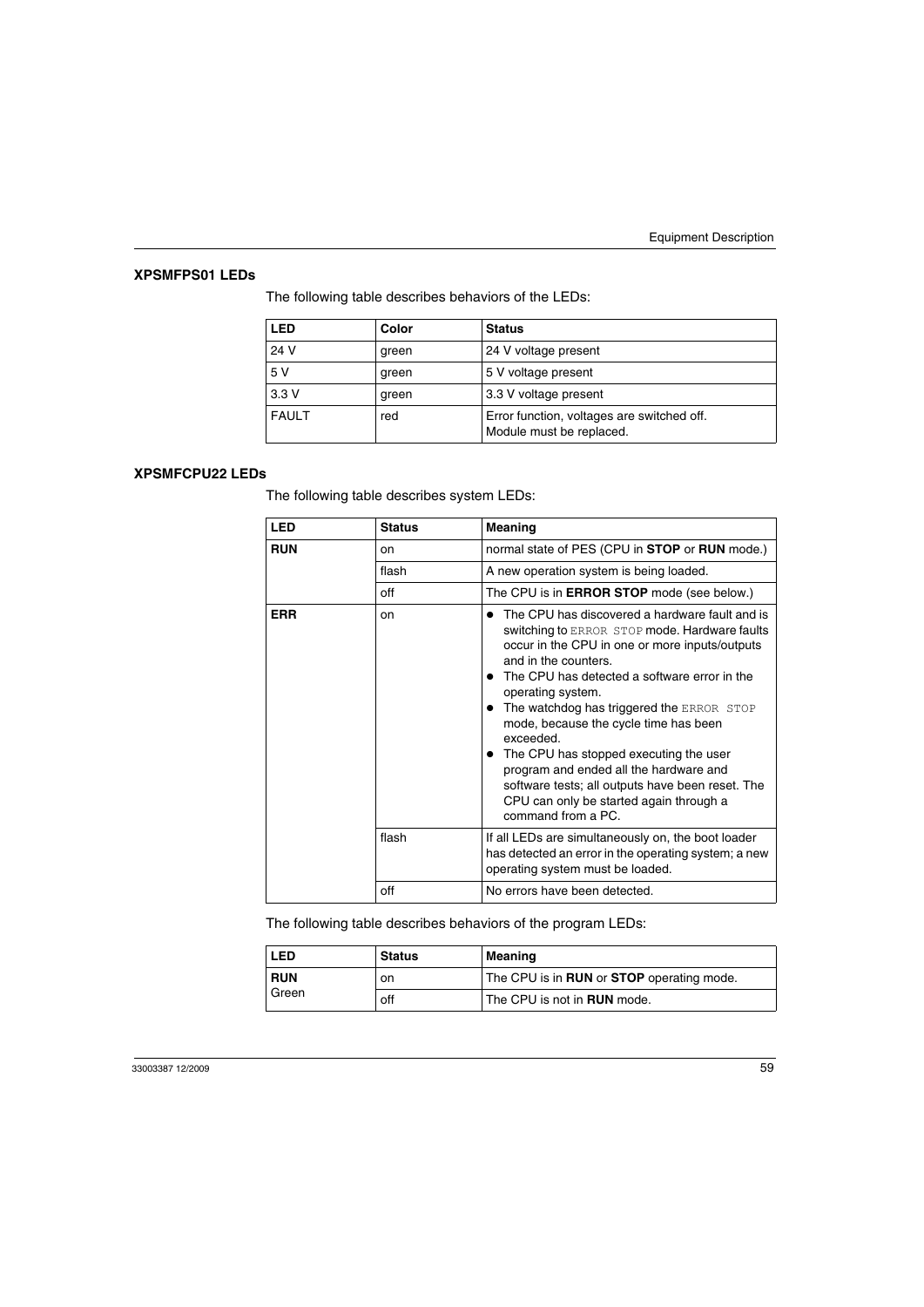| LED                  | <b>Status</b> | <b>Meaning</b>                                                                                                                                                                                                                                                                      |  |
|----------------------|---------------|-------------------------------------------------------------------------------------------------------------------------------------------------------------------------------------------------------------------------------------------------------------------------------------|--|
| <b>STOP</b><br>Red   | on            | The CPU is in <b>STOP</b> mode and is not executing<br>any user program.<br>All outputs are reset to a safe power free state.<br>• The STOP mode can be triggered by setting the<br><b>EMERGENCY STOP</b> system to TRUE in the user<br>program or by a direct command from the PC. |  |
|                      | off           | The CPU is in <b>RUN</b> mode.<br>A new operating system is being loaded.                                                                                                                                                                                                           |  |
| <b>PROG</b>          | on            | A new configuration is being loaded to the CPU.                                                                                                                                                                                                                                     |  |
| Yellow               | flash         | The CPU is switching from <b>INIT</b> to <b>STOP</b> .<br>The Flash ROM is being loaded with a new operating<br>system.                                                                                                                                                             |  |
|                      | off           | No configuration or operating system is being<br>loaded.                                                                                                                                                                                                                            |  |
| <b>FAULT</b>         | on            | The PES configuration is faulty.                                                                                                                                                                                                                                                    |  |
| Yellow               | flash         | An error has occurred during the write cycle for a<br>Flash ROM.<br>One or more I/O errors have occurred.                                                                                                                                                                           |  |
|                      | off           | None of the above errors have occurred.                                                                                                                                                                                                                                             |  |
| <b>FORCE</b>         | on            | The CPU is in <b>RUN</b> operating and Forcing is active.                                                                                                                                                                                                                           |  |
| Yellow               | flash         | The PES is in <b>STOP</b> mode, but Forcing is prepared<br>if the PES is started.                                                                                                                                                                                                   |  |
|                      | off           | Forcing is not activated.                                                                                                                                                                                                                                                           |  |
| <b>OSL</b><br>Yellow | flash         | Operating system and Emergency Loader are active.                                                                                                                                                                                                                                   |  |
| <b>BL</b><br>Yellow  | flash         | COM is in INIT FAIL state.                                                                                                                                                                                                                                                          |  |

The following table describes Communication Display LEDs that indicate the safetyrelated communication via SafeEthernet:

| <b>LED</b>   | <b>Status</b> | Meaning                             |  |
|--------------|---------------|-------------------------------------|--|
| Col          | on            | full duplex operation               |  |
| Green        | flash         | collision                           |  |
|              | off           | half duplex operation, no collision |  |
| Тx<br>Yellow | on            | connection present                  |  |
|              | flash         | interface activity                  |  |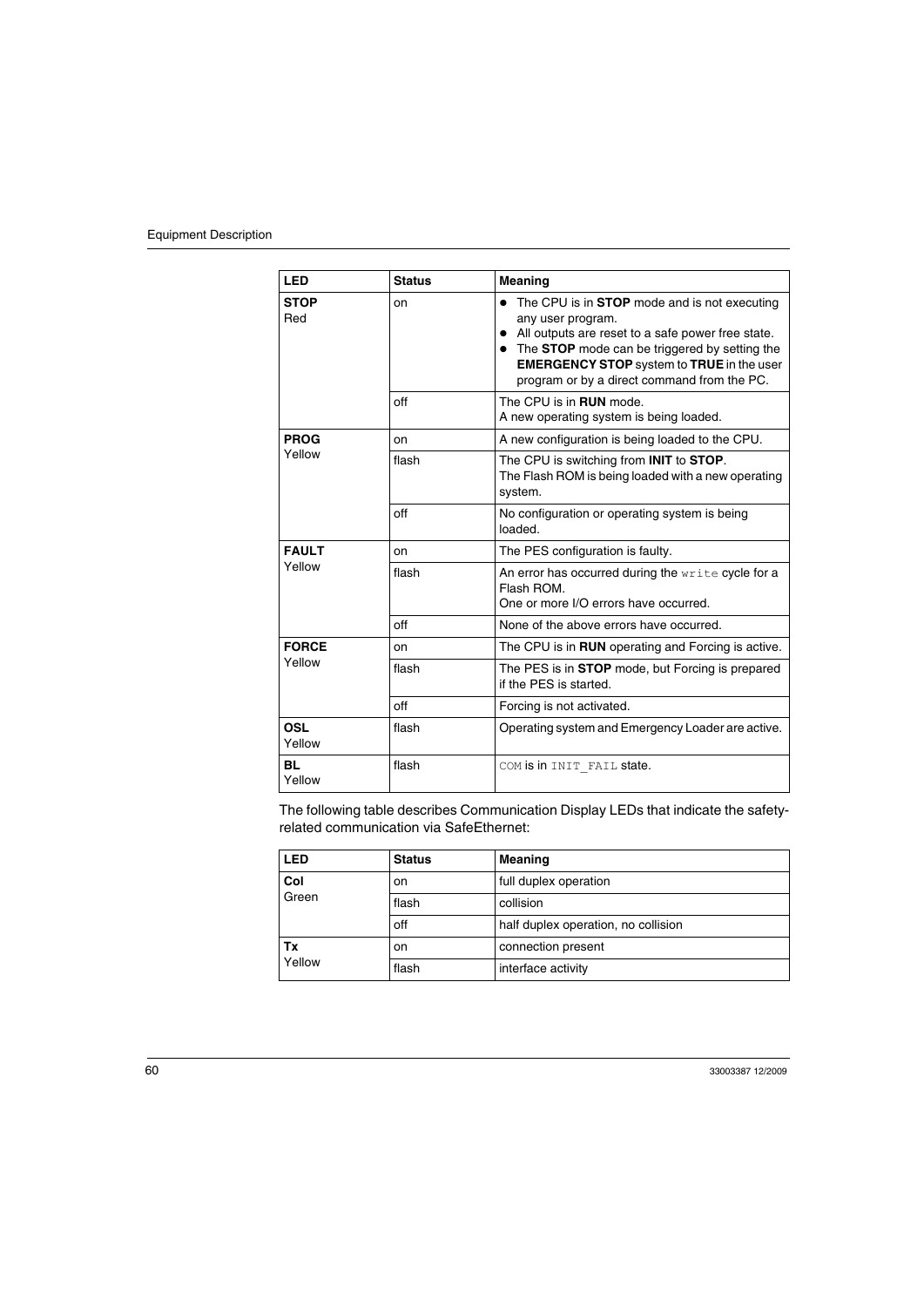The following table describes LEDs that indicate non-safety-related communication via field buses:

| LED               | <b>Status</b>           | <b>Meaning</b>                                                                                 |
|-------------------|-------------------------|------------------------------------------------------------------------------------------------|
| FB1/FB2<br>Orange | <sub>on</sub>           | Modbus serial slave interface is configured and                                                |
|                   | flashing<br>irregularly | communication is running.                                                                      |
| FB1/FB2<br>Orange | on.                     | Interface is configured, but no communication is                                               |
|                   | flashing regularly      | running.                                                                                       |
| FB1/FB2<br>Orange | not illuminated         | The COM is in the state STOP INVALID CONFIG or<br>the interface is not configured in XPSMFWIN. |

#### **XPSMFAO801 LEDs**

The following table describes the LEDs of the XPSMFAO801 module:

| LED               | <b>Status</b> | Meaning                                      |  |
|-------------------|---------------|----------------------------------------------|--|
| <b>RUN</b>        | on            | operating voltage present                    |  |
| Green             | off           | no operating voltage                         |  |
| <b>ERR</b><br>Red | on            | module fault or external error               |  |
|                   | off           | no errors in module and/or no channel errors |  |

#### **XPSMFAI801 LEDs**

The following table describes the LEDs of the XPSMFAI801 module:

| LED              | <b>Status</b> | Meaning                                      |  |
|------------------|---------------|----------------------------------------------|--|
| <b>RUN</b>       | on            | operating voltage present                    |  |
| Green            | off           | no operating voltage                         |  |
| <b>ERR</b><br>on |               | module fault or external error               |  |
| Red              | off           | no errors in module and/or no channel errors |  |

#### **XPSMFDI3201 LEDs**

The following table describes the LEDs of the XPSMFDI3201 module:

| LED              | <b>Status</b> | Meaning                                      |  |
|------------------|---------------|----------------------------------------------|--|
| <b>RUN</b>       | on            | operating voltage present                    |  |
| Green            | off           | no operating voltage                         |  |
| <b>ERR</b><br>on |               | module fault or external error               |  |
| Red              | off           | no errors in module and/or no channel errors |  |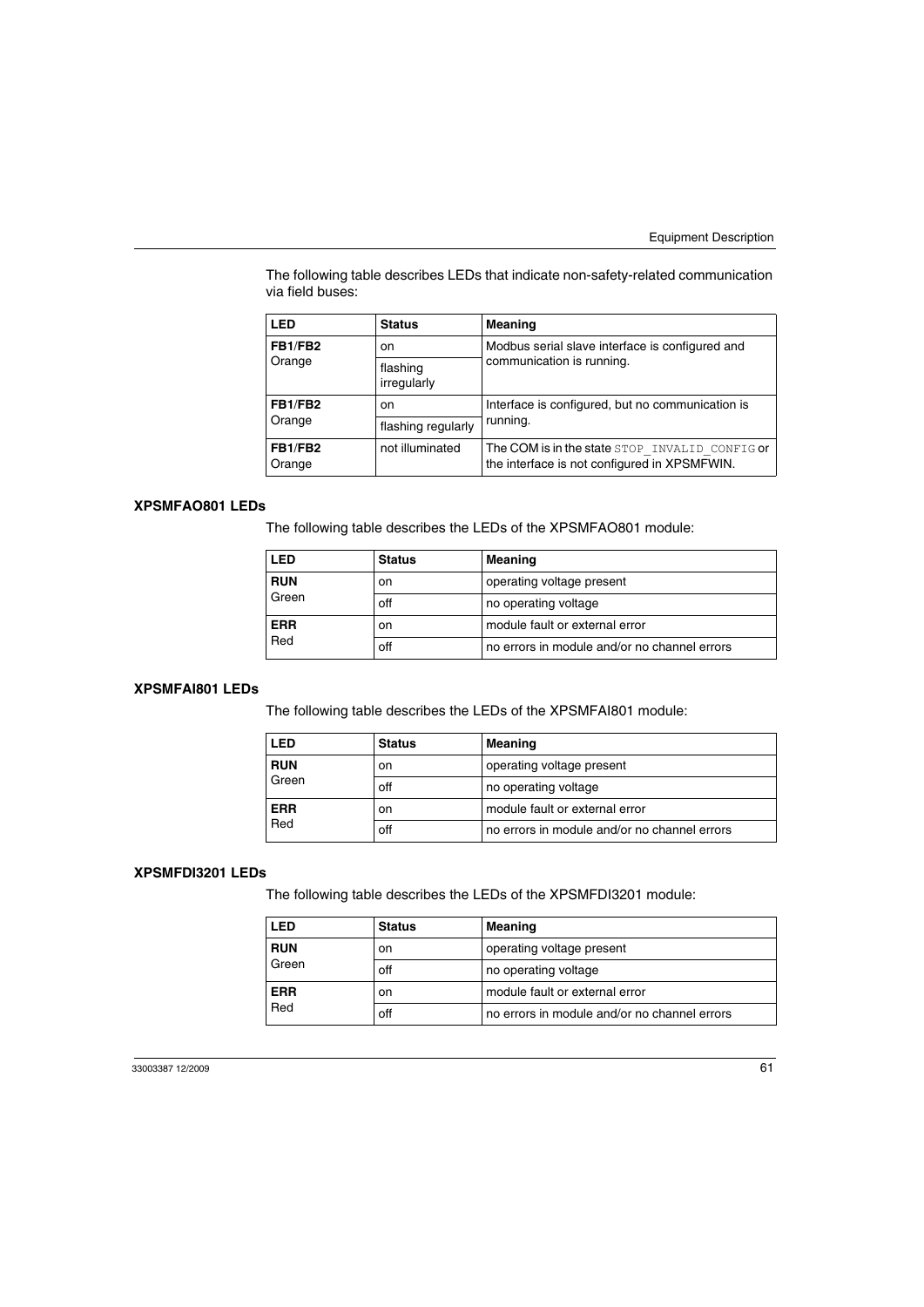#### **XPSMFDI2401 LEDs**

The following table describes the LEDs of the XPSMFDI2401 module:

| <b>LED</b> | <b>Status</b> | Meaning                                      |  |
|------------|---------------|----------------------------------------------|--|
| <b>RUN</b> | <sub>on</sub> | operating voltage present                    |  |
| Green      | off           | no operating voltage                         |  |
| <b>ERR</b> | <sub>on</sub> | module fault or external error               |  |
| Red        | off           | no errors in module and/or no channel errors |  |

#### **XPSMFDIO241601 LEDs**

The following table describes the LEDs of the XPSMFDIO241601 module:

| LED               | <b>Status</b> | Meaning                                      |  |
|-------------------|---------------|----------------------------------------------|--|
| <b>RUN</b>        | on.           | operating voltage present                    |  |
| Green             | off           | no operating voltage                         |  |
| <b>ERR</b><br>Red | on            | module fault or external error               |  |
|                   | off           | no errors in module and/or no channel errors |  |

#### **XPSMFDO801 LEDs**

The following table describes the LEDs of the XPSMFDO801 module:

| LED               | <b>Status</b> | Meaning                                                           |  |
|-------------------|---------------|-------------------------------------------------------------------|--|
| <b>RUN</b>        | on            | operating voltage present                                         |  |
| Green             | off           | no operating voltage                                              |  |
| <b>ERR</b><br>Red | <sub>on</sub> | module fault or external error<br>reaction according to diagnosis |  |
|                   | off           | no errors in module and/or no channel errors                      |  |

#### **XPSMFCIO2401 LEDs**

The following table describes the LEDs of the XPSMFCIO2401 module:

| LED               | <b>Status</b> | Meaning                                                           |  |
|-------------------|---------------|-------------------------------------------------------------------|--|
| <b>RUN</b>        | <sub>on</sub> | operating voltage present                                         |  |
| Green             | off           | no operating voltage                                              |  |
| <b>ERR</b><br>Red | on            | module fault or external error<br>reaction according to diagnosis |  |
|                   | off           | no errors in module and/or no channel errors                      |  |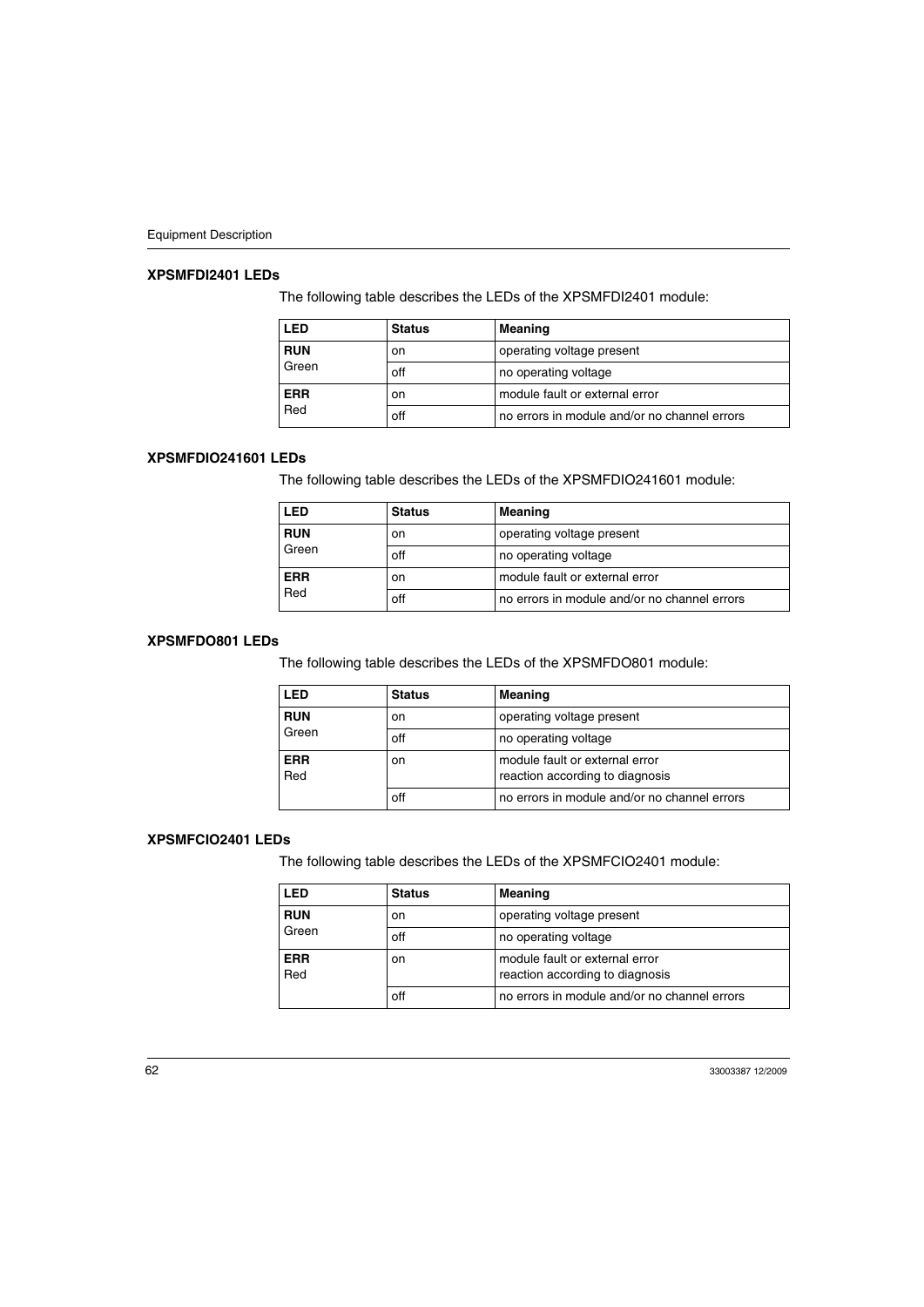# <span id="page-62-0"></span>**Wiring**

#### **Ethernet Wiring**

Industrial standard cables can be subjected to extreme mechanical stresses. The minimum SafeEthernet protocol communication requires Category 5 twisted pair cable with a class D rating, for greater distances and less possibility for errors occurring, fiber optic cable should be used.

The controllers communicate at 100 Mbit/s (Fast Ethernet) and 10 Mbit/s during full duplex mode. The XPSMF60 Safety PLC has an "auto cross-over" function built into the switch, which allows the use of both a 1:1 cable and a cross-over cable.

The outer shielding of the twisted pair cable must be earthed at both ends. If an RJ 45 connector is used, it automatically connects the cable's shield to the housing of the controller.

The use of the specified cables and plug connectors approved to 100 MHz, enables the maximum cable length of 100 m (328.1 ft) with the maximum of six connector pairs. A combination of plug and socket is considered one pair. For greater distances, use optical fibre cables with converters.

Configuring a Ethernet ("Switched Ethernet") has the following advantages:

- $\bullet\;$  very fast packet transfer between the collision areas
- significant increase of data throughput in full-duplex mode
- Prevention of collisions allows a deterministic approach.

#### **Interface Elements**

When connecting a PLC over Ethernet communication, the following interface elements are recommended: FL CAT5 TERMINAL BOX of Phoenix Contact <sup>(R)</sup>. The controllers are mounted on an earthed EN mounting rail. The conductors of the field cable are attached to the interface terminals. It is important to make sure that the cable shield is also connected via the strain relief.

Prefabricated patch cables are used to connect the interface element and the XPSMF60 PLC. If the rail is earthed in accordance with the standards, it is enough to mount an interface element on a rail.

#### **Specified Cables**

The cables are specified by category depending on their transmission and highfrequency properties as follows:

| <b>Category</b> | <b>Specification</b> | Approved |
|-----------------|----------------------|----------|
|                 |                      | no       |
|                 | up to 1 MHz          | no       |
| 3               | up to 16 MHz         | no       |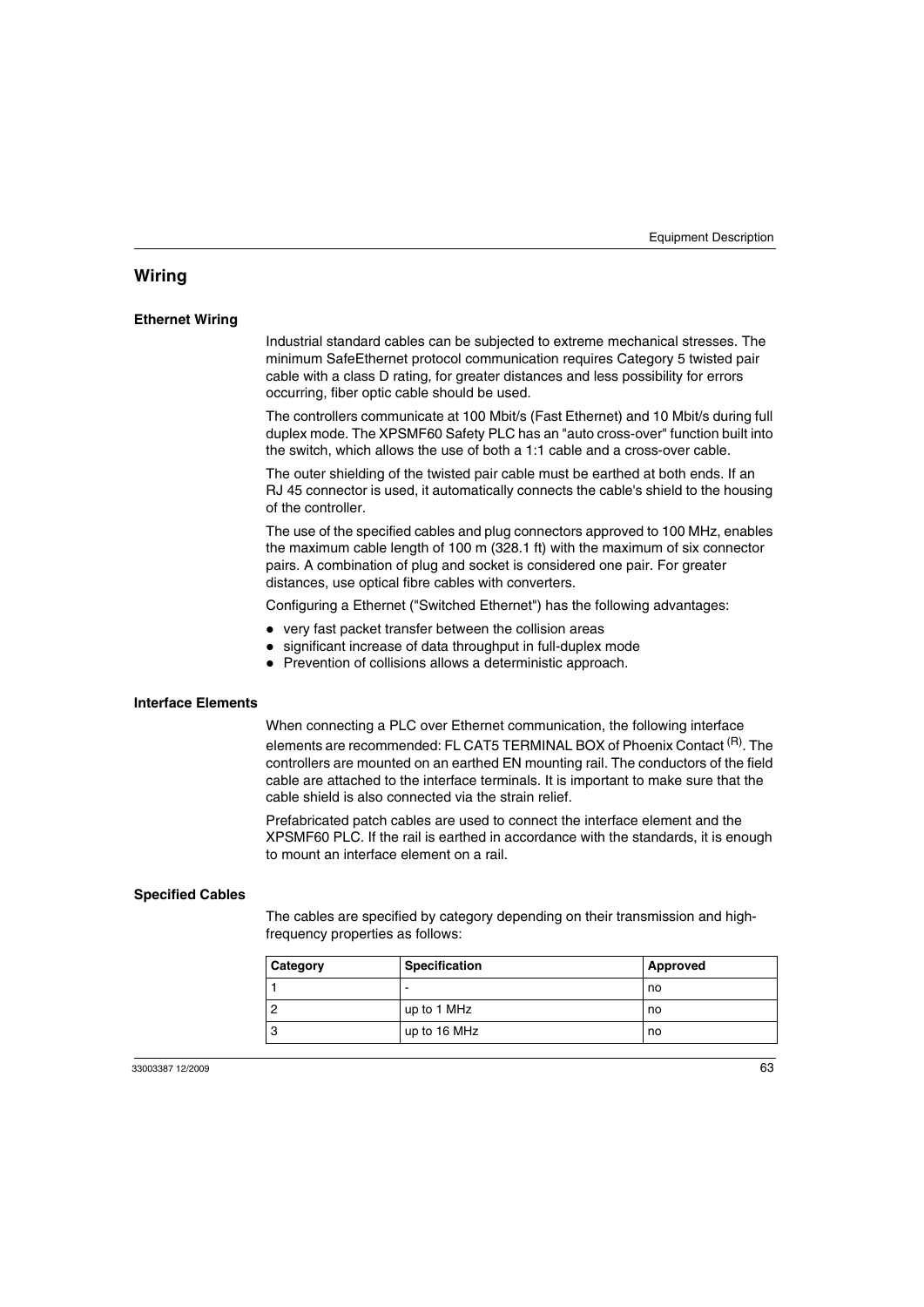| Category | <b>Specification</b> | Approved |
|----------|----------------------|----------|
| 4        | up to 20 MHz         | no       |
| 5        | up to 100 MHz        | yes      |
| 6        | up to 250 MHz        | yes      |
|          | up to 600 MHz        | yes      |

The channel as a point-to-point transmission path is defined as follows:

| <b>Class</b> | Specification | Approved |
|--------------|---------------|----------|
| A            | up to o.1 MHz | no       |
| B            | up to 1 MHz   | no       |
| C            | up to 16 MHz  | no       |
| D            | up to 100 MHz | yes      |
| E            | up to 250 MHz | yes      |
| F            | up to 600 MHz | yes      |

The higher the letter, the greater the demand on the transmission channel. For Ethernet communication at 100 MHz, Category 5 (or higher) cables and at least Class D capacity are required.

#### **RJ45 Connector**

For direct Ethernet plug connections without interface elements, you can use connectors such as IP 20 Data Plug (Harting<sup>(R)</sup>). You can assemble the cable quickly by crimping the conductors; special tools are not required.

#### **Switches**

To span distances of more than 100 m (328.1 ft) using SafeEthernet protocol, rail switches of the RS2 series (Hirschmann<sup> $(R)$ </sup>) with optical fibre ports are recommended.

#### **RS-485 Transfer Mode System**

The Modbus serial protocol communicates via the non-safe RS-485 transfer mode system.

The following table shows an overview of the basic physical features of RS-485 transfer mode system: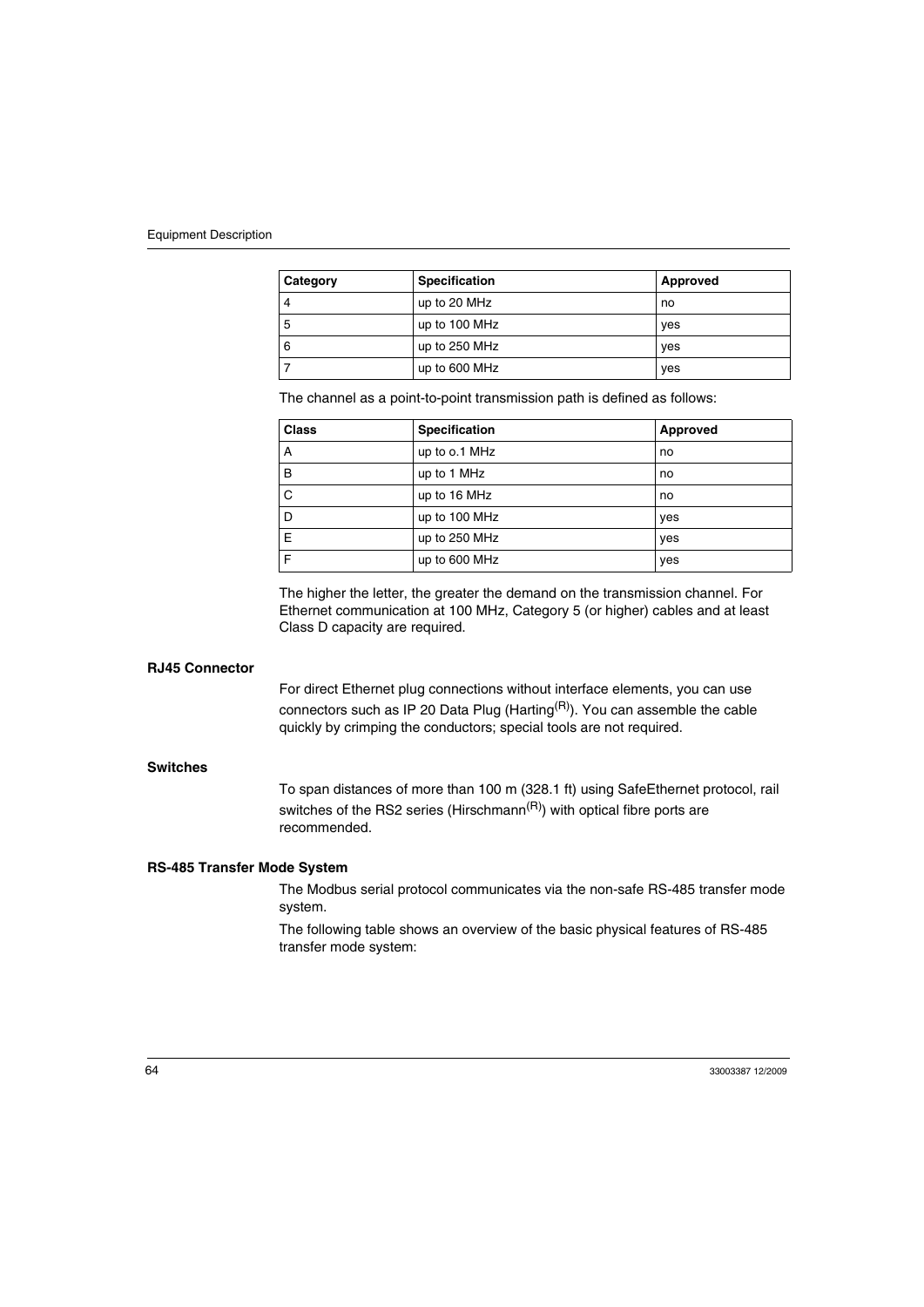Basic features of the RS-485 transfer mode system:

| <b>Scope</b>       | <b>Feature</b>                                     | Comment                                                         |
|--------------------|----------------------------------------------------|-----------------------------------------------------------------|
| Network Topology   | linear bus, active bus<br>termination on both ends | Branch lines should be avoided.                                 |
| Medium             | shielded twisted cable                             | Shielding may not be required,<br>depending on the environment. |
| Number of Stations | 32 stations in each<br>segment without repeater    | With a repeater extendable up to<br>126 stations.               |
| Connector          | 9-pole MIN-D connector                             |                                                                 |

#### **Wiring and Bus Termination**

The following table shows pin assignments of the SUB-D sockets FB1 and FB2 (with plug-in module for Modbus slave (RS 485)):

| <b>Connection</b> | Signal      | <b>Function</b>                      |
|-------------------|-------------|--------------------------------------|
|                   |             |                                      |
| 2                 | <b>RP</b>   | 5 V, decoupled with diodes           |
| 3                 | RxD/TxD-A   | receive/transmit data A              |
| 4                 | CNTR-A      | control signal A                     |
| 5                 | <b>DGND</b> | data reference potential             |
| 6                 | <b>VP</b>   | 5 V, positive pole of supply voltage |
| 7                 |             |                                      |
| 8                 | RxD/TxD-B   | receive/transmit data B              |
| 9                 | CNTR-B      | control signal B                     |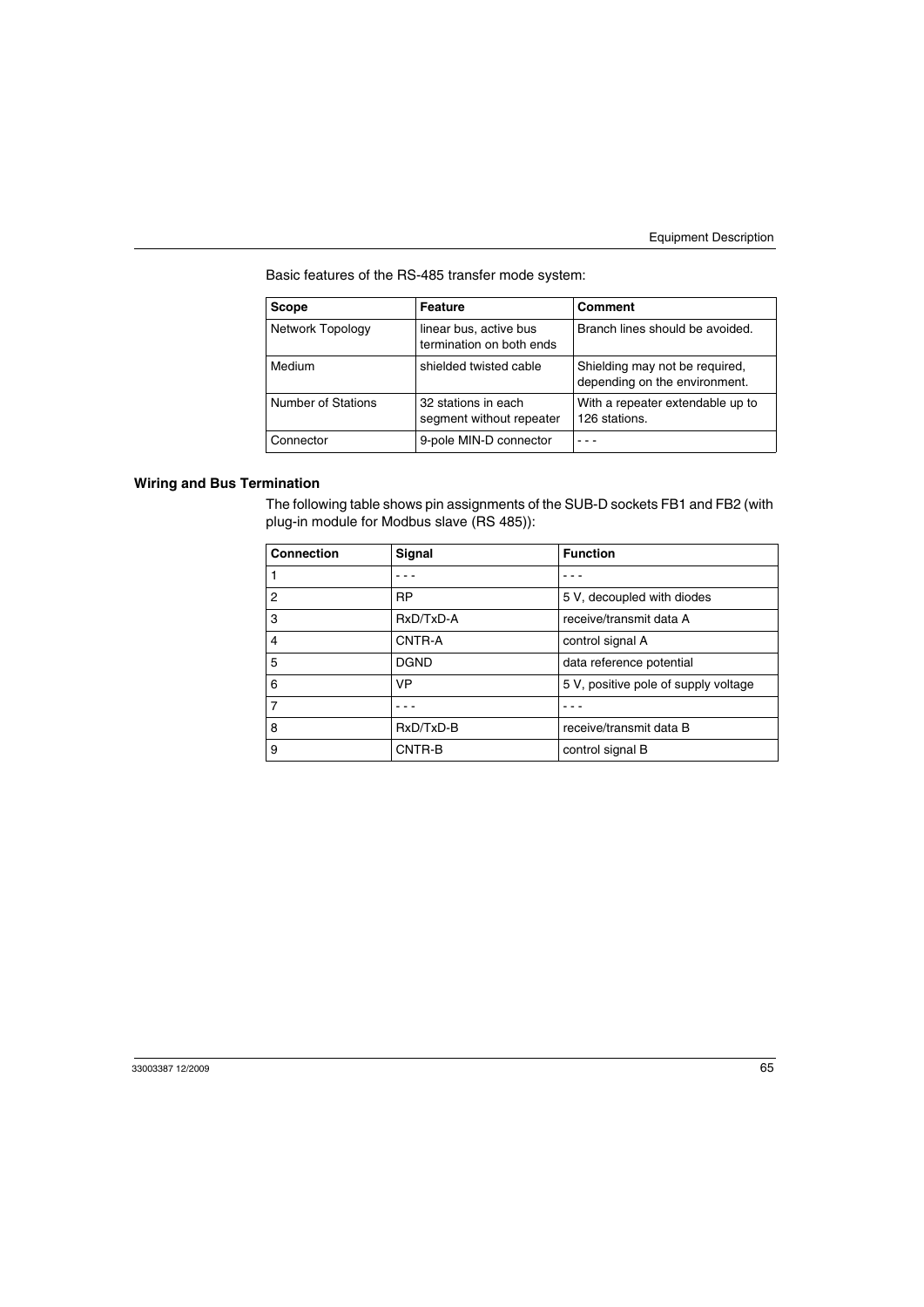# <span id="page-65-0"></span>**IP Addressing and System ID**

#### **Overview**

A transparent label provided with the controller can be used to note the IP address and system ID (SRS, System-Rack-Slot) following a modification:

 $IP$ .... $SRS$ ...

Default value for IP address: 192.168.0.99

Default value for SRS: 60000.0.0

The ventilation slots in the housing of the Safety PLC must not be covered with the label.

For more information about changing the IP address and system ID, see the XPSMFWIN Software manual.

**NOTE:** Each Ethernet board has a unique Ethernet address. It is a 48 bit number: the first 24 bits indicate the manufacturer, while the last 24 bits are a unique number for each Ethernet board/controller-chip assigned by the manufacturer. The number is also called MAC ID.

#### **TCP/IP Description**

The IP address is an identifier for a device in a network. IP addresses are 32-bit numbers. To make it easier to memorize them, they are usually expressed in four 8 bit numbers (e.g., 192.168.10. IP addresses are unique, no other device within the network can share the same address.

The following information is required to install the TCP/IP protocol on a PC:

- $\bullet$  the IP address assigned to the PC
- $\bullet$  the part of the IP address (the subnet mask) that distinguishes other networks

**NOTE:** The operator must ensure that the Ethernet used for Peer-to-Peer communication is adequately protected from unauthorized access (i.e. by hackers). The nature and extent of the measures to be taken must be determined in conjunction with the approval authorities.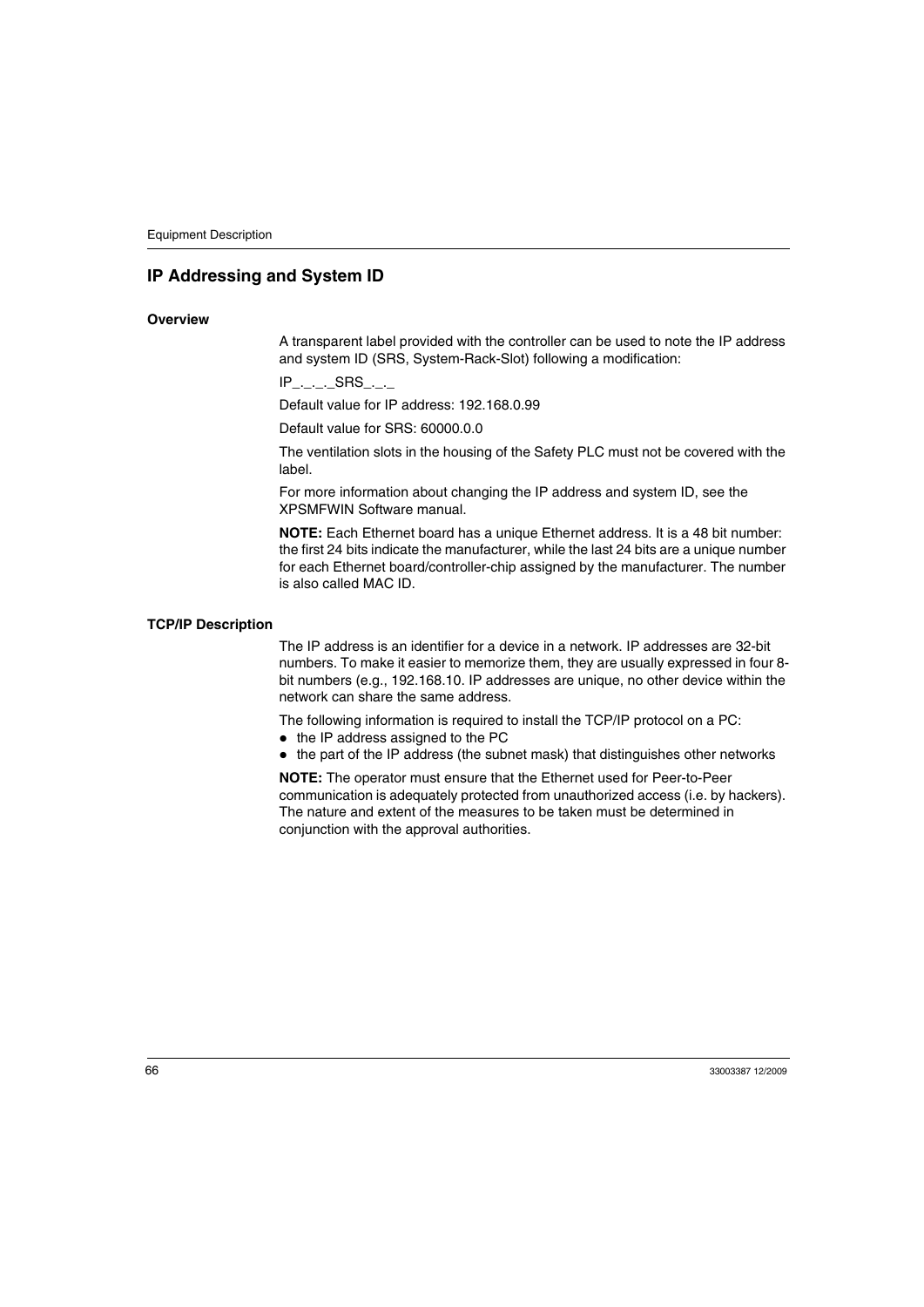# <span id="page-66-0"></span>**SafeEthernet**

#### **Overview**

This section provides information about SafeEthernet protocol and OSI model.

#### **Description**

In the field of automation, requirements, such as determinism, reliability, interchangeability, extensibility, interoperability and the overall safety are central themes. Based on the Ethernet technology, SafeEthernet provides a transfer protocol for transmitting safety-related data up to RC 6 or SIL 3. SafeEthernet implements a mechanism that can detect and react to the following:

- corruption of transmitted data
- incorrect address allocation for the messages (transmitter, receiver)
- incorrect data sequence (repetition, loss, change)
- $\bullet$  incorrect timing (delay, echo)

SafeEthernet is based on the standard Ethernet or FastEthernet according to IEEE 802.3.

The transmission of the safety-related data does not change the protocol frame of the standard Ethernet.

According to the Black Channel Approach in SafeEthernet, "insecure transmission channels" (Ethernet) are used and controlled by safety-related protocol mechanism at transmitter and receiver. This way, regular Ethernet network components, such as hubs, switches, routers, and PCs supplied with network interfaces can be used within a safety-related network. The significant difference to standard Ethernet is determinism, the real-time ability of SafeEthernet.

A special protocol mechanism ensures deterministic behavior even in case faults occur or new communication participants emerge. New components are automatically integrated into the running system. All components of the network could be changed while the system is running. With the use of switches, transmission times can be clearly defined. This way, Ethernet works in real time. Possible transfer speed up to 100 Mbit/s for safety-related data is higher than the speed normally used. Copper lines as well as fiber optic cables can be used as transmission media. The integration of firm intranets as well as connections to the Internet, can be realized with SafeEthernet technology. The terms for safety-related communication have to be considered.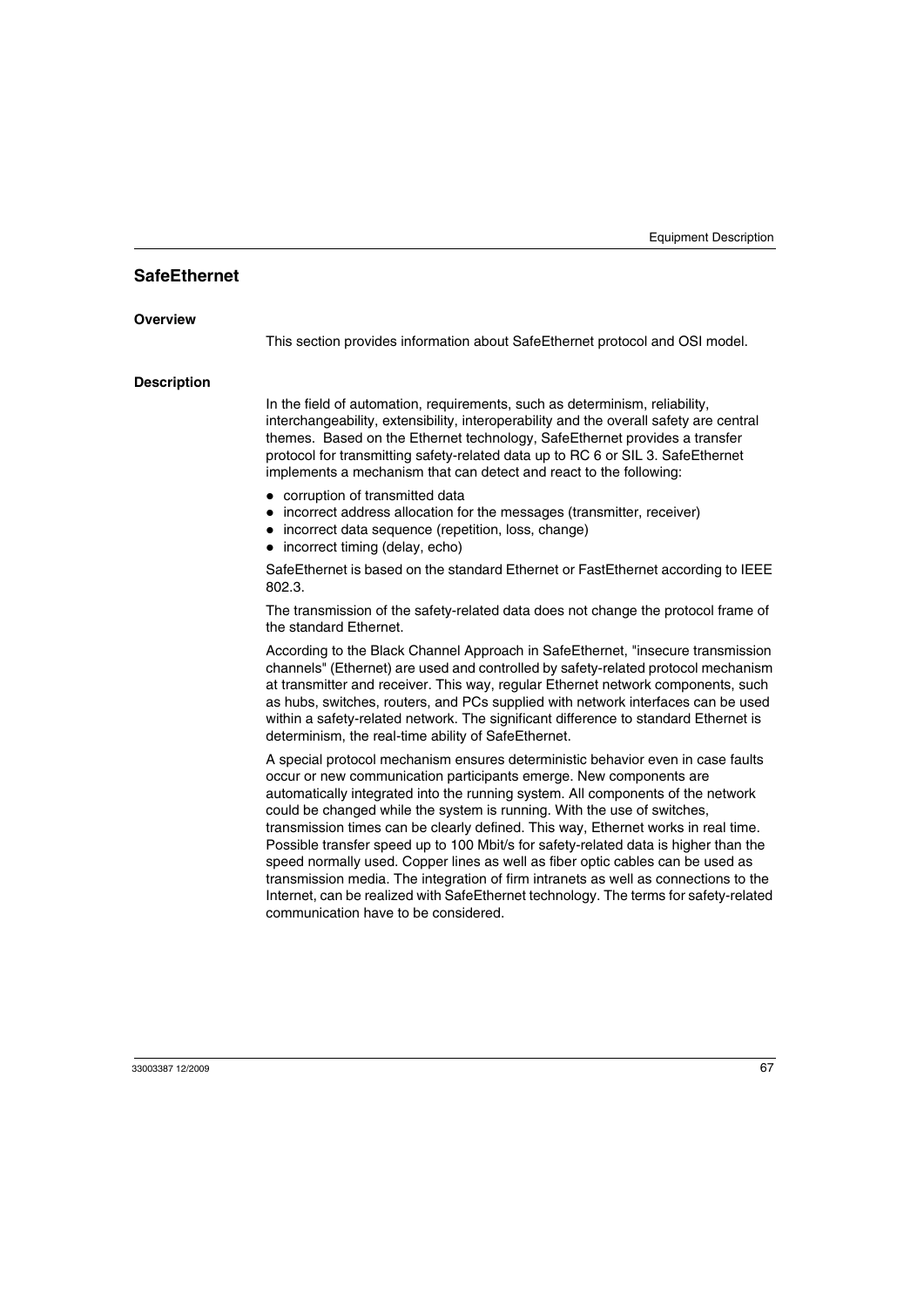Therefore, only one network for safety and non-safety data transfer is necessary. SafeEthernet can be fitted to existing Ethernet networks with adjustable network profiles. With SafeEthernet, you can set up flexible built-up system structures for decentral automation with defined reaction times. According to the requirements, the intelligence can be centralized or distributed to the participants in a decentral way within the network. There is no limit to the number of safe participants of the network and the amount of transferred safe data to get the needed reaction times. A central controller and the built-up of parallel structures is therefore superfluous.

The transmission of standard and safe data can be integrated into one network. A separate safety bus can be saved. The Safety PLC's switches perform the tasks normally carried out by network switches.

#### **Operation Parameters of the Ethernet Interfaces**

Up to COM OS version 8.32 all Ethernet ports of the integrated Ethernet switches have the same settings:

- Autoneg/Autoneg for Speed Mode
- Flow-control Mode

Other settings are not possible and will be rejected by the PLC when loading a configuration.

The Ethernet interfaces 10/100 BaseT of the device have the following parameters:

| Firm operating parameters |         |  |
|---------------------------|---------|--|
| Speed Mode                | Autoneg |  |
| <b>Flow-Control Mode</b>  | Autoneg |  |

Other devices combined with the Safety PLC or remote I/O device must have the following network settings:

| Admissible settings of other devices |                    |  |
|--------------------------------------|--------------------|--|
| Speed Mode                           | Autoneg            |  |
| <b>Flow-Control Mode</b>             | Autoneg            |  |
| or                                   |                    |  |
| Speed Mode                           | Autoneg            |  |
| <b>Flow-Control Mode</b>             | <b>Half Duplex</b> |  |
| or                                   |                    |  |
| Speed Mode                           | 10 or 100 Mbit/s   |  |
| Flow-Control Mode                    | <b>Half Duplex</b> |  |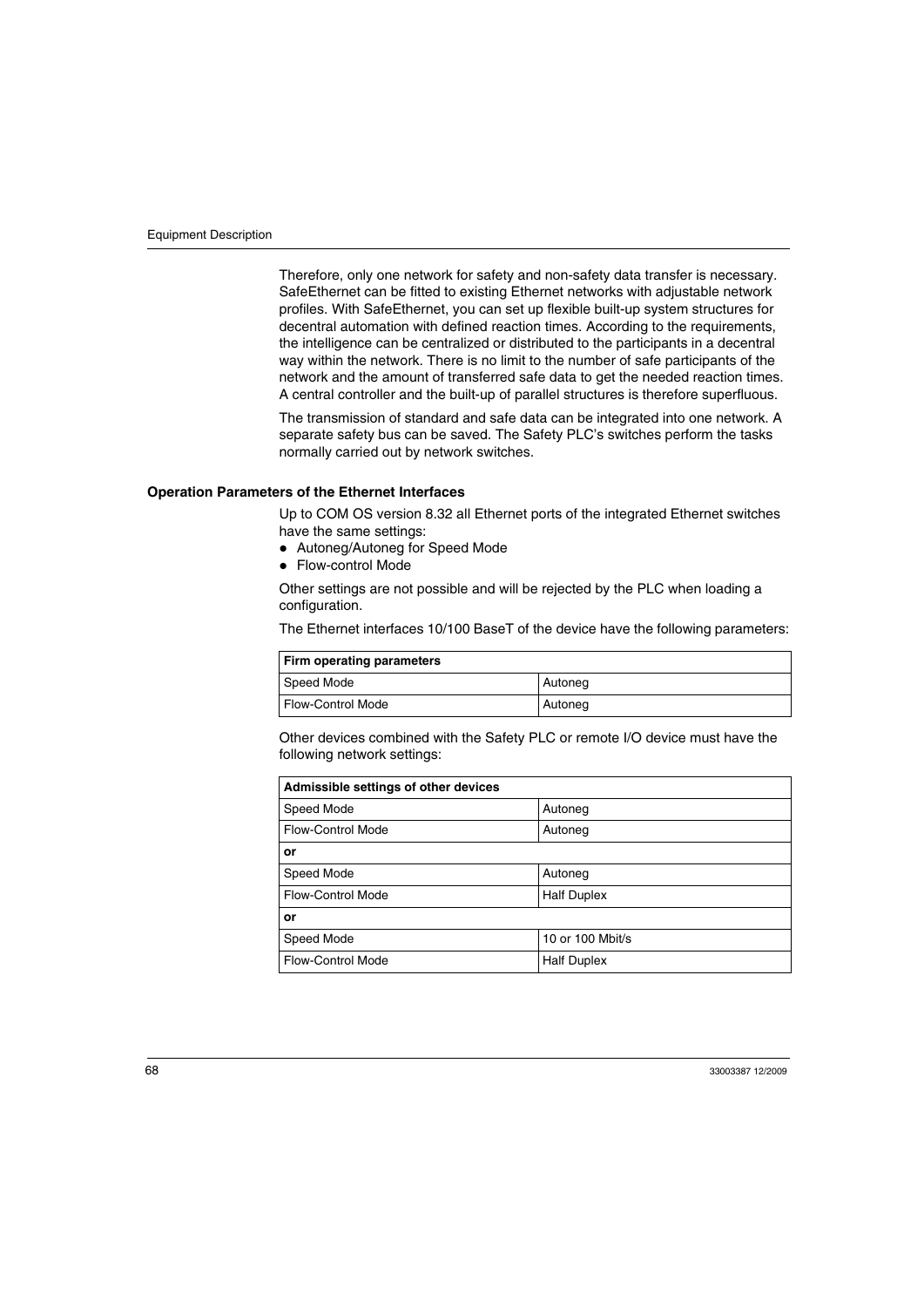| Non-admissible settings of other devices |                             |  |
|------------------------------------------|-----------------------------|--|
| Speed Mode                               | Autoneg or 10 or 100 Mbit/s |  |
| <b>Flow-Control Mode</b>                 | Full Duplex                 |  |

For COM OS version > 8.32 and XPSMFWIN Hardware Management version > 7.56.10 each Ethernet port of the integrated switch can be individually configured. See also in the appendix *[Connection Diagrams, Examples of Application, and Error](#page-94-0)  [Codes](#page-94-0), page [95](#page-94-0)*.

#### **Connections for SafeEthernet/Networking Examples**

For the networking via SafeEthernet protocol, the devices are equipped - depending on the design - with 4 RJ 45 connections arranged on the XPSMFCPU 22 module. See example of a *[Safety-Related Communication Via Switches](#page-52-1), page [53](#page-52-1)*.

The various systems can be networked together as required via Ethernet (star or line configuration). A programming unit (PC) can also be connected wherever required.

**NOTE:** Ensure that no network loops are formed when connecting systems together. The system must receive data packets along one path only.

#### **Modbus TCP/IP**

The Modbus serial slave field bus protocol can communicate with the Modbus TCP/IP protocol via the Ethernet interfaces on the Safety PLC.

Standard Modbus communication transfers the slave address and a CRC checksum in addition to the instruction code and the data. In Modbus TCP/IP the subordinate TCP/IP protocol handles this function.

**NOTE:** More information about Modbus TCP/IP protocol can you find in the online help of XPSMFWIN.

#### **Used Network Ports for Ethernet Communication**

UDP ports and usage

| <b>UDP Ports</b> | Usage                                             |
|------------------|---------------------------------------------------|
| 8000             | programming and operation with XPSMFWIN           |
| 8001             | configuration of the remote I/O via PLC           |
| 6010             | SafeEthernet                                      |
| 6005/6012        | if TCS DIRECT was not activated within HH network |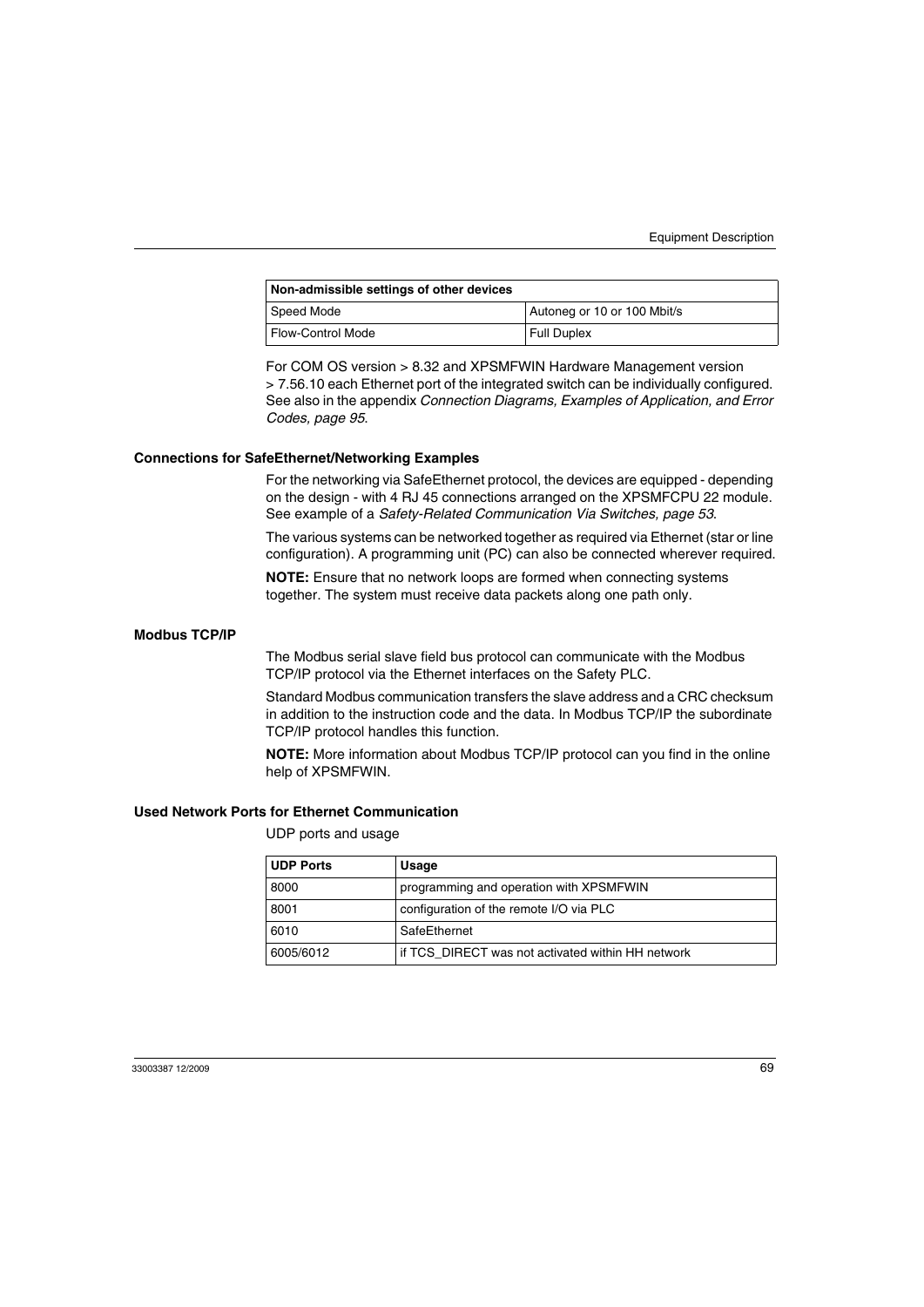TCP ports and usage

| <b>UDP Ports</b> | <b>Usage</b>                |
|------------------|-----------------------------|
| 502              | Modbus (changeable by user) |

**OSI model**

The model divides the functions of a protocol into a series of layers known as a 'protocol stack' (e.g., TCP/IP stack). Lower layers are implemented in hardware, while higher layers are used in software. Each of the layers is a transport platform for the next higher level and relies on the next lower level .

The following image is a graphic representation of the OSI layers:



The following table describes the seven OSI layers (bottom-top):

| <b>Number</b> | Laver                                                                     | Data | <b>Description</b>                                                        |
|---------------|---------------------------------------------------------------------------|------|---------------------------------------------------------------------------|
| Media Layers  |                                                                           |      |                                                                           |
|               | <b>Physical Laver</b><br>Media, Signal, and<br><b>Binary Transmission</b> | bits | Defines all electrical and<br>physical specifications for the<br>devices. |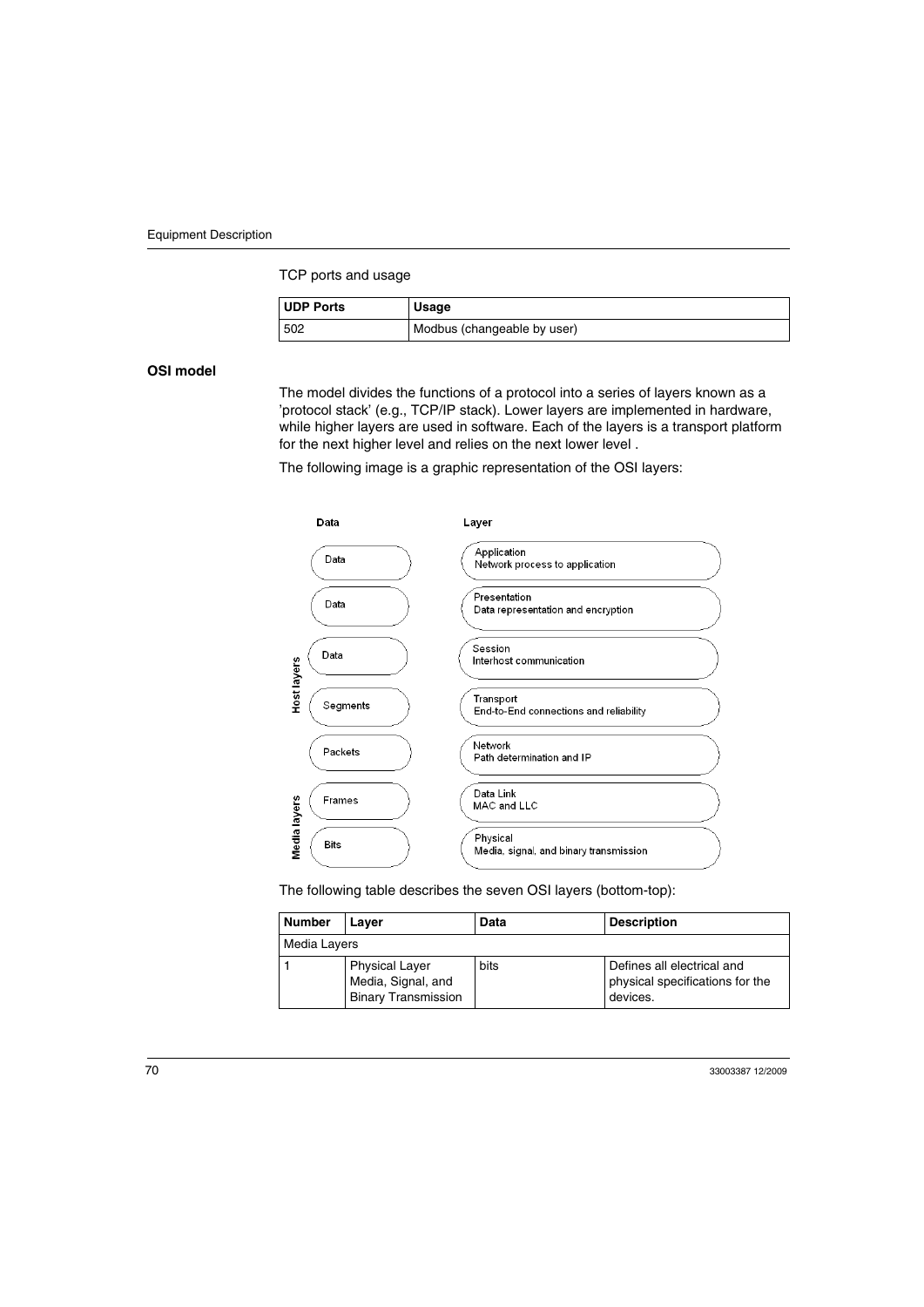| <b>Number</b>  | Layer                                                                  | Data     | <b>Description</b>                                                                                                                                                        |  |
|----------------|------------------------------------------------------------------------|----------|---------------------------------------------------------------------------------------------------------------------------------------------------------------------------|--|
| 2              | Data Link Layer<br>MAC and LLC                                         | frames   | Provides the functional and<br>procedural means to transfer<br>data between network entities<br>and detect and correct errors<br>that may occur in the Physical<br>layer. |  |
| 3              | Network Layer<br>Path Determination<br>and IP                          | packets  | Provides the functional and<br>procedural means of<br>transferring variable length data<br>sequences from a source to a<br>destination via one or more<br>networks.       |  |
|                | Host Layers                                                            |          |                                                                                                                                                                           |  |
| 4              | <b>Transport Layer</b><br>End-to-End<br>Connections and<br>Reliability | segments | Provides transparent transfer of<br>data between end users.                                                                                                               |  |
| 5              | <b>Session Layer</b><br>Interhost<br>Communication                     | data     | Provides the mechanism for<br>managing the dialog between<br>end-user application processes.                                                                              |  |
| 6              | <b>Presentation Layer</b><br>Data Representation<br>and Encryption     | data     | Relieves the Application layer of<br>concern regarding syntactical<br>differences in data<br>representation within the end-<br>user systems.                              |  |
| $\overline{7}$ | <b>Application Layer</b><br>Network Process to<br>Application          | data     | Interfaces directly to and<br>performs common application<br>services for the application<br>processes.                                                                   |  |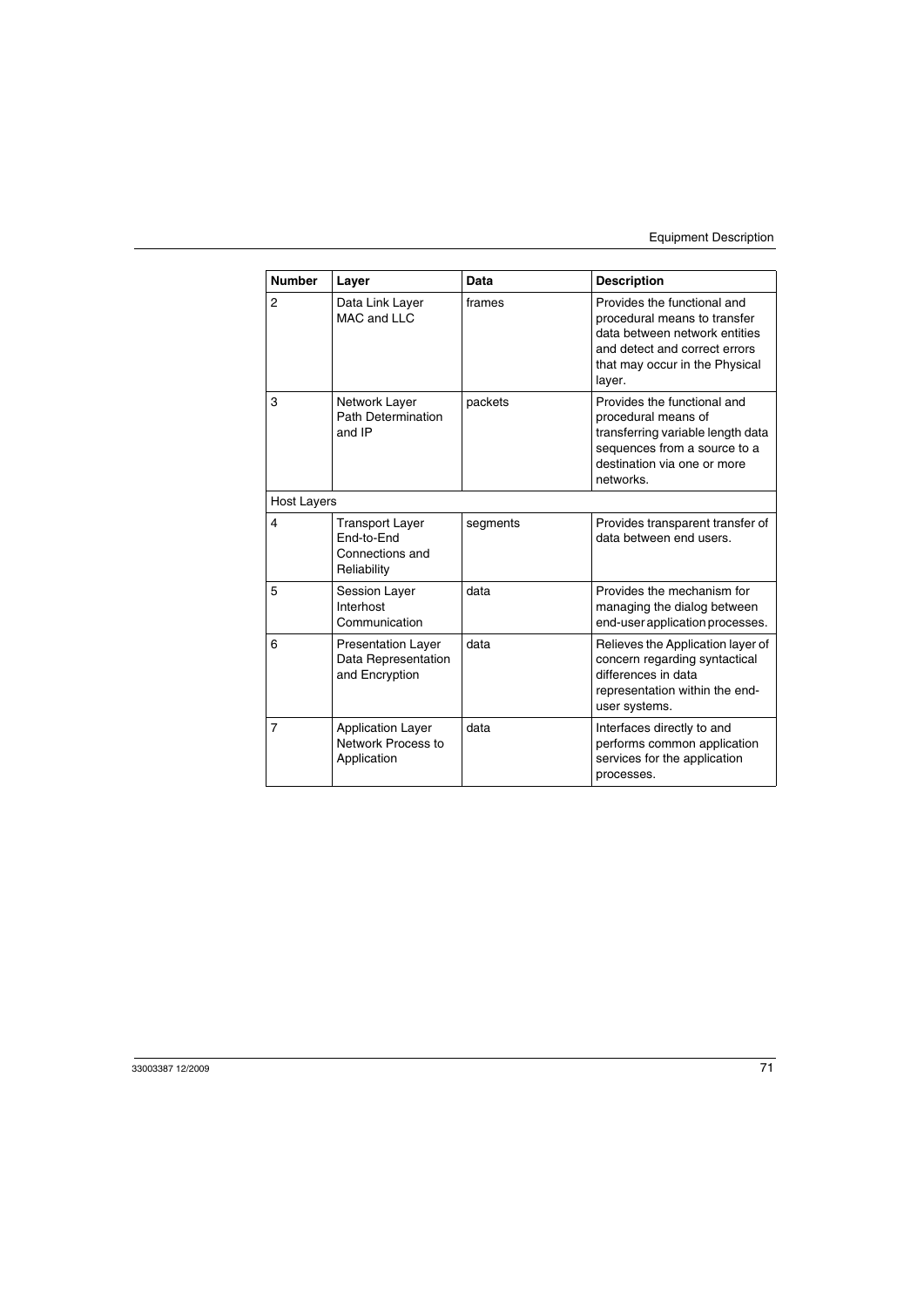# <span id="page-71-0"></span>**Operating Conditions**

#### **Overview**

The XPSMF60 Safety PLC has been developed in compliance with the requirements of the following standards for EMC, climate and environment:

| IEC 61131-2   | programmable controllers, part 2, equipment requirements and tests       |
|---------------|--------------------------------------------------------------------------|
| IEC 61000-6-2 | EMC generic standards, part 6-2, immunity for industrial<br>environments |
| IEC 61000-6-4 | EMC general emission standard, industrial environment                    |

To use the XPSMF60 Safety PLC, the following conditions must be fulfilled:

| <b>Protection Class</b> | protection class II according to IEC/EN 61131-2                                                                                                                              |
|-------------------------|------------------------------------------------------------------------------------------------------------------------------------------------------------------------------|
| Pollution               | pollution degree II                                                                                                                                                          |
| Altitude                | $<$ 2000 m / 6561.7 ft                                                                                                                                                       |
| Enclosure               | standard: IP 20.<br>If requested by the relevant application standards (e.g., EN 60204,<br>EN 954-1), the device must be installed in a required enclosure (e.g.,<br>IP 54). |

#### **Climatic Conditions**

The most important tests and limit values for climatic conditions are listed in the following table:

| EN 61131-2 | <b>Climatic Tests</b>                                                                                                                            |
|------------|--------------------------------------------------------------------------------------------------------------------------------------------------|
|            | Operating temperature: 0 to 60 °C (32 to 140 °F)<br>(Test limits -10 to +70 °C, 14 to 158 °F)                                                    |
|            | Storage temperature: -40 to 85 °C (-40 to 185 °F)<br>(with battery only -30 $^{\circ}$ C, -22 $^{\circ}$ F)                                      |
| 6.3.4.2    | Dry heat and cold withstand test: $70/ - C$ (158 / -13 °F), 96 h, EUT<br>power supply disconnected.                                              |
| 6.3.4.3    | Change of temperature, withstand and immunity test: -25 / 70 °C<br>(-13 / 158 °F) and 0 / 55 °C (32 / 131 °F), EUT power supply<br>disconnected. |
| 6.3.4.4    | Cyclic damp heat withstand test: $25/55$ °C (77 / 131 °F), 95%<br>relative humidity, EUT power supply disconnected.                              |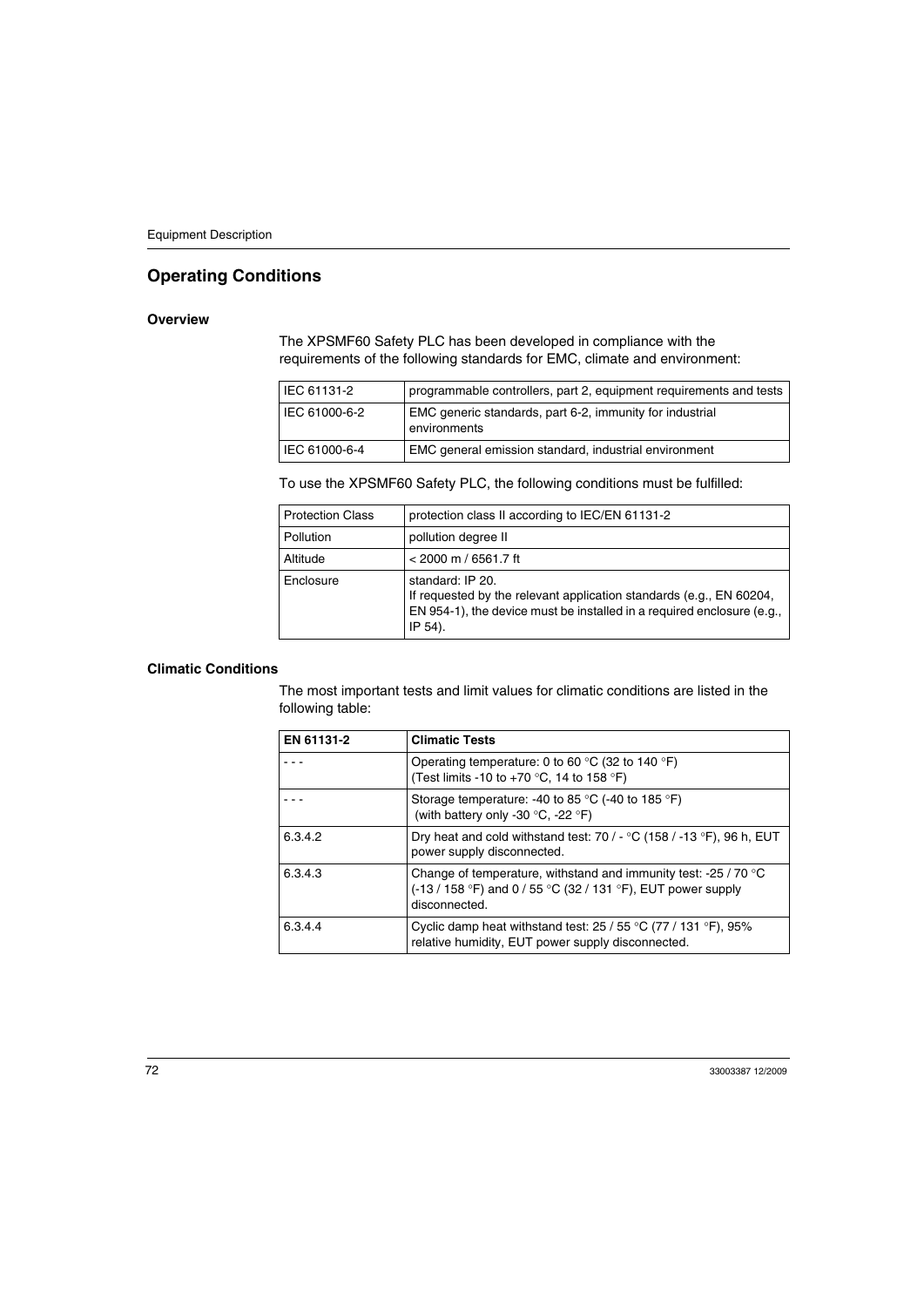#### **Mechanical Conditions**

The most important test and limit values for mechanical conditions are listed in the following table:

| EN 61131-2 | <b>Mechanical Tests</b>                                                             |
|------------|-------------------------------------------------------------------------------------|
|            | Vibration test, operating: 5 to 9 Hz / 3.5 mm (0.14 in), 9 to 150 Hz / 1g           |
| 6.3.5.1    | Immunity vibration test: 10 Hz to 150 Hz, 1 g, EUT operating, 10<br>cycles per axis |
| 6.3.5.2    | Immunity shock test: 15 g, 11 ms, EUT operating, 2 cycles per axis                  |

#### **EMC Conditions**

The most important tests and limit values for EMC conditions are listed in the following tables:

| EN 61131-2                  | <b>Noise Immunity Test</b>                        |
|-----------------------------|---------------------------------------------------|
| 6.3.6.2.1 IEC/EN 61000-4-2  | ESD test: 4 kV contact/ 8 kV air discharge        |
| 6.3.6.2.2 IEC/EN 61000-4-3  | RFI test (10 V/m): 26 MHz to 1 GHz, 80% AM        |
| 6.3.6.2.3 IEC/EN 61000-4-4  | Burst test: 2 kV power supply / 1 kV signal lines |
| 6.3.6.2.4 IEC/EN 61000-4-12 | Damped oscillatory wave immunity test: 1 kV       |

| <b>IEC/EN 61000-6-2</b> | <b>Noise Immunity Test</b>                                 |
|-------------------------|------------------------------------------------------------|
| l IEC/EN 61000-4-6      | Radio frequency common mode: 10 V<br>150 kHz to 80 MHz, AM |
| l IEC/EN 61000-4-3      | 900 MHz pulses                                             |
| l IEC/EN 61000-4-5      | Surge: 2 kV, 1 kV, 0.5 kV                                  |

| <b>IEC/EN 61000-6-4</b> | $\,$ Noise Emission Test           |
|-------------------------|------------------------------------|
| EN50011 Class A         | Emission test: radiated, conducted |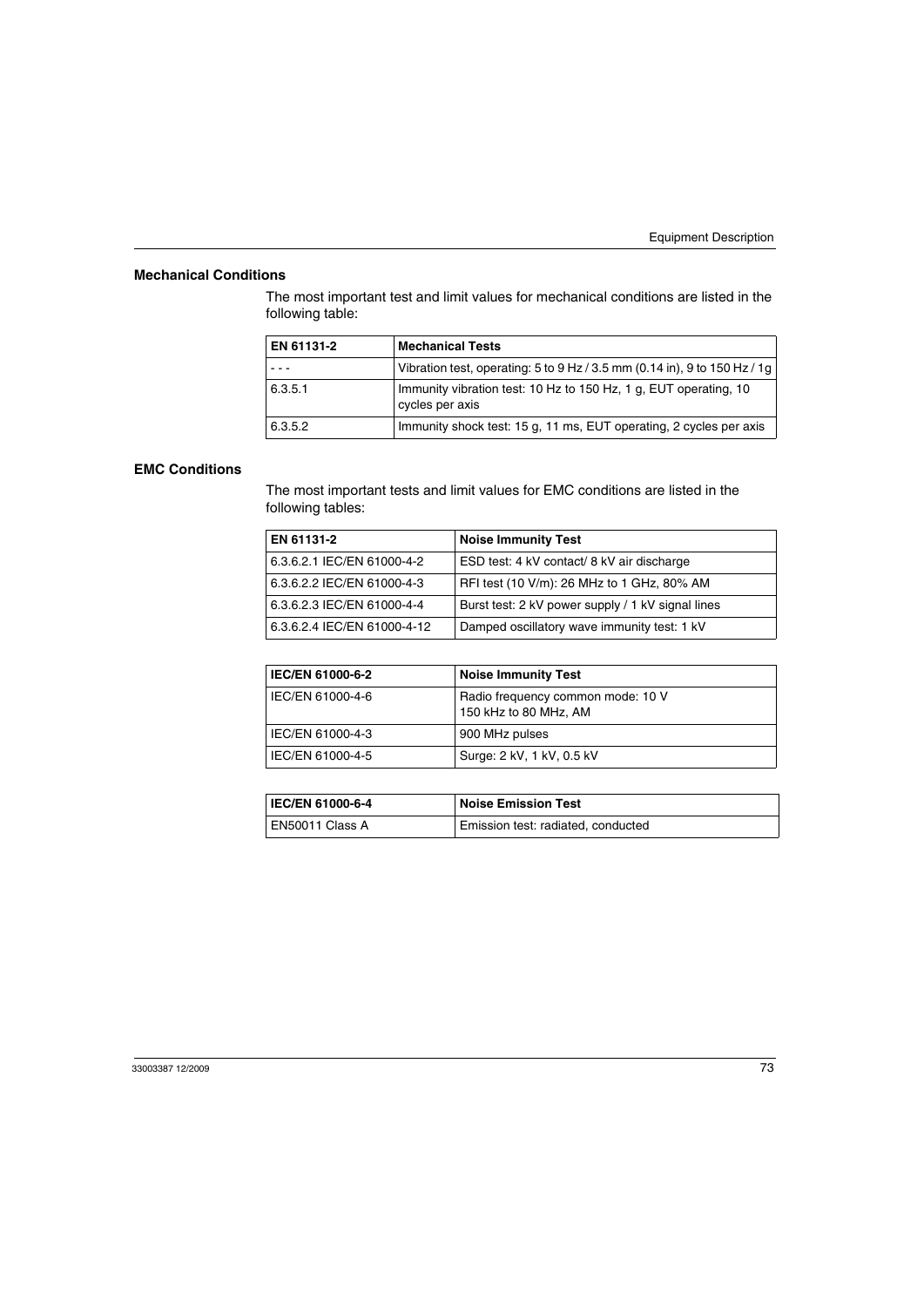# **Voltage Supply**

The most important tests and limit values for the voltage supply of the equipment are listed in the following table:

| IEC/EN 61131-2 | Verification of DC Power Supply Characteristics                                                                                                                   |
|----------------|-------------------------------------------------------------------------------------------------------------------------------------------------------------------|
|                | The power supply must meet alternatively the following<br>standards:<br>IEC 61131-2 or SELV (Safety Extra Low Voltage) or PELV<br>(Protective Extra Low Voltage.) |
|                | Fusing the XPSMF60 Safety PLC must be performed<br>according to the power supply data sheet.                                                                      |
| 6.3.7.1.1      | Voltage range test: 24 VDC, -20% to 25% (19.2 VDC to<br>30.0 VDC.)                                                                                                |
| 6.3.7.2.1      | Momentary interruption immunity test: DC, PS 2: 10 ms.                                                                                                            |
| 6.3.7.4.1      | Reversal of DC power supply polarity test:<br>application note in the power supply data sheet.                                                                    |
| 6.3.7.5.1      | Backup duration withstand test: Test B, 1000 h                                                                                                                    |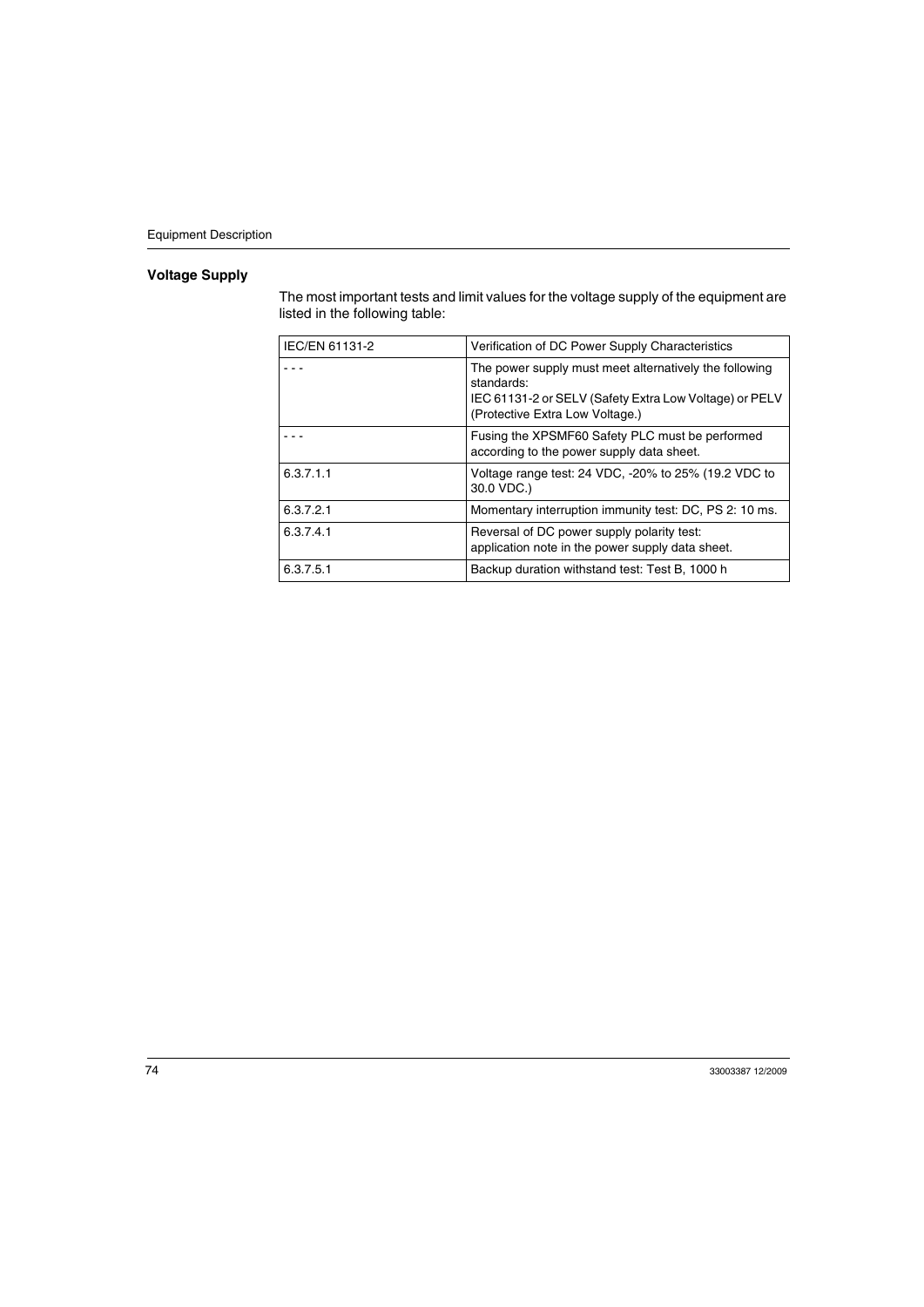# **Technical Characteristics**

#### **Mechanical Data**

Power supply connectors 1

| <b>Connection Diameters, Single Lead Connection</b> |                                                                                          |
|-----------------------------------------------------|------------------------------------------------------------------------------------------|
| Without lead end sleeves                            | solid 0.75 to 16 mm <sup>2</sup><br>stranded 0.75 to 16 mm <sup>2</sup><br><b>AWG 19</b> |
| Stranded with lead and sleeves (without             | 0.15 to 16 mm <sup>2</sup>                                                               |
| plastic sleeves)                                    | AWG 22-14                                                                                |
| Stranded with lead end sleeves (with plastic        | 0.75 to 6 mm <sup>2</sup>                                                                |
| sleeves)                                            | <b>AWG 19</b>                                                                            |

Power supply connectors 2

| <b>Connection Diameters, Multiple Lead Connections (2 Leads Max, Same Diameters)</b> |                                                                                        |
|--------------------------------------------------------------------------------------|----------------------------------------------------------------------------------------|
| Without lead end sleeves                                                             | solid 0.75 to 6 mm <sup>2</sup><br>stranded 0.75 to 6 mm <sup>2</sup><br><b>AWG 19</b> |
| Stranded with lead and sleeves (without                                              | 0.5 to 6 mm <sup>2</sup>                                                               |
| plastic sleeves)                                                                     | <b>AWG 28</b>                                                                          |
| Stranded with lead end sleeves (with plastic                                         | $0.5$ to 4 mm <sup>2</sup>                                                             |
| sleeves)                                                                             | <b>AWG 20</b>                                                                          |

Signal line connectors 1

| <b>Connection Diameters, Single Lead Connection</b> |                                                                              |
|-----------------------------------------------------|------------------------------------------------------------------------------|
| Without lead end sleeves                            | solid 0.14 to 1.5 mm <sup>2</sup><br>stranded 0.14 to 1.5 $mm2$<br>AWG 28-16 |
| Stranded with lead and sleeves (without             | 0.25 to 1.5mm <sup>2</sup>                                                   |
| plastic sleeves)                                    | AWG 22-16                                                                    |
| Stranded with lead end sleeves (with plastic        | 0.25 to 0.5 mm <sup>2</sup>                                                  |
| sleeves)                                            | AWG 22-20                                                                    |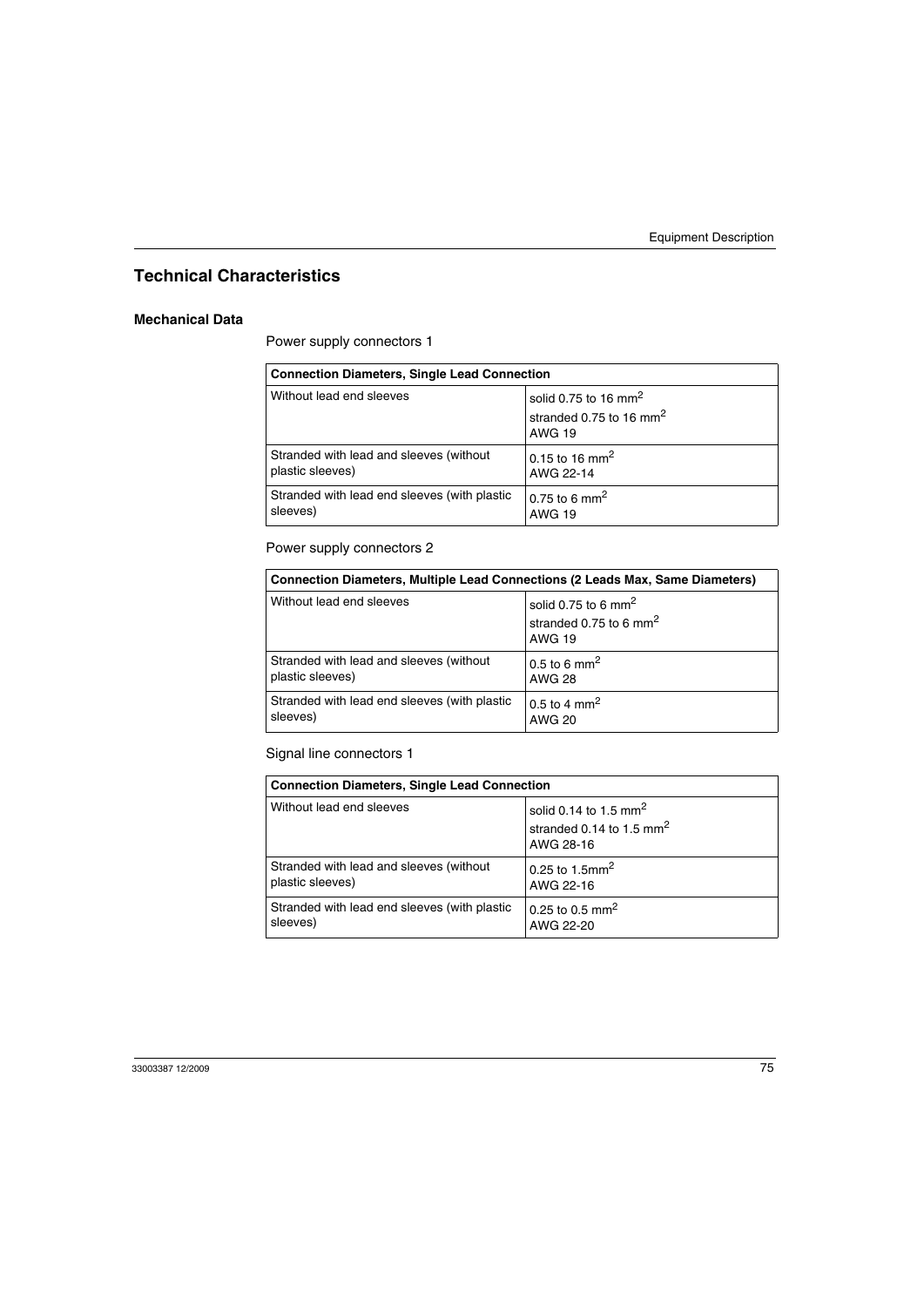# Signal line connectors 2

| Connection Diameters, Multiple Lead Connections (2 Leads Max, Same Diameters) |                                                |
|-------------------------------------------------------------------------------|------------------------------------------------|
| Without lead end sleeves                                                      | solid 0.14 to 0.5 mm <sup>2</sup><br>AWG 28-20 |
|                                                                               | stranded 0.14 to 0.75 $mm2$<br>AWG 28-18       |
| Stranded with lead and sleeves (without<br>plastic sleeves)                   | 0.25 to 0.34 mm <sup>2</sup><br><b>AWG 22</b>  |
| Stranded with lead end sleeves (with plastic<br>sleeves)                      | $0.5$ mm <sup>2</sup><br><b>AWG 20</b>         |

# Stripping Length and Torque

| Stripping length | 9 mm (0.35 in)                         |
|------------------|----------------------------------------|
| Torque           | $0.22$ to 0.25 Nm $(1.9$ to 2.2 lb-in) |

# **Technical Data**

The XPSMF60 Safety PLC technical data are presented in the following tables:

| max. 500 kB user program<br>max. 500 kB user data                                                                                             |
|-----------------------------------------------------------------------------------------------------------------------------------------------|
| 4*RJ-45, 10/100 Base T with integrated switch                                                                                                 |
| XPSMFADAPT from SUB-D9 to BJ 45 connector                                                                                                     |
| 24 VDC -15%/+20%, Wss <=15%, from a power supply<br>with protective separation, conforming to IEC61131-2<br>requirements<br>Observe polarity! |
| max. 30 A (with maximum load)<br>idle current: 1.5 A                                                                                          |
| 0 to 60 °C / 32 to 140 °F                                                                                                                     |
| -40 to +85 °C / -40 to 185 °F                                                                                                                 |
| 32 A                                                                                                                                          |
| none                                                                                                                                          |
| IP 20, free slots covered with plates                                                                                                         |
| 260 x 312 x 245 mm / 10.24 x 2.28 x 9.65 in. (width x<br>height x depth)                                                                      |
| approximately 10 kg / 22.05 lb (fully assembled with<br>modules)                                                                              |
|                                                                                                                                               |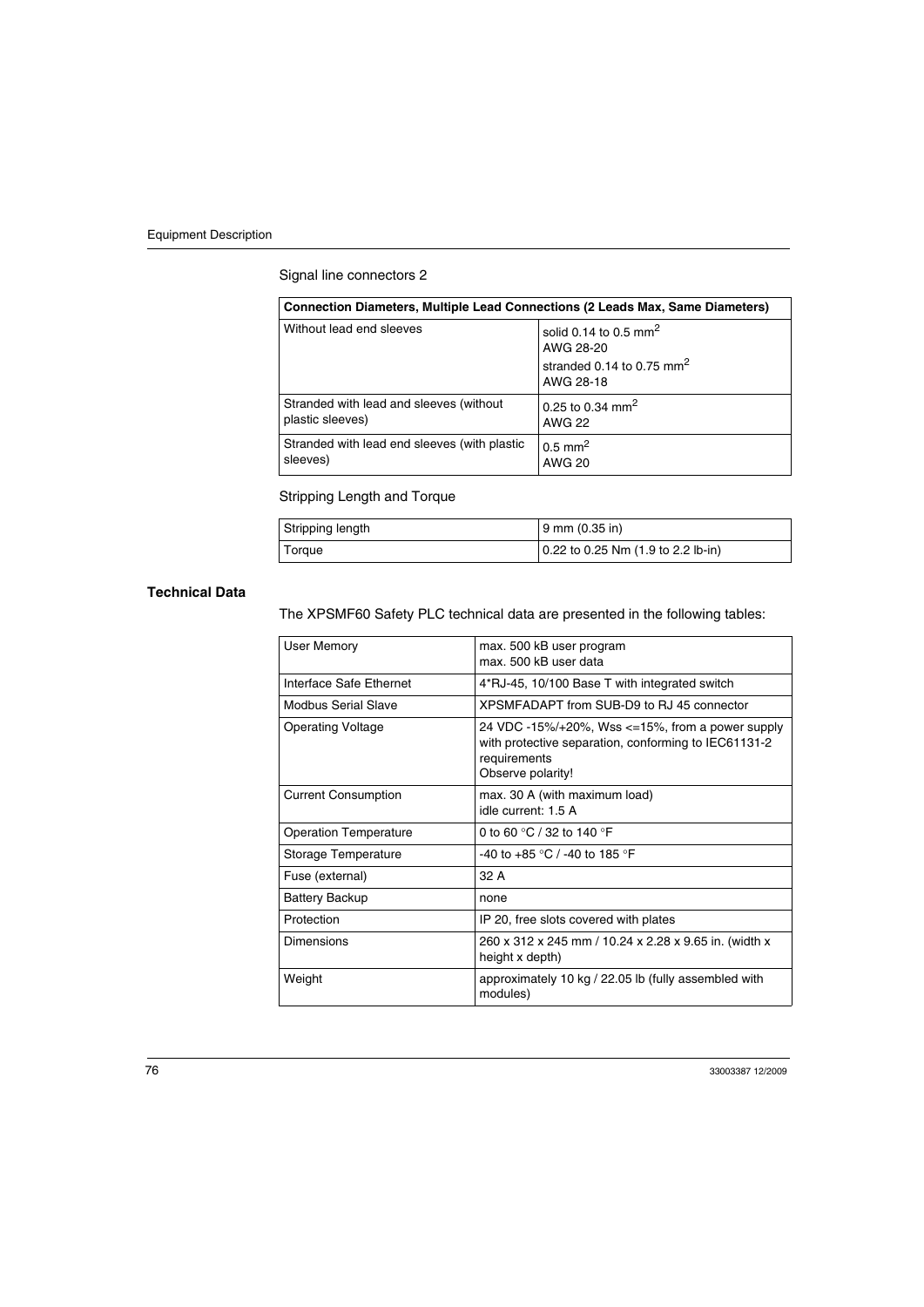## **Supply Voltage**

The XPSMF60 Safety Modular System PLC is a single voltage system. The required operating voltage is defined in accordance with IEC/EN 61131-2.

The following table describes the operating voltage:

| <b>Supply Voltage</b>                                                    |                                                                       |
|--------------------------------------------------------------------------|-----------------------------------------------------------------------|
| Nominal Value                                                            | 24 VDC, -15+20%                                                       |
| Max. Permissible<br><b>Function Limits in</b><br>Continuous<br>Operation | 18.5 to 30.2 VDC (including ripple)                                   |
| Max. Peak Value                                                          | 35 VDC for 0.1s                                                       |
| Permissible Ripple                                                       | $w < 5\%$ as r.m.s. value $w_{ss} < 15\%$ as value peak-to-peak       |
| Reference Potential                                                      | L - (negative pole)<br>Earthing the reference potential is permitted. |

#### **Module XPSMFDO801**

The following table provides technical data about XPSMFDO801:

| <b>Relay Outputs</b>                  | 8 potential-free NO contacts                                                                                                                                                                                                                                     |
|---------------------------------------|------------------------------------------------------------------------------------------------------------------------------------------------------------------------------------------------------------------------------------------------------------------|
| <b>Switching Voltages</b>             | >= 6 V. <= 250 VAC/250 VDC                                                                                                                                                                                                                                       |
| <b>Switching Current</b>              | internally fused with 3.15 A<br>breaking capacity 100 A                                                                                                                                                                                                          |
| Switching Capacity AC                 | TÜV:<br>max. 400 VA, cos phi = 0.5, max. 250 VAC,<br>max. 600 VA, cos phi = 1, max. 250 VAC                                                                                                                                                                      |
| Switching Capacity DC (Non-inductive) | UL:<br>30 VDC @ 3 A at resistive load<br>60 VDC @ 0.3 A at resistive load<br>TÜV:<br>up to 30 VDC: max. 90 W (3.15 A)<br>up to 70 VDC: max. 35 W (0.5 A)<br>up to 127 VDC: max. 40 W (0.315 A)<br>up to 250 VDC: max. 60 W (0.25 A)<br>(external fusing adapted) |
| <b>Operating Data</b>                 | 3.3 VDC/0.2 A<br>24 VDC, +/-10%/0.7 A                                                                                                                                                                                                                            |
| <b>Ambient Temperature</b>            | 0 to +50 $\degree$ C / 32 to 122 $\degree$ F                                                                                                                                                                                                                     |
| Storage Temperature                   | -40 to +85 °C / -40 to 185 °F                                                                                                                                                                                                                                    |
| Space Required                        | 6 units high, 4 SU                                                                                                                                                                                                                                               |
| Weight                                | 600 g $/$ 1.32 lb                                                                                                                                                                                                                                                |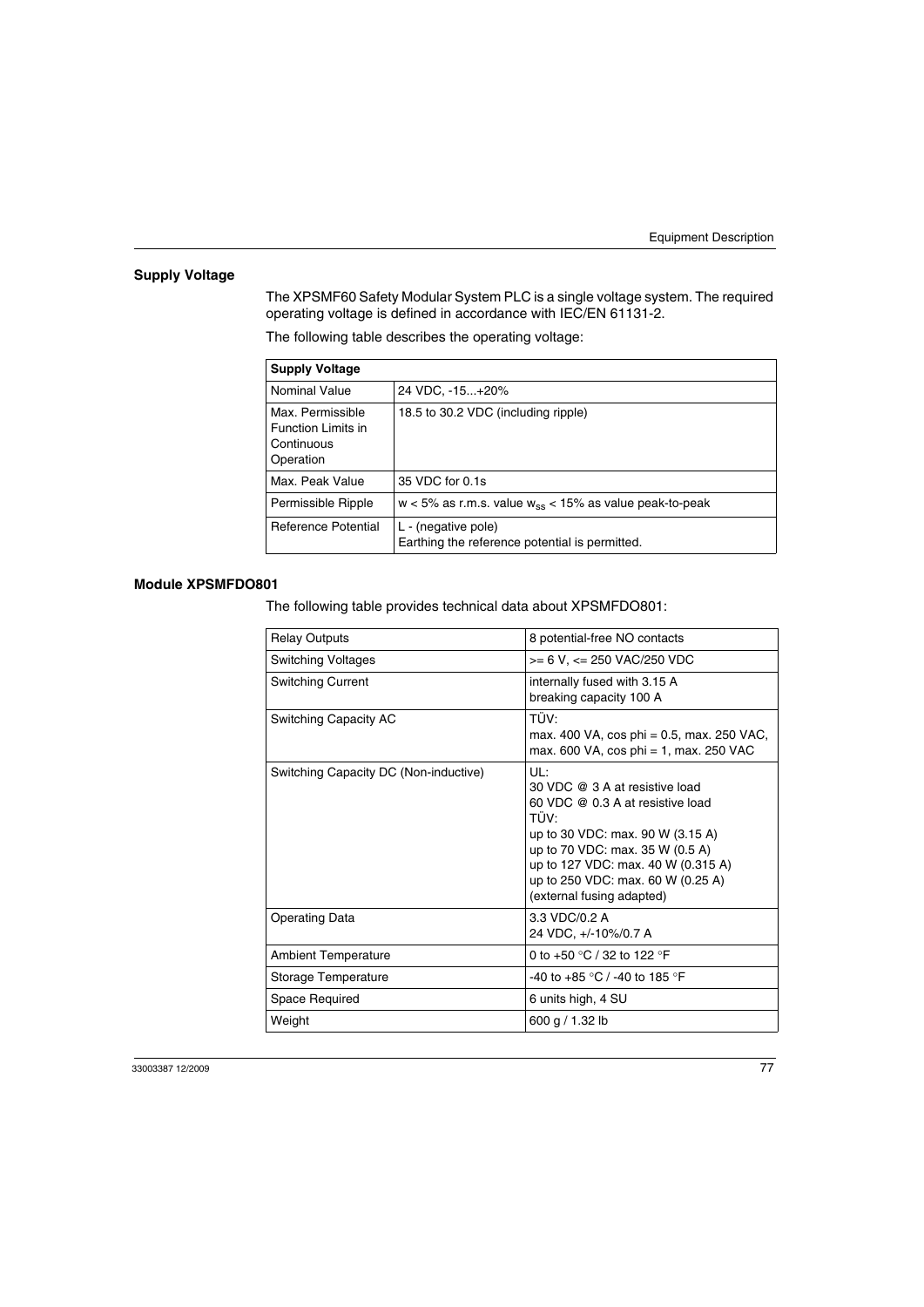| Design                                   | Safety relays:<br>2 safety relays with positively guided<br>contacts,<br>1 standard type relay.                                                   |
|------------------------------------------|---------------------------------------------------------------------------------------------------------------------------------------------------|
| Degree of Protection                     | IP 40                                                                                                                                             |
| <b>Contact Material</b>                  | silver alloy, gold-flashed                                                                                                                        |
| Switching Time                           | approx. 30 ms                                                                                                                                     |
| <b>Reset Time</b>                        | approx. 20 ms                                                                                                                                     |
| Bounce Time                              | approx. 30 ms                                                                                                                                     |
| Service Life<br>Mechanical<br>Electrical | $>= 3 \times 10^6$ switching cycles<br>$>=$ 2.5 x 10 <sup>5</sup> switching cycles with ohmic full<br>load and <= 0.1 switching cycles per second |

The following table provides information about XPSMFDO801 relays outputs:

#### **Module XPSMFDI3201**

The following table provides technical data about XPSMFDI3201:

| Number of Inputs                      | 32, electrically isolated                 |
|---------------------------------------|-------------------------------------------|
| Input Voltage<br>1 Signal<br>0 Signal | nom. 24 VDC<br>10 to 30 V<br>max. 5 V     |
| Input Current<br>1 Signal<br>0 Signal | 2 mA @ 10 V, 5 mA @ 24 V<br>1.0 mA @ $5V$ |
| <b>Operating Data</b>                 | 3.3 VDC / 0.05 A<br>24 VDC / 0.2 A        |
| <b>Ambient Temperature</b>            | 0 to 60 °C / 32 to 140 °F                 |
| Storage Temperature                   | -40 to +85 °C / -40 to 185 °F             |
| Space Required                        | 6 units high, 4 SU                        |
| Weight                                | 260 g / 0.57 lb                           |

#### **Module XPSMFDIO241601**

The following table provides technical data about XPSMFDIO241601:

| Number of Inputs | 24, electrically isolated |
|------------------|---------------------------|
| Input Voltage    | nom. 24 VDC               |
| 1 Signal         | 10 to 30 V                |
| 0 Signal         | max. 5 V                  |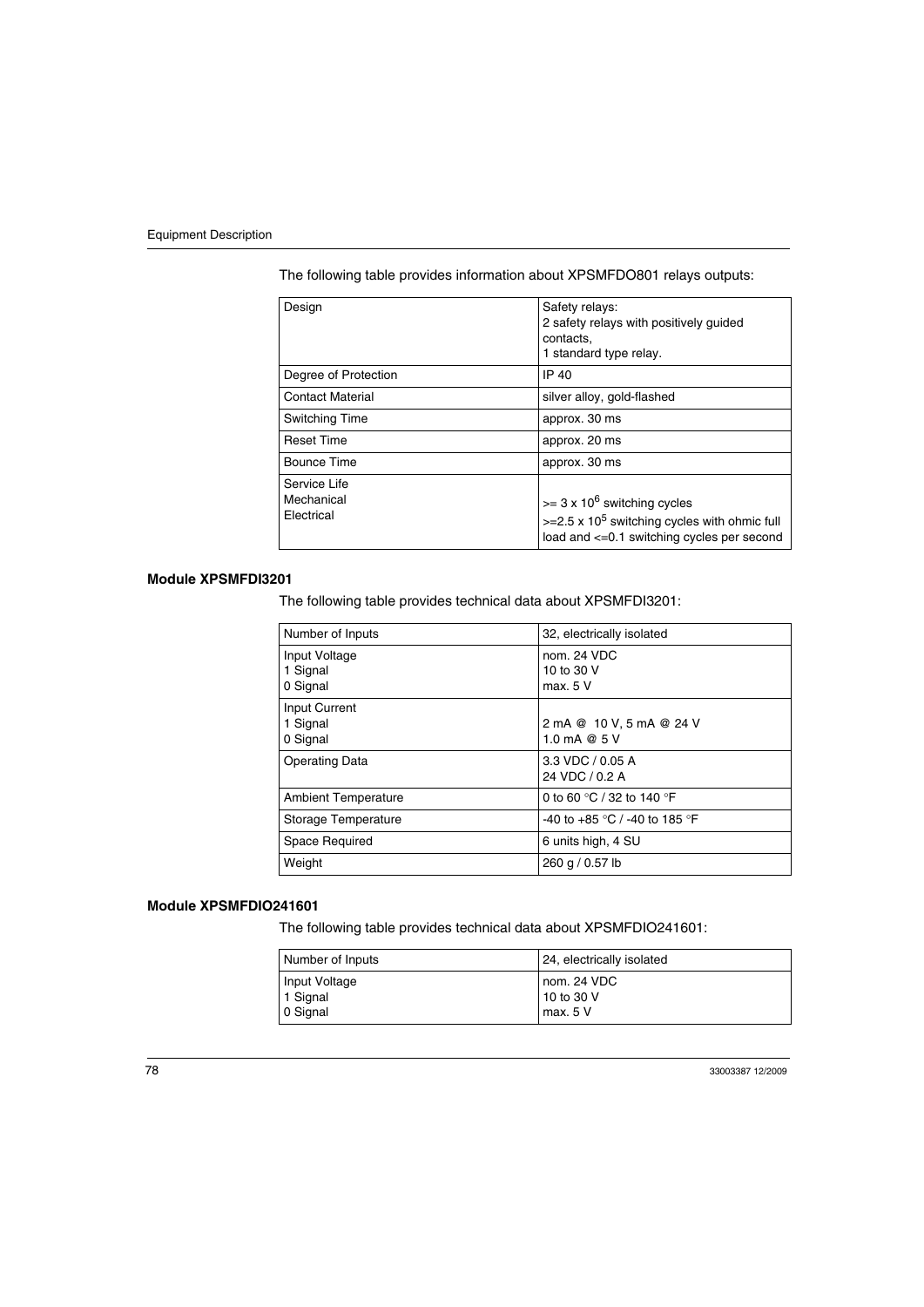| Input Current<br>1 Signal<br>0 Signal | 2 mA @ 10 V, 5 mA @ 24 V<br>1.0 mA @ $5V$ |
|---------------------------------------|-------------------------------------------|
| <b>Operating Data</b>                 | $3.3$ VDC $/$ 0.3 A<br>24 VDC / 0.5 A     |
| <b>Ambient Temperature</b>            | 0 to 60 °C (32 to 140 °F)                 |
| Storage Temperature                   | -40 to +85 °C (-40 to +185 °F)            |
| Space Required                        | 6 units high, 4 SU                        |
| Weight                                | 260 g / 0.57 lb                           |

The following table provides technical data about XPSMFDIO241601 outputs:

| Number of Outputs          | 16, electrically isolated                                                                      |
|----------------------------|------------------------------------------------------------------------------------------------|
| Output Voltage             | 18.4 to 26.8 VDC                                                                               |
| Internal Voltage Drop      | max. $2 \vee \emptyset$ 2 A                                                                    |
| Output Current (at 30 °C)  | 2 A per channel, max. 8 A per module,<br>permanently short-circuit proof as per IEC<br>61131-2 |
| Minimum Load               | 2 mA per channel                                                                               |
| Leakage Current (0 Signal) | max. 1 mA $@$ 2 V                                                                              |

#### **Module XPSMFDI2401**

The following table provides technical data about XPSMFDI2401:

| Number of Inputs                      | 24, electrically isolated                                          |
|---------------------------------------|--------------------------------------------------------------------|
| Input Voltage<br>1 Signal<br>0 Signal | nom. 110 VDC, 127 VAC (one-phase)<br>$>=79 V$<br>$\epsilon = 20$ V |
| Input Current<br>1 Signal             | 2.2 mA @ 79 V                                                      |
| <b>Operating Data</b>                 | 3.3 VDC / 0.05 A<br>24 VDC / 0.1 A (1 signal = 79 V)               |
| <b>Ambient Temperature</b>            | 0 to +60 °C (32 to 140 °F)                                         |
| Storage Temperature                   | -40 to +85 °C (-40 to +185 °F)                                     |
| Space Required                        | 6 units high, 4 SU                                                 |
| Weight                                | 260 g / 0.57 lb                                                    |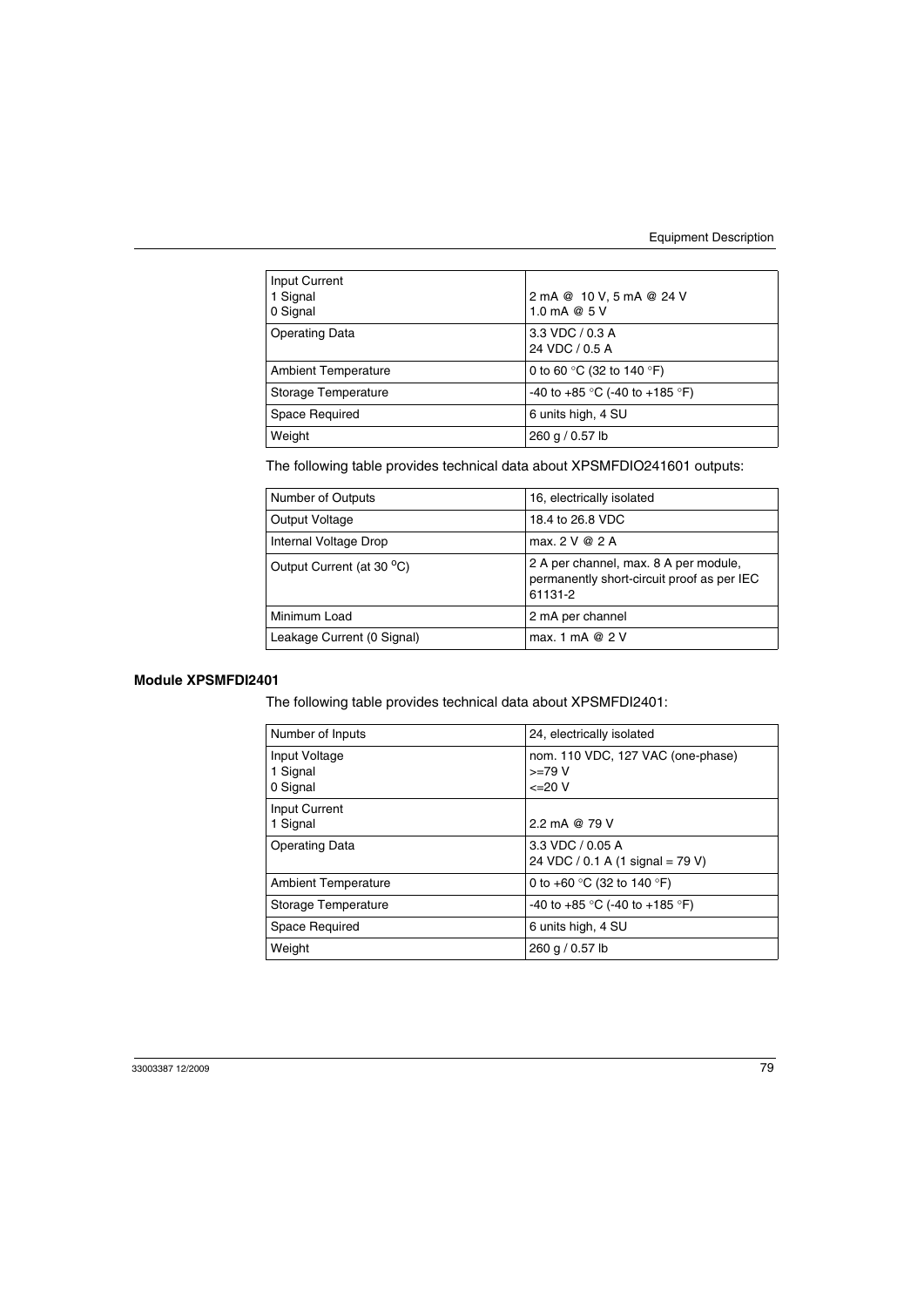#### **Module XPSMFCIO2401**

The following table provides technical data about the outputs of XPSMFCIO2401:

| Number of Outputs          | 4 digital outputs                                                                                |
|----------------------------|--------------------------------------------------------------------------------------------------|
| Output Voltage             | 18.4 to 26.8 VDC                                                                                 |
| <b>Output Current</b>      | 0.5 A per channel, max. 2 A per module,<br>permanently short-circuit proof as per IEC<br>61131-2 |
| Internal Voltage Drop      | max. 3 VDC / 0.05 A                                                                              |
| Minimum Load               | 2 mA per channel                                                                                 |
| Leakage Current (0 Signal) | max. 1 mA $/$ 2 V                                                                                |
| <b>Current Consumption</b> | 24 VDC / 0.1 A plus output load                                                                  |

The following table provides technical data about of XPSMFCIO2401:

| <b>Technical Data</b>      |                                                                     |
|----------------------------|---------------------------------------------------------------------|
| Input Voltages             | 5 to 24 V                                                           |
| Input Current              | $\leq$ 3 mA                                                         |
| Input Resistance           | $3.7 \text{ k}\Omega$                                               |
| <b>Counting Frequency</b>  | 0 to 1 MHz                                                          |
| Resolution                 | 24 bit                                                              |
| Accuracy of the Time Base  | $0.2 \%$                                                            |
| <b>Operating Data</b>      | 24 VDC / 0.1 A plus output load<br>3.3 VDC / 0.8 A<br>5 VDC / 0.1 A |
| <b>Ambient Temperature</b> | 0 to +60 $\degree$ C (32 to 140 $\degree$ F)                        |
| Storage Temperature        | -40 to +85 °C (-40 to +185 °F)                                      |
| Space Required             | 6 units high, 4 SU                                                  |
| Weight                     | 260 g / 0.57 lb                                                     |

#### **Module XPSMFAI801**

The following table provides technical data about XPSMFAI801:

| Number of Inputs    | 8 unipolar or 4 bipolar                                |
|---------------------|--------------------------------------------------------|
| Nominal Input Value | up to $+/-10$ VDC or<br>0 to $+20$ mA (with shunt)     |
| Range of Use        | 0 to +/-10.25 VDC or<br>0 to $+/-20.5$ mA (with shunt) |
| Max. Input Signal   | $+/-10.7$ VDC                                          |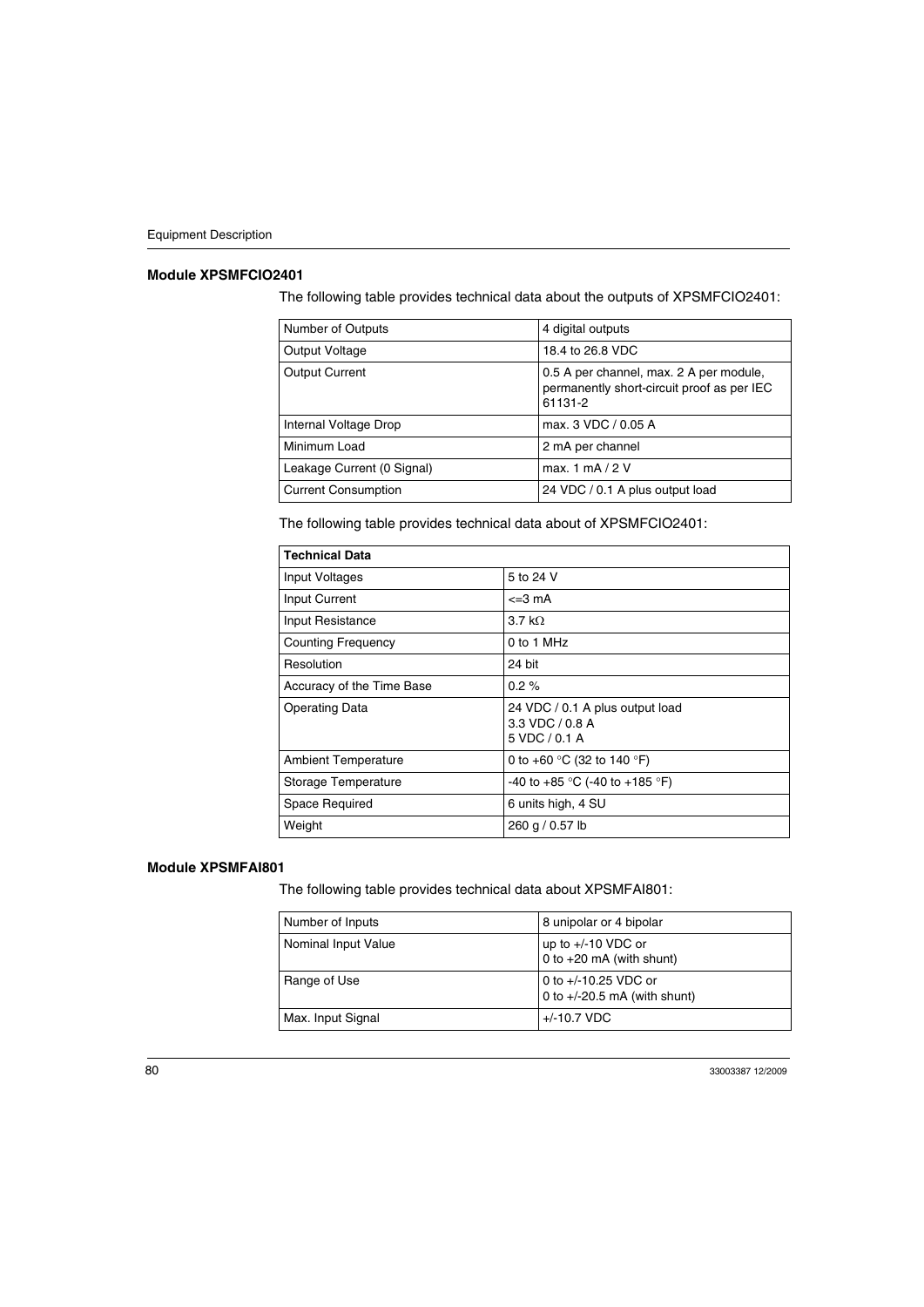| Shunt (for Current Measurements)                                                                                                                                                                                                                                                                                                     | 250 or 500 $\Omega$                                                                                                                                                                      |
|--------------------------------------------------------------------------------------------------------------------------------------------------------------------------------------------------------------------------------------------------------------------------------------------------------------------------------------|------------------------------------------------------------------------------------------------------------------------------------------------------------------------------------------|
| Overvoltage Protection                                                                                                                                                                                                                                                                                                               | +/-15 VDC (range 30 VDC)                                                                                                                                                                 |
| <b>Effective Resolution</b>                                                                                                                                                                                                                                                                                                          | 9 bit                                                                                                                                                                                    |
| Max. Resolution                                                                                                                                                                                                                                                                                                                      | 12 bit                                                                                                                                                                                   |
| Input Resistance                                                                                                                                                                                                                                                                                                                     | 1 $M\Omega$                                                                                                                                                                              |
| Source Resistance of Input Signals                                                                                                                                                                                                                                                                                                   | $\leq$ 500 $\Omega$                                                                                                                                                                      |
| <b>Measurement Errors:</b><br>Calibration Error, Zero Point<br><b>Calibration Error, Terminal Point</b><br><b>Channel Error</b><br>Temperature Factor, Zero Point<br><b>Temperature Factor, Terminal Point</b><br><b>Linearity Error</b><br>Long-term Drift<br><b>Repeat Accuracy</b><br>Largest Error Over Entire Temperature Range | of upper range value<br>$max. +10.2%$<br>$max. +10.2%$<br>$max. +10.5%$<br>max. +/-0.5% / 10 K<br>max. +/-0.5% / 10 K<br>$max. +10.5%$<br>$max. +10.5%$<br>$max. +10.5%$<br>$max. +/-1%$ |
| <b>Safety Accuracy</b>                                                                                                                                                                                                                                                                                                               | $max. +/-1%$                                                                                                                                                                             |
| <b>Largest Transient Deviation</b>                                                                                                                                                                                                                                                                                                   | $+/- 1\%$                                                                                                                                                                                |
| <b>Measured Value Renewal</b>                                                                                                                                                                                                                                                                                                        | once per cycle of XPSMF60                                                                                                                                                                |
| Scanning Period                                                                                                                                                                                                                                                                                                                      | approx. 45 microseconds                                                                                                                                                                  |
| <b>Operating Data</b>                                                                                                                                                                                                                                                                                                                | 24 VDC / 380 mA<br>3.3 VDC / 150 mA                                                                                                                                                      |
| Ambient Temperature                                                                                                                                                                                                                                                                                                                  | 0 to +60 $\degree$ C (32 to 140 $\degree$ F)                                                                                                                                             |
| Storage Temperature                                                                                                                                                                                                                                                                                                                  | -40 to +85 °C (-40 to +185 °F)                                                                                                                                                           |
| Space Required                                                                                                                                                                                                                                                                                                                       | 6 HU, 4 SU                                                                                                                                                                               |
| Weight                                                                                                                                                                                                                                                                                                                               | 240 g / 0.53 lb                                                                                                                                                                          |

### **Module XPSMFAO801**

The following table provides technical data about XPSMFAO801:

| Number of Inputs            | 8 analog outputs                                                                |
|-----------------------------|---------------------------------------------------------------------------------|
| Nominal Output Value        | 0 to $+/-10$ VDC or<br>0 to $+20$ mA                                            |
| Max. Output Value           | 0 to $+/-10.25$ VDC or<br>0 to $+21$ mA                                         |
| Overvoltage Protection      | 24 VDC                                                                          |
| <b>Effective Resolution</b> | 7 bit                                                                           |
| Max. Resolution             | 12 bit                                                                          |
| <b>Output Resistance</b>    | $\leq$ =600 $\Omega$ (current operation)<br>$>1$ k $\Omega$ (voltage operation) |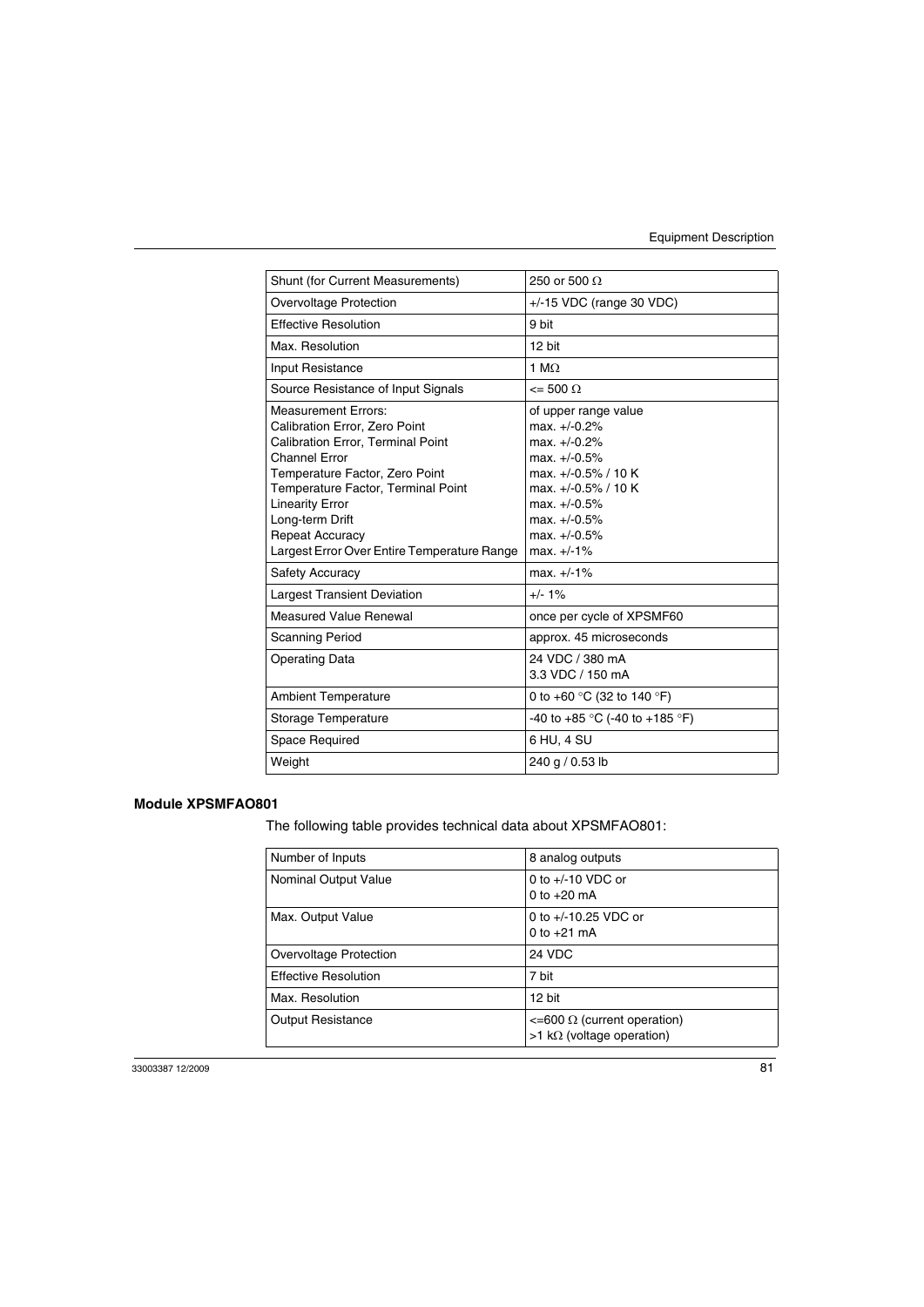| <b>Operating Data</b>                                                                                                                                                                                                                                                                                                  | 3.3 VDC / 130 mA<br>5 VDC / 280 mA<br>24 VDC / 630 mA                                                                                                                                        |
|------------------------------------------------------------------------------------------------------------------------------------------------------------------------------------------------------------------------------------------------------------------------------------------------------------------------|----------------------------------------------------------------------------------------------------------------------------------------------------------------------------------------------|
| Measurement Frrors:<br>Calibration Error, Zero Point<br><b>Calibration Error, Terminal Point</b><br><b>Channel Error</b><br>Temperature Factor, Zero Point<br>Temperature Factor, Terminal Point<br><b>Linearity Error</b><br>Long-term Drift<br><b>Repeat Accuracy</b><br>Largest Error Over Entire Temperature Range | of upper range value<br>$max. +/-0.2%$<br>$max. +1.0.2%$<br>$max. +10.5%$<br>max. +/-0.5% / 10 K<br>max. +/-0.5% / 10 K<br>$max. +/-0.5%$<br>$max. +/-0.5%$<br>$max. +10.5%$<br>$max. +/-1%$ |
| <b>Safety Accuracy</b>                                                                                                                                                                                                                                                                                                 | $max. +/-1\%$                                                                                                                                                                                |
| Symmetry Tolerance (Voltage Output)                                                                                                                                                                                                                                                                                    | $max. +/-1\%$                                                                                                                                                                                |
| <b>Ambient Temperature</b>                                                                                                                                                                                                                                                                                             | 0 to +60 $\degree$ C (32 to 140 $\degree$ F)                                                                                                                                                 |
| Storage Temperature                                                                                                                                                                                                                                                                                                    | $-40$ to $+85$ °C (-40 to $+185$ °F)                                                                                                                                                         |
| Space Required                                                                                                                                                                                                                                                                                                         | 6 units high, 4 SU                                                                                                                                                                           |
| Weight                                                                                                                                                                                                                                                                                                                 | 280 g / 0.62 lb                                                                                                                                                                              |

#### **Module XPSMFCPU22**

The following table provides technical data about XPSMFCPU22:

| User Program               | max. 500 kB user program<br>max, 500 kB user data |
|----------------------------|---------------------------------------------------|
| Interfaces:                |                                                   |
| SafeEthernet               | 4 x RJ-45.                                        |
|                            | 10/100 BaseT                                      |
|                            | with integrated switch                            |
| Modbus Slave               | SUB-D 9-pin (FB2) - use adaptor                   |
|                            | XPSMFADAPT for SUB-D9 to RJ 45                    |
|                            | connector                                         |
| <b>Operating Data</b>      | 3.3 VDC / 1.5 A                                   |
|                            | 5 VDC / 0.1 A                                     |
| Back-up for Date/Time      | goldcap                                           |
| <b>Ambient Temperature</b> | 0 to +60 $\degree$ C (32 to 140 $\degree$ F)      |
| Storage Temperature        | -40 to +85 °C (-40 to +185 °F)                    |
| Space Required             | 6 units high, 4 SU                                |
| Weight                     | 280 g / 0.62 lb                                   |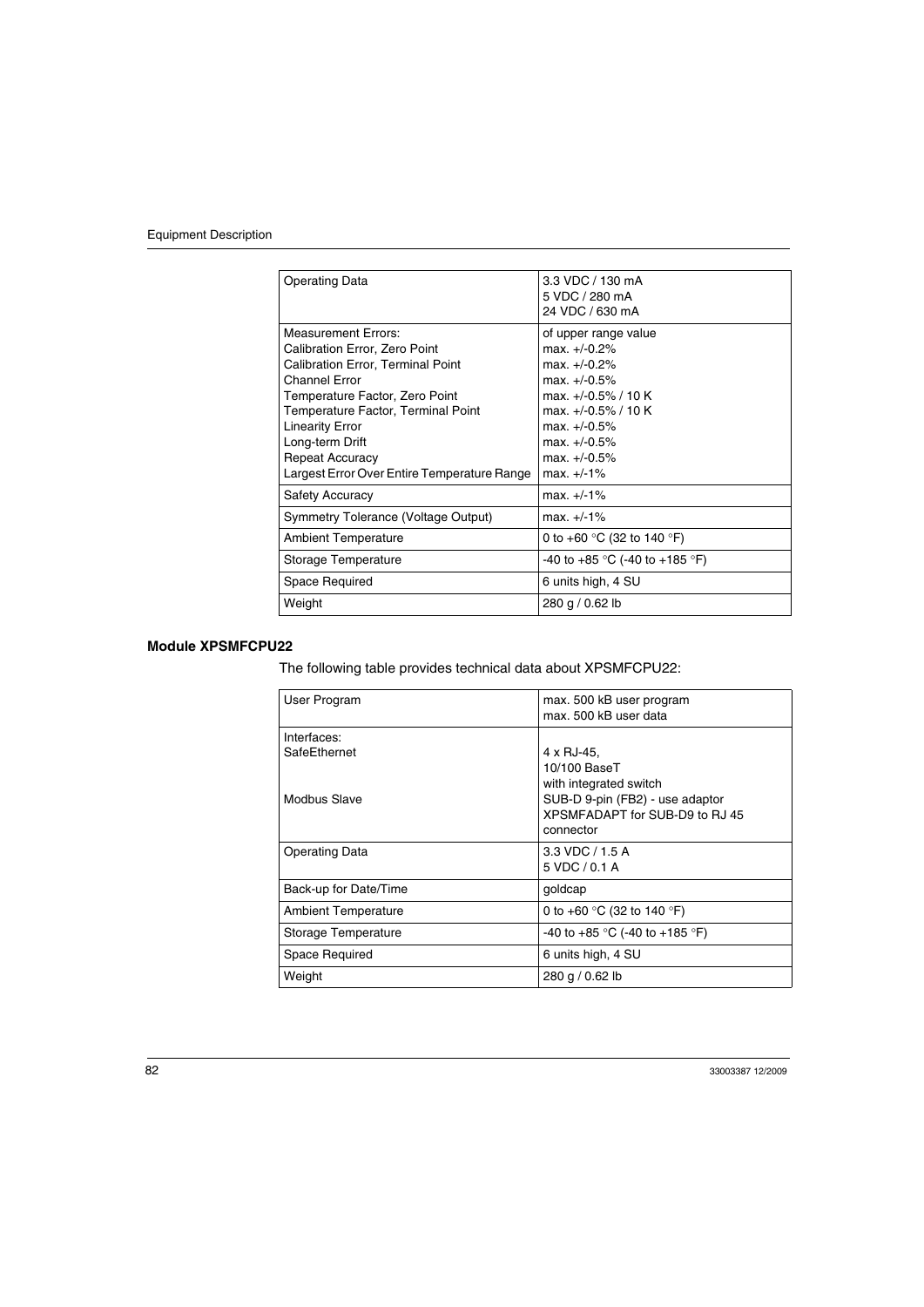# **Module XPSMFPS01**

The following table provides technical data about XPSMFPS01:

| <b>Operating Voltage</b>   | 24 VDC, -15 to +20%, $W_{\text{ss}}$ <=15%                                                    |
|----------------------------|-----------------------------------------------------------------------------------------------|
|                            | Observe polarity!                                                                             |
|                            | From a power supply with protective<br>separation, conforming to IEC 61131-2<br>requirements. |
| <b>Current Consumption</b> | max. 30 A<br>external protection with 32 A                                                    |
| <b>Output Voltages</b>     | 3.3 VDC / 10 A<br>5 VDC / 2 A                                                                 |
| <b>Ambient Temperature</b> | 0 to +60 $\degree$ C (32 to 140 $\degree$ F)                                                  |
| Storage Temperature        | -40 to +85 °C (-40 to +185 °F)                                                                |
| Space Required             | 6 units high, 12 SU                                                                           |
| Weight                     | $820$ g $/ 1.81$ lb                                                                           |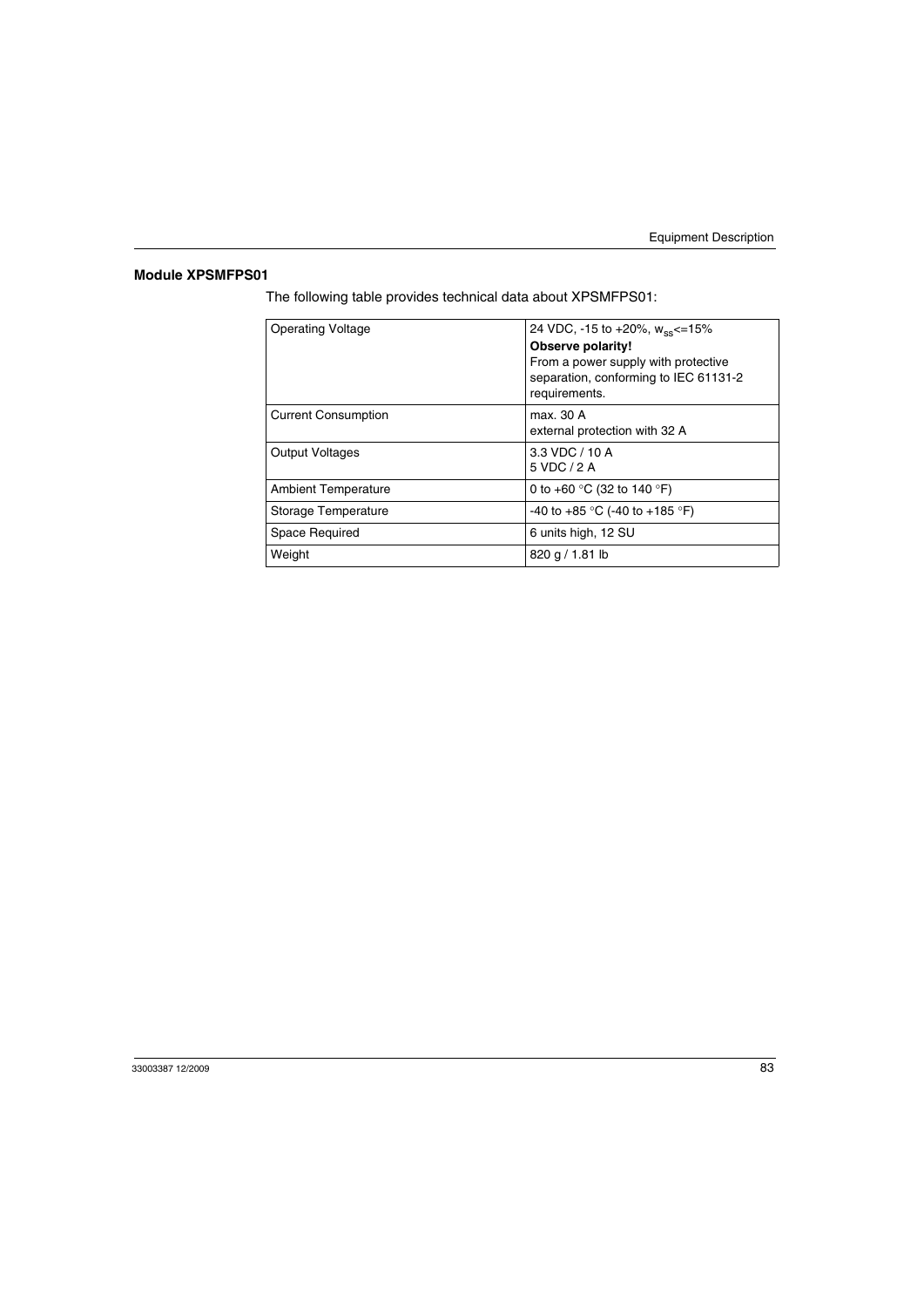# **Additional Items**

#### **Overview**

This section lists additional items that can be used with or alongside the Safety PLC.

#### **List of Additional Items**

• Power Supply Unit-24 VDC with protective separation from power supply: IEC 61131-2 Product ranges: ABL7RE or ABL8RP

Location: *www.telemecanique.com*

- Suitable DIN Rail for mounting the controller AM1•• range of DIN rail is acceptable and can be found under the Cable and Wiring Accessories in Control and Connection Components Catalog.
- OtherSafe PLC controllers and IO
	- XPSMF60•• The XPSMF60 controller is a modular PES in a rack system housing. The controller is able to house up to six of the following modules (see the table below). The number of times a particular module is used in the XPSMF60 is not restricted.
	- XPSMF3DIO•• Remote Input and Output modules. The number of inputs and outputs may vary depending on the model.
	- XPSMF2DO•• Remote Output Module. The number of outputs varies.
	- XPSMF1DI1601 Remote Input Module with 16 digital outputs.
- Safety Modules Various safety modules and safety controllers (see Machine Safety in the Essential Guide). Module functions range from emergency stop to light curtain monitoring.
- Standard Controllers: Non-Safety data transfer (see Automation, automation and Control, Essential Guide, 2005). Standard controllers operate both large and small machinery. Ranges: Twido, Micro, Premium, and Quantum.
- Safety Devices Switches and Actuators:
	- coded magnetic switches, limit switches, rotary lever or spindle, emergency stops, foot switches, switch disconnectors
	- $\bullet$  mat
	- $\bullet$  light curtains
	- 2 hand control units
	- motor starters

(See Safety section or the Essential Guide for more details.)

- Human Machine Interface Devices (to increase safety awareness)
	- pushbuttons and pilot lamps
	- beacons
	- $\bullet$  sirens
	- magelis displays

(See Operator Dialog section of the Essential Guide for more information.)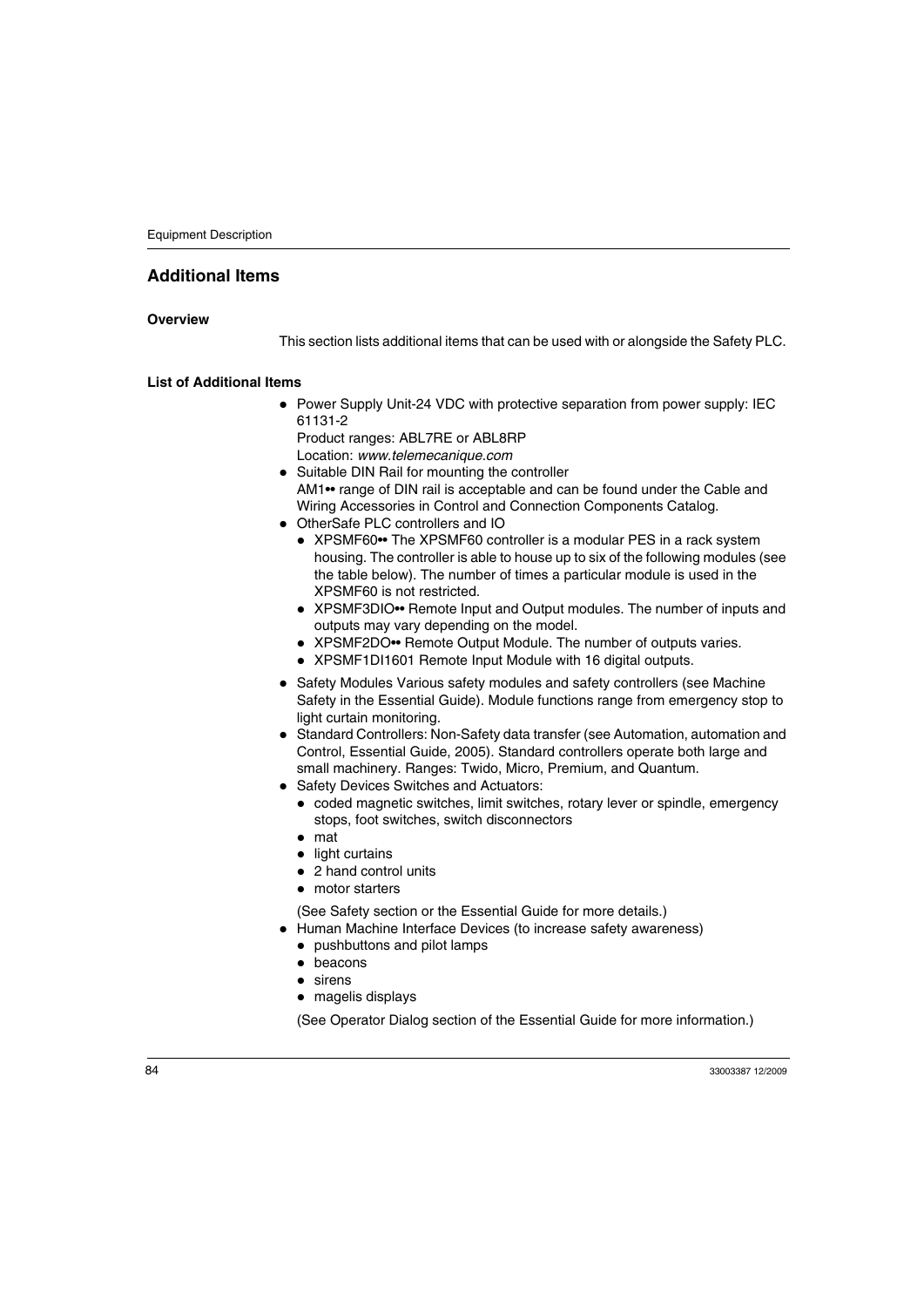**NOTE:** All the catalogs and guides are available at *http://www.telemecanique.com*.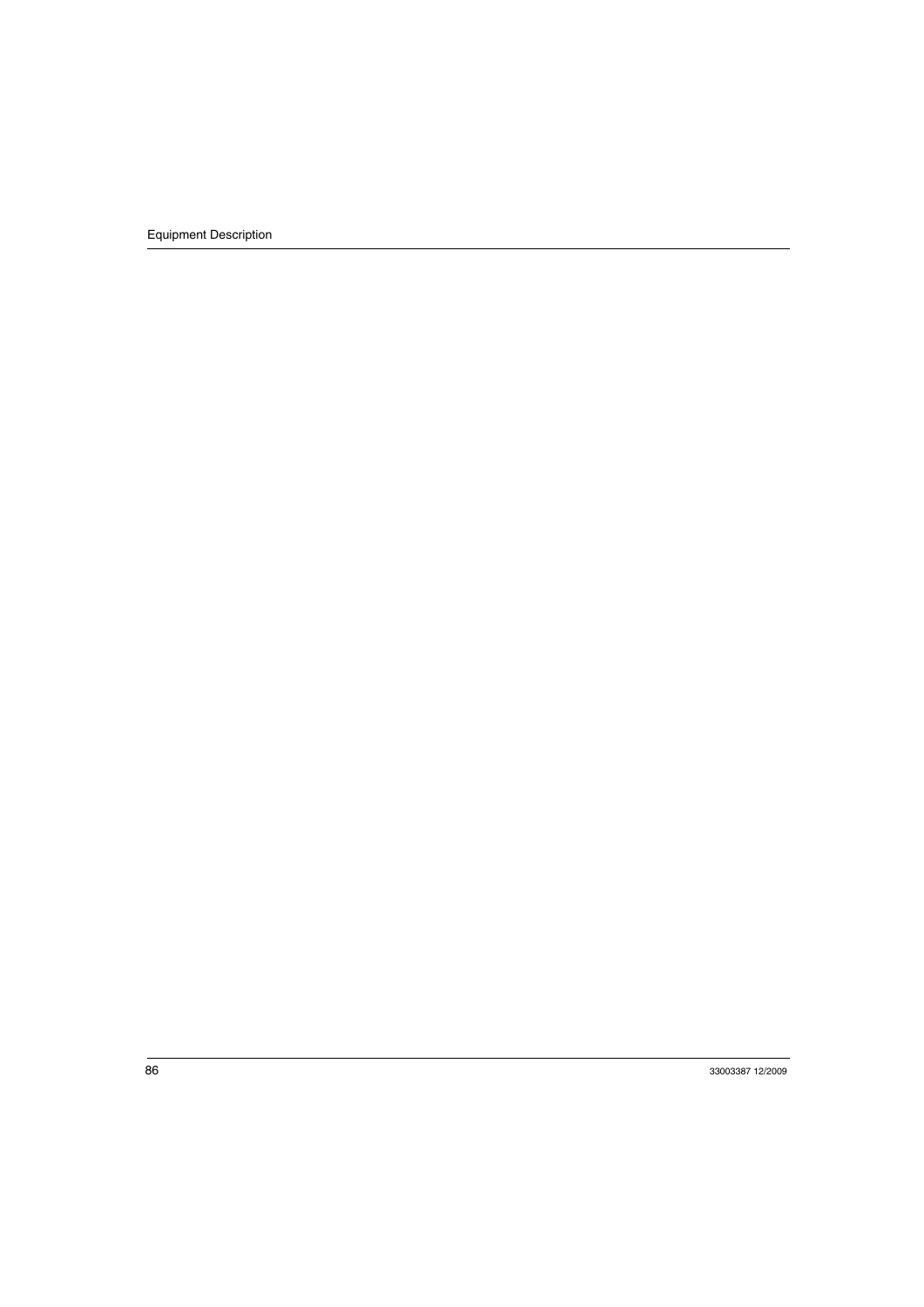# **Maintenance and Repair**

**4**

## **Maintenance and Repairs**

#### **At a Glance**

The XPSMF60 Safety PLC is designed for industrial applications. All the Safety PLC's components have a very high availability and are compliant with the requirements of IEC 61508 for PFD and PFH in accordance with SIL 3.

# **WARNING**

#### **OFFLINE PROOF TEST**

Offline Proof Test according to IEC 61508-4 must be conducted to verify proper operation.

**Failure to follow these instructions can result in death, serious injury, or equipment damage.**

#### **Offline Proof-Test**

The offline proof-test recognizes dangerous concealed faults that would affect the safe function of the plant.

Safety systems have to be subjected to an offline proof test in intervals of 10 years. By an analysis using the calculation tool SILence, the interval often may be extended. (SILence is a separate program. Contact the service for more information or take a look at the HIMA homepage for a test version of the software SILence.)

For relay modules, the proof test for the relays has to be carried out in intervals defined for the respective plant.

#### **Execution of the Offline Proof-Test**

The execution of the offline proof test depends on the configuration of the plant (EUC = equipment under control), which risk potential it has, and which standards for operation are applied and form the bases for the approval by the test authority in charge.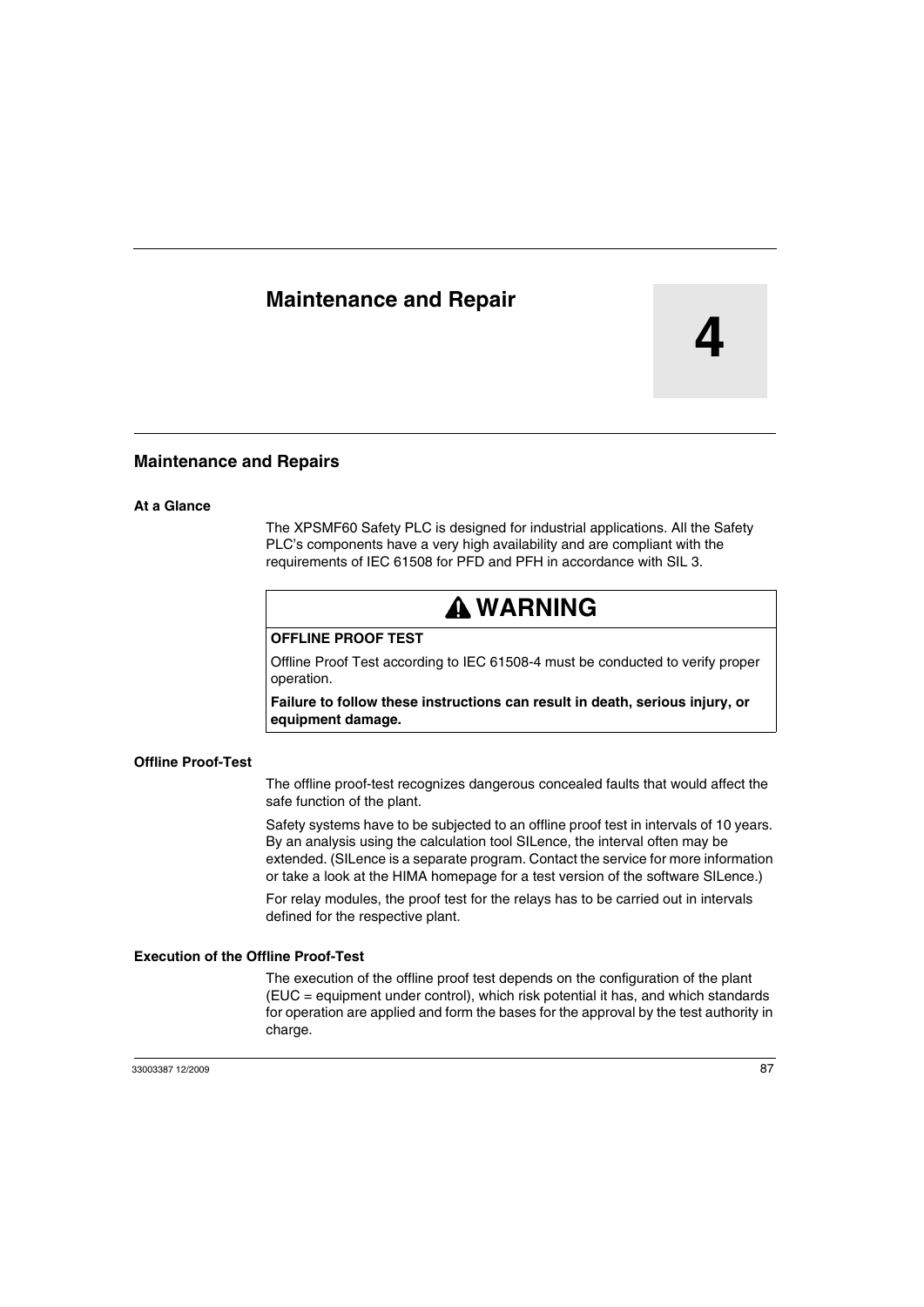According to the standards IEC 61508 1-7, IEC 61511 1-3, IEC 62061, and VDI/VDE 2180 sheet 1 to 4, in case of safety-related systems the operating company has to arrange for proof tests.

#### **Periodic Proof Testing**

The modules can be proof tested by executing the full safety loop.

In practice the input and output field devices have a more frequent proof test interval (e.g., every 6 or 12 months) than the modules. If the end-user tests the complete safety loop because of the field devices then the modules are automatically included in these tests. No additional periodic tests are required for the modules.

If the proof test of the field devices does not include the modules then the PES needs to be tested as a minimum once in 10 year. This can be done by executing a reset of the modules.

In case there are periodic proof test requirements for specific modules then the enduser should refer to the data sheets of these modules.

#### **Replacing Faulty Modules**

If an XPSMF60 Safety PLC module fails, the following replacement procedure is used:

| <b>Step</b> | Action                                                                                                                                                         |
|-------------|----------------------------------------------------------------------------------------------------------------------------------------------------------------|
|             | Disconnect power supply to the specific module.                                                                                                                |
| 2           | Disconnect all terminals of that particular module (removing input or output wires<br>is not required).                                                        |
| 3           | Ensure use of an electrostatic armband and touch an earthed object.                                                                                            |
| 4           | Remove the screws at the top and bottom of the module.                                                                                                         |
| 5           | Replace the faulty module with a new one.                                                                                                                      |
| 6           | Secure the new unit with screws.                                                                                                                               |
| 7           | Reconnect power supply.                                                                                                                                        |
| 8           | Connect all I/O terminals to the new module. Rewiring is not necessary, but the<br>terminals must be inspected to ensure they are in good operating condition. |
| 9           | Re-establish network connection, using the XPSMFWIN.                                                                                                           |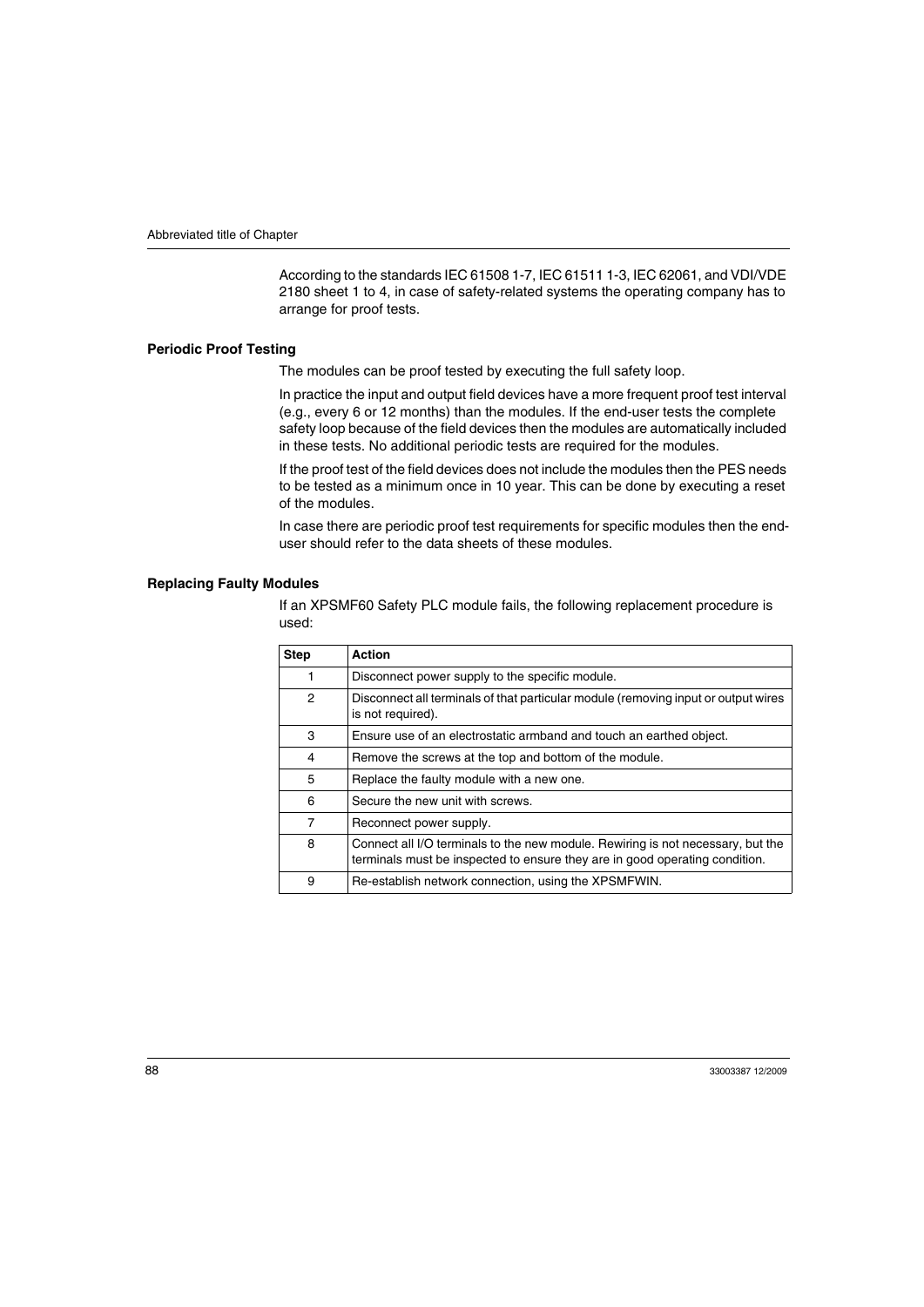#### **Replacing Faulty CPU**

| <b>Step</b>    | <b>Action</b>                                                         |
|----------------|-----------------------------------------------------------------------|
| 1              | Disconnect power supply to the XPSMF60.                               |
| 2              | Disconnect field bus and Ethernet network cables.                     |
| 3              | Ensure use of an electrostatic armband and touch an earthed object.   |
| 4              | Remove the screws located at the top and bottom of the CPU module.    |
| 5              | Replace the faulty CPU module with a new one.                         |
| 6              | Secure the new CPU with screws.                                       |
| $\overline{7}$ | Reconnect network and field bus cables.                               |
| 8              | Reconnect power supply.                                               |
| 9              | Connect a PC running XPSMFWIN and reconfigure the IP address and SRS. |
| 10             | Download the program.                                                 |
| 11             | Restart the XPSMF60.                                                  |

To replace a faulty CPU, do the following:

#### **Testing the Inputs and Outputs for Interference Voltage and Earth Faults**

Inadmissible interference voltage can be measured with a universal tester. We recommend testing every single terminal for unapproved interference voltage.

When testing the external cables for insulation resistance, short-circuit, and line break, the cables must not be connected at both ends to prevent defects or destruction of the XPSMF60 caused by excessive voltages.

Earth faults are to be tested before connecting the field cable to the devices. The feed voltage must be disconnected from the sensors, as well as between the negative pole and the actuators. If the negative pole is earthed during operation, the earth connection must be disconnected while testing for earth faults. This also applies to the earth connection of an existing earth fault tester. Every terminal can only be tested against earth with a resistance tester or a similar test instrument.

Testing the insulation of one or more wires against earth is admissible, but not 2 muted wires. High voltage testing is also not admissible.

Guidelines to measure circuit voltage and insulation resistance can be found in EN 50178.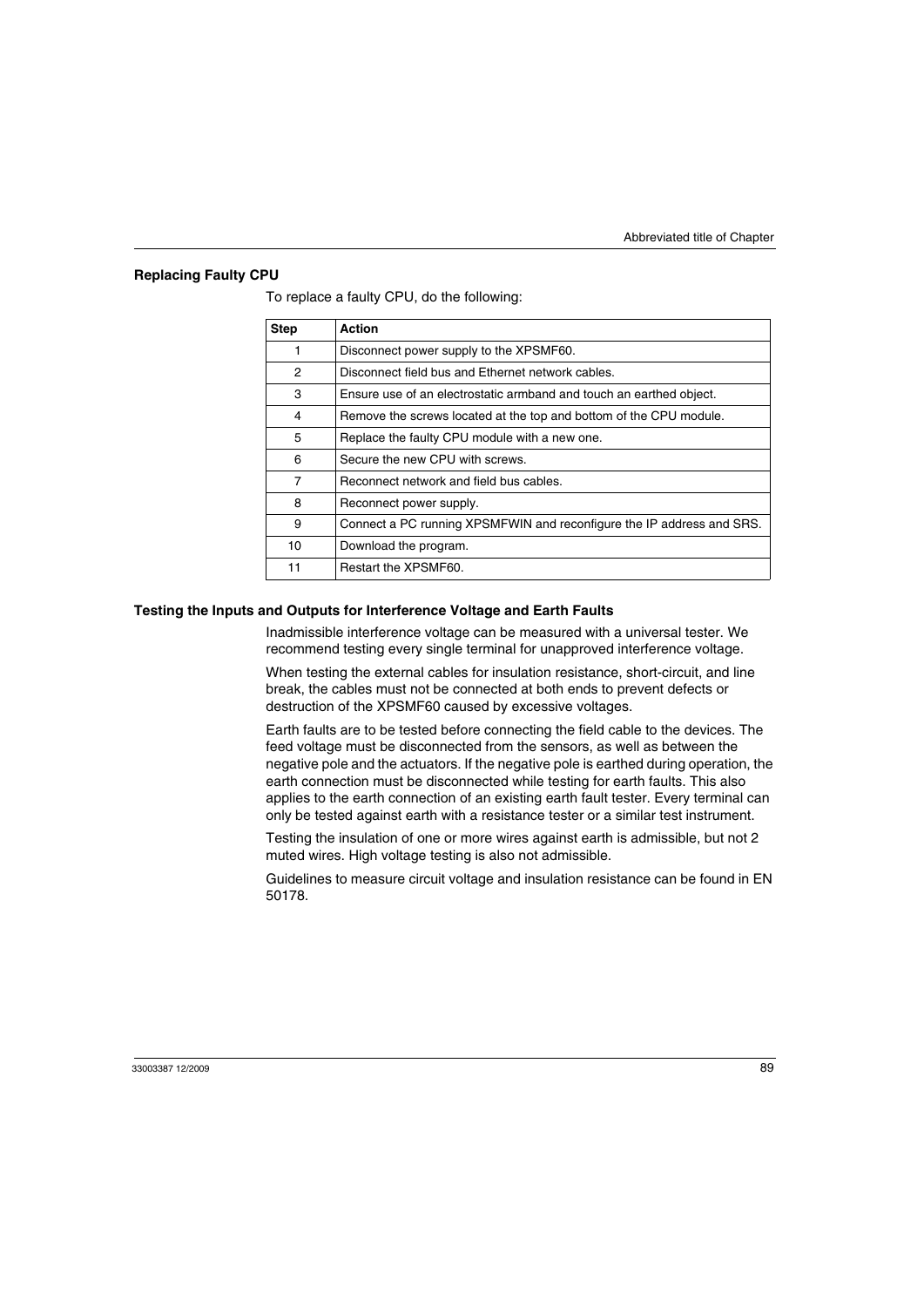#### **Changing the Fans**

| <b>Step</b> | <b>Action</b>                                                                                                                                                                                                                                                                                                                                                                                                                 |
|-------------|-------------------------------------------------------------------------------------------------------------------------------------------------------------------------------------------------------------------------------------------------------------------------------------------------------------------------------------------------------------------------------------------------------------------------------|
| 1           | Loosen both fixing screws (left and right) on the earthing grid.<br>The following image shows the earthing grid:<br>$\pm$<br>Earthing grid with fixing screws<br>Earthing grid with fixing screws                                                                                                                                                                                                                             |
| 2           | Move the earthing grid and the attached cables, so you can remove the fan<br>support plate.                                                                                                                                                                                                                                                                                                                                   |
| 3           | Loosen the connector (for the voltage supply of the fans) and pull out the fan<br>support plate.                                                                                                                                                                                                                                                                                                                              |
| 4           | Loosen the four fixing screws on each fan to be able to remove and then replace<br>them.<br>The fans can be replaced while the PES is in operation. You do not have to<br>switch it off. Replace the fans every 5 years in case the device works in<br>regular temperature (less than 40 $\degree$ C/ 104 $\degree$ F) or every 3 years in case the<br>device works in higher temperatures (more than 40 degrees centigrade). |

Follow the instructions when replacing the fans of the Safety PLC:

#### **FAULT Contact**

The module is equipped with a potential-free changeover contact. Errors occurring in the Safety PLC are displayed by the LEDs of the module and can be examined through system signals with the user program from a PC.

Additionally, the contact can be controlled by the user program using the four ORed system signals (Module CPU XPSMF60, register outputs, signals Relay Contact 1- 4).

The following table describes the dependency of contact connections and the state of the device:

| <b>Contact Connections</b> | <b>State</b>                                                         |
|----------------------------|----------------------------------------------------------------------|
| $1-2$ closed (2-3 open)    | Device functions correctly.                                          |
| $1-2$ open (2-3 closed)    | Device has no operating voltage or the CPU<br>is in ERROR STOP mode. |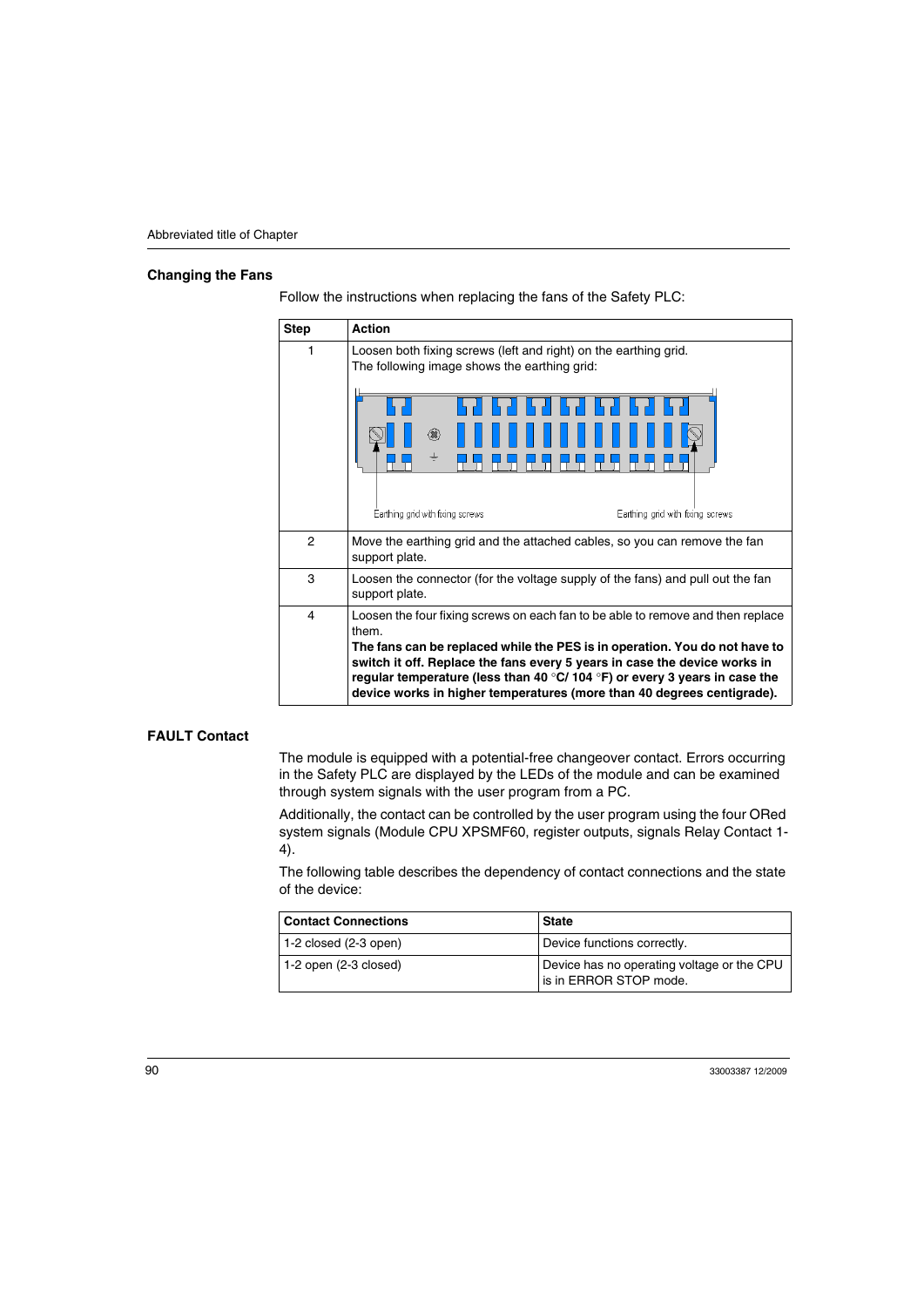The electrical connection of the contact is carried out via a 3-pole removable terminal connector on the front panel of the module. The connector can accommodate lines up to max. 1.5 mm (AWG 16).

#### **Faults**

Faults in the central module generally cause a shutdown of the entire Safety PLC and are indicated on the CPU by the LEDs. Faults in the input and output modules are automatically detected during operation and indicated on the front panel of the affected module by the ERR LED. You can diagnose errors with a programming unit, even if the PLC has stopped, provided that communication has not been affected.

Before replacing an I/O module, check whether an external line fault is present and that the relevant sensor/actuator is functioning correctly.

#### **Response to Faults**

A fault occurring in the input or output channel has no effect on the Safety PLC. Only the defective channel is interpreted as faulty, not the entire PLC. The remaining safety functions are not affected and remain active. If a defective input channel is detected, the operating system passes the safe value "0" to be processed. Defective output channels are set to a power-free state. If a single channel cannot be switched off separately, the whole output module is interpreted as defective. The fault status signal is set, and the CPU signals the type of fault to the user program.

If an error occurring in the input or output module disappears again, the error status is reset and normal operation is resumed. The frequency with which faults occur is statistically evaluated. If the specified error frequency is exceeded, the status of the module is permanently set to defective. The module does not operate even after the fault has disappeared. You can manage the release of the module and erase the fault statistic by changing the CPU state from STOP to RUN. With this change, the fault of the module will be registered.

If a fault is detected in the CPU, the module goes into ERROR STOP mode, and all outputs are set to the safe (de-energized) state. The CPU goes into the STOP state if a fault in the user program occurs. If a fault occurs in the I/O modules, does not activate a safety-related shut-down or lasts for more than 24 hours, the CPU only goes into STOP state. Both faults are not interpreted as CPU faults.

#### **Short-Circuit Characteristics of the Output Channels**

If a short-circuit occurs in an output channel, the Safety PLC switches off the affected channel. If multiple short-circuits occur, the channels are switched off individually in accordance with their power consumption.

If the maximally permitted current for all outputs is exceeded, all outputs are shut down and cyclically reconnected.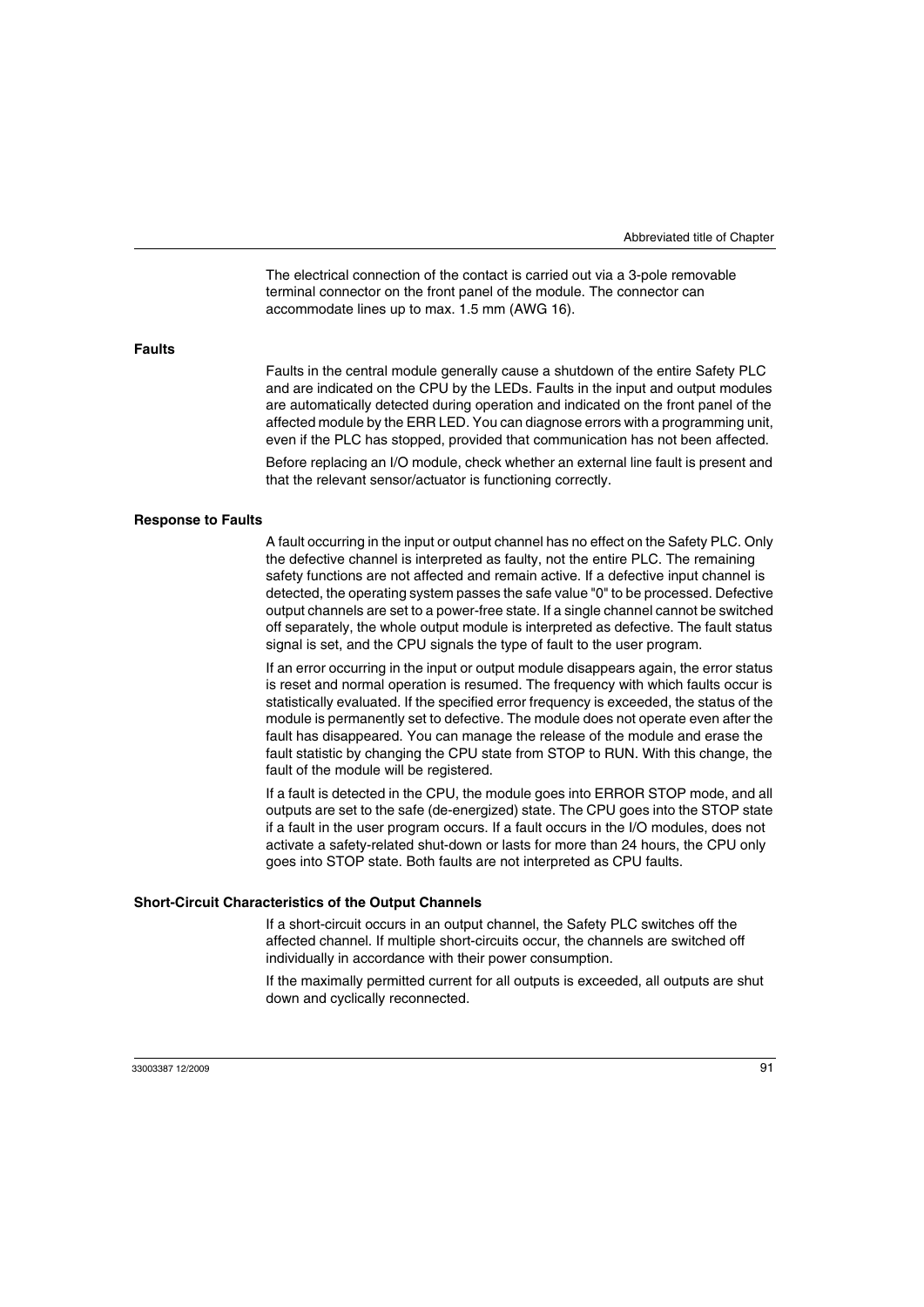# **WARNING**

# **SHORT-CIRCUIT CONDITION**

The output circuit terminals must not be connected with the connected load. In case of a short-circuit, the resulting high current may damage the terminals.

**Failure to follow these instructions can result in death, serious injury, or equipment damage.**

#### **Repair of Controllers and Modules**

You may not repair the XPSMF60 Safety PLC or its modules. Defective devices must be returned to Schneider Electric for repair.

The validity of the safety certificate will expire if unauthorized repairs have been made on the device. The manufacturer will bear no responsibility for unauthorized repairs. Unauthorized repairs will also cancel all warranties for the device.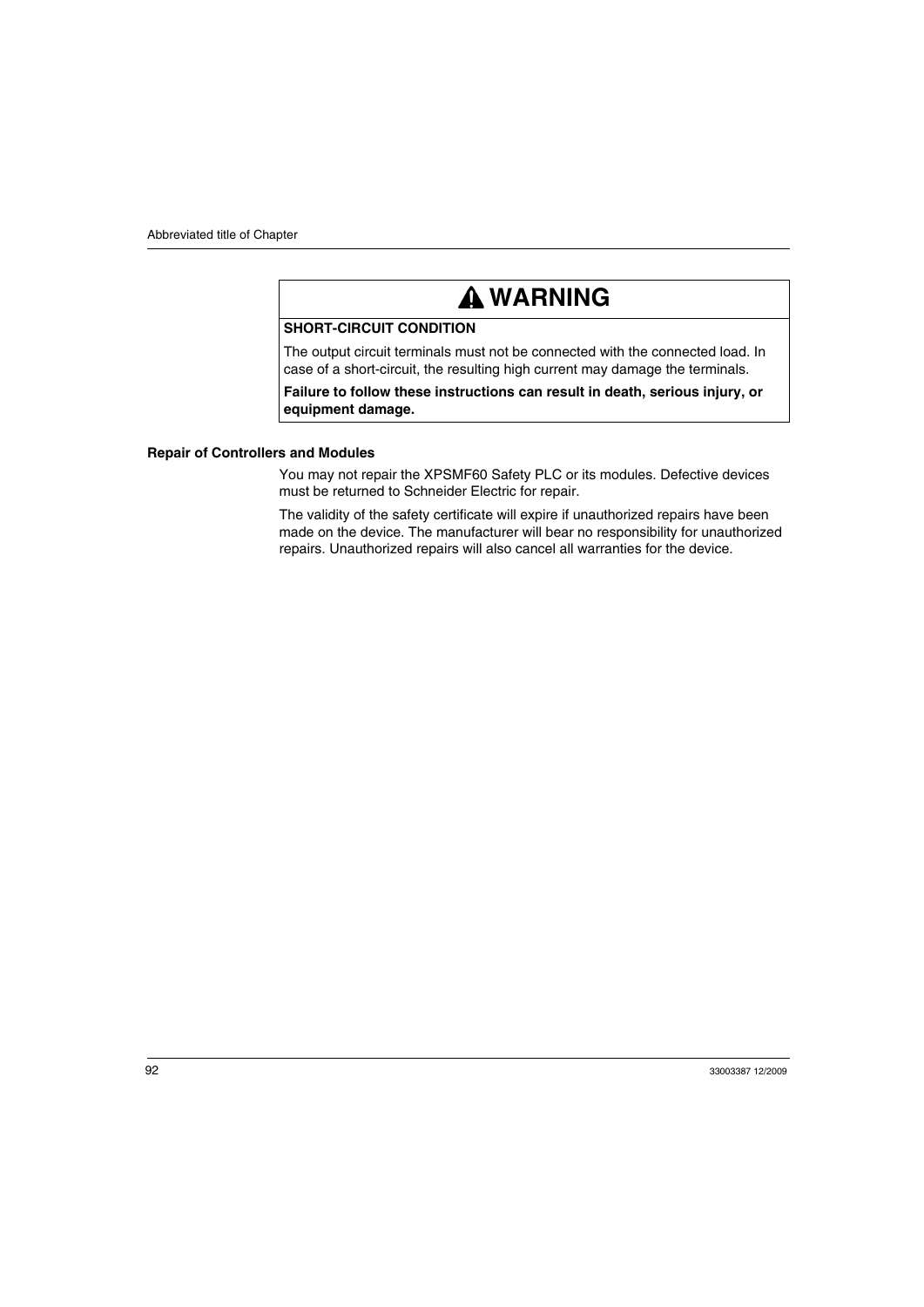# **Appendices**

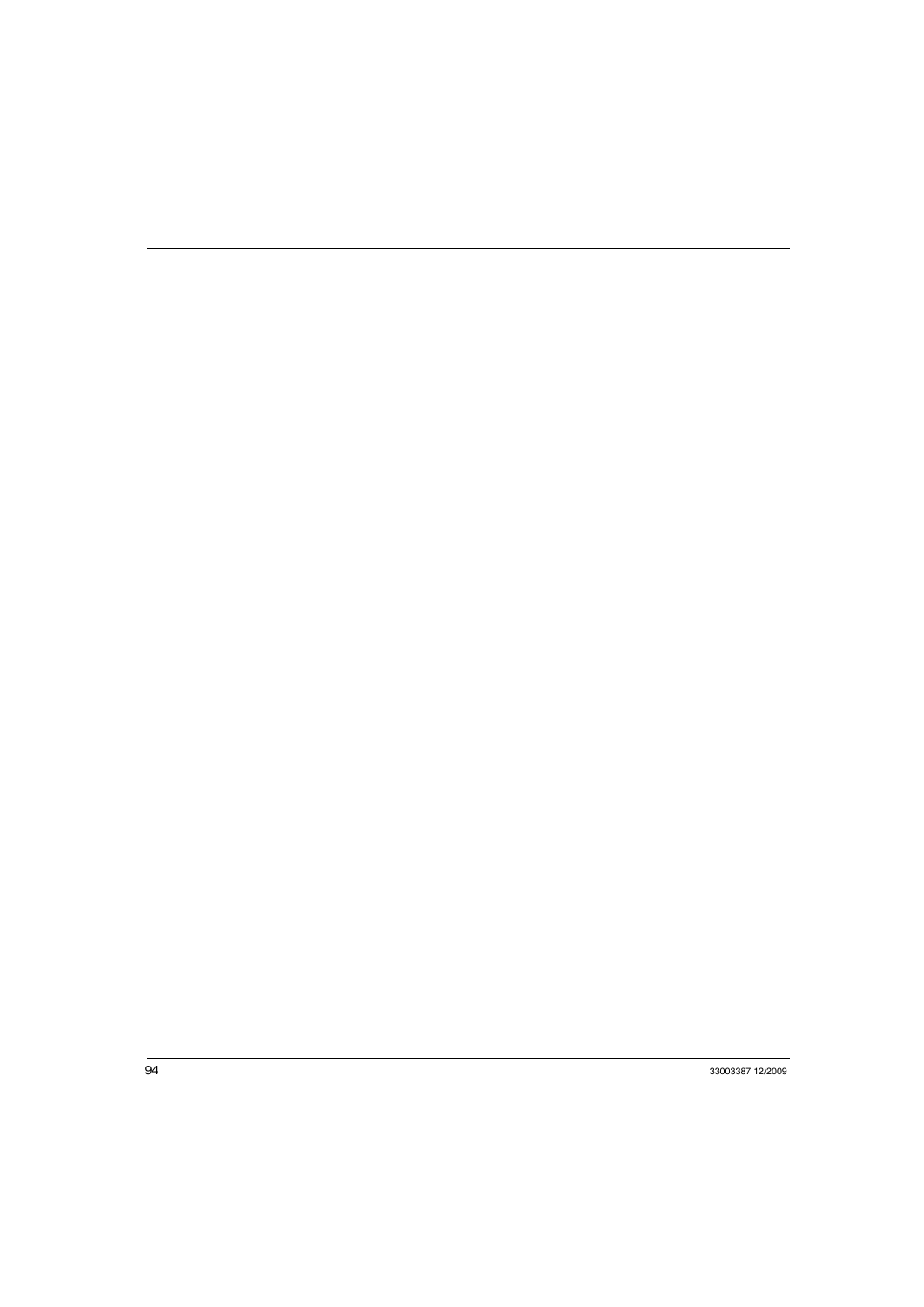# **Connection Diagrams, Examples of Application, and Error Codes**

#### **Overview**

This chapter contains connection diagrams, examples of application, and error codes.

## **What's in this Chapter?**

This chapter contains the following topics:

| Topic                                | Page |
|--------------------------------------|------|
| <b>Error Codes</b>                   | 96   |
| <b>Wiring Examples</b>               | 110  |
| Configuration of Ethernet Interfaces | 113  |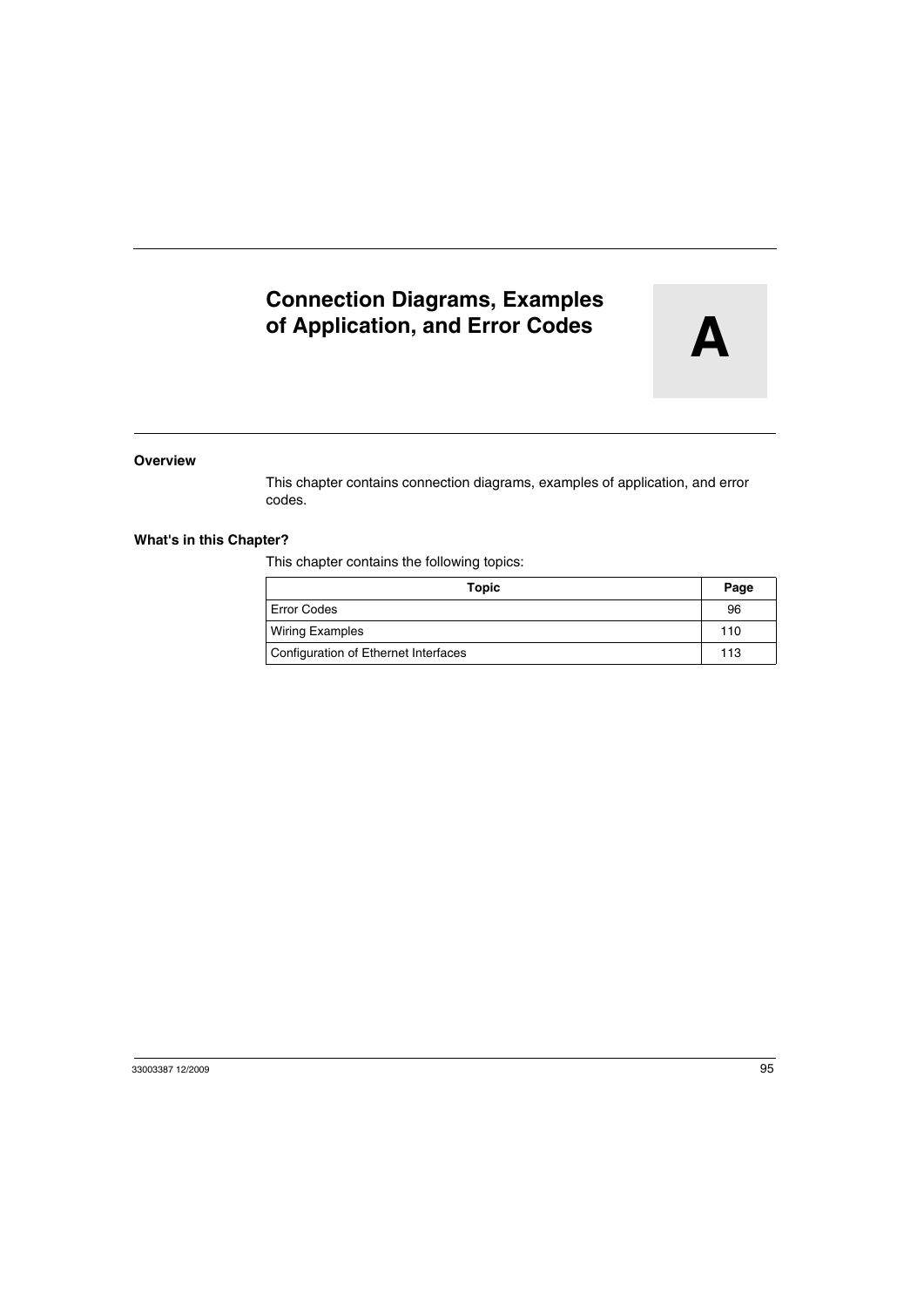# <span id="page-95-0"></span>**Error Codes**

#### **Diagnostics**

Using the XPSMFWIN programming environment, all the Safety PLC's inputs and outputs can be viewed. Each Safety PLC provides diagnostic signals with reference to their status, error codes, and channel status.

In XPSMFWIN all diagnostic information can be viewed in 2 ways:

- Using the **On-line** test function it can monitor the values of the signals and variables within the logic plan, while the systems are executing the program.
- $\bullet$  Using the **Diagnostics** window that displays all states of the CPU, COM, and I/O modules.

#### **Description of Error Codes**

The error codes listed in this section appear in XPSMFWIN programming environment.

**NOTE:** The signals for the error codes of the hardware channels are always located in the register **Inputs**. The signals for the parametrization or configuration of the hardware channels are located in the register **Outputs**, whether those are physical inputs or outputs. The hardware channel for a physical input is always located in the register **Inputs**, and the channel for a physical output is located in the register **Outputs**.

#### **XPSMFDO801 Module Signals**

The following table explains signals and error codes of the XPSMFD0801 module digital inputs:

| <b>System Signal</b> | R/W | <b>Meaning</b>                               |                                                      |
|----------------------|-----|----------------------------------------------|------------------------------------------------------|
| Module.SRS [UDINT]   | R   | slot number (system-rack-slot)               |                                                      |
| Module.Type [UINT]   | R   | type of module, setpoint: 0xF906 [63750 dez] |                                                      |
| Module.Error Code    | R   | error codes of module                        |                                                      |
| [WORD]               |     | 0x0000                                       | I/O processing, may be faulty.                       |
|                      |     | 0x0001                                       | no I/O processing (CPU not in RUN)                   |
|                      |     | 0x0002                                       | no I/O processing during start-up tests              |
|                      |     | 0x0004                                       | manufacturer interface in operation                  |
|                      |     | 0x0010                                       | no I/O processing: incorrect<br>configuration        |
|                      |     | 0x0020                                       | no I/O processing, error rate exceeded               |
|                      |     | 0x0040/0x0080                                | no I/O processing: configured module<br>not inserted |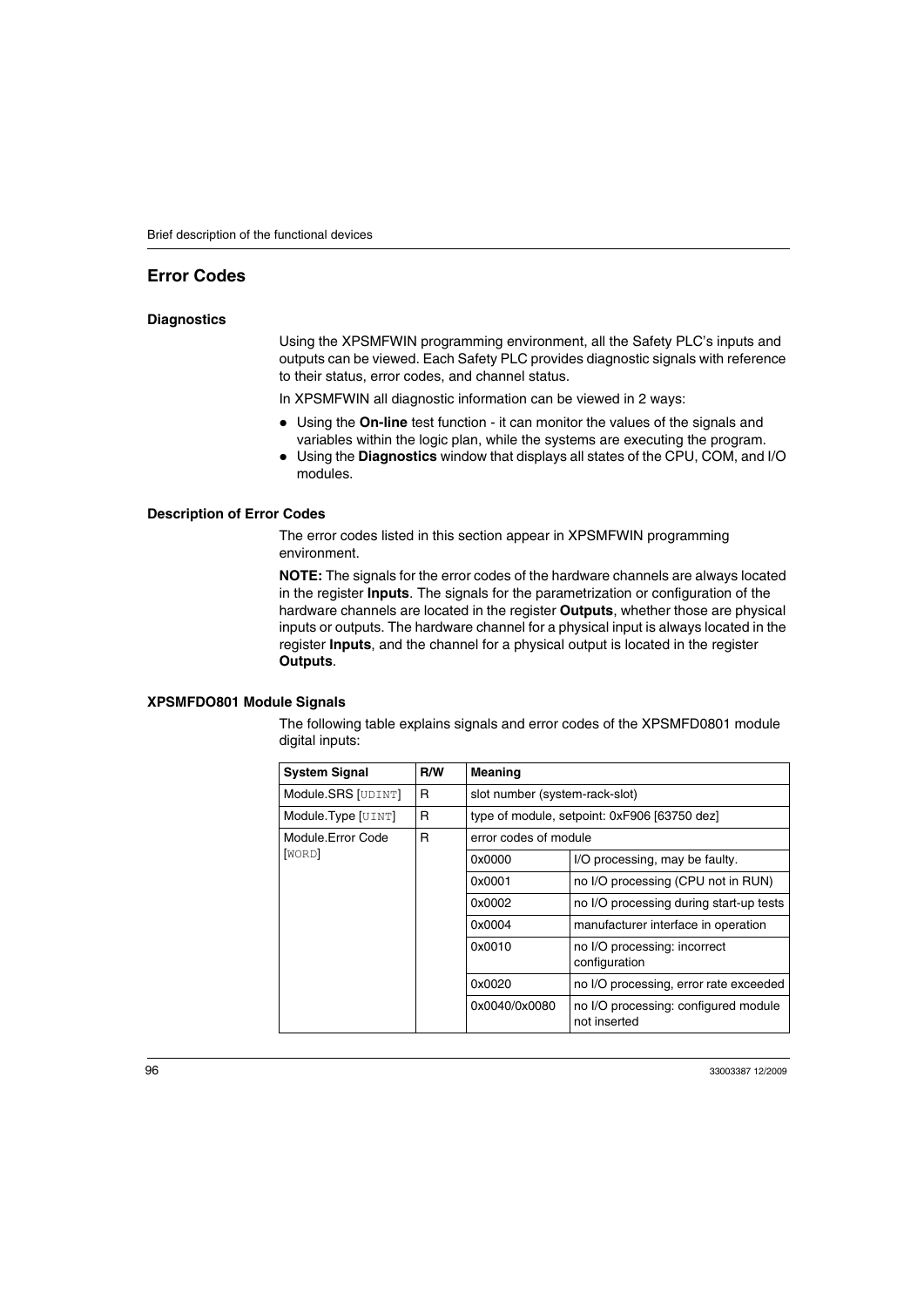| <b>System Signal</b> | R/W | Meaning                                     |                                                                                                                             |
|----------------------|-----|---------------------------------------------|-----------------------------------------------------------------------------------------------------------------------------|
| DO.Error Code [WORD] | R   | error codes for all digital outputs         |                                                                                                                             |
|                      |     | 0x0001                                      | module error                                                                                                                |
|                      |     | 0x0002                                      | MEZ test: safety switch 1 failed                                                                                            |
|                      |     | 0x0004                                      | MEZ test: safety switch 2 failed                                                                                            |
|                      |     | 0x0008                                      | FTZ test of test pattern failed                                                                                             |
|                      |     | 0x0010                                      | MEZ test of readback channels failed                                                                                        |
|                      |     | 0x0020                                      | MEZ test, active disconnection failed                                                                                       |
|                      |     | 0x0040                                      | error with initialization: relays                                                                                           |
|                      |     | 0x0100                                      | FTZ test of CS (ship select) signals<br>failed                                                                              |
|                      |     | 0x0400                                      | FTZ test: 1. temperature threshold<br>exceeded                                                                              |
|                      |     | 0x0800                                      | FTZ test. 2. temperature threshold<br>exceeded                                                                              |
|                      |     | 0x1000                                      | MEZ test: status of safety switch                                                                                           |
|                      |     | 0x2000                                      | MEZ test: status of safety switch                                                                                           |
|                      |     | 0x4000                                      | MEZ test: active disconnection by<br>watchdog failed                                                                        |
| DO[xx].Error Code    | R   | error codes for the digital output channels |                                                                                                                             |
| [BYTE]               |     | 0x01                                        | error in digital output module                                                                                              |
|                      |     | 0x04                                        | error reading back the digital outputs                                                                                      |
|                      |     | 0x10                                        | error reading back relay [x].1 (The<br>channel is permanently deactivated.)                                                 |
|                      |     | 0x20                                        | error reading back relay [x].2 (The<br>channel is permanently deactivated.)                                                 |
|                      |     | 0x80                                        | Channel cannot be activated after<br>deactivation by<br>user program,<br>forcing or<br>channel/module failure.<br>$\bullet$ |
| DO[xx].Value [BOOL]  | W   |                                             | Output value of digital output channels                                                                                     |
|                      |     | 0<br>1                                      | output power-free<br>output activated                                                                                       |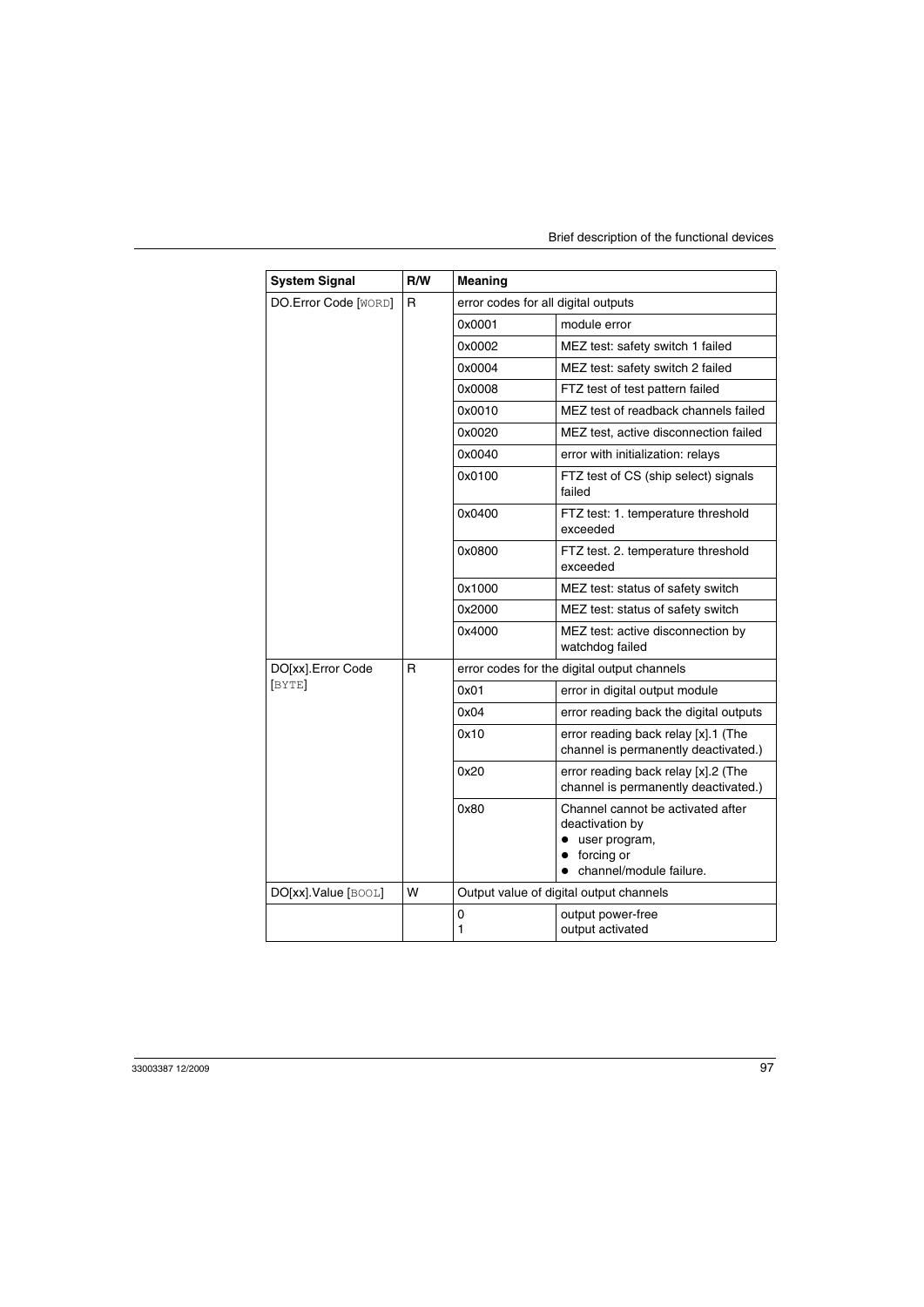#### **XPSMFDI3201 Module Signals**

The following table explains signals and error codes of the XPSMFDI3201 module digital inputs:

| <b>System Signal</b>        | R/W | <b>Meaning</b>                               |                                                                                                                                    |  |
|-----------------------------|-----|----------------------------------------------|------------------------------------------------------------------------------------------------------------------------------------|--|
| Module.SRS [UDINT]          | R   | slot number (system-rack-slot)               |                                                                                                                                    |  |
| Module.Type [UINT]          | R   | type of module, setpoint: 0xF807 [63495 dez] |                                                                                                                                    |  |
| Module.Error Code           | R   | error codes for the module                   |                                                                                                                                    |  |
| [WORD]                      |     | 0x0000                                       | I/O processing, may be faulty.                                                                                                     |  |
|                             |     | 0x0001                                       | no I/O processing (CPU not in RUN)                                                                                                 |  |
|                             |     | 0x0002                                       | no I/O processing during start-up tests                                                                                            |  |
|                             |     | 0x0004                                       | manufacturer interface in operation                                                                                                |  |
|                             |     | 0x0010                                       | no I/O processing: incorrect configuration                                                                                         |  |
|                             |     | 0x0020                                       | no I/O processing, error rate exceeded                                                                                             |  |
|                             |     | 0x0040/0x<br>0080                            | no I/O processing: configured module not<br>inserted                                                                               |  |
| <b>DI.Error Code [WORD]</b> | R   | error codes for all digital inputs           |                                                                                                                                    |  |
|                             |     | 0x0001                                       | module error                                                                                                                       |  |
|                             |     | 0x0002                                       | FTZ test of test pattern failed.                                                                                                   |  |
|                             |     | 0x0004                                       | FTZ test: 1. temperature threshold<br>exceeded.                                                                                    |  |
|                             |     | 0x0008                                       | FTZ test: 2. temperature threshold<br>exceeded.                                                                                    |  |
| DI[xx]. Error Code          | R   |                                              | error codes for the digital input channels                                                                                         |  |
| [BYTE]                      |     | 0x01                                         | error in digital input module                                                                                                      |  |
|                             |     | 0x10                                         | short-circuit of the channel                                                                                                       |  |
|                             |     | 0x80                                         | line interruption between pulsed output DO<br>and pulsed input DI, for example:<br>line break<br>open switch<br>$L +$ undervoltage |  |
| DI[xx].Value [BOOL]         | R   | input value of digital input channels        |                                                                                                                                    |  |
|                             |     | 0                                            | input not set                                                                                                                      |  |
|                             |     | 1                                            | input set                                                                                                                          |  |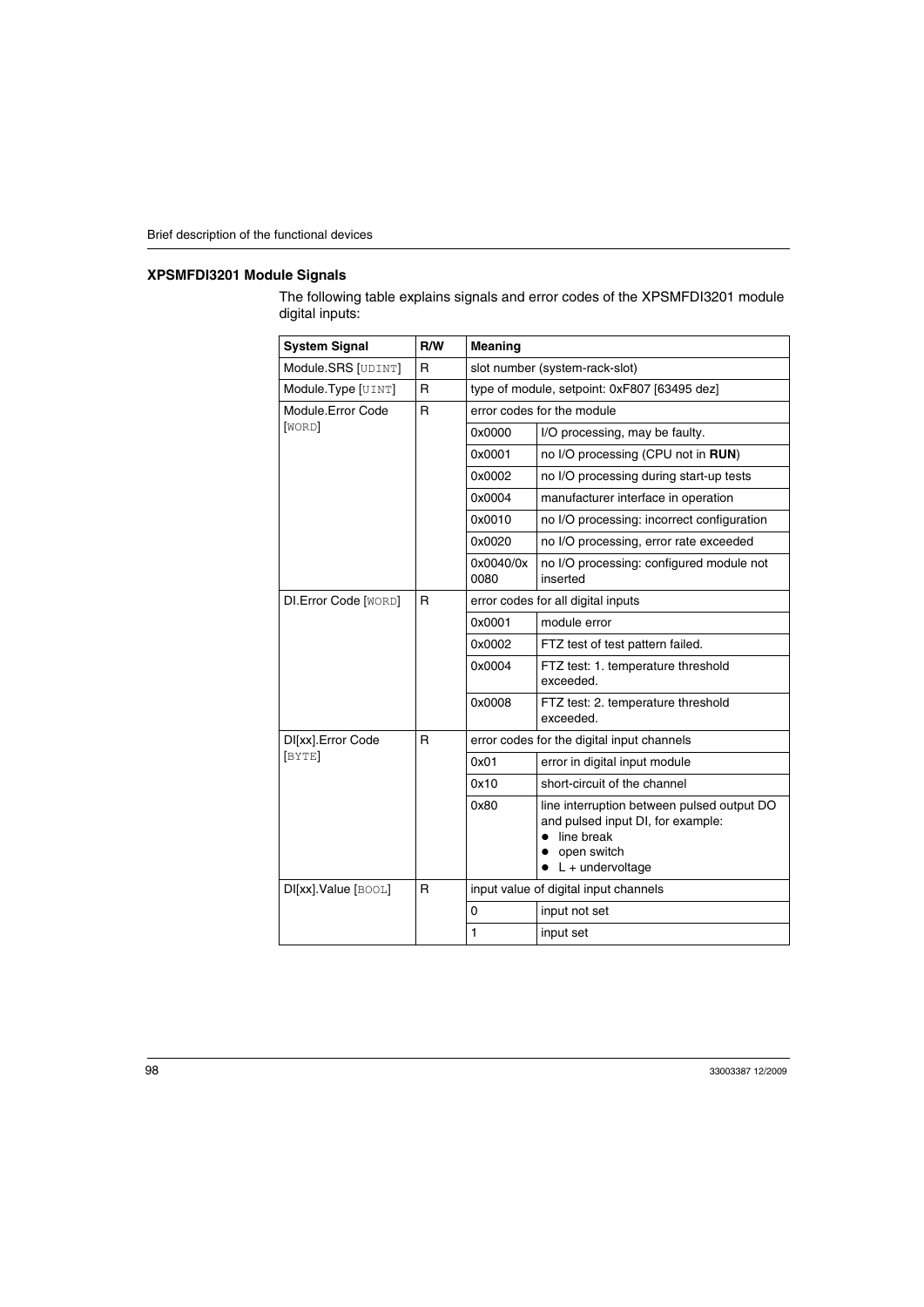| <b>System Signal</b>                  | R/W | Meaning                                                                    |                                                     |
|---------------------------------------|-----|----------------------------------------------------------------------------|-----------------------------------------------------|
| DI No. of Pulse                       | W   | number of pulsed outputs (feed outputs)                                    |                                                     |
| Channels [USINT]                      |     | 0                                                                          | no output channel-provided for line control         |
|                                       |     | 1                                                                          | output channel 1 provided for line control          |
|                                       |     | $\overline{2}$                                                             | output channel 1 and 2 provided for line<br>control |
|                                       |     | $\ddotsc$                                                                  | $\cdots$                                            |
|                                       |     | 8                                                                          | output channel 1 to 8 provided for line control     |
|                                       |     | Pulsed outputs must not be used as safety-related outputs!                 |                                                     |
| DI Pulse Slot [UDINT]                 | W   | pulse module slot, value has to be set to 1                                |                                                     |
| DI[xx].Pulse Channel                  | W   | source channel of the pulse feed                                           |                                                     |
| [USINT]                               |     | 0                                                                          | input channel                                       |
|                                       |     | 1                                                                          | pulse from DO channel 1                             |
|                                       |     | 2                                                                          | pulse from DO channel 2                             |
|                                       |     | $\cdots$                                                                   | $\ddotsc$                                           |
|                                       |     | 8                                                                          | pulse from DO channel 8                             |
| DI Pulse Delay<br>$[10E-6s]$ $[UINT]$ | W   | waiting time for Line Control (short-circuit proof as per IEC<br>61131-2). |                                                     |

# **XPSMFDIO241601 Module Signals**

The following table explains signals and error codes of the XPSMFDIO241601 module digital inputs:

| <b>System Signal</b> | R/W    | Meaning                                    |                                                      |  |  |
|----------------------|--------|--------------------------------------------|------------------------------------------------------|--|--|
| Module.SRS [UDINT]   | R      |                                            | slot number (system-rack-slot)                       |  |  |
| Module.Type [UINT]   | R      |                                            | type of module, setpoint:0xF708 [65025 dez]          |  |  |
| Module.Error Code    | R      |                                            | error codes for the module                           |  |  |
| [WORD]               |        | 0x0000                                     | I/O processing, may be faulty.                       |  |  |
|                      |        | 0x0001                                     | no I/O processing (CPU not in <b>RUN)</b>            |  |  |
|                      |        | 0x0002                                     | no I/O processing during start-up tests              |  |  |
|                      |        | 0x0004                                     | manufacturer interface in operation                  |  |  |
|                      | 0x0010 | no I/O processing: incorrect configuration |                                                      |  |  |
|                      | 0x0020 | no I/O processing, error rate exceeded     |                                                      |  |  |
|                      |        | 0x0040/0<br>x0080                          | no I/O processing: configured module not<br>inserted |  |  |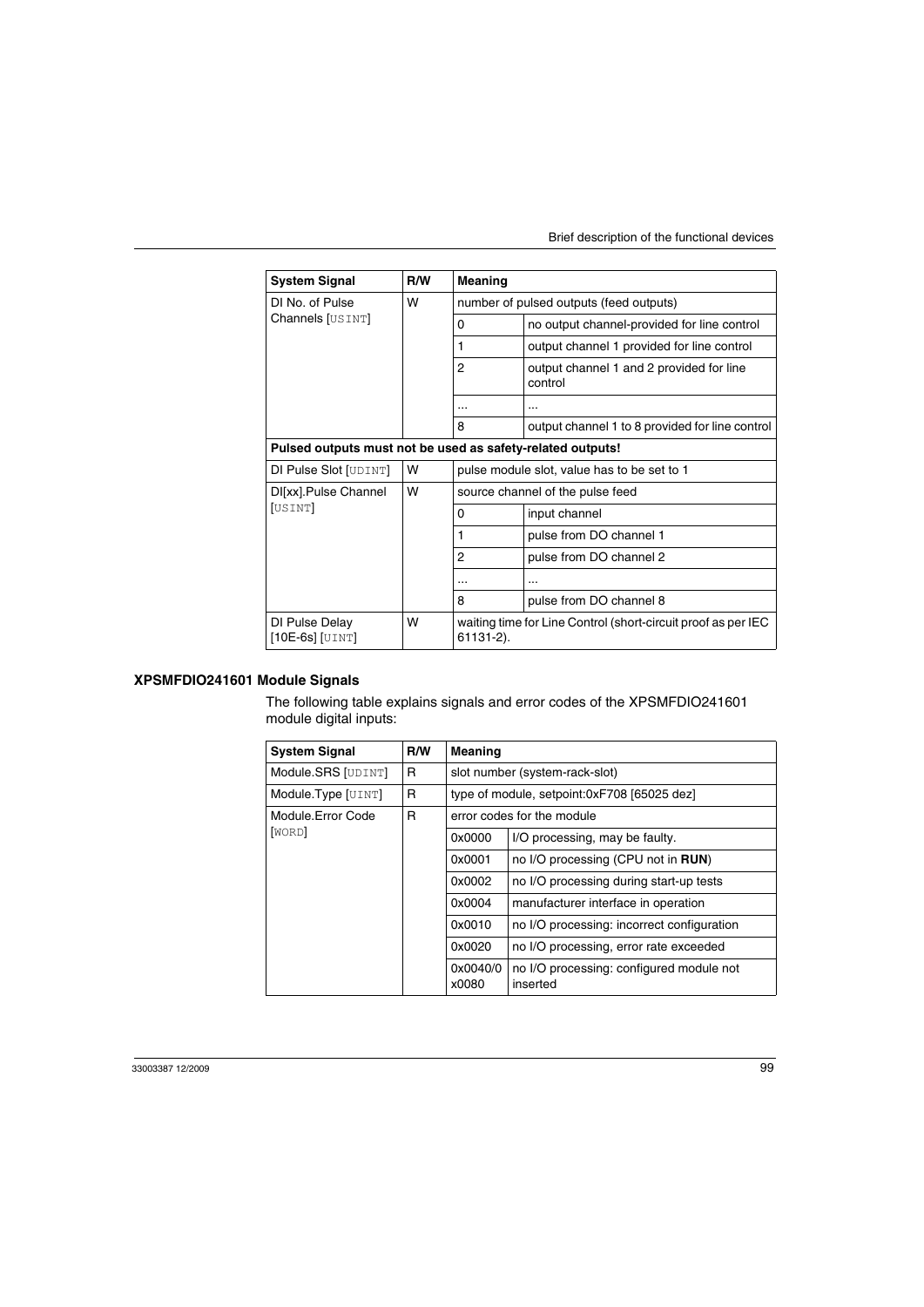| <b>System Signal</b>                                       | R/W | <b>Meaning</b>                                                            |                                                                                                                                    |  |  |
|------------------------------------------------------------|-----|---------------------------------------------------------------------------|------------------------------------------------------------------------------------------------------------------------------------|--|--|
| <b>DI.Error Code [WORD]</b>                                | R   |                                                                           | error codes for all digital inputs                                                                                                 |  |  |
|                                                            |     | 0x0001                                                                    | module error                                                                                                                       |  |  |
|                                                            |     | 0x0002                                                                    | FTZ test of test pattern failed                                                                                                    |  |  |
| DI[xx].Error Code                                          | R   |                                                                           | error codes for the digital input channels                                                                                         |  |  |
| [BYTE]                                                     |     | 0x01                                                                      | error in digital input module                                                                                                      |  |  |
|                                                            |     | 0x10                                                                      | short-circuit of the channel                                                                                                       |  |  |
|                                                            |     | 0x80                                                                      | line interruption between pulsed output DO and<br>pulsed input DI, for example:<br>line break<br>open switch<br>$L +$ undervoltage |  |  |
| DI[xx].Value [BOOL]                                        | R   |                                                                           | input value of digital input channels                                                                                              |  |  |
|                                                            |     | 0                                                                         | input not set                                                                                                                      |  |  |
|                                                            |     | 1                                                                         | input set                                                                                                                          |  |  |
| DI No. of Pulse                                            | w   |                                                                           | number of pulsed outputs (feed outputs)                                                                                            |  |  |
| Channels [USINT]                                           |     | 0                                                                         | no output channel-provided for line control                                                                                        |  |  |
|                                                            |     | 1                                                                         | output channel 1 provided for line control                                                                                         |  |  |
|                                                            |     | 2                                                                         | output channel 1 and 2 provided for line control                                                                                   |  |  |
|                                                            |     | $\ddotsc$                                                                 | .                                                                                                                                  |  |  |
|                                                            |     | 8                                                                         | output channel 1 to 8 provided for line control                                                                                    |  |  |
| Pulsed outputs must not be used as safety-related outputs! |     |                                                                           |                                                                                                                                    |  |  |
| DI Pulse Slot [UDINT]                                      | W   | pulse module slot                                                         |                                                                                                                                    |  |  |
| DI[xx].Pulse Channel                                       | W   |                                                                           | source channel of the pulse feed                                                                                                   |  |  |
| [USINT]                                                    |     | input channel<br>0                                                        |                                                                                                                                    |  |  |
|                                                            |     | 1                                                                         | pulse from DO channel 1                                                                                                            |  |  |
|                                                            |     | 2                                                                         | pulse from DO channel 2                                                                                                            |  |  |
|                                                            |     | $\ddotsc$                                                                 |                                                                                                                                    |  |  |
|                                                            |     | 8                                                                         | pulse from DO channel 8                                                                                                            |  |  |
| DI Pulse Delay<br>$[10E-6s]$ [UINT]                        | w   | waiting time for Line Control (short-circuit proof as per IEC<br>61131-2) |                                                                                                                                    |  |  |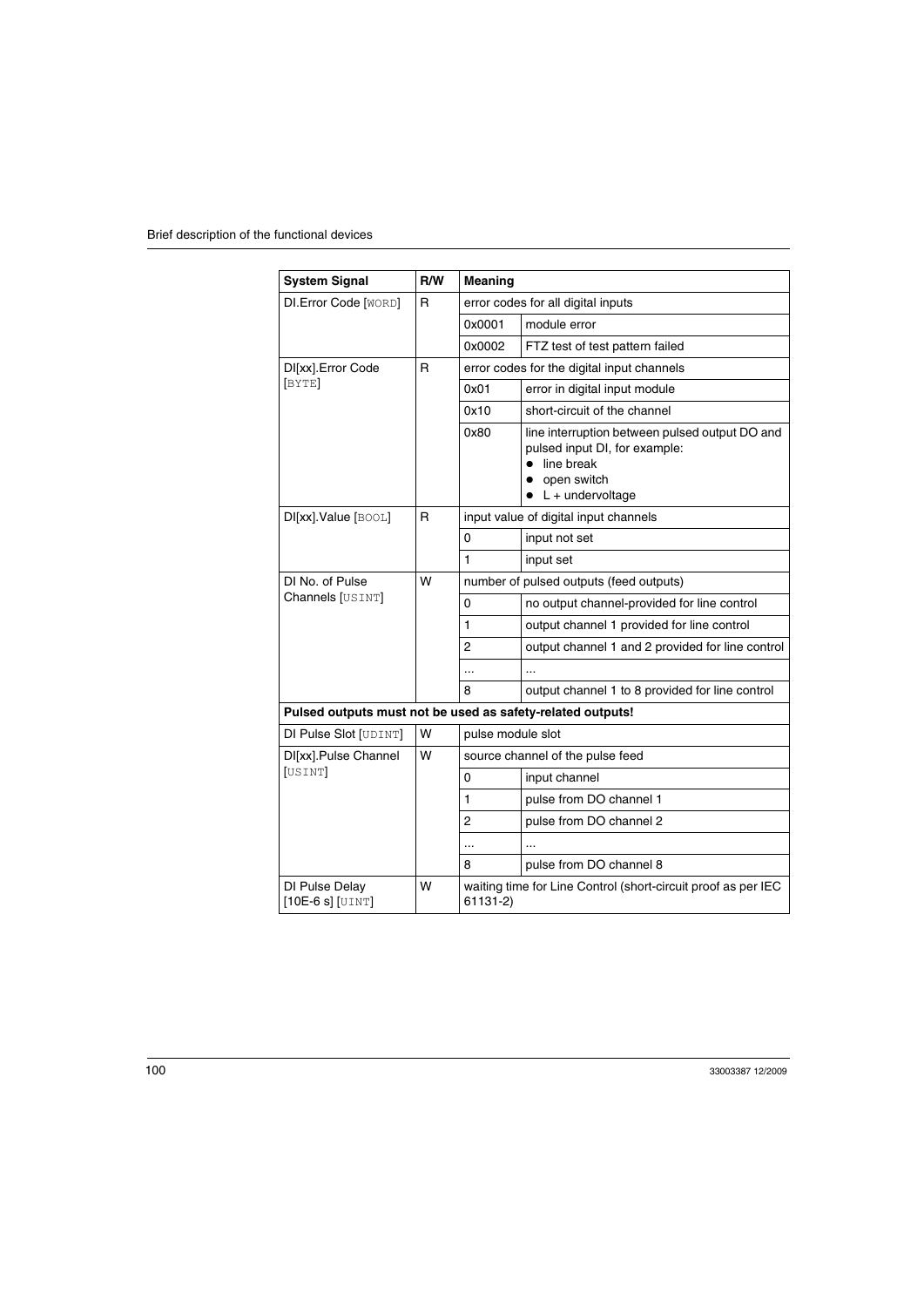| <b>System Signal</b>  | R/W | Meaning                                                                                                              |                                                                                                                                                                                                                                                                                                                                                                                                                                                                                                                  |
|-----------------------|-----|----------------------------------------------------------------------------------------------------------------------|------------------------------------------------------------------------------------------------------------------------------------------------------------------------------------------------------------------------------------------------------------------------------------------------------------------------------------------------------------------------------------------------------------------------------------------------------------------------------------------------------------------|
| DO.Error Code [WORD]  | R   | error codes for all digital outputs                                                                                  |                                                                                                                                                                                                                                                                                                                                                                                                                                                                                                                  |
|                       |     | 0x0001<br>0x0002<br>0x0004<br>0x0008<br>0x0010<br>0x0020<br>0x0100<br>0x0200<br>0x0400<br>0x0800<br>0x1000<br>0x2000 | module error<br>MEZ test, safety switch 1 failed<br>MEZ test, safety switch 2 failed<br>FTZ test of test pattern failed<br>MEZ test of readback channels failed<br>MEZ test, active disconnection failed<br>FTZ test of CS (ship select) signals failed<br>all outputs switched off, total current exceeded<br>FTZ test: 1. temperature threshold exceeded<br>FTZ test: 2. temperature threshold exceeded<br>FTZ test: monitoring of auxiliary supply:<br>1. undervoltage<br>MEZ test: status of safety switches |
| DO[xx].Error Code     | R   |                                                                                                                      | error codes of digital output module                                                                                                                                                                                                                                                                                                                                                                                                                                                                             |
| [BYTE]                |     | 0x01<br>0x02<br>0x04                                                                                                 | error in digital output module<br>output switched off due to overload<br>error reading back the digital outputs                                                                                                                                                                                                                                                                                                                                                                                                  |
| $DO[xx].Value$ [BOOL] | W   | output value of digital output channels                                                                              |                                                                                                                                                                                                                                                                                                                                                                                                                                                                                                                  |
|                       |     | $\Omega$<br>1                                                                                                        | output power-free<br>output activated                                                                                                                                                                                                                                                                                                                                                                                                                                                                            |

# **XPSMFDI2401 Module Signals**

The following table explains signals and error codes of the XPSMFDI2401 module digital inputs:

| <b>System Signal</b> | R/W | <b>Meaning</b>                               |                                                      |
|----------------------|-----|----------------------------------------------|------------------------------------------------------|
| Module.SRS [UDINT]   | R   | slot number (system-rack-slot)               |                                                      |
| Module.Type [UINT]   | R   | type of module, setpoint: 0xFA05 [64005 dez] |                                                      |
| Module Frror Code    | R   | error codes of module                        |                                                      |
| [WORD]               |     | 0x0000<br>0x0001                             | I/O processing, may be faulty.                       |
|                      |     | 0x0002                                       | no I/O processing (CPU not in RUN)                   |
|                      |     | 0x0004                                       | no I/O processing during start-up tests              |
|                      |     | 0x0010                                       | manufacturer interface in operation                  |
|                      |     | 0x0020                                       | no I/O processing: incorrect<br>configuration        |
|                      |     | 0x0040                                       | no I/O processing, error rate exceeded               |
|                      |     | 0x0080                                       | no I/O processing: configured module<br>not inserted |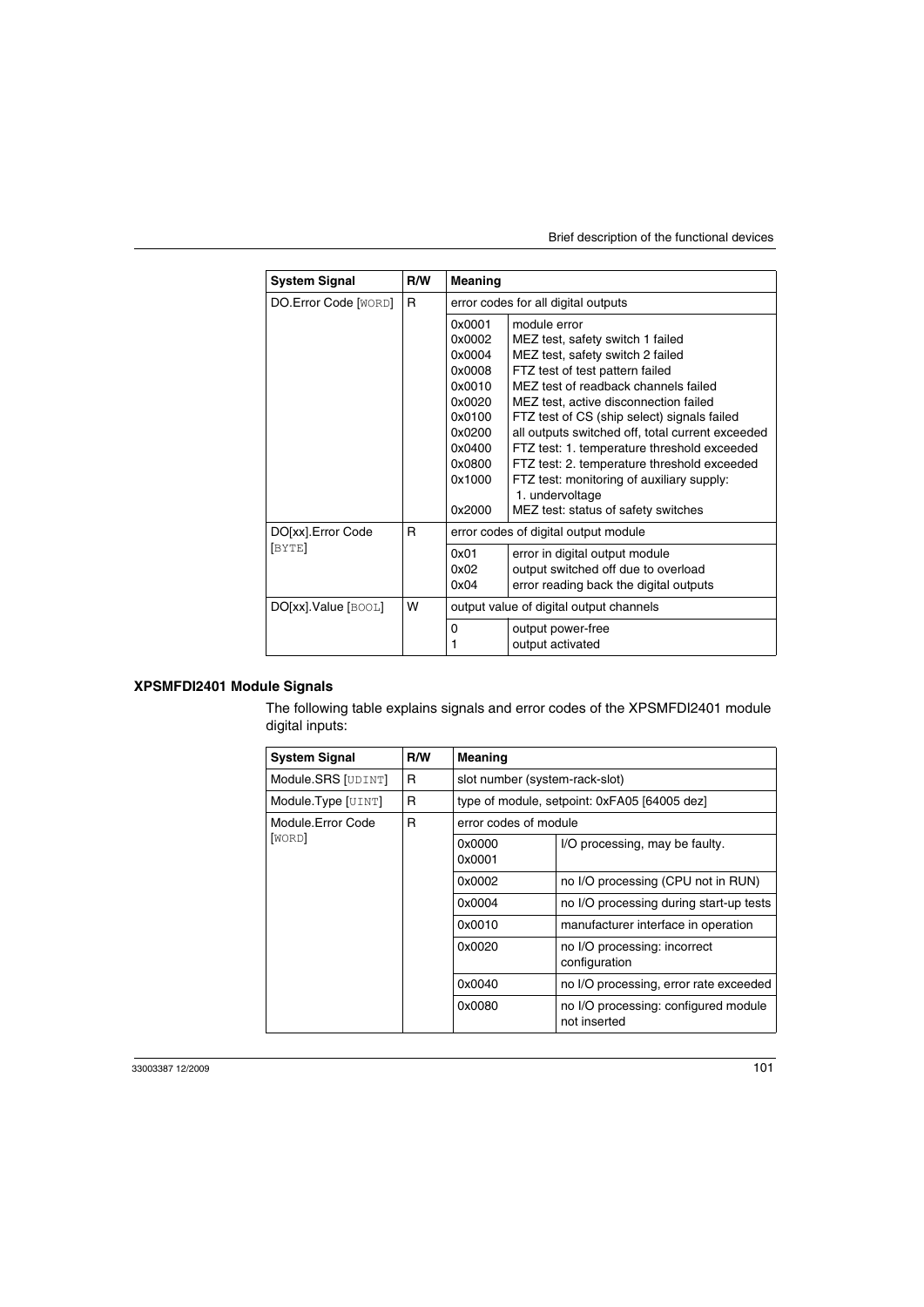| <b>System Signal</b>        | R/W | Meaning                                    |                                                |
|-----------------------------|-----|--------------------------------------------|------------------------------------------------|
| <b>DI.Error Code [WORD]</b> | R   | error codes for all digital inputs         |                                                |
|                             |     | 0x0001                                     | module error                                   |
|                             |     | 0x0002                                     | FTZ test of test pattern failed                |
|                             |     | 0x0004                                     | FTZ test: 1. temperature threshold<br>exceeded |
|                             |     | 0x0008                                     | FTZ test: 2. temperature threshold<br>exceeded |
| DI[xx]. Error Code          | R   | error codes for the digital input channels |                                                |
| [BYTE]                      |     | 0x01                                       | error in digital input module                  |
| R<br>DI[xx].Value [BOOL]    |     | input value of digital input channels      |                                                |
|                             |     | 0                                          | input not set<br>input set                     |

# **XPSMFAI801 Module Signals**

The following table explains signals and error codes of the XPSMFAI801 module digital inputs:

| <b>System Signal</b> | R/W | <b>Meaning</b>                               |                                                      |
|----------------------|-----|----------------------------------------------|------------------------------------------------------|
| Module.SRS [UDINT]   | R   | slot number (system-rack-slot)               |                                                      |
| Module.Type [UINT]   | R   | type of module, setpoint: 0xFD02 [64770 dez] |                                                      |
| Module.Error Code    | R   | error codes of module                        |                                                      |
| [WORD]               |     | 0x0000                                       | I/O processing, may be faulty.                       |
|                      |     | 0x0001                                       | no I/O processing (CPU not in RUN)                   |
|                      |     | 0x0002                                       | no I/O processing during start-up tests              |
|                      |     | 0x0004                                       | manufacturer interface in operation                  |
|                      |     | 0x0010                                       | no I/O processing: incorrect<br>configuration        |
|                      |     | 0x0020                                       | no I/O processing, error rate exceeded               |
|                      |     | 0x0040/<br>0x0080                            | no I/O processing: configured module<br>not inserted |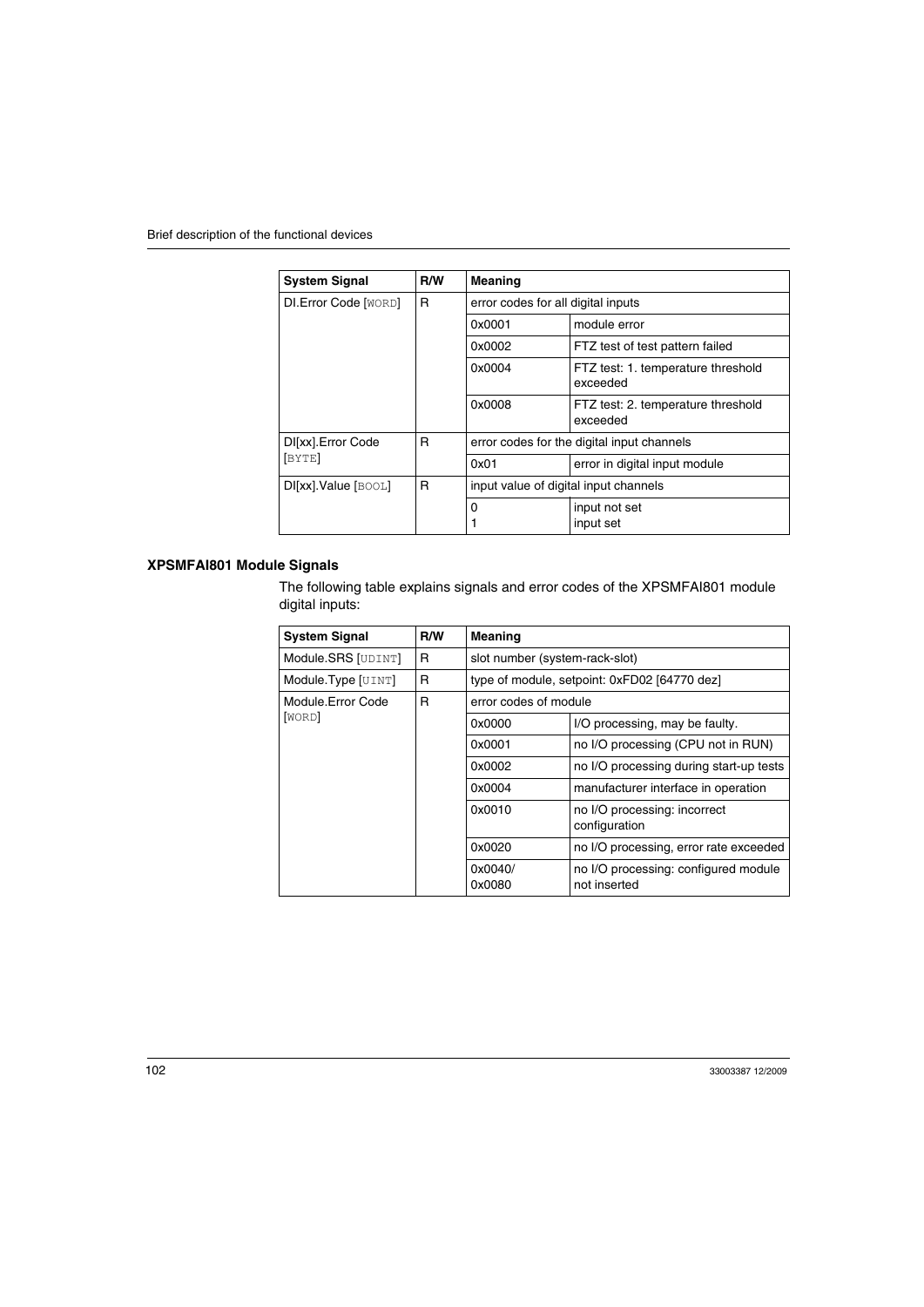| <b>System Signal</b> | R/W | Meaning                                                                 |                                                                                                                                                                                                                                      |
|----------------------|-----|-------------------------------------------------------------------------|--------------------------------------------------------------------------------------------------------------------------------------------------------------------------------------------------------------------------------------|
| AI.Error Code [WORD] | R   | error codes for all analog inputs                                       |                                                                                                                                                                                                                                      |
|                      |     | 0x0001                                                                  | module error                                                                                                                                                                                                                         |
|                      |     | 0x0008                                                                  | FTZ test: walking bit of data bus faulty                                                                                                                                                                                             |
|                      |     | 0x0010                                                                  | FTZ test: error checking coefficients                                                                                                                                                                                                |
|                      |     | 0x0020                                                                  | FTZ test: operating voltages faulty                                                                                                                                                                                                  |
|                      |     | 0x0040                                                                  | A/D conversion faulty (DRDY LOW)                                                                                                                                                                                                     |
|                      |     | 0x0080                                                                  | MEZ test: cross links of MUX faulty                                                                                                                                                                                                  |
|                      |     | 0x0100                                                                  | MEZ test: walking bit of data bus faulty                                                                                                                                                                                             |
|                      |     | 0x0200                                                                  | MEZ test: multiplexer addresses faulty                                                                                                                                                                                               |
|                      |     | 0x0400                                                                  | MEZ test: operating voltages faulty                                                                                                                                                                                                  |
|                      |     | 0x0800                                                                  | MEZ test: measuring system<br>(characteristic) faulty (unipolar)                                                                                                                                                                     |
|                      |     | 0x1000                                                                  | MEZ test: measuring system (final<br>values, zero point) faulty (unipolar)                                                                                                                                                           |
|                      |     | 0x2000                                                                  | MEZ test: measuring system<br>(characteristic) faulty (bipolar)                                                                                                                                                                      |
|                      |     | 0x4000                                                                  | MEZ test: measuring system (final<br>values, zero point) faulty (bipolar)                                                                                                                                                            |
|                      |     | 0x8000                                                                  | A/D conversion faulty (DRDY HIGH)                                                                                                                                                                                                    |
| Al[0x].Error Code    | R   |                                                                         | error codes for the analog input channels                                                                                                                                                                                            |
| [BYTE]               |     | 0x01                                                                    | error in analog input module                                                                                                                                                                                                         |
|                      |     | 0x02                                                                    | <= V3 operating system CPU:<br>measured values invalid,<br>>= V4 operating system CPU: not used                                                                                                                                      |
|                      |     | 0x04                                                                    | A/D converter faulty<br>since V4 operating system CPU also:<br>measured values invalid                                                                                                                                               |
|                      |     | 0x08                                                                    | measured value not inside the safety<br>accuracy                                                                                                                                                                                     |
|                      |     | 0x10                                                                    | measured value overflow                                                                                                                                                                                                              |
|                      |     | 0x20                                                                    | channel not in operation                                                                                                                                                                                                             |
|                      |     | 0x40                                                                    | address error of both A/D converters                                                                                                                                                                                                 |
| Al[0x].Value [INT]   | R   | $(-10 \text{ to } + 10 \text{ V})$<br>$(-10 \text{ to } +10 \text{ V})$ | analog value of each channel [INT] from -1000 to $+1000$<br>The validity depends on the value Al[0x]. Error Code.<br>analog value of each channel [INT] from -2000 to +2000<br>The validity depends on the value Al[0x]. Error Code. |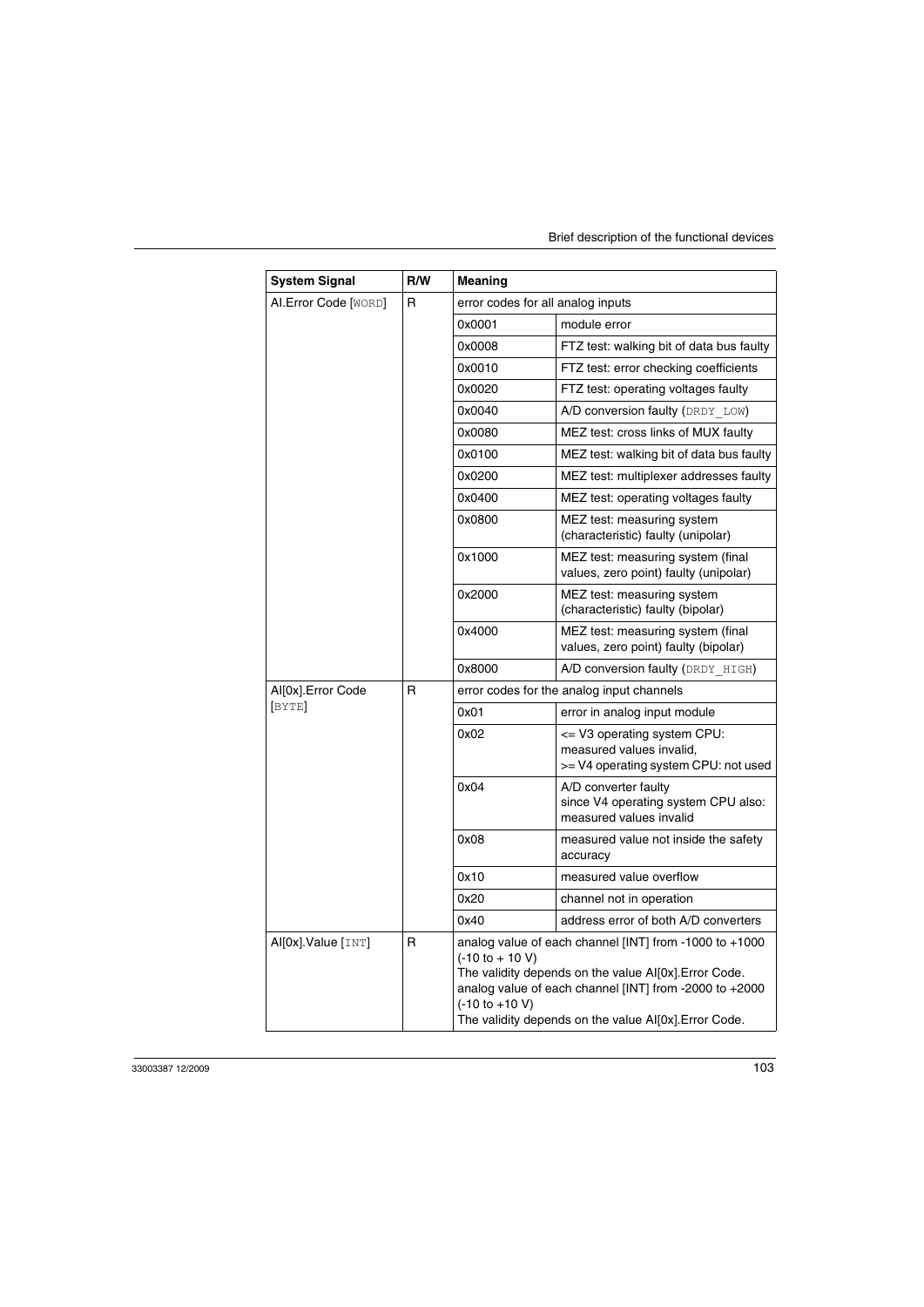| <b>System Signal</b> | <b>R/W</b> | Meaning                                                                                      |                   |
|----------------------|------------|----------------------------------------------------------------------------------------------|-------------------|
| Al[0x].Used [BOOL]   | w          | channel configuration                                                                        |                   |
|                      |            |                                                                                              | in operation      |
|                      |            | 0                                                                                            | not in operation. |
| Al.Mode [BOOL]       | w          | all channels unipolar or differential<br>0 - unipolar measurement<br>1 - bipolar measurement |                   |

# **XPSMFAO801 Module Signals**

The following table explains signals and error codes of the XPSMFAO801 module digital inputs:

| <b>System Signal</b> | R/W | Meaning                                     |                                                      |
|----------------------|-----|---------------------------------------------|------------------------------------------------------|
| Module.SRS [UDINT]   | R   | slot number (system-rack-slot)              |                                                      |
| Module.Type [UINT]   | R   | type of module, setpoint:0xFB04 [64260 dez] |                                                      |
| Module.Error Code    | R   | error codes of module                       |                                                      |
| [WORD]               |     | 0x0000                                      | I/O processing, may be faulty.                       |
|                      |     | 0x0001                                      | no I/O processing (CPU not in RUN)                   |
|                      |     | 0x0002                                      | no I/O processing during start-up tests              |
|                      |     | 0x0004                                      | manufacturer interface in operation                  |
|                      |     | 0x0010                                      | no I/O processing: incorrect<br>configuration        |
|                      |     | 0x0020                                      | no I/O processing, error rate exceeded               |
|                      |     | 0x0040/<br>0x0080                           | no I/O processing: configured module<br>not inserted |
| AO.Error Code [WORD] | R   | errror codes for all analog outputs         |                                                      |
|                      |     | 0x0001                                      | module error                                         |
|                      |     | 0x0002                                      | FTZ test: error checking coefficients                |
|                      |     | 0x0004                                      | no communication to AO module, PES<br>faulty         |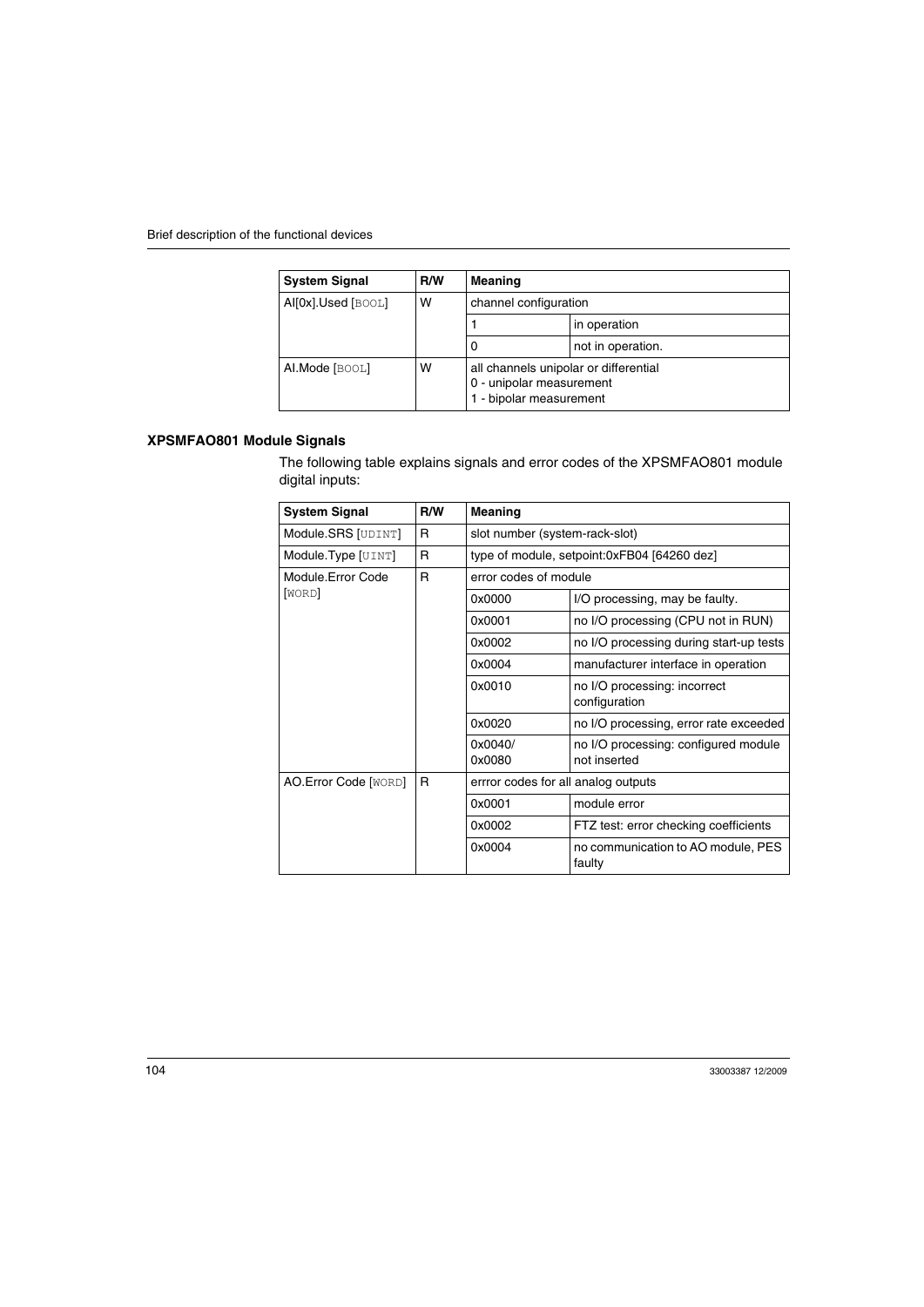| <b>System Signal</b> | R/W | Meaning     |                                                       |
|----------------------|-----|-------------|-------------------------------------------------------|
| AO[0x]. Error Code   | R   |             | error codes for the analog output channels            |
| [DWORD]              |     | 0x0000 0001 | CPU F60: AO module error                              |
|                      |     | 0x0000 0002 | CPU F60: faulty monotonicity counter                  |
|                      |     | 0x0000 0004 | CPU F60: faulty secure addressing                     |
|                      |     | 0x0000 0008 | CPU F60: CRC faulty                                   |
|                      |     | 0x0000 0010 | CPU F60: faulty WD time in ADyC                       |
|                      |     | 0x0000 0020 | CPU F60: communication to ADyC not<br>possible        |
|                      |     | 0x0000 0040 | CPU F60: Coltage does not match the<br>initial state. |
|                      |     | 0x0000 0080 | CPU F60: AO [8], value not specified<br>range         |
|                      |     | 0x0001 0000 | ADyC: error reading back                              |
|                      |     | 0x0004 0000 | ADyC: error with analog voltage supply                |
|                      |     | 0x0008 0000 | ADyC: error with MEZ test of safety<br>switches       |
|                      |     | 0x0080 0000 | ADyC: 2 safety switches are faulty                    |
|                      |     | 0x0200 0000 | ADyC: initialization of ADyC                          |
|                      |     | 0x1000 0000 | ADyC: error due to exceeded<br>temperature            |
|                      |     | 0x2000 0000 | ADyC: warning due to exceeded<br>temperature          |
|                      |     | 0x8000 0000 | CPU F60: redundant ADyC channel<br>indicates error    |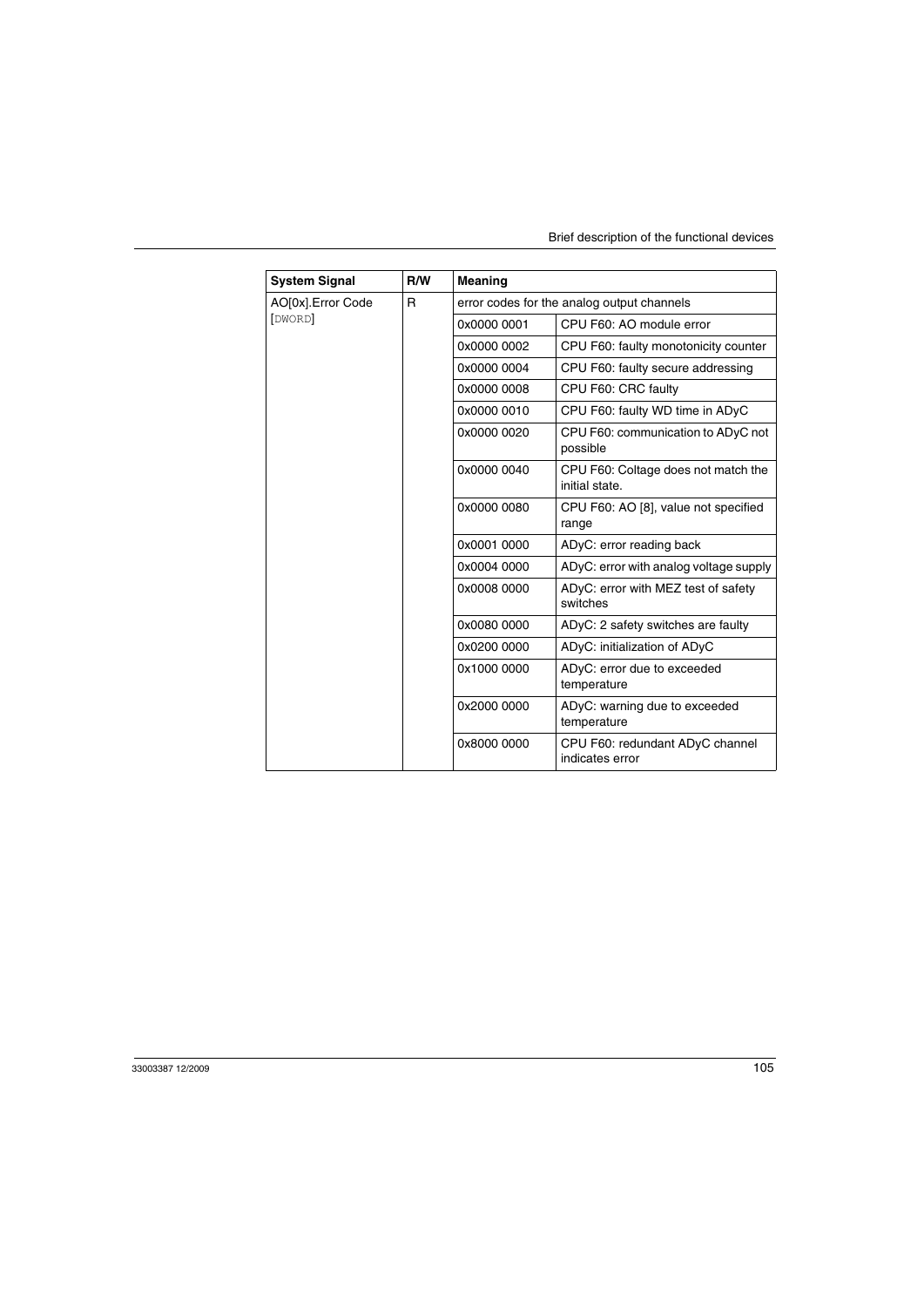| <b>System Signal</b> | R/W | Meaning                                                                                                                                                                                                                                                                                                                                                                                                                                                                                                                                      |                        |
|----------------------|-----|----------------------------------------------------------------------------------------------------------------------------------------------------------------------------------------------------------------------------------------------------------------------------------------------------------------------------------------------------------------------------------------------------------------------------------------------------------------------------------------------------------------------------------------------|------------------------|
| AO[0x].Value [INT]   | W   | Output value of AO channels (version FS1000):<br>voltage characteristic: -1000 to +1000 (-10 to +10 V)<br>current characteristic: 0 to $+1000$ (0 to $+20$ mA)<br>current characteristic: -1000 to 0 (0 mA)<br>Values are proved for plausibility before<br>standardization.<br>Current characteristic:<br>$\bullet$ values < 0: standardization with 0<br>$\bullet$ values > 1000; standardization with 1000<br>Voltage characteristic:<br>$\bullet$ values < -1000: standardization with -1000<br>values > 1000: standardization with 1000 |                        |
|                      |     |                                                                                                                                                                                                                                                                                                                                                                                                                                                                                                                                              |                        |
|                      |     | Output value of AO channels (version FS2000):<br>voltage characteristic: - 2000 to +2000 (-10 to +10 V)<br>current characteristic: 0 to $+2000$ (0 to $+20$ mA)<br>current characteristic: -2000 to 0 (0 mA)<br>Values are proved for plausibility before<br>standardization.<br>Current characteristic:<br>$\bullet$ values < 0: standardization with 0<br>$\bullet$ values > 2000: standardization with 2000<br>Voltage characteristic:                                                                                                    |                        |
|                      |     | $\bullet$ values < -2000; standardization with -2000<br>values > 2000: standardization with 2000                                                                                                                                                                                                                                                                                                                                                                                                                                             |                        |
| AO[0x].Mode [USINT]  | W   | current or voltage channel measurement                                                                                                                                                                                                                                                                                                                                                                                                                                                                                                       |                        |
|                      |     | 0                                                                                                                                                                                                                                                                                                                                                                                                                                                                                                                                            | voltage characteristic |
|                      |     | $\mathbf{1}$                                                                                                                                                                                                                                                                                                                                                                                                                                                                                                                                 | current characteristic |
| AO[0x].Used [BOOL]   |     | channel configuration                                                                                                                                                                                                                                                                                                                                                                                                                                                                                                                        |                        |
|                      |     | $\mathbf{1}$                                                                                                                                                                                                                                                                                                                                                                                                                                                                                                                                 | in operation           |
|                      |     | 0                                                                                                                                                                                                                                                                                                                                                                                                                                                                                                                                            | not in operation       |

# **XPSMFCIO2401Module Signals**

The following table explains signals and error codes of XPSMFCIO2401 inputs:

| <b>System Signal</b> | R/W | Meaning                          |
|----------------------|-----|----------------------------------|
| Module.SRS [UDINT]   |     | slot number (system-rack-slot)   |
| Module.Type [UINT]   | R   | type of module, setpoint: 0xFC03 |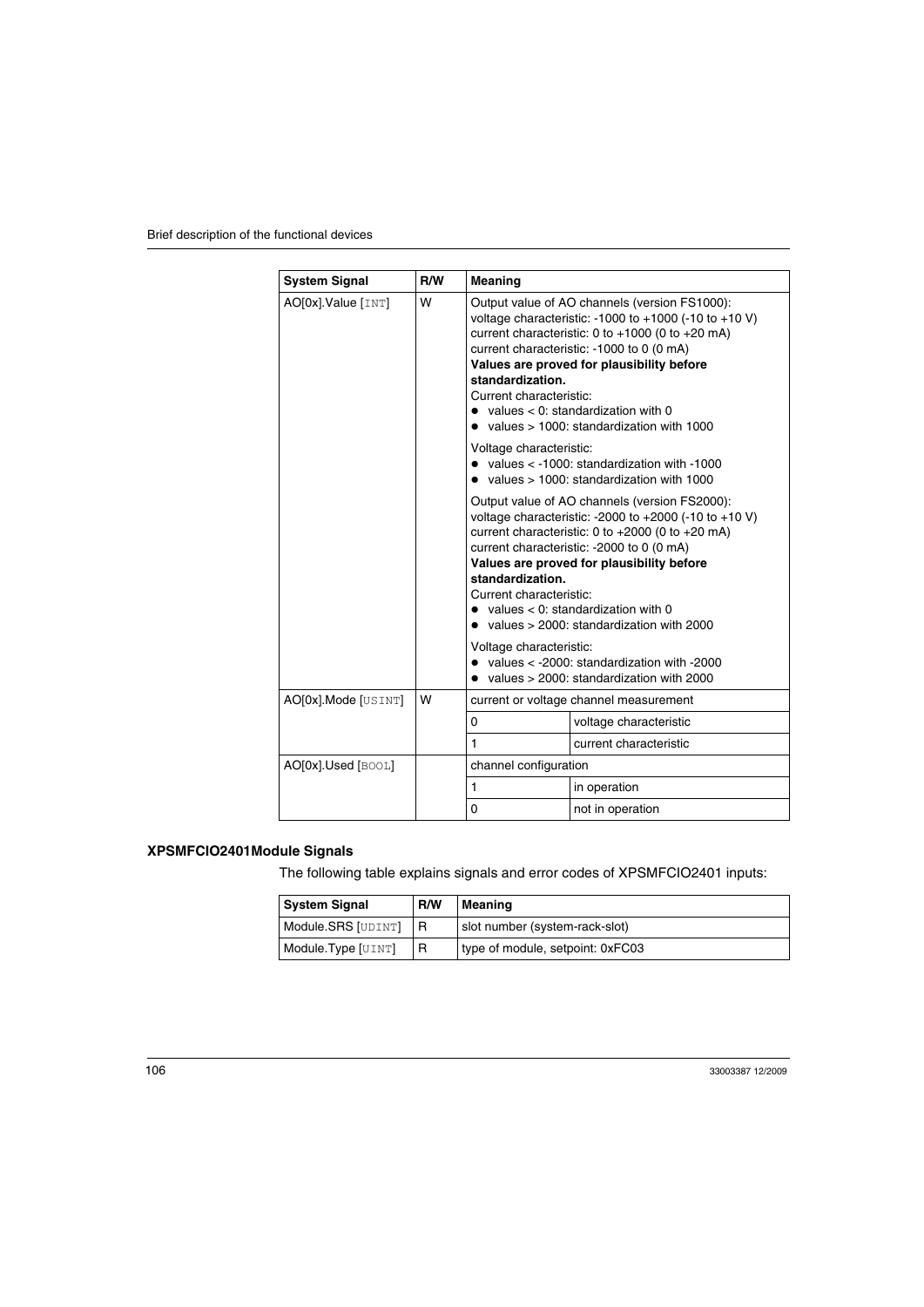| <b>System Signal</b>                                | R/W | Meaning                                                                                                                                                           |                                                                                                                                                                                                                                                                                                                                                                                               |  |
|-----------------------------------------------------|-----|-------------------------------------------------------------------------------------------------------------------------------------------------------------------|-----------------------------------------------------------------------------------------------------------------------------------------------------------------------------------------------------------------------------------------------------------------------------------------------------------------------------------------------------------------------------------------------|--|
| Module.Error Code                                   | R   | error codes for the module                                                                                                                                        |                                                                                                                                                                                                                                                                                                                                                                                               |  |
| [WORD]                                              |     | 0x0000<br>0x0001<br>0x0002<br>0x0004<br>0x0010<br>0x0020<br>0x0040/<br>0x0080                                                                                     | I/O processing, may be faulty<br>no I/O processing (CPU not in the RUN)<br>no I/O processing during start-up tests<br>manufacturer interface in operation<br>no I/O processing: incorrect configuration<br>no I/O processing: error rate exceeded<br>no I/O processing: configured module not<br>inserted                                                                                     |  |
| Counter. Error Code                                 | R   | error codes for both counters                                                                                                                                     |                                                                                                                                                                                                                                                                                                                                                                                               |  |
| [WORD]                                              |     | 0x0001<br>0x0002<br>0x0004<br>0x0008<br>0x0010<br>0x0020<br>0x0040<br>0x0080<br>0x0100<br>0x0200                                                                  | error in module<br>error comparing the time base<br>address error reading the time base<br>parameters for the time base faulty<br>address error reading the counter content<br>configuration of counter damaged<br>address error reading the Gray Code<br>FTZ test of the test pattern failed<br>FTZ test, error checking the coefficients<br>error at initial parameterization of the module |  |
| Counter[0x].Error                                   | R   | error codes for counters 1, 2                                                                                                                                     |                                                                                                                                                                                                                                                                                                                                                                                               |  |
| Code [BYTE]                                         |     | 0x01<br>0x02<br>0x04<br>0x08                                                                                                                                      | counter module error<br>error comparing contents of counters<br>error comparing the time stamps of counters<br>error setting the configuration (reset)                                                                                                                                                                                                                                        |  |
| Counter[0x].Value<br>[UDINT]                        | R   | content of counters: 24 bit for pulse counter, 4 bit for Gray<br>Code                                                                                             |                                                                                                                                                                                                                                                                                                                                                                                               |  |
| Counter[0x].Time<br>Stamp [UDINT]                   | R   | time stamp for $Counter[0x]$ . Value, 24 bit, time<br>resolution 1 µs                                                                                             |                                                                                                                                                                                                                                                                                                                                                                                               |  |
| Counter[0x].Value<br>Overflow [BOOL]                | R   | counter overflow indication<br>TRUE: 24 bit overflow since last cycle (only if<br>Counter [0x]. Auto. Advance Sense FALSE)<br>FALSE: no overflow since last cycle |                                                                                                                                                                                                                                                                                                                                                                                               |  |
| Counter[0x].Time<br>Overflow [BOOL]                 | R   | overflow indication for the time stamp of the counters<br>TRUE: 24 bit overflow since last measurement<br>FALSE: no 24 bit overflow since last measurement        |                                                                                                                                                                                                                                                                                                                                                                                               |  |
| Counter[0x].Auto.<br><b>Advance Sense</b><br>[BOOL] | R/W | automatic counter direction recognition<br>TRUE: automatic recognition On<br>FALSE: manual setting of counter direction                                           |                                                                                                                                                                                                                                                                                                                                                                                               |  |
| Counter[0x].Reset<br>[BOOL]                         | R/W | reset counter<br>TRUE: no reset<br>FALSE: reset                                                                                                                   |                                                                                                                                                                                                                                                                                                                                                                                               |  |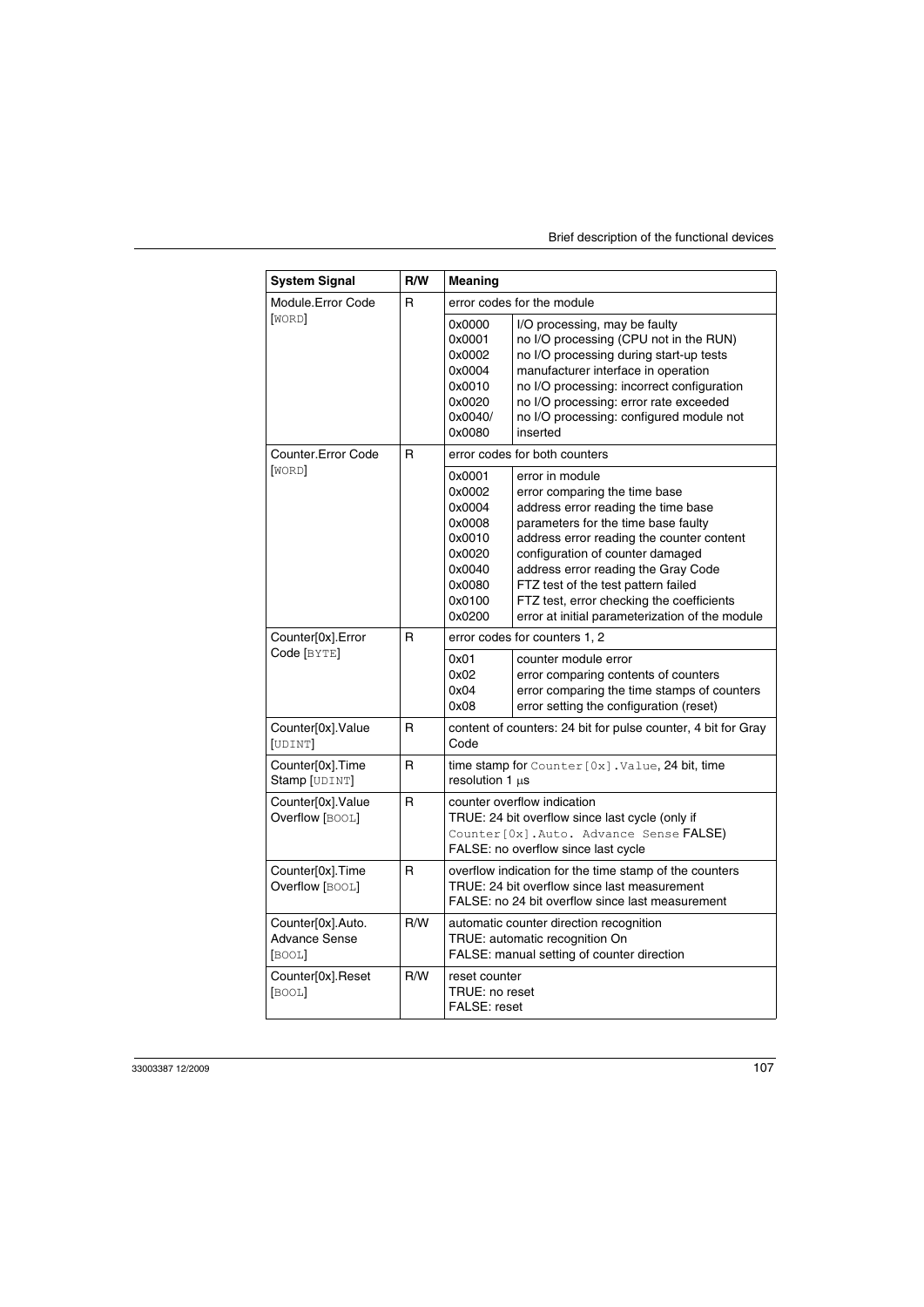| <b>System Signal</b>              | R/W | Meaning                                                                                                                                                           |
|-----------------------------------|-----|-------------------------------------------------------------------------------------------------------------------------------------------------------------------|
| Counter[0x].Direction<br>[BOOL]   | R/W | counting direction of counter (only if<br>Counter [0x]. Auto. Advance Sense <b>FALSE</b> )<br>TRUE: downwards (decrementation)<br>FALSE: upwards (incrementation) |
| Counter[0x].5/24 V<br>Mode [BOOL] | R/W | counter input 5 V or 24 V<br><b>TRUE: 24 V</b><br>FALSE: 5 V                                                                                                      |
| Counter[0x].Gray<br>Code [BOOL]   | R/W | decoder/pulse operation<br><b>TRUE: Gray Code Decoder</b><br>FALSE: pulse operation                                                                               |

The following table explains signals and error codes of XPSMFCIO2401 outputs:

| <b>System Signal</b>         | R/W          | Meaning                                                                                                              |                                                                                                                                                                                                                                                                                                                                                                                                                                                                                                   |
|------------------------------|--------------|----------------------------------------------------------------------------------------------------------------------|---------------------------------------------------------------------------------------------------------------------------------------------------------------------------------------------------------------------------------------------------------------------------------------------------------------------------------------------------------------------------------------------------------------------------------------------------------------------------------------------------|
| Module.SRS [UDINT]           | $\mathsf{R}$ | slot number (system-rack-slot)                                                                                       |                                                                                                                                                                                                                                                                                                                                                                                                                                                                                                   |
| Module.Type [UINT]           | $\mathsf{R}$ | type of module. setpoint:0xFC03                                                                                      |                                                                                                                                                                                                                                                                                                                                                                                                                                                                                                   |
| Module.Error Code            | $\mathsf{R}$ | error codes for the module                                                                                           |                                                                                                                                                                                                                                                                                                                                                                                                                                                                                                   |
| [WORD]                       |              | 0x0000<br>0x0001<br>0x0002<br>0x0004<br>0x0010<br>0x0020<br>0x0040/0x<br>0080                                        | I/O processing, may be faulty<br>no I/O processing (CPU not in RUN)<br>no I/O processing during the start-up tests<br>manufacturer interface in operation<br>no I/O processing: incorrect configuration<br>no I/O processing: error rate exceeded<br>no I/O processing: configured module not<br>inserted                                                                                                                                                                                         |
| DO.Error Cod [WORD]          | R            | error codes for all digital outputs                                                                                  |                                                                                                                                                                                                                                                                                                                                                                                                                                                                                                   |
|                              |              | 0x0001<br>0x0002<br>0x0004<br>0x0008<br>0x0010<br>0x0020<br>0x0100<br>0x0200<br>0x0400<br>0x0800<br>0x1000<br>0x2000 | module error<br>MEZ test, safety switch 1 failed<br>MEZ test, safety switch 2 failed<br>FTZ test of test pattern failed<br>MEZ test of readback channels failed<br>MEZ test, active disconnection failed<br>FTZ test of CS signals failed<br>all outputs switched off, total current exceeded<br>FTZ test: 1. Temperature threshold exceeded<br>FTZ test: 2. Temperature threshold exceeded<br>FTZ test: monitoring of auxiliary supply 1:<br>undervoltage<br>MEZ test: status of safety switches |
| DO[0x]. Error Code<br>[BYTE] | R            | error codes for the digital output channels                                                                          |                                                                                                                                                                                                                                                                                                                                                                                                                                                                                                   |
|                              |              | 0x01<br>0x02<br>0x04                                                                                                 | module error<br>output switched off due to overload<br>error reading back the digital outputs                                                                                                                                                                                                                                                                                                                                                                                                     |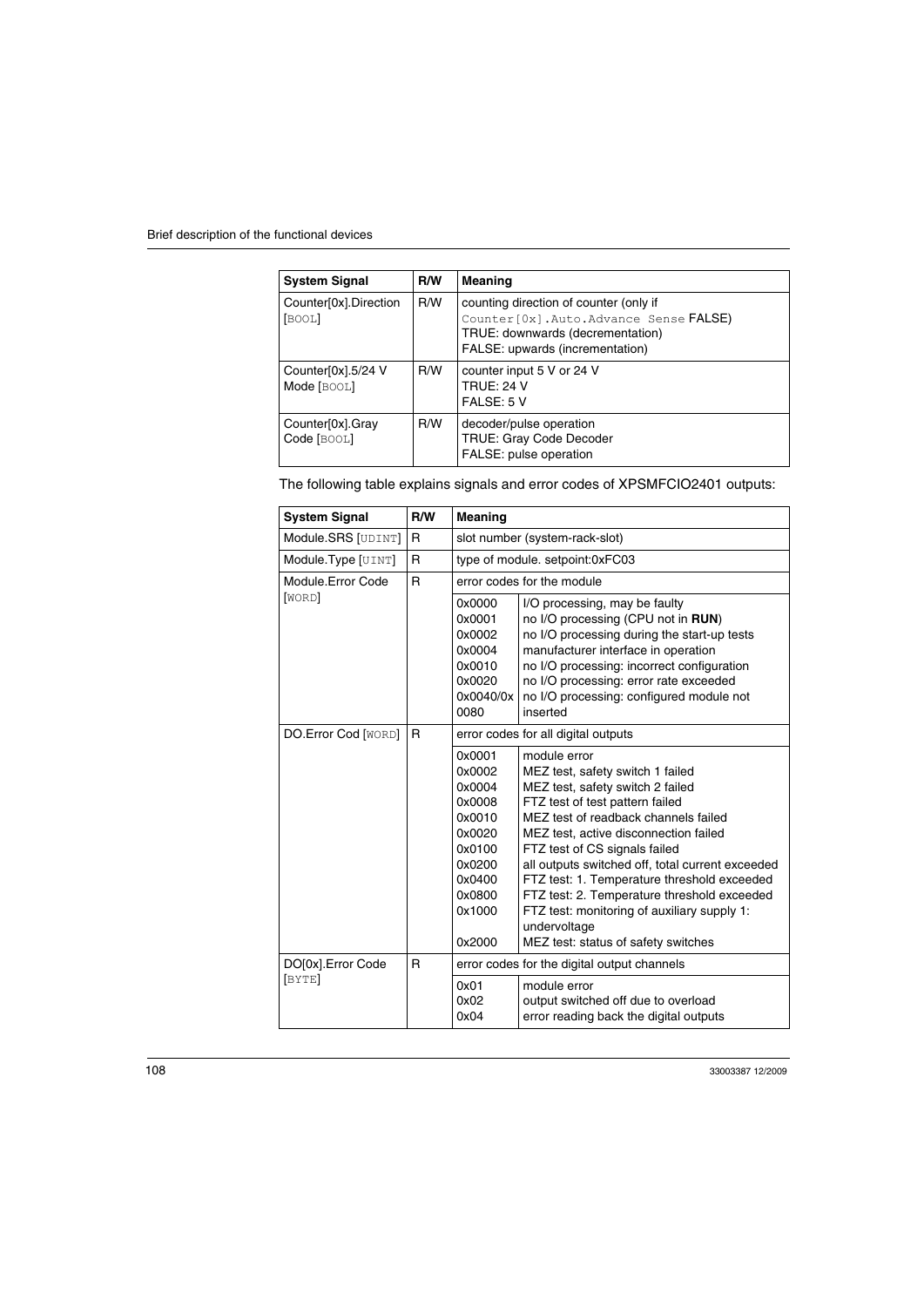| <b>System Signal</b> | R/W | Meaning |                                         |
|----------------------|-----|---------|-----------------------------------------|
| DO[0x].Value [BOOL]  | ı W |         | output value of digital output channels |
|                      |     |         | output power-free<br>output activated   |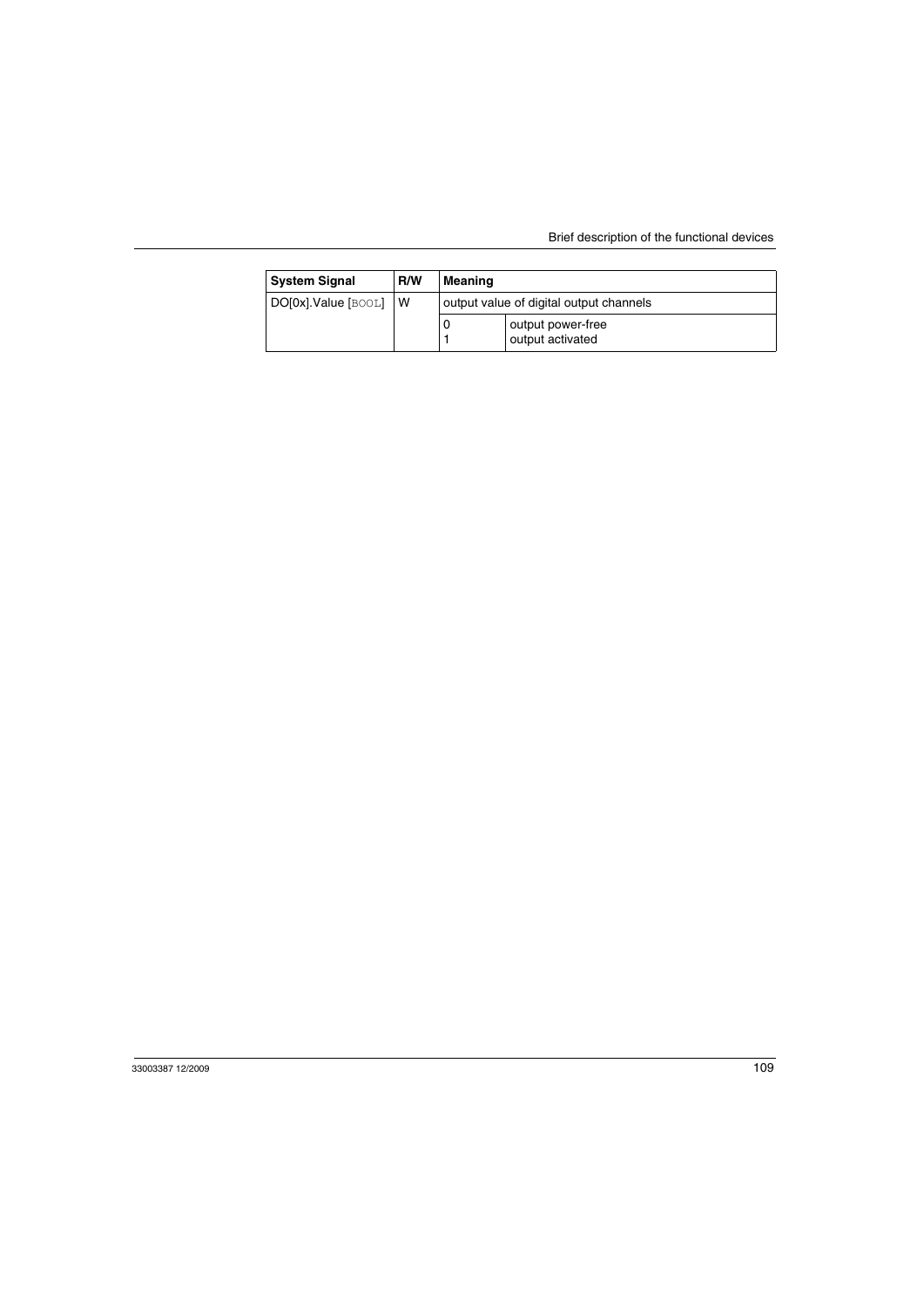#### <span id="page-109-1"></span>**Wiring Examples**

#### <span id="page-109-0"></span>**SafeEthernet protocol and Ethernet Wiring Example**

The following scheme shows an example of Ethernet and SafeEthernet protocol networking:



#### Elements of the network

| No. | Element                           |
|-----|-----------------------------------|
|     | Atomation Platform Premium PLC    |
| 2   | Magelis graphic terminal          |
| 3   | Magelis graphic terminal          |
| 4   | XPSMF30 safety PLC                |
| 5   | XPSMF 1/2/3 DIO/AIO Remote I/O    |
| 6   | <b>PC</b>                         |
|     | TSX ETY100 (Modbus TCP/IP) Module |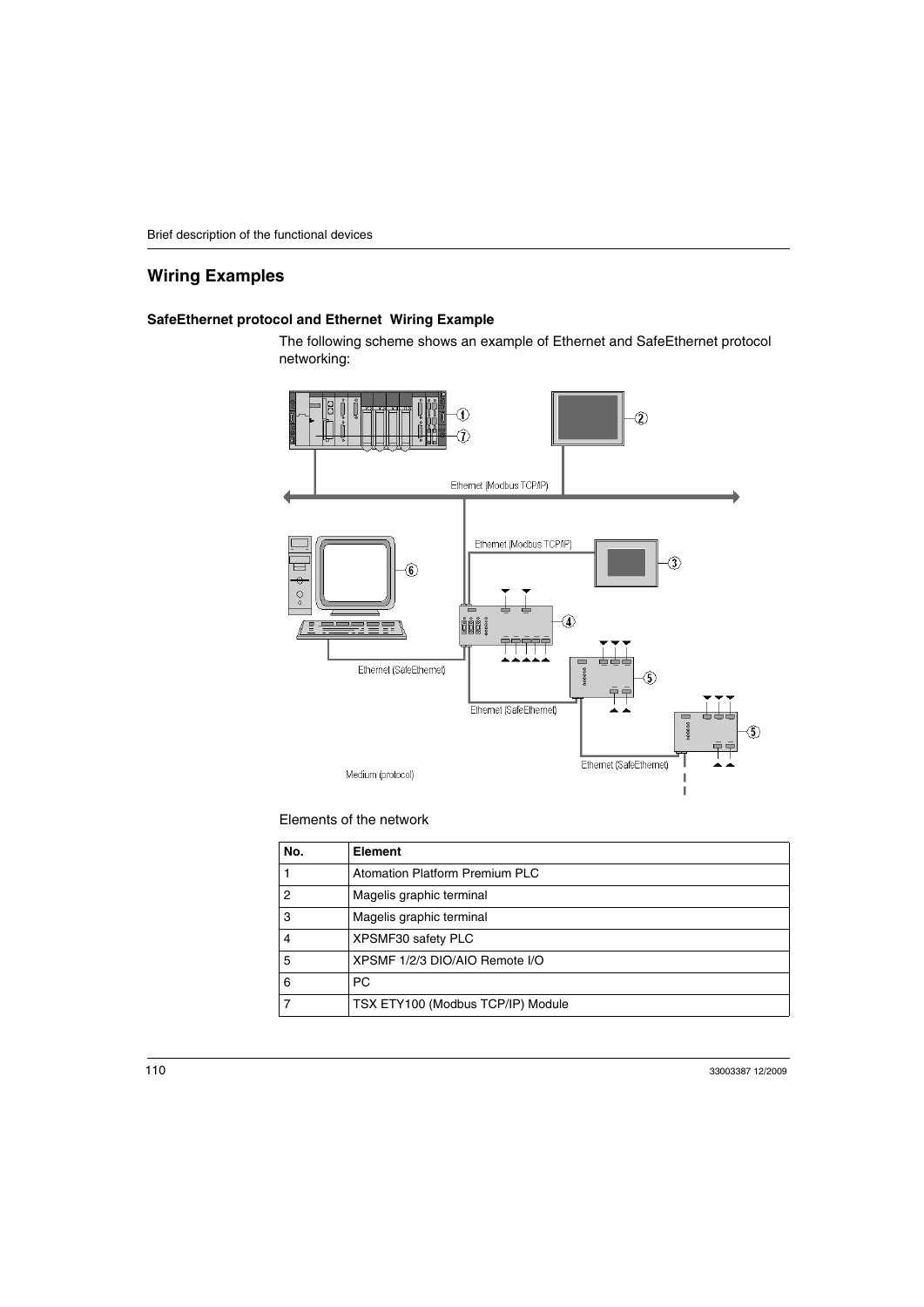The above application shows the communication between a Safety PLC and a Premium PLC over Ethernet using Modbus TCP/IP protocol and Ethernet using SafeEthernet protocol. The data exchange between the Safety PLC and the Premium PLC is non-safety data transfer. The two systems can work together sending and receiving data in both directions over Modbus TCP/IP. In this case, it allows non-safe data transfer over Ethernet through the Safety PLC.

Now, the data from a safety-related input can control a safety output within the Safety PLC system and a non-safety output through the Premium PLC system. The PLC system can transmit its non-safe data over Ethernet controlling a non-safetyrelated output. This allows the cabling system to be used to transfer both safe and non-safe data.

#### <span id="page-110-0"></span>**SafeEthernet Wiring Example**

The following scheme shows an example of SafeEthernet protocol and Modbus protocols networking:



#### Elements of the network

| No. | Element                       |
|-----|-------------------------------|
|     | Magelis graphic terminal      |
|     | Automation platform 'Premium' |
| 3   | Magelis graphic terminal      |
|     | XPSMF30 Safety PLC            |
| 5   | XPSMF 1/2/3 DIO/AIO           |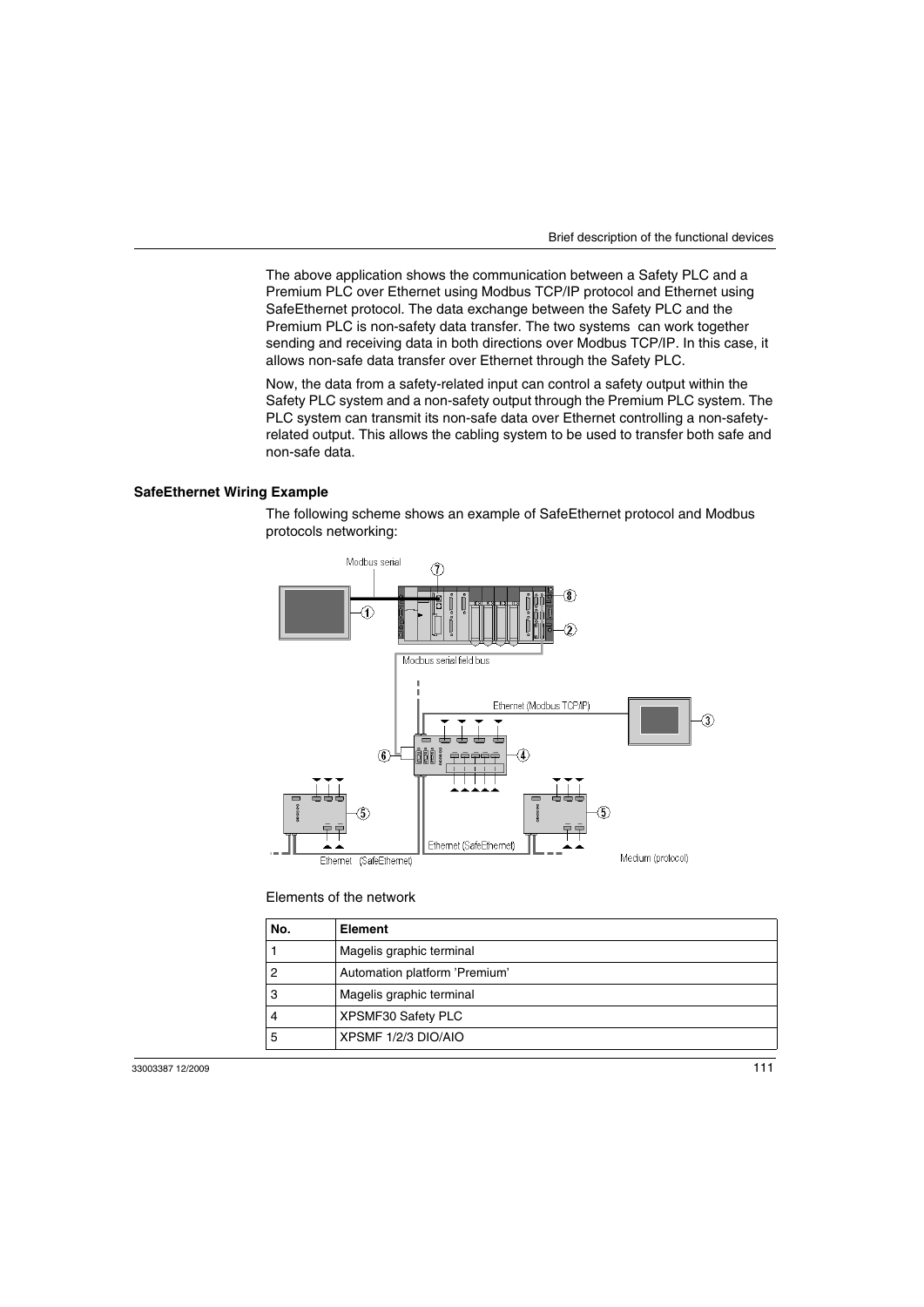| No. | Element                             |
|-----|-------------------------------------|
| 6   | <b>XPSMF ADAPT</b>                  |
|     | TER Connection on Premium Processor |
|     | TSXSCY21601 Modbus Serial Module    |

The application above shows the combination of a Safety PLC system and a Premium PLC system connected via Modbus serial. The data exchange between the Safety PLC system and the Premium PLC system over Modbus serial is nonsafe data transfer. The communication allows the two systems to work together. The PLC system can send the non-safe data over to the Safety PLC. The Safety PLC can transmit the non-safety-related data over SafeEthernet protocol to one of the safety remote I/O modules. The module can control a non-safety-related output. This enables the use of a single transmission line over large distances for safe and non-safe data transfer.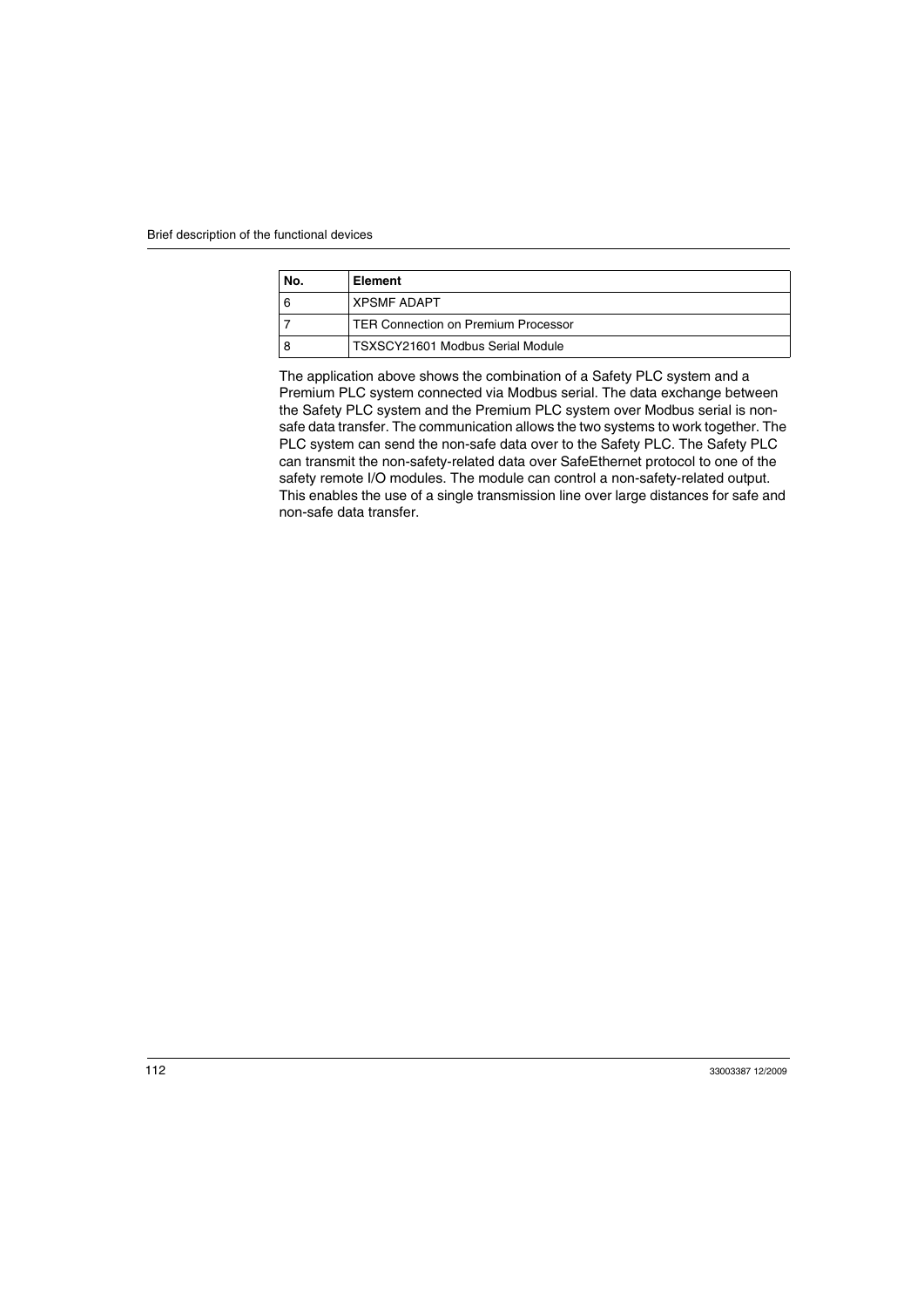#### <span id="page-112-0"></span>**Configuration of Ethernet Interfaces**

#### **Communication Settings**

For setting the communication parameters proceed as follows:

| <b>Step</b> | <b>Action</b>                                                                                                                                                                                                                                                                                                                                                                                                                                                                                                                                                                                                                                                                                                                                                                                                                                                                                                                                                                                      |
|-------------|----------------------------------------------------------------------------------------------------------------------------------------------------------------------------------------------------------------------------------------------------------------------------------------------------------------------------------------------------------------------------------------------------------------------------------------------------------------------------------------------------------------------------------------------------------------------------------------------------------------------------------------------------------------------------------------------------------------------------------------------------------------------------------------------------------------------------------------------------------------------------------------------------------------------------------------------------------------------------------------------------|
|             | Open the <b>Extended</b> tab.                                                                                                                                                                                                                                                                                                                                                                                                                                                                                                                                                                                                                                                                                                                                                                                                                                                                                                                                                                      |
| 2           | In the Speed Mode list, select Autoneg.                                                                                                                                                                                                                                                                                                                                                                                                                                                                                                                                                                                                                                                                                                                                                                                                                                                                                                                                                            |
| 3           | In the Flow-Control Mode list, select Autoneg.                                                                                                                                                                                                                                                                                                                                                                                                                                                                                                                                                                                                                                                                                                                                                                                                                                                                                                                                                     |
| 4           | Select the <b>Activate Extended Settings</b> check box.<br>Result: The selected parameters are activated.                                                                                                                                                                                                                                                                                                                                                                                                                                                                                                                                                                                                                                                                                                                                                                                                                                                                                          |
|             | 同回图<br>El-4 Konfiguration<br>I /Konfiguration/Abl-Mode/HIMatrix F35/COM<br>甲- ◯ [0] HIMatrix F3 DIO 20_8 01_1<br>$\mathbb{H}$ - $\sqrt{0}$ HIMatrix F3 DIO 20 8 01 2<br>IP Settings Extended License Key<br>□ <mark>33</mark> [250] Ablauf<br>Activate Extended<br>田 <mark>- 8 </mark> [33] Abl-Mode<br>÷<br>-- <mark>고</mark> : Abl-Mode<br>ARP Aging Time [s]<br>τū<br><b>E</b> Protocols<br>$ \mathbf{v} $<br>MAC Learning<br>conservative<br>⊞- □ Remote I/O<br>IP Forwarding<br>모- <mark>[경</mark> [0] HIMatrix F35<br>$ \mathbf{v} $<br>-- <mark>I</mark> COM<br>Speed Mode<br>Autoneg<br>EI-Ethernet switch<br>$\vert \mathbf{v} \vert$<br>Flow-Control Mode<br>Autonea<br>-- Port configuration_1<br>-- <mark>N</mark> CPU<br>$-1$ <sup>1</sup> $+11$ DO 8 DO 8<br>-- <mark>[</mark> ]-2 Cl2 Cl2<br>-- <mark>0</mark> +31 MI 24/8 FS1000 MI 24/800<br>OK<br>Cancel<br>Help<br>Apply<br>Note: The parameters of the Extended tab are explained in detail in the online<br>help of XPSMFWIN. |

#### **Port Settings**

The port settings of the integrated switch can be parameterized individually from COM OS version > 8.32 and XPSMFWIN Hardware Management version > 7.56.10. Using the context menu of the communication **COM** settings select **Ethernet switch** → **New** → **Port configuration**. A configuration menu can be established for each switched port.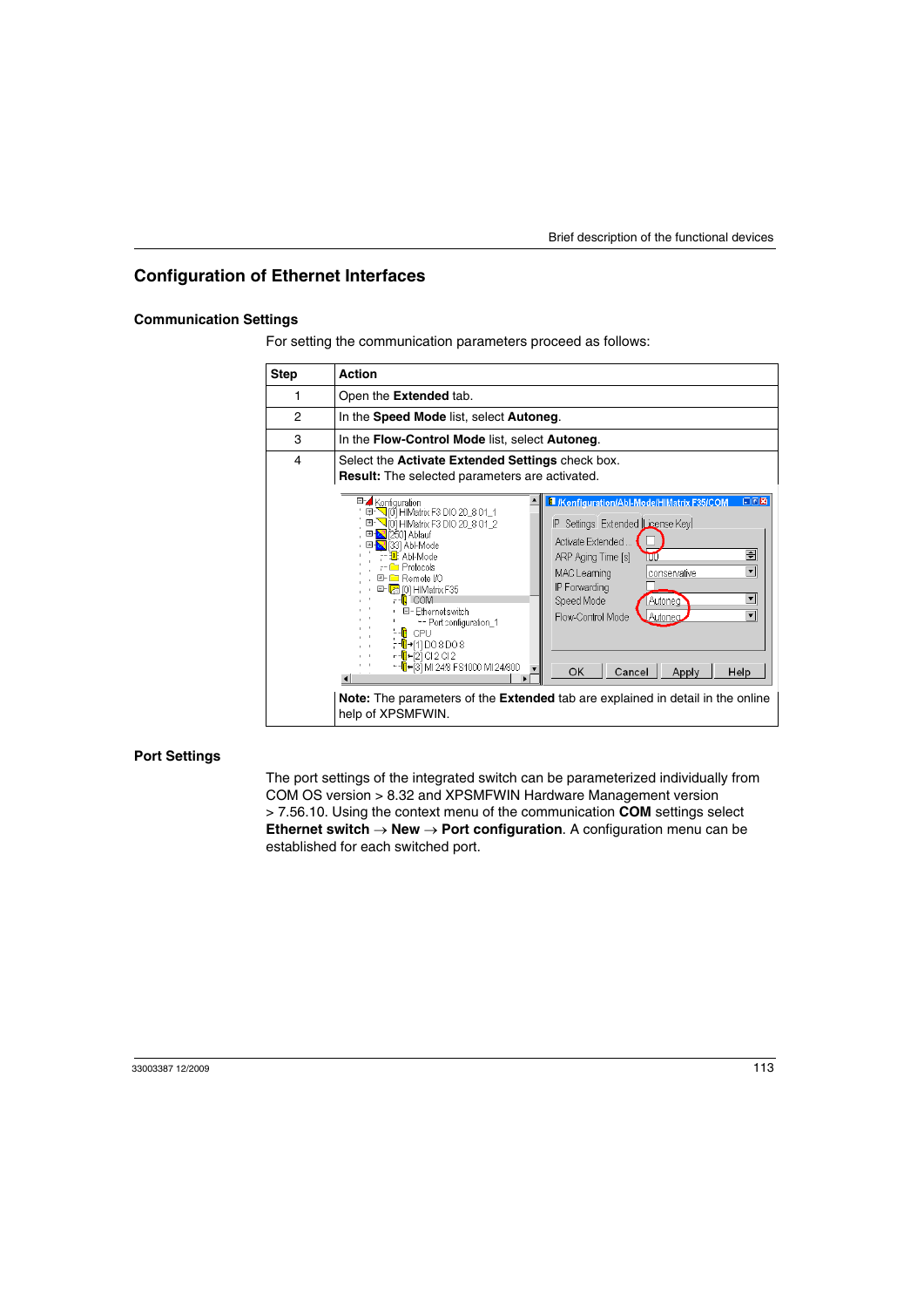Setting a port configuration



Parameters of a port configuration



The following table contains the parameter descriptions:

| Parameter      | <b>Description</b>                                                                                                                                                                                                                                                   |
|----------------|----------------------------------------------------------------------------------------------------------------------------------------------------------------------------------------------------------------------------------------------------------------------|
| Port           | Port number, as assigned on device.<br>Note: Only 1 configuration is possible per port.<br>Value range 1n, depending on the resource                                                                                                                                 |
| Speed [MBit/s] | The following selections are available:<br>10 MBit/s data rate 10 MBit/s<br>100 MBit/s data rate 100 MBit/s<br><b>Autoneg (10/100)</b> automatic setting of the baud rate<br>The default setting is <b>Autoneg</b> .                                                 |
| Flow control   | The following selections are available:<br><b>Full duplex</b> communication in both directions at the same time<br><b>Half duplex</b> communication in one direction<br><b>Autoneg</b> automatic control of communication<br>The default setting is <b>Autoneg</b> . |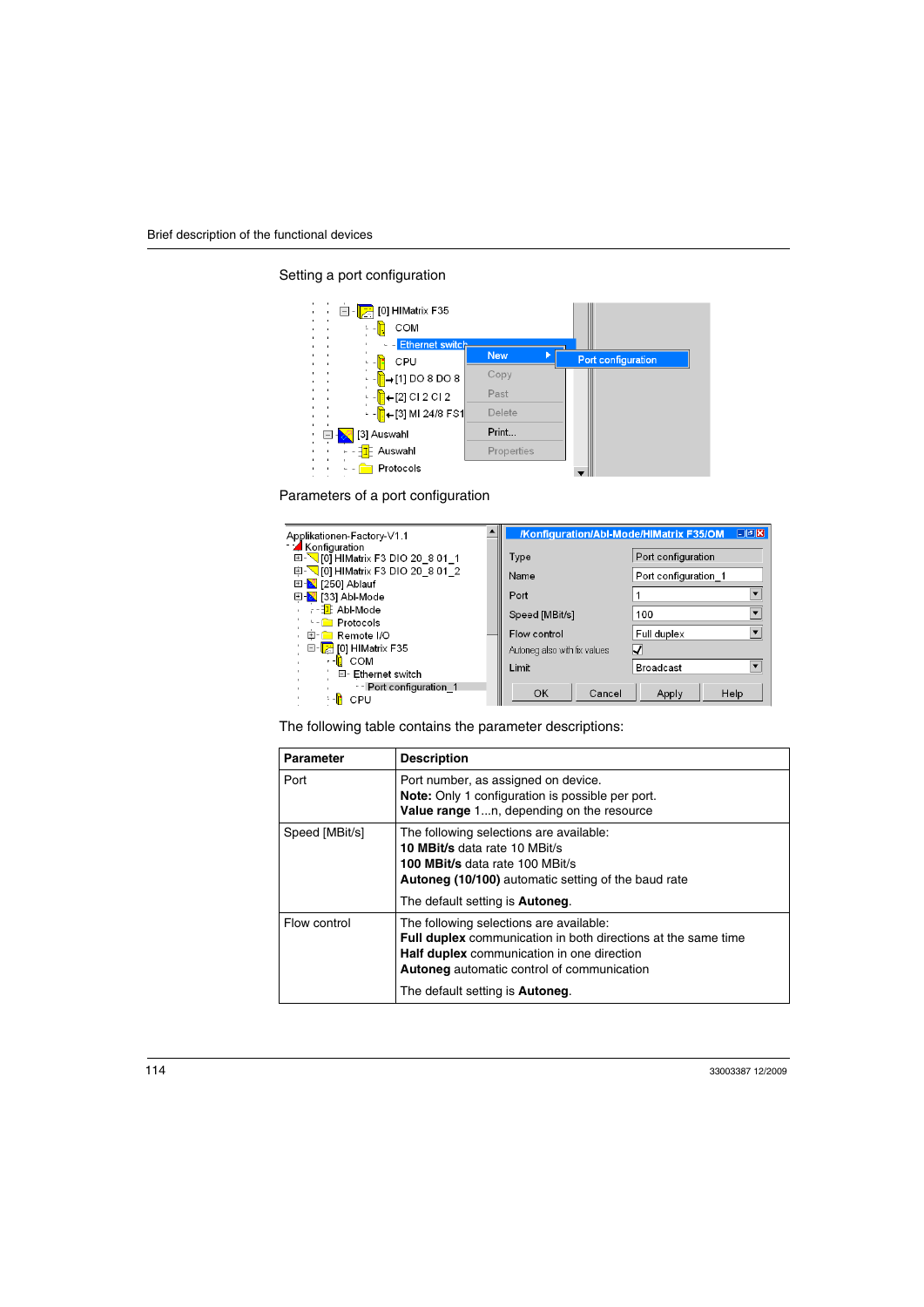| <b>Parameter</b>                | <b>Description</b>                                                                                                                                                                                                                                                                         |
|---------------------------------|--------------------------------------------------------------------------------------------------------------------------------------------------------------------------------------------------------------------------------------------------------------------------------------------|
| Autoneg also with<br>fix values | The Advertising (transfer of <b>Speed</b> and <b>Flow control</b> properties) is<br>made with fixed parameter values. Thereby other devices, whose port<br>settings are <b>Autoneg</b> , can recognise how the PLC ports are set.                                                          |
| Limit                           | Limit incoming Multicast and/or Broadcast packages.<br>The following selections are available:<br><b>Off</b> no limit<br><b>Broadcast limit Broadcast (128 kbit/s)</b><br>Multicast and Broadcast limit Multicast and Broadcast (1024 kbit/s)<br>The default setting is <b>Broadcast</b> . |

#### **Activation of Settings**

Parameters are set in the **COM** window of the Hardware Management screen. Before the changes/settings become active the application program must be compiled using the Code Generator and then transferred to the PLC(s). The communication properties can be changed in the online mode using the Control Panel. The settings become active immediately, but are not transferred to the application program.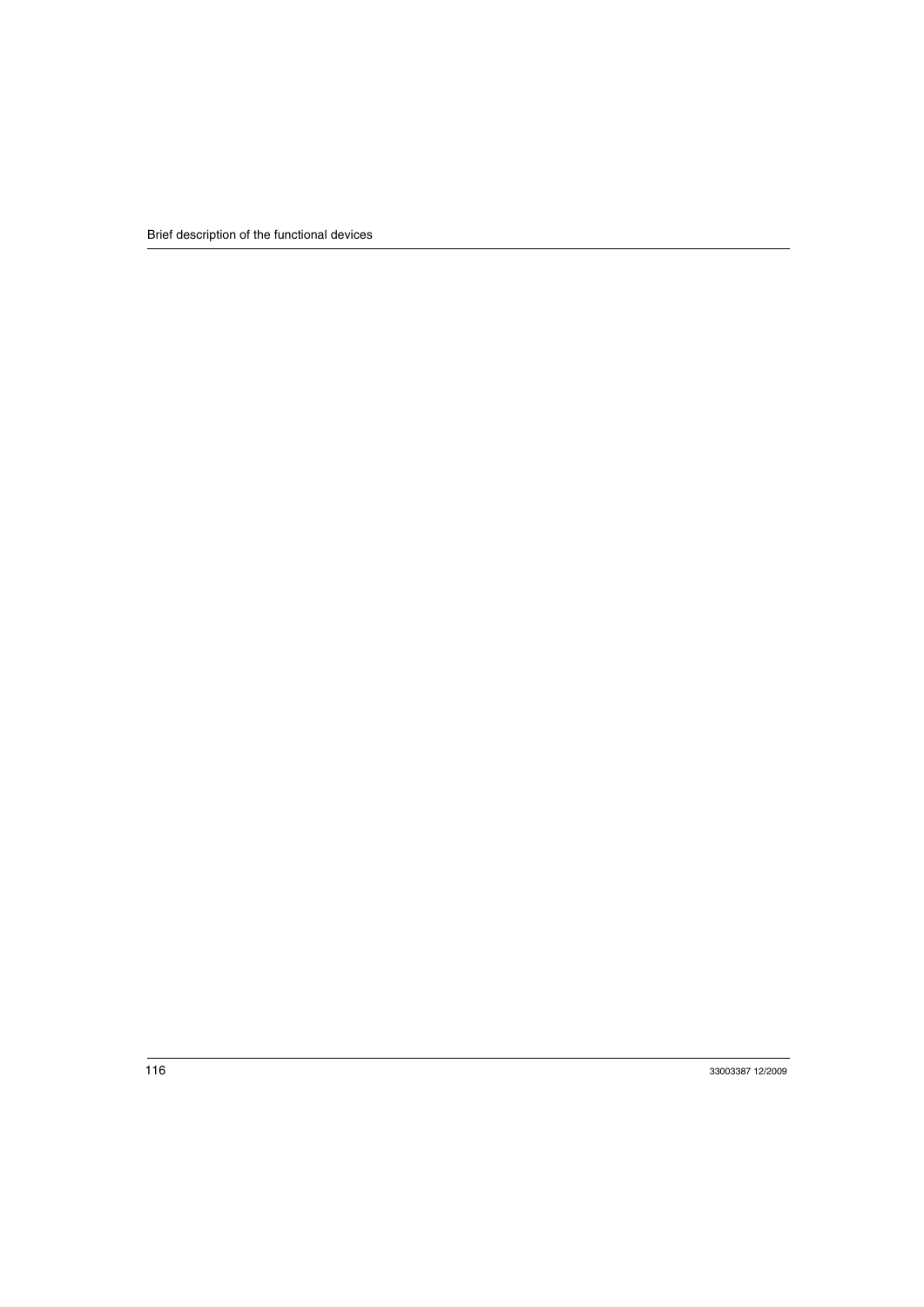# **Glossary**



|            | A                                   |
|------------|-------------------------------------|
| AI         | analog input                        |
| <b>AIO</b> | analog input/output                 |
| <b>AO</b>  | analog output                       |
| <b>AWG</b> | american wire gauge (wire diameter) |
|            | C                                   |
| <b>COM</b> | communication module                |
| <b>CPU</b> | central processing unit             |
| <b>CRC</b> | cyclic redundance check             |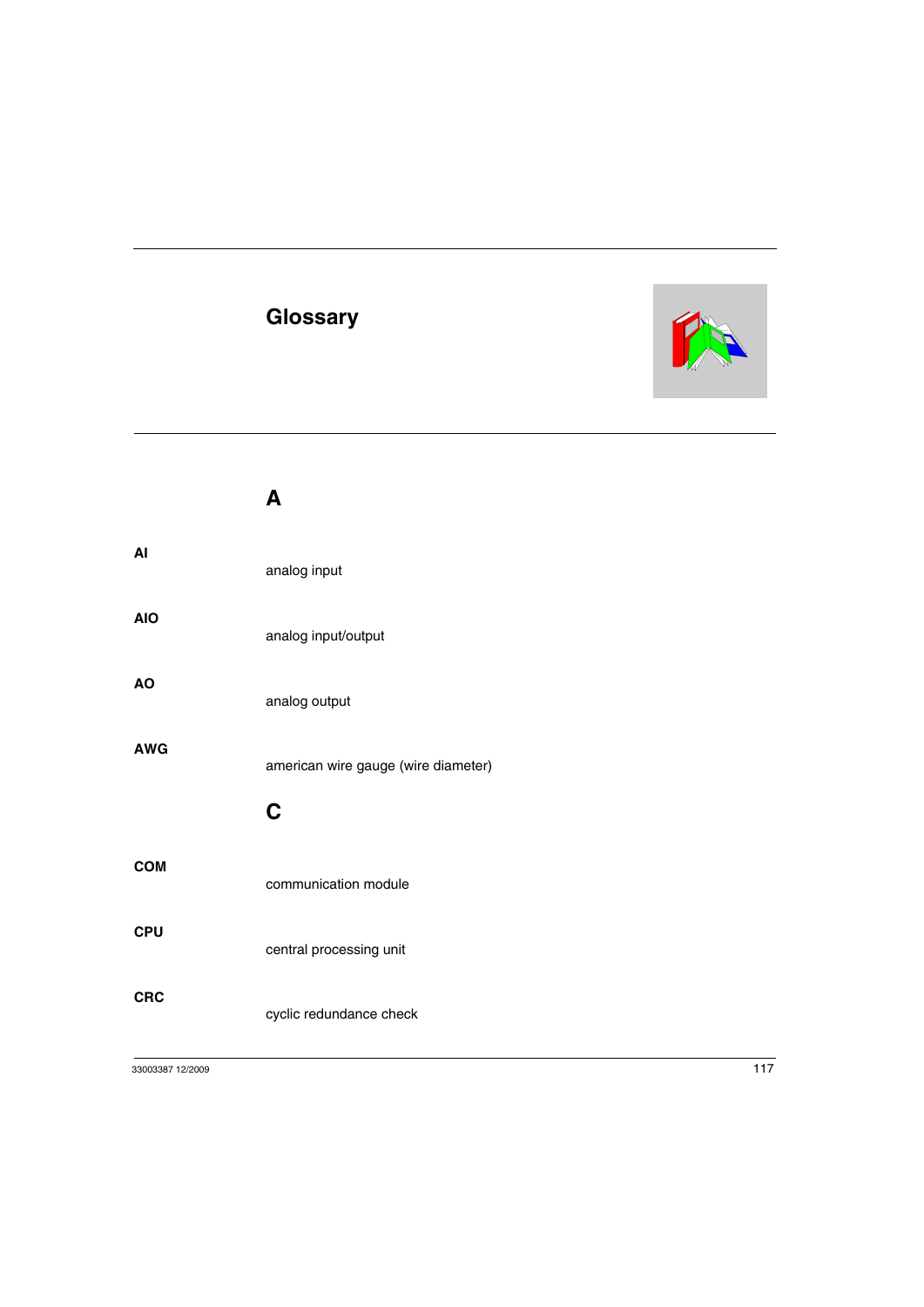|            | D                                                                               |
|------------|---------------------------------------------------------------------------------|
| DI         | digital input                                                                   |
| <b>DIO</b> | digital input/output                                                            |
| <b>DIP</b> | dual in-line package, toggle switch with two possible positions (on/off or 1/0) |
| DO         | digital output                                                                  |
|            | E                                                                               |
| <b>EMC</b> | electromagnetic compatibility                                                   |
|            | F                                                                               |
| <b>FB</b>  | field bus                                                                       |
| <b>FBD</b> | functional block diagram                                                        |
| <b>FTT</b> | fault tolerance time                                                            |
| <b>FTZ</b> | see FTT.                                                                        |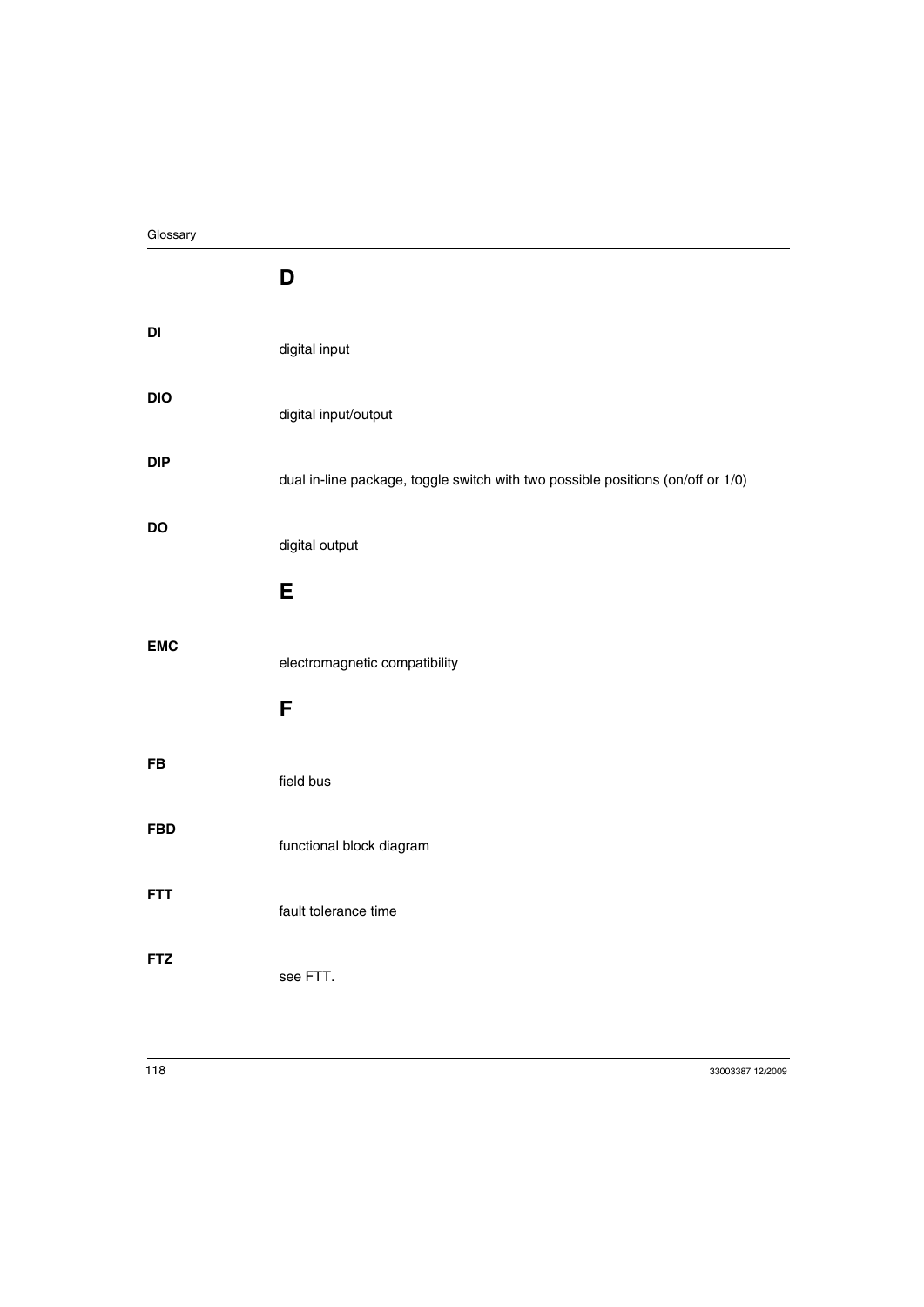**H**

| H signal         | high signal<br>ı                               |
|------------------|------------------------------------------------|
| <b>IEC</b>       | international electrotechnical commission<br>L |
| L signal         | low signal<br>M                                |
| <b>MEZ</b>       | see MFOT.                                      |
| <b>MFOT</b>      | multi-fault occurrence time                    |
|                  | O                                              |
| <b>OLE</b>       | object linking and embedding                   |
| <b>OPC</b>       | <b>OLE for Process Control</b>                 |
| <b>OSI Model</b> | open system interconnection model              |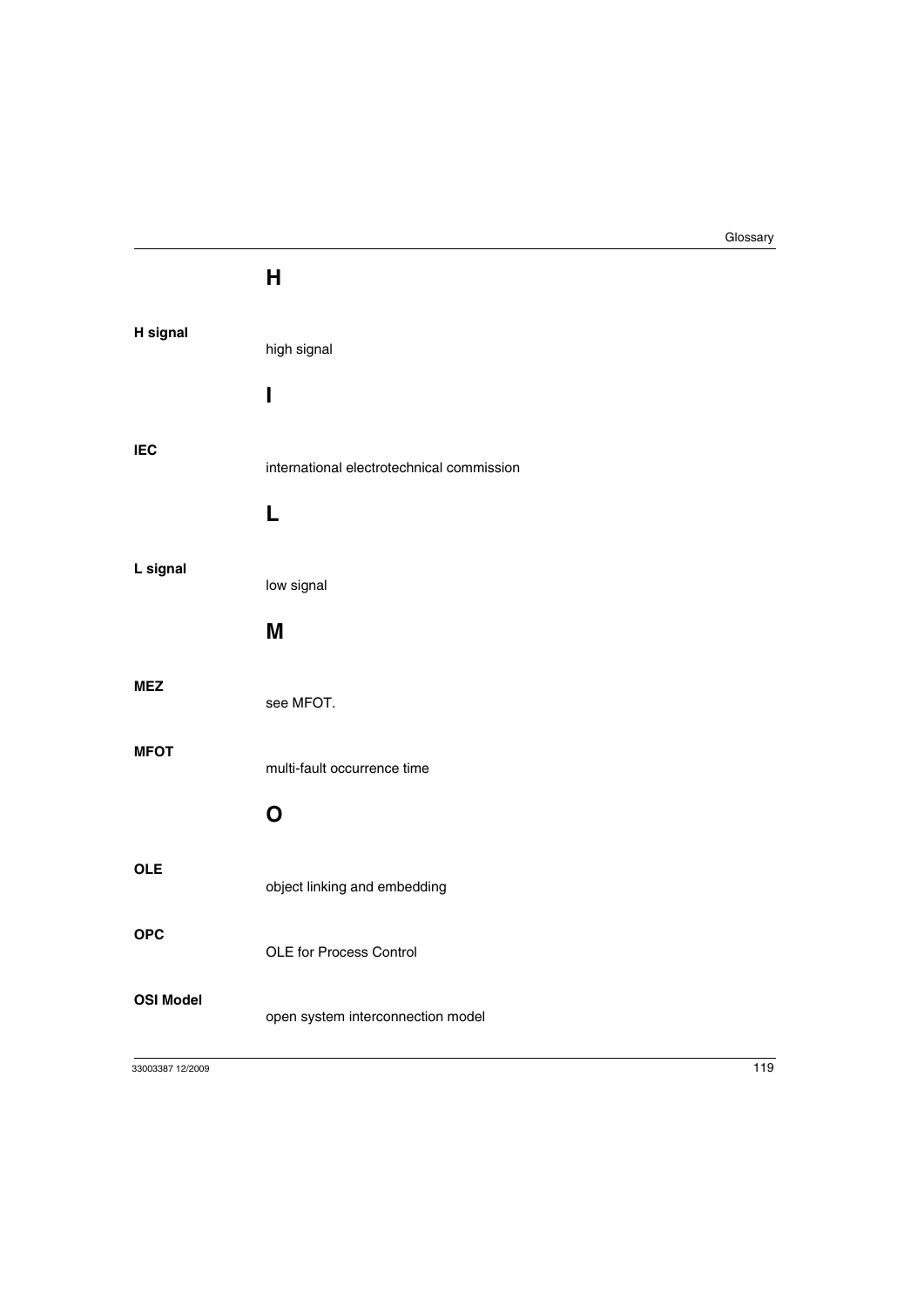### **P**

| PADT (PC)   | programming and debugging tool (according IEC 61131-3) |
|-------------|--------------------------------------------------------|
| <b>PELV</b> | protective extra low voltage                           |
| <b>PES</b>  | programmable electronic system                         |
| <b>PFD</b>  | probability of failure on demand                       |
| <b>PFH</b>  | probability of failure per hour                        |
|             | R                                                      |
| R           | read                                                   |
| R/W         | read/write                                             |
| <b>RC</b>   | requirement class                                      |
|             | S                                                      |
| <b>SELV</b> |                                                        |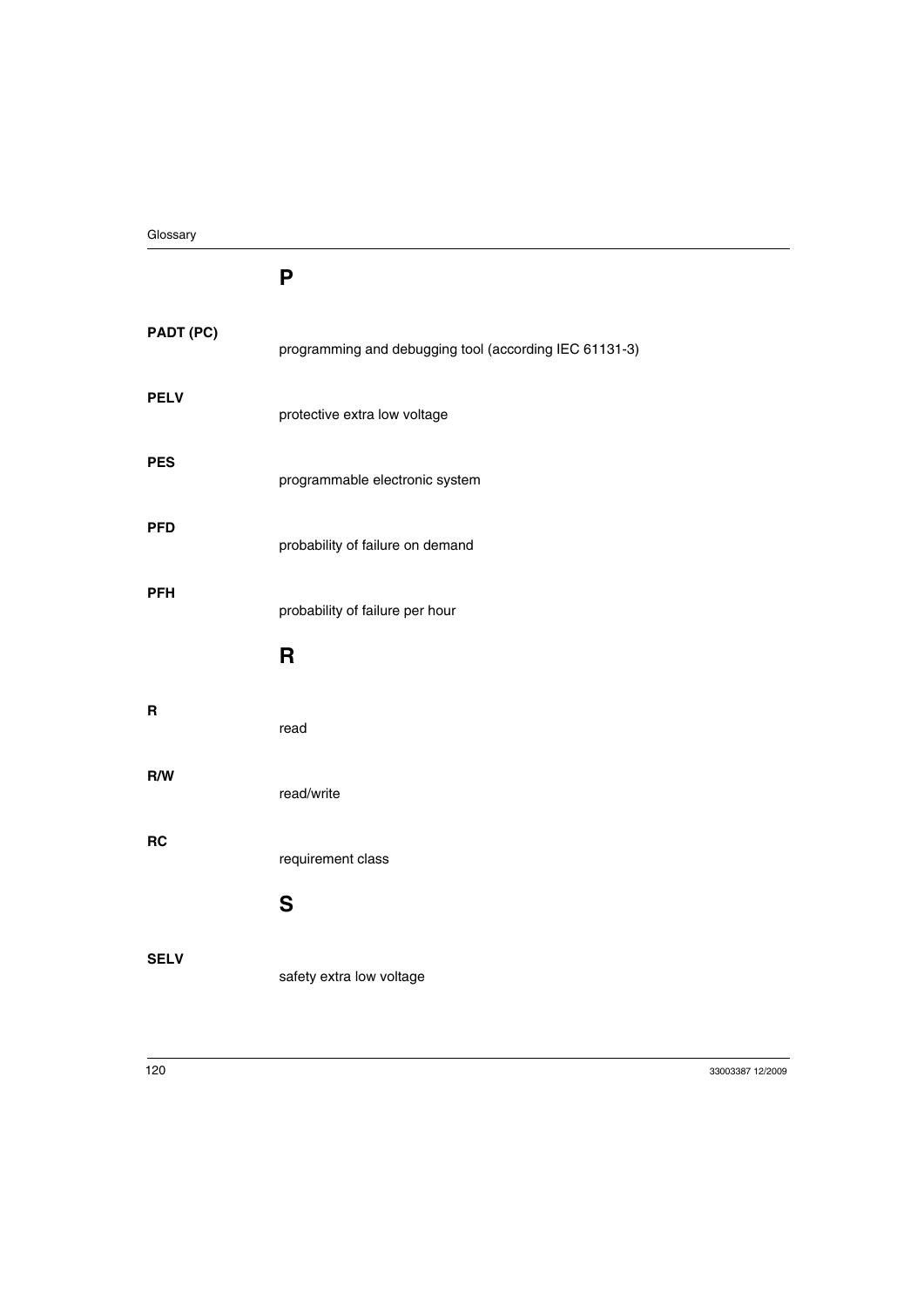| <b>SFC</b>  | sequential function chart                       |
|-------------|-------------------------------------------------|
| <b>SIL</b>  | Safety Integrity Level (according to IEC 61508) |
| <b>SNTP</b> | Simple Network Time Protocol (REC 1769)         |
| <b>SRS</b>  | system-rack-slot                                |
|             | T                                               |
| <b>TMO</b>  | timeout                                         |
|             | W                                               |
| W           | write                                           |
| <b>WD</b>   | watchdog                                        |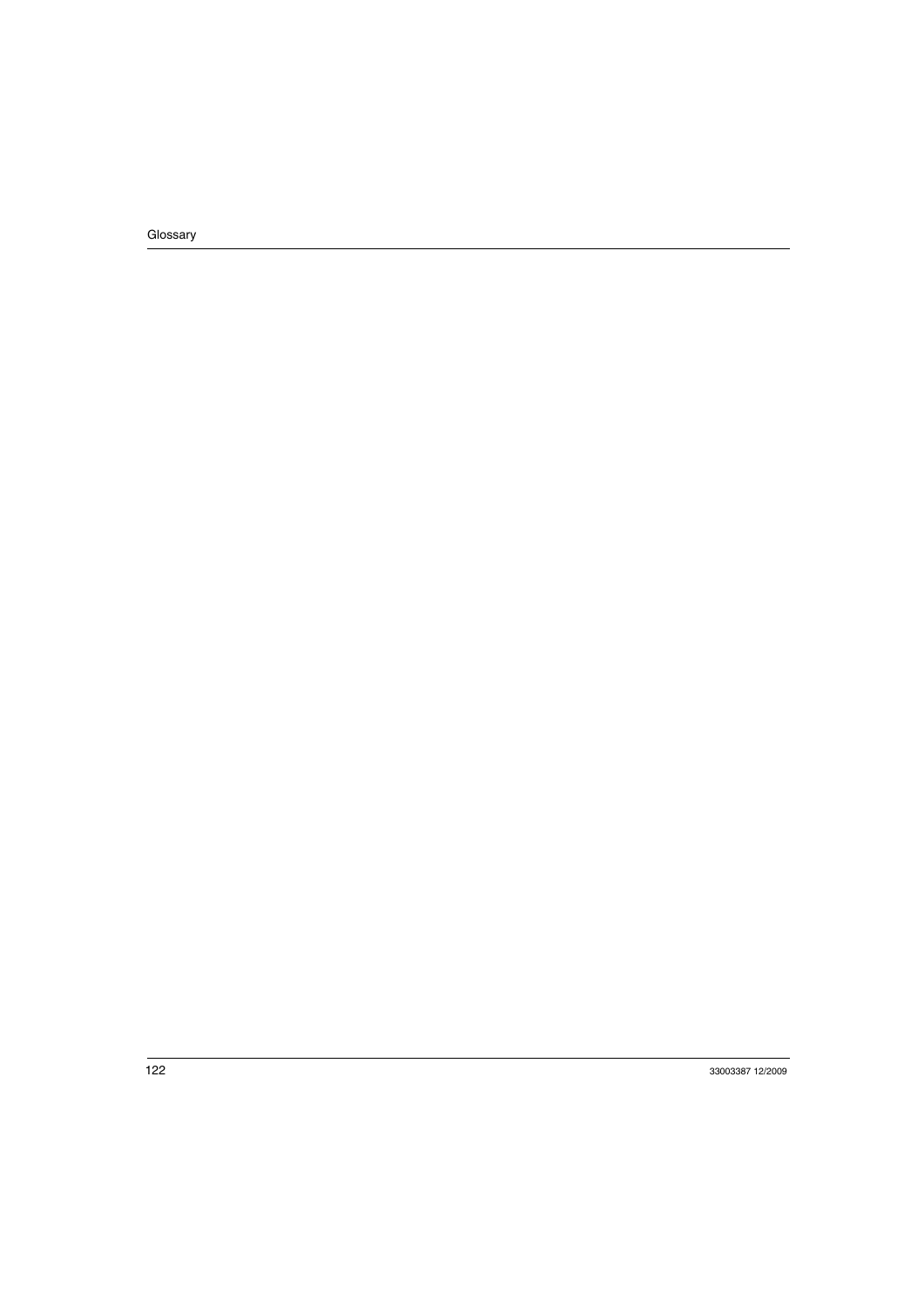## **Index**



# **A**

additional items, *[84](#page-83-0)* air circulation, *[20](#page-19-0)* application, *[29](#page-28-0)* available modules, *[18](#page-16-0)*

# **C**

cable disconnection, *[45](#page-44-0)* changing the fans, *[90](#page-89-0)* climatic conditions, *[72](#page-71-0)* communication, *[53](#page-52-0)* compact, *[11](#page-10-0)* configuration Ethernet interfaces, *[113](#page-112-0)* connecting operating voltage, *[19](#page-17-0)* connection with existing configuration and program, *[28](#page-27-0)* connections for SafeEthernet, *[69](#page-68-0)*

### **D**

description of error codes, *[96](#page-95-0)* diagnostics, *[96](#page-95-1)* dimensions, *[14](#page-12-0)*

### **E**

EMC, *[17](#page-15-0)* EMC conditions, *[73](#page-72-0)* equipment description, *[49](#page-48-0)* error codes, *[96](#page-95-2)*

Ethernet configuration, *[113](#page-112-0)* Ethernet communication used network ports, *[69](#page-68-1)* Ethernet wiring, *[63](#page-62-0)*

## **F**

FAULT contact, *[90](#page-89-1)* faults, *[91](#page-90-0)* first power-up, *[28](#page-27-1)* front view, *[13](#page-11-0)*, *[50](#page-49-0)* function, *[32](#page-31-0)*

### **H**

heat, *[24](#page-22-0)* heat emission, *[17](#page-15-0)* housing elements, *[50](#page-49-1)*

### **I**

initial operation, *[28](#page-27-2)* installation, *[16](#page-14-0)* interface elements, *[63](#page-62-1)* internal convection, *[25](#page-23-0)* introduction, *[10](#page-9-0)* IP addressing and system ID, *[66](#page-65-0)*

#### **L**

large system reconfiguration, *[47](#page-46-0)*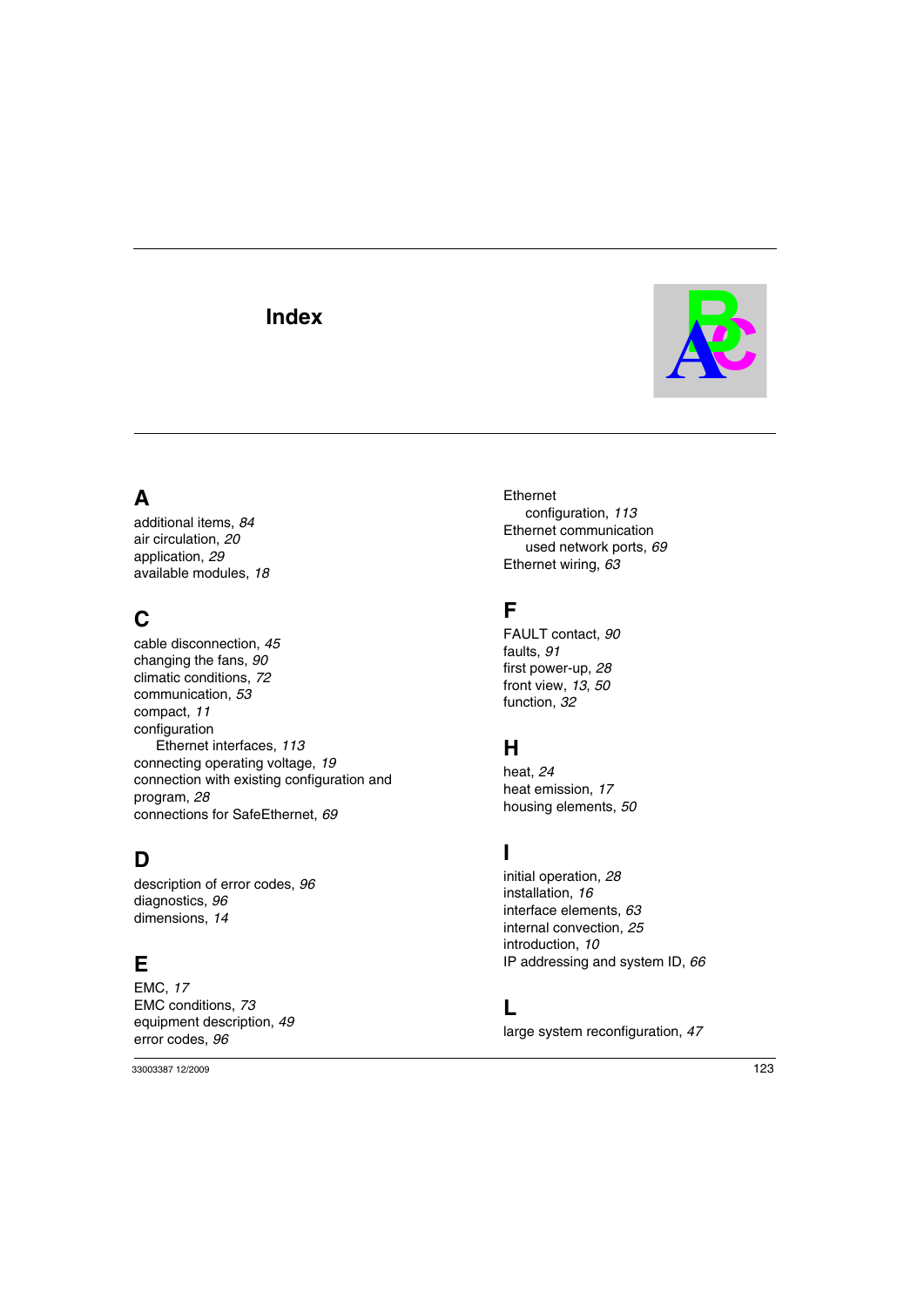LEDs, *[58](#page-57-0)* line control, *[32](#page-31-1)* list of additional items, *[84](#page-83-1)*

# **M**

maintenance and repairs, *[87](#page-86-0)*, *[87](#page-86-1)* mechanical conditions, *[73](#page-72-1)* mechanical data, *[75](#page-74-0)* Modbus TCP/IP, *[69](#page-68-2)* modular, *[11](#page-10-1)* modules available, *[18](#page-16-0)* monitoring temperature state/operating temperature, *[25](#page-24-0)*

# **N**

non-safety-related communication, *[56](#page-55-0)*

# **O**

operating conditions, *[72](#page-71-1)* operation parameters of the Ethernet Interfaces, *[68](#page-67-0)* order of assembly, *[18](#page-16-1)* OSI model, *[70](#page-69-0)* other XPSMF Safety PLCs, *[11](#page-10-2)*

## **P**

power supply connectors, *[75](#page-74-1)*, *[75](#page-74-2)* power supply interruption, *[46](#page-45-0)* Preventa Safety PLC range, *[11](#page-10-3)* programming, *[11](#page-10-4)*

### **R**

relay, *[11](#page-10-5)* remote I/O module, *[11](#page-10-6)* repair of controllers and modules, *[92](#page-91-0)* repairs, *[87](#page-86-1)* replacing faulty CPU, *[88](#page-88-0)* replacing faulty modules, *[88](#page-87-0)* representation, *[12](#page-11-1)* reset button, *[52](#page-51-0)*

response to faults, *[91](#page-90-1)* RJ45 connector, *[64](#page-63-0)* RS-485 transfer mode system, *[64](#page-63-1)*

# **S**

SafeEthernet, *[67](#page-66-0)* SafeEthernet wiring example, *[111](#page-110-0)* SafeEthernet protocol wiring example, *[110](#page-109-0)* safety-related communication, *[53](#page-52-1)* securing cable and connecting the shielding, *[17](#page-15-1)* short-circuit characteristics of the output channels, *[91](#page-90-2)* signal line connectors, *[75](#page-74-3)*, *[76](#page-75-0)* small system reconfiguration, *[46](#page-46-1)* specified cables, *[63](#page-62-2)* stripping length and torque, *[76](#page-75-1)* supply voltage, *[77](#page-76-0)* switches, *[64](#page-63-2)*

# **T**

TCP/IP description, *[66](#page-65-1)* technical characteristics, *[75](#page-74-4)* technical data, *[76](#page-75-2)* testing the inputs and outputs for interference voltage and earth faults, *[89](#page-88-1)* transistor, *[11](#page-10-5)*

## **U**

use in central alarm systems, *[29](#page-28-1)* using reset button, *[52](#page-51-1)*

#### **V**

voltage supply, *[73](#page-73-0)*

#### **W**

wiring, *[63](#page-62-3)* wiring and bus termination, *[65](#page-64-0)* wiring examples, *[110](#page-109-1)*